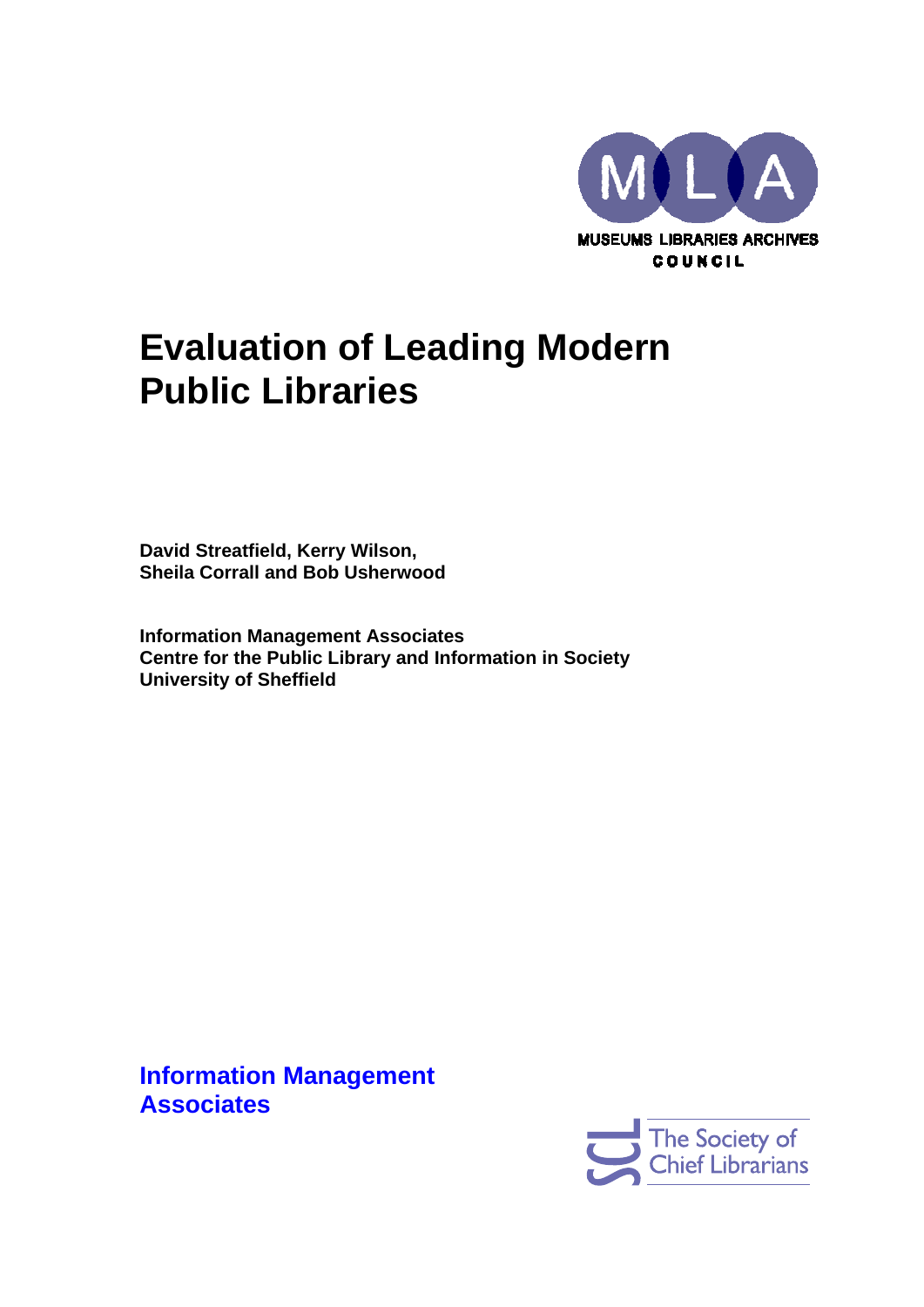Museums, Libraries and Archives Council Victoria House Southampton Row London WC1B 4EA [www.mla.gov.uk](http://www.mla.gov.uk/)

© MLA 2007

The Museums, Libraries and Archives Council (MLA) and the nine regional agencies work in partnership to provide strategic direction and leadership for museums, libraries and archives across England. Together we work to improve people's lives by building knowledge, supporting learning, inspiring creativity and celebrating identity.

Report authors: David Streatfield, Kerry Wilson, Sheila Corrall and Bob Usherwood

A CIP catalogue record of this publication is available from the British Library

ISBN 978-1-905867-12-7

MLA is not responsible for views expressed by consultants or those cited from other sources.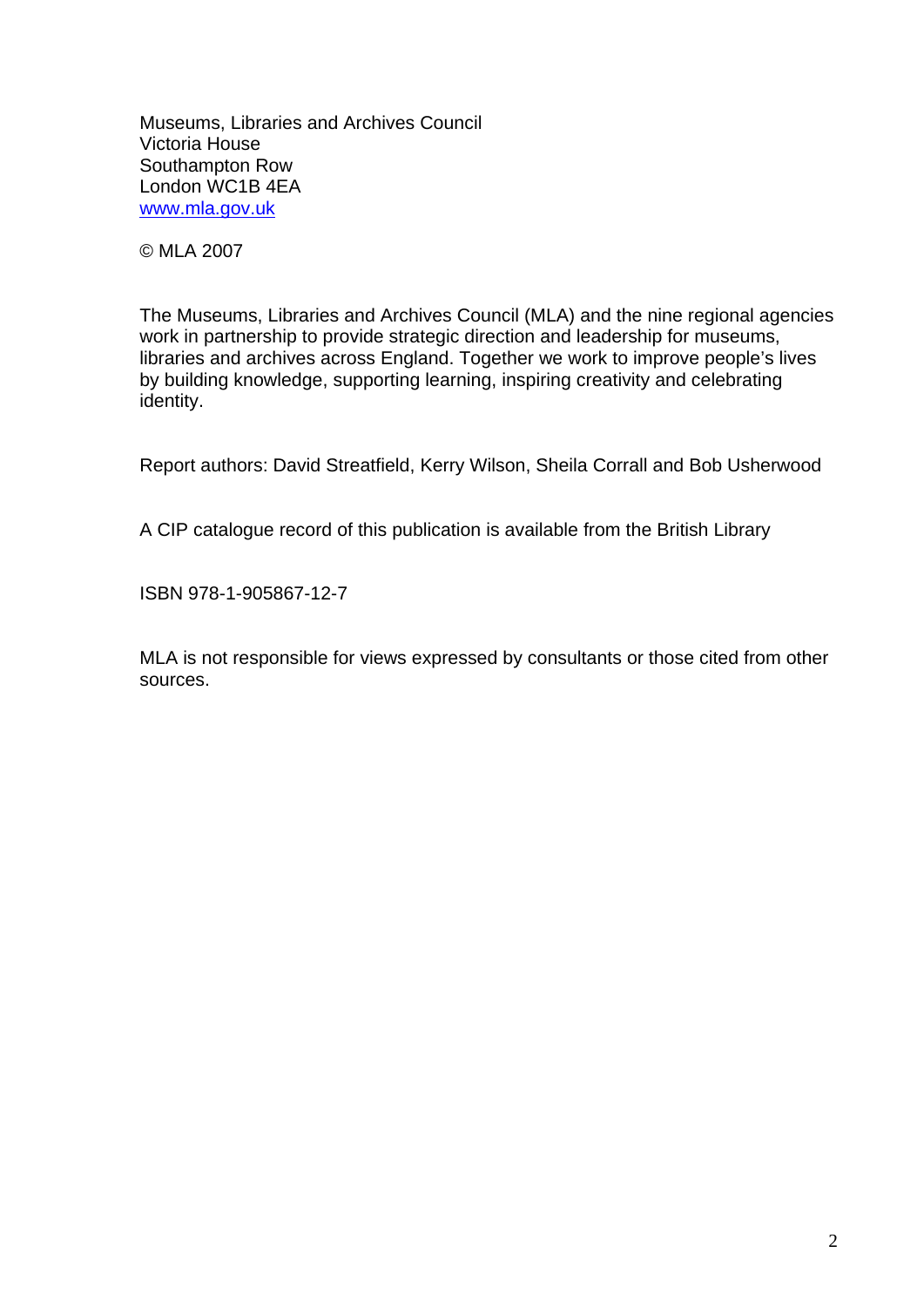# **Contents**

| <b>PART A:</b><br>2<br>2.1<br>2.2<br>2.3<br>2.4<br>2.5<br>2.6                                                                                                                                                                                                            |  |
|--------------------------------------------------------------------------------------------------------------------------------------------------------------------------------------------------------------------------------------------------------------------------|--|
| PART B:<br>MODULE OBSERVATION AND FOLLOW-UP EVENTS  14<br>3 <sup>1</sup><br>3.1<br>3.2<br>3.3<br>3.4<br>3.5<br>$\overline{4}$<br>5<br>6<br>6.1                                                                                                                           |  |
| 7.1<br>7.2<br>7.3                                                                                                                                                                                                                                                        |  |
| Participant interaction observation: Future Leaders (cohort A) 26<br>8.1<br>8.2<br>8.3                                                                                                                                                                                   |  |
| 9<br>9.1<br>10 STRENGTHS AND WEAKNESSES OF THE FUTURE LEADERS' COURSE29<br>10.1<br>10.2<br>10.3<br>10.4<br>Critical comments: programme flow, management, content, facilitation  30<br>10.5<br>10.6<br>11 STRENGTHS AND WEAKNESSES OF SENIOR MANAGERS' COURSE.31<br>11.1 |  |
| 11.2<br>11.3                                                                                                                                                                                                                                                             |  |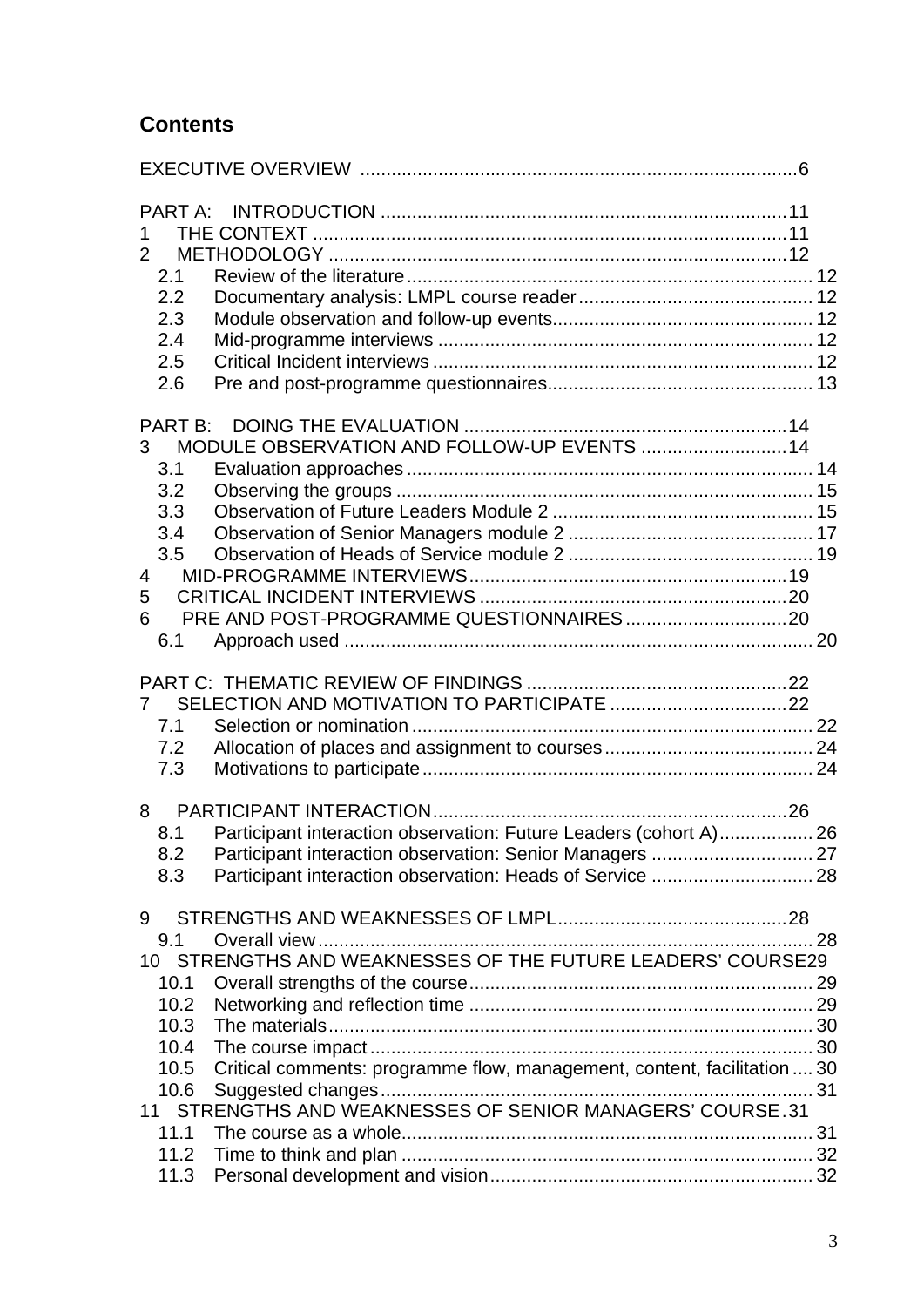| 11.4 |                                                                      |  |
|------|----------------------------------------------------------------------|--|
| 11.5 |                                                                      |  |
| 11.6 |                                                                      |  |
| 11.7 |                                                                      |  |
| 11.8 |                                                                      |  |
|      | 12 STRENGTHS AND WEAKNESSES OF HEADS OF SERVICE COURSE34             |  |
| 12.1 |                                                                      |  |
| 12.2 |                                                                      |  |
| 12.3 |                                                                      |  |
| 12.4 |                                                                      |  |
| 12.5 |                                                                      |  |
| 12.6 |                                                                      |  |
|      | 13 TRANSFORMATIONAL LEADERSHIP QUESTIONNAIRE (TLQ) 36                |  |
| 13.1 |                                                                      |  |
| 13.2 |                                                                      |  |
|      |                                                                      |  |
|      |                                                                      |  |
| 14.1 |                                                                      |  |
| 14.2 |                                                                      |  |
| 14.3 |                                                                      |  |
| 14.4 |                                                                      |  |
| 14.5 | Impact of the programme on participants: Future Leaders 40           |  |
| 14.6 | Impact of the programme on participants: Senior Managers  42         |  |
| 14.7 | Impact of the programme on participants: Heads of Service  44        |  |
|      |                                                                      |  |
|      | 15 THE CURRENT LEADERSHIP AND ORGANISATIONAL CLIMATE45               |  |
| 15.1 | Perceptions of organisational leadership style: Future Leaders  46   |  |
| 15.2 | Perceptions of organisational leadership style: Senior Managers  47  |  |
| 15.3 | Perceptions of organisational leadership style: Heads of Service  48 |  |
|      |                                                                      |  |
|      |                                                                      |  |
| 16.1 |                                                                      |  |
| 16.2 |                                                                      |  |
| 16.3 |                                                                      |  |
|      |                                                                      |  |
|      | 17 PROFESSIONAL DEVELOPMENT BEFORE AND AFTER THE COURSE52            |  |
| 17.1 |                                                                      |  |
| 17.2 |                                                                      |  |
| 17.3 |                                                                      |  |
|      |                                                                      |  |
|      |                                                                      |  |
| 18.1 |                                                                      |  |
| 18.2 |                                                                      |  |
| 18.3 |                                                                      |  |
|      |                                                                      |  |
| 19   | <b>CONCLUSIONS</b>                                                   |  |
| 20   | CONSIDERATIONS AND RECOMMENDATIONS                                   |  |
|      |                                                                      |  |
|      |                                                                      |  |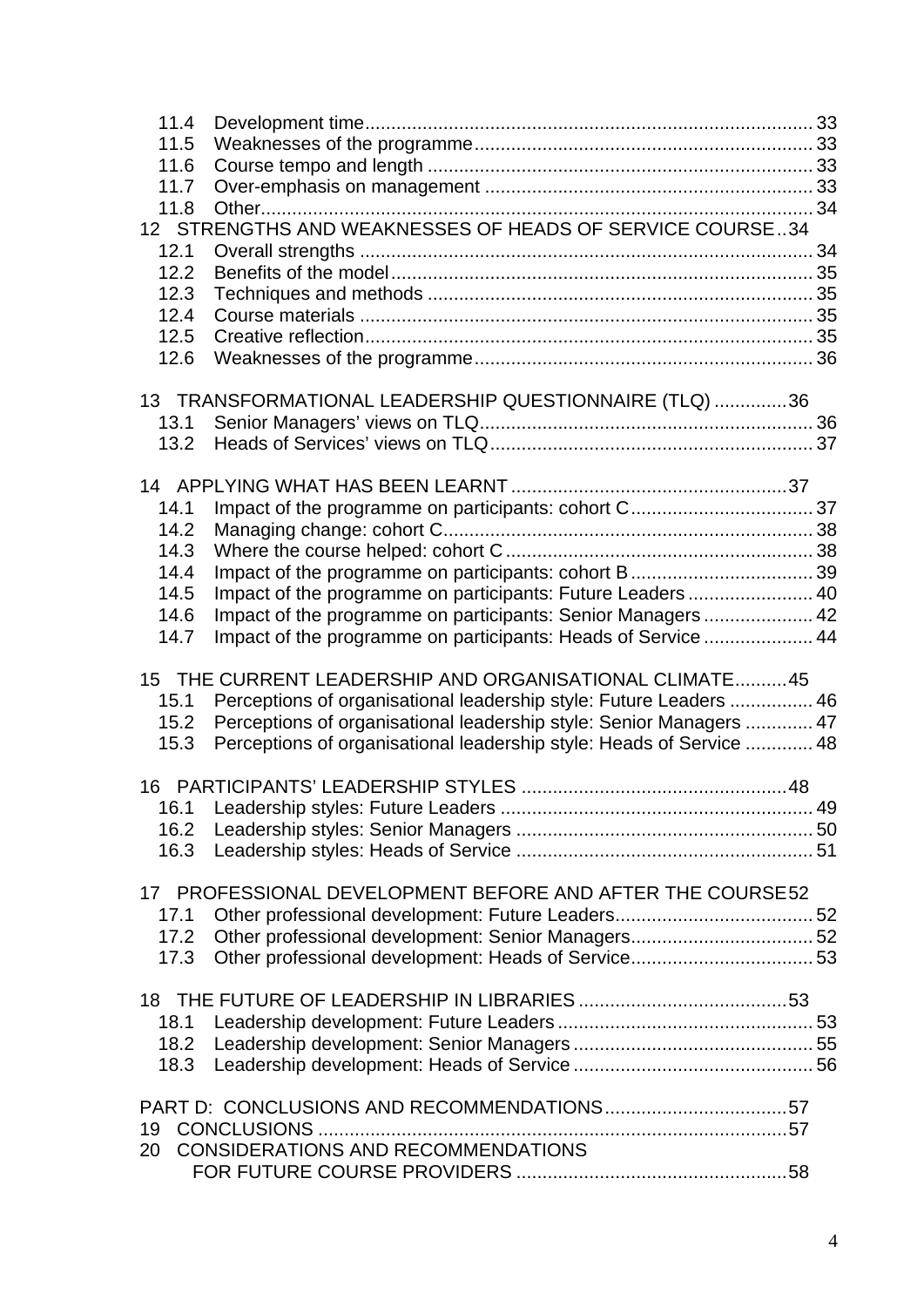| APPENDIX B DOCUMENTARY ANALYSIS: LMPL COURSE READER 77         |  |
|----------------------------------------------------------------|--|
| APPENDIX C – SUMMARY OF LMPL 'STRENGTHS' AND 'WEAKNESSES'80    |  |
| APPENDIX D: MODULE OBSERVATION TOOLS AND GUIDELINES 83         |  |
|                                                                |  |
| APPENDIX F - FUTURE LEADERS FOLLOW-UP WORKSHOP AGENDA87        |  |
| APPENDIX G - MID-PROGRAMME INTERVIEW QUESTIONS88               |  |
| APPENDIX H: CRITICAL INCIDENT INTERVIEW SCHEDULE               |  |
|                                                                |  |
|                                                                |  |
| APPENDIX K: KEY EVALUATION FINDINGS BY EVALUATION ACTIVITY  94 |  |
| APPENDIX L: OBSERVED INTERACTION DURING COURSE ACTIVITIES 100  |  |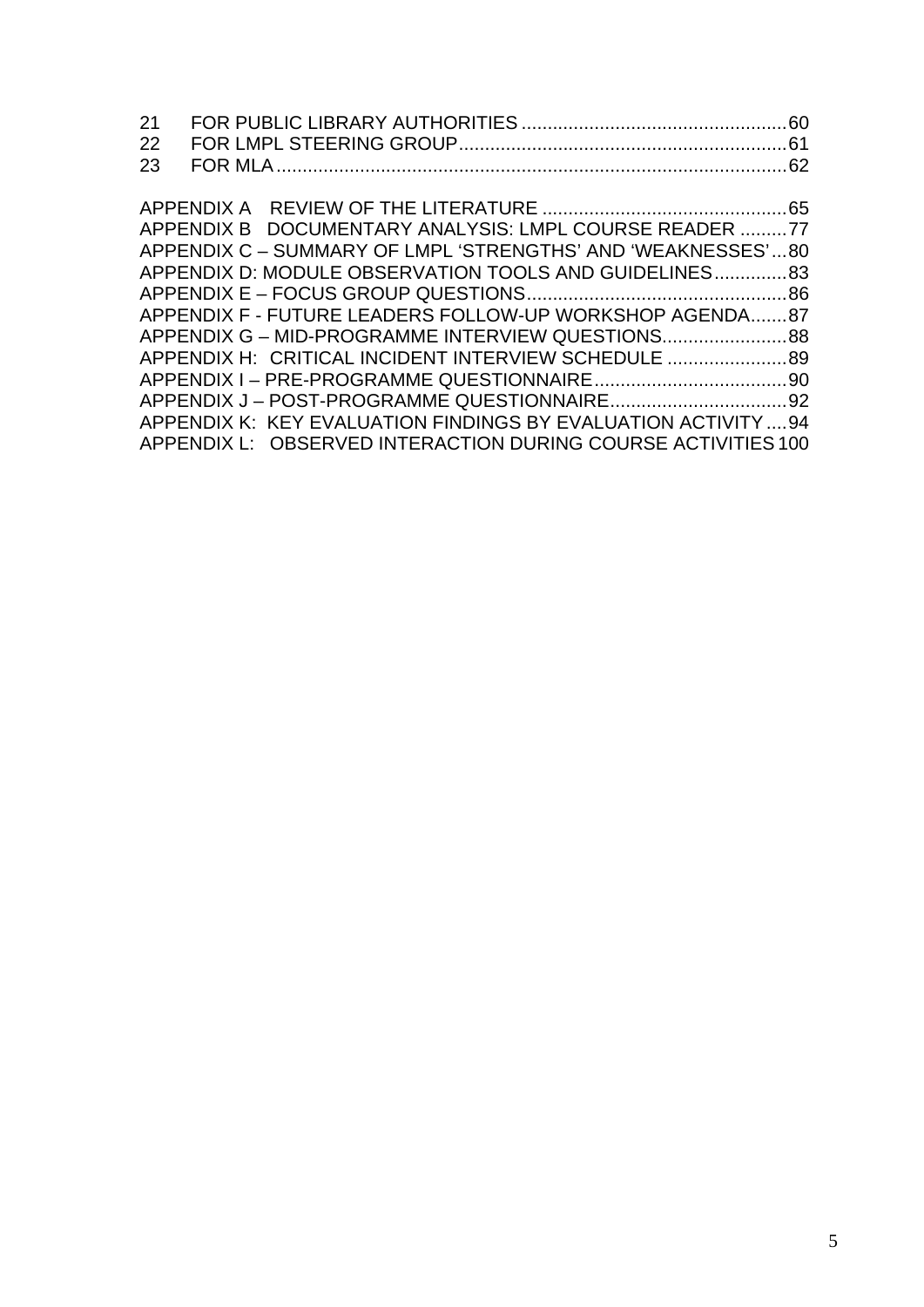<span id="page-5-0"></span>**Evaluation of Leading Modern Public Libraries Final report prepared for the Leading Modern Public Libraries Steering Group by Information Management Associates and the Centre for the Public Library and Information in Society, University of Sheffield December 2006** 

## **EXECUTIVE OVERVIEW**

This report presents findings of the external evaluation of the **Leading Modern Public Libraries** (LMPL) programme, as undertaken by Information Management Associates (IMA) in partnership with the Centre for the Public Library and Information in Society (CPLIS), University of Sheffield, during February 2005 – June 2006. The LMPL programme is a key component of the action plan to implement the DCMS **Framework for the Future** strategy.

## **PART A: INTRODUCTION**

The context for this work, the scope of the LMPL programme, the specific objectives and the intended opportunities for participants are outlined (section 1).

The evaluation methods used are outlined: these include a review of the literature on leadership development, documentary analysis of the LMPL course reader, module observation and follow-up events, mid-programme telephone interviews, Critical Incident telephone interviews, and pre- and post-programme questionnaires. A different cohort of LMPL participants was used as a research sample during each stage of the evaluation, one from each of the three levels of the programme (section 2).

## **PART B: DOING THE EVALUATION**

A detailed description of the main evaluation programme elements and the associated activities is offered, including descriptions of the activities observed.

The programme description covers the module observation objectives and approach, as well as the follow-up events organised by/for each of the three cohorts, as well as the method of assessing aspects of group performance (sections 3.1-3.2). The activities described include the Future Leaders' engagement with their working environment and organisational culture, creative problem solving, change management and leadership and activities in the follow-up event; and involvement by Senior Managers and Heads of Service in involvement in addressing complexity and leadership, creativity and risk and responding to the Transformational Leadership questionnaire, as well as their follow-up events (sections 3.2-3.5). Also covered are the mid-programme interviews aims and activities, the Critical Incident interviews and the pre-and post-programme questionnaire aims, approach and response (section 4-6).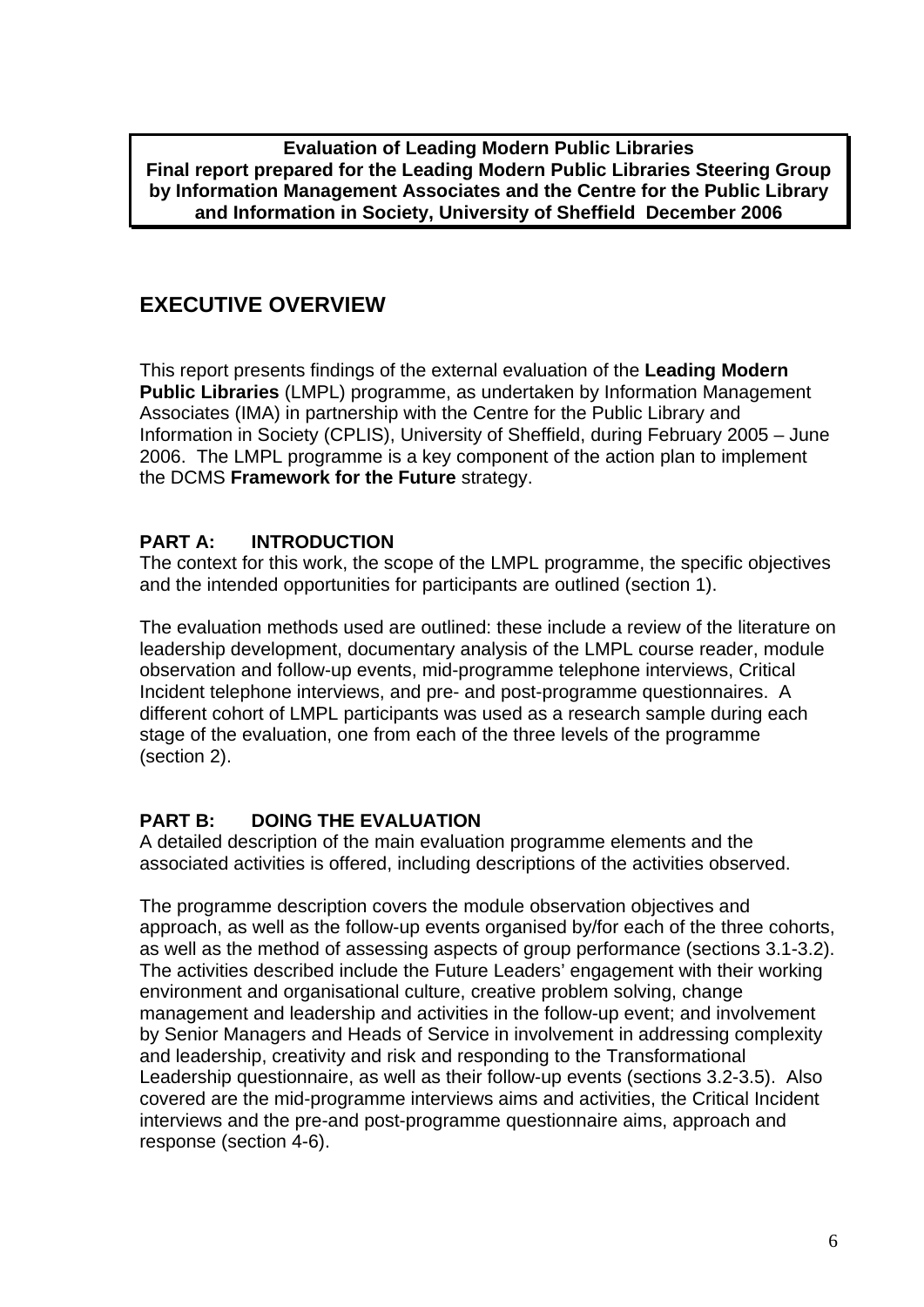## **PART C: THEMATIC REVIEW OF FINDINGS**

The main findings of the evaluation cover the selection of participants, observed activities, strengths and weaknesses of the programme and its key elements, the impacts of the programme, and issues around leadership in public libraries.

Issues in the **selection of participants** by PLAs are summarised, including: whether they were selected or nominated (and how); the allocation of places and assignment of participants to courses; and people's motivations to participate (section 7). The observed participant interactions at all three levels are then reported (section 8).

Overall, the programme was judged successful but with some reservations about the Future Leaders' programme (sections 9 and 10). Various concerns raised by participants were dealt with as part of a continuous process of feedback, review and actions throughout the delivery of the programme.

The main strengths of the **Future Leaders' course** included the 'common sense of purpose' and (generally) the facilitation. Other strengths included the time provided to network and to reflect away from work; use of the materials by participants since the course; and reports of the positive impact of the course on the Future Leaders (sections 10.2-10.4). Various weaknesses were reported in the detail of the programme: some participants were unhappy about the slow start to the course, what they described as the standard managerial content, and occasional poor facilitation (section 10.5). Some people reported limitations when taking the programme back to the workplace, because they did not feel that they had sufficiently clearly defined targets and structures for their own post-course support (section 10.1). Various suggestions were made about the course content (section 10.6).

The **Senior Managers' course** was judged successful as a whole; particular strengths included the focus on PLs, the collegiality engendered, the facilitation, and the way that the TLQ created self-awareness, as well as the time to reflect and plan, the scope for personal development and impetus to continue this, and the sense of feeling valued through being offered this programme (sections 11.1-11.4). Some negative comments were made about details of structure and presentation, the pace and style of course delivery, the amount of management theory (sections 11.5-11.8)

Similarly the **Heads of Service course** was adjudged a success overall, with special mention of the networking opportunities and chance to learn from each other's experiences, the collegiality fostered and the TLQ, all engendering improved confidence and self-awareness. Other strengths were in helping with staff communication, and the encouragement of a more open participative culture, as well as acquisition of new techniques and methods, the usefulness of course materials, the time for creative reflection and the quality of the facilitators (sections 12.1-12.5). There were minor criticisms of the indexing (!), facilitation and content (section 12.6).

The **Transformational Leadership Questionnaire** was seen as crucial in providing participants with insight into their own leadership performance and potential. Many Future Leaders felt that the absence of the TLQ-focus was a major limitation in their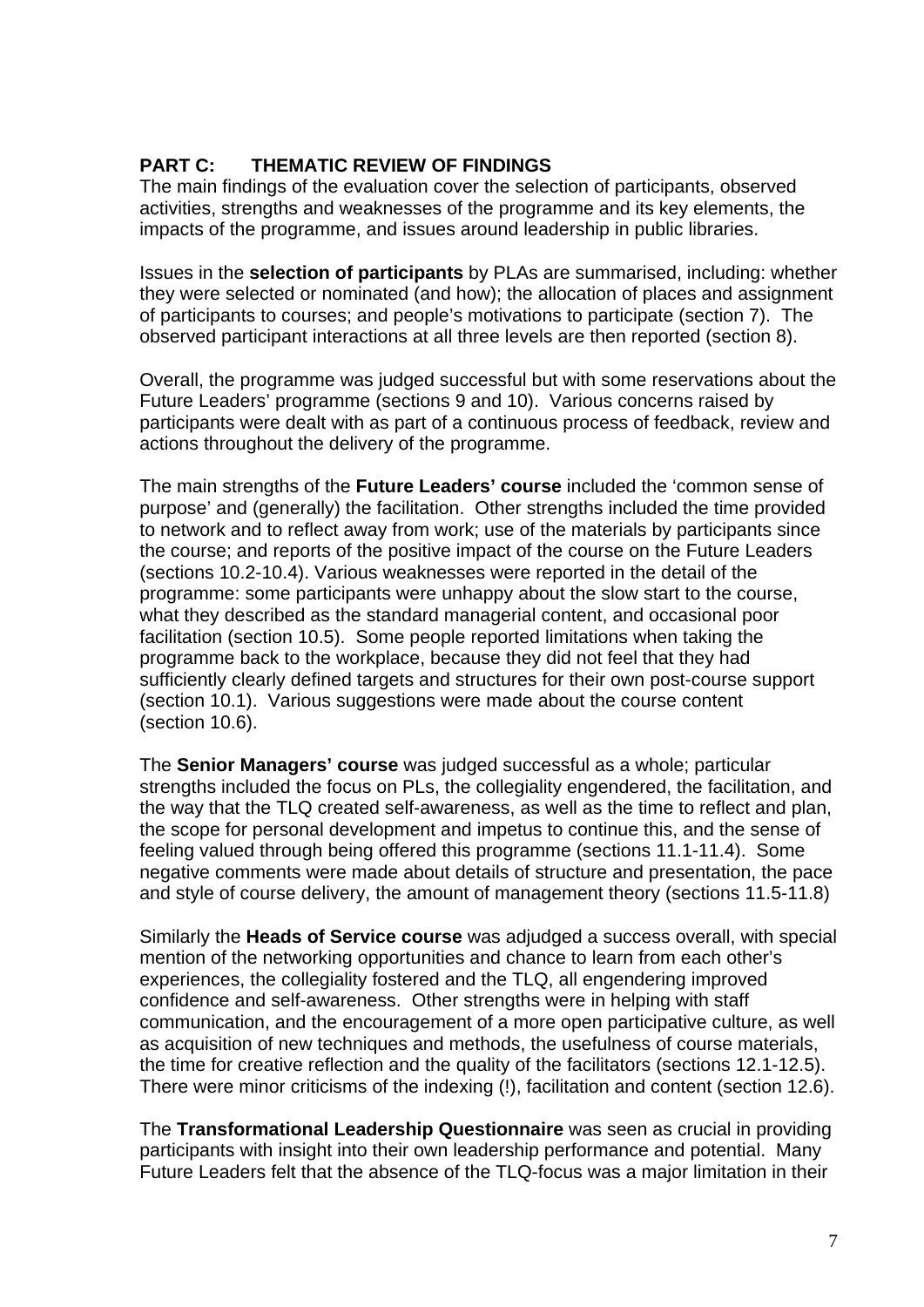programme. Most of the Senior Managers and Heads of Service responded very positively to the TLQ, finding it both interesting and revelatory and there is evidence that people are modifying their behaviour in the light of the feedback (section 13).

A major indicator of the programme impact is the extent to which people **applied what they learnt**. The Critical Incident interviews focussed specifically on this and provided ample evidence of use at all three levels. Many of the critical incidents described were addressing well-recognised areas of managing change. Critical Incident respondents also identified where the course had helped them to change (sections 14.1-14.3).

Individual assessments of the **impact of the course on leadership** so far are necessarily tentative (section 14.4), but preliminary assessments of this impact were offered by Future Leaders (focussing on use of materials and ideas), Senior Managers (being encouraged to adopt different perspectives and acknowledge the 'bigger picture') and Heads of Service (cascading ideas within the library service and with more senior colleagues within the wider local authority, as well as identifying specific situations in which to use tools and processes presented on the programme) (sections 14.5-14.7).

Participants were asked about the **organisational climate** and other factors, since these could limit scope for engendering change through this type of programme. A few Future Leaders were at a transitional phase in their work role so that they were unable to apply their knowledge as strategically as they would wish. Most Future Leaders and Senior Managers saw the prevalent leadership style as at odds with the transformational approach and felt that their organisation would benefit from the ideas presented on the course – although several Future Leaders felt that the organisation was not necessarily open to change (sections 15, 15.1 and 15.2). Heads of Service had a similar view of current organisational leadership but were divided on whether their organisation would benefit from a change or redirection in leadership style and approach (section 15.3).

Turning to **participants' own leadership styles**: Future Leaders were unsure about their style and contribution at the outset but most responded positively to the course and proved receptive to the idea of transformational leadership; Senior Managers tended to be non-committal about their own style at the outset, but readily bought into the transformational approach; whilst Heads of Service were decisive when identifying their own leadership style, and its relationship to LMPL, seeing themselves as 'politically aware' and 'empowering'. They were positive about the effects of the course on their leadership (sections 16.1-16.3). Participants' other professional development activities were also reviewed (section 17).

Ideas were gleaned on **future leadership development** for public libraries, from Future Leaders, covering their own development as leaders, support that they would like from professional organisations, as well as the future of public library leadership and comments on the working relationship between the three LMPL participants within their organisation after completing the programme. Senior Managers, also envisage a potential role for regional organisations such as the MLA regionally and SCL and offered various specific suggestions; whilst Heads of Service suggested an alerting service, formal (and informal) accredited learning, and funding for more staff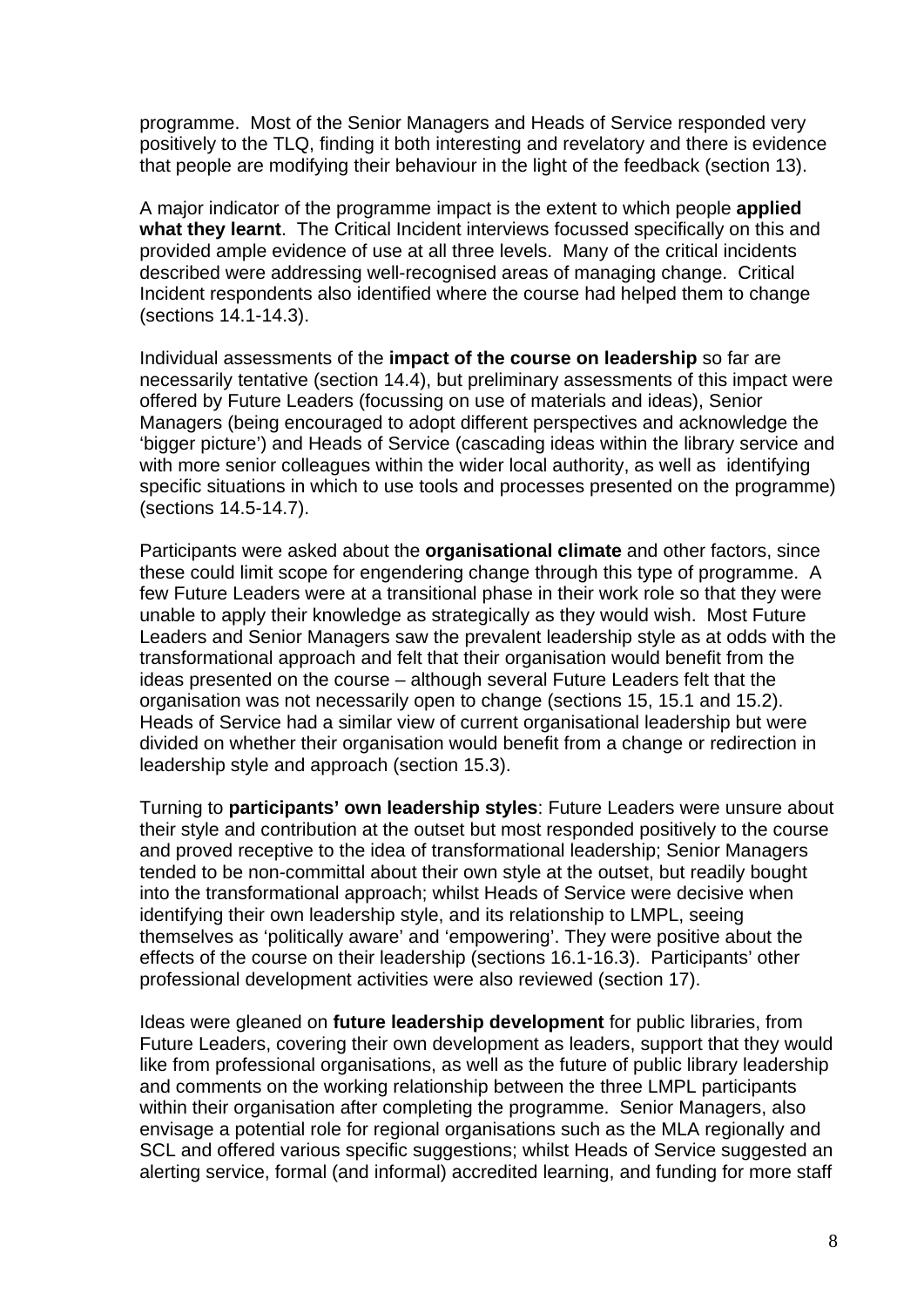<span id="page-8-0"></span>to attend LMPL or for further LMPL cohort/ network meetings (section 18).

## **PART D: CONCLUSIONS AND RECOMMENDATIONS**

We concluded that:

- the LMPL programme was clearly a success at the Heads of Service and Senior Managers levels and was a qual[i](#page-8-0)fied success at the Future Leaders level<sup>i</sup>; anyone who joined the LMPL programme ready to develop their leadership capacity and skills was given ample opportunity (section 19.1).
- almost all respondents were able to work on their skills and capacity to deliver transformational change for their library service; the programme provided opportunities for participants to learn and develop alongside colleagues; participants were enabled to formulate action plans for their self-development as leaders (with reservations): the programme has made a substantial contribution to meeting the aims of the 'Framework for the Future' (section 19.2)
- a significant minority of nominees for the Future Leaders level (made by PL services) were adjudged inappropriate by their peers (or in a few cases, themselves)<sup>[ii](#page-8-0)</sup> and the absence of a strong transformational leadership selfassessment element meant that the Future Leaders course was felt to be too close to 'standard management training' by a minority of participants (section 19.3)
- some participants at all levels made thought-provoking suggestions about supporting their own future development and about extending this type of programme for other library service managers (section 19.4).

Recommendations are offered for future course providers, public library authorities, the LMPL Steering Group and for the MLA.

Considerations and recommendations for future course providers We identified a number of issues about course content and presentation. One significant area of disagreement between the external evaluation team and FPM is about 360° assessment of Future Leaders. We found it difficult to understand why the *TLQ* was not offered at Future Leader level. Arguably, Future Leaders have more to gain from a diagnostic tool such as the TLQ. The FPM team takes a different view (section 20.1). Some respondents felt that there was an overemphasis on *management tools and techniques* (section 20.2). It is probably appropriate to consider *enhanced flexibility* in what is offered and how; a more even distribution of activities; an introduction to the course reader contextualising the management content; and more on political leadership and PL leadership in the materials (sections 20.3-20.6).

Recommendations for public library authorities:

<u>.</u>

• a systematic, uniform participant selection process should be agreed and adhered to by all relevant PLAs<sup>[iii](#page-8-0)</sup> (21.1)

<sup>&</sup>lt;sup>i</sup> The overall success of the Future Leaders programme was qualified by a number of weaknesses in programme design and delivery as perceived by participants. Around half of the participants who provided feedback made one or more comments about perceived weaknesses.<br>ii We understand that this issue has been addressed in the new programme.

iii We understand that this issue has been addressed in the new programme.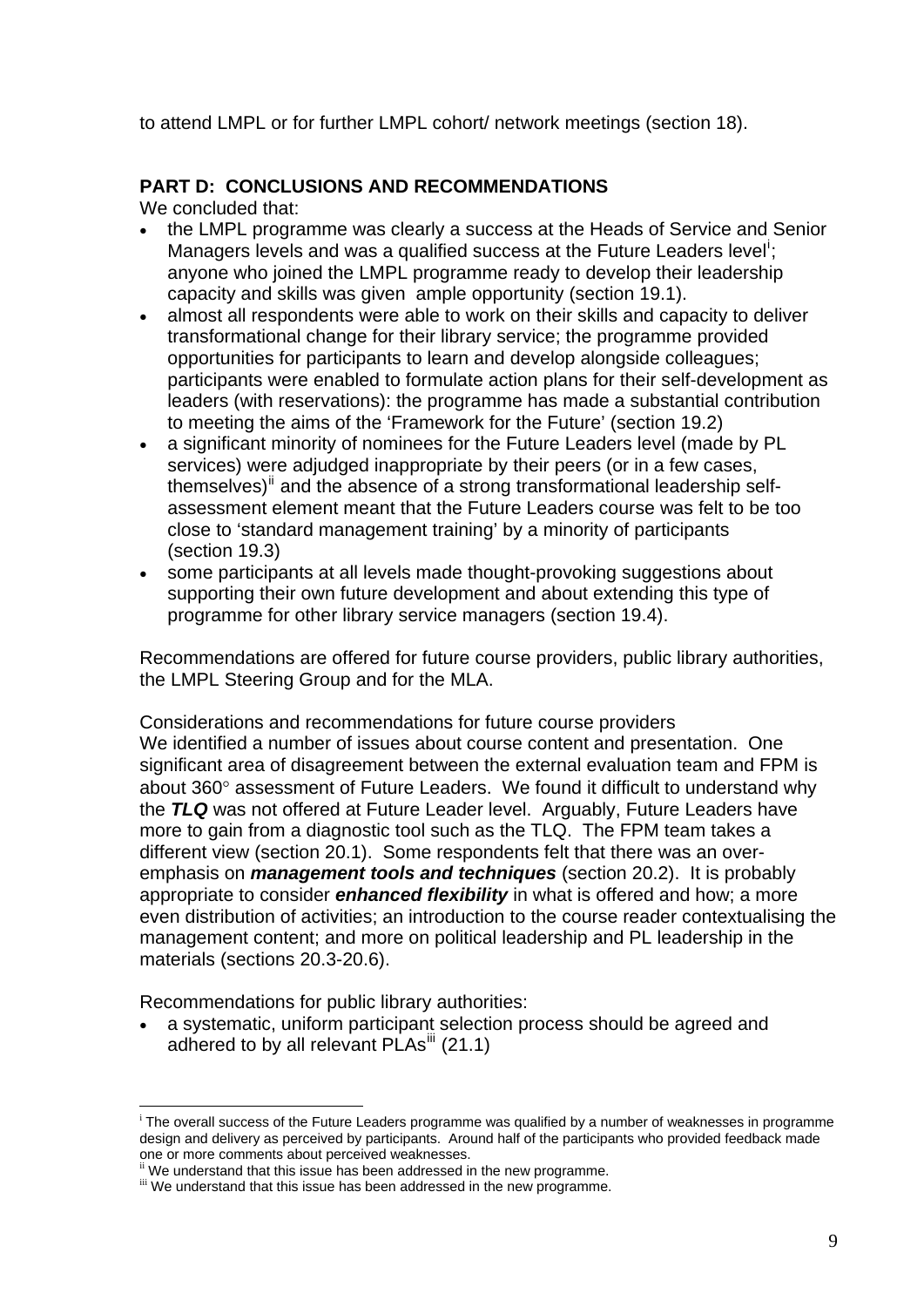• authorities should adopt a consistent policy to give increased opportunity, motivation and momentum for the participants within each authority to work together, and apply the training at operational, organisational and strategic levels; the development of formal mechanisms and performance measures to prove the impact of the programme at service level; financial support, and 'time out' to pursue on-going professional development opportunities (21.2).

Recommendations for the LMPL Steering Group:

- various important programme management considerations should be addressed. In particular:
	- − attention should be paid to the selection issue already raised iii
	- − allocation of places should be less rigid than the three places per authority adopted in this programme. Allocation should be flexible enough to reflect local needs and priorities, as well as any short-term shortages of appropriate candidates
	- − library authorities should be encouraged to specify their own expected outcomes from the programme so that they can evaluate the programme success locallyiii
	- − individual progress through the programme should be monitored (using a selfappraisal tool linked to programme expected outcomes); and
	- − participant need for further support should also be monitored and addressed where required (22.1).
- any further development of the LMPL model should include a clear statement about the perceived role of this type of intervention in relation to succession planning (22.2)
- this programme and any further roll-out should be evaluated on an ongoing longitudinal basis and any such evaluation should include all key stakeholders, including local and national government representatives and decision-makers, in order to establish the political and cultural impact of the programme as a 'strategic intervention' (22.3)
- any future LMPL-style development should be supported by a part-time secretariat to provide help after the course in identifying facilitators and venues, advising on funding options, and encouraging participants to undertake further leadership development action (22.4).

Recommendations for the MLA:

- the MLA should give careful consideration to commissioning research into the nature of and scope for succession planning, particularly in relation to public libraries and other areas of LIS. Any such research should be conducted over a significant time-frame, to enable some tracking of activity over time. The aim should be to establish what effective and acceptable succession planning might mean in practice (23.1)
- the further leadership development needs of participants in the LMPL programme and the needs of other potential leaders should be addressed by MLA in considering further implementation of Framework for the Future (23.2).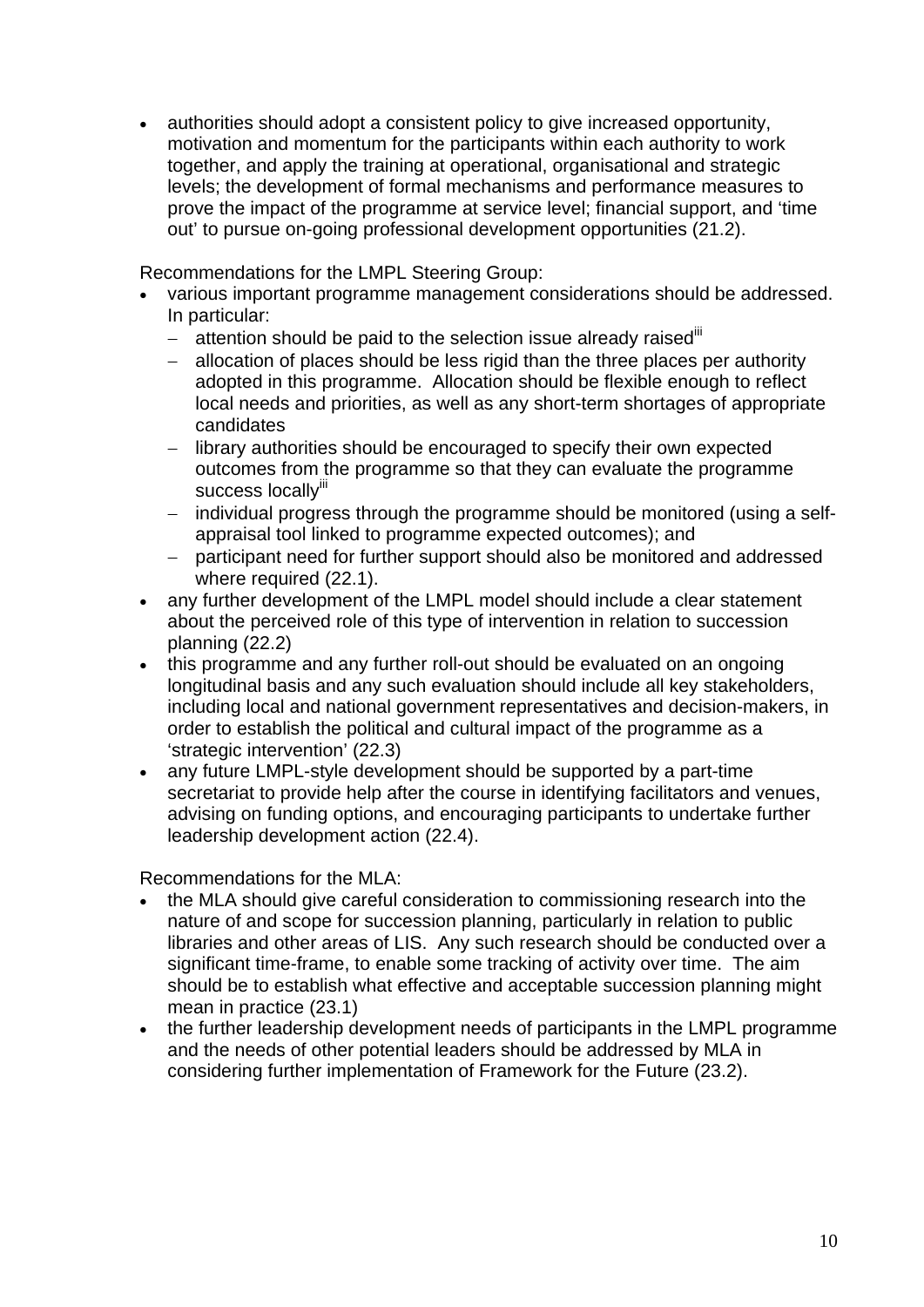# <span id="page-10-0"></span>**PART A: INTRODUCTION**

## **1 THE CONTEXT**

This report presents findings of the external evaluation of the **Leading Modern Public Libraries** (LMPL) programme, as undertaken by Information Management Associates (IMA) in partnership with the Centre for the Public Library and Information in Society (CPLIS), University of Sheffield, during February 2005 – June 2006. This consortium was commissioned by the Museums, Libraries and Archives Council to conduct the external evaluation in February 2006. The report supersedes the draft version submitted to the LMPL Steering Group in June.

The LMPL programme is a key component of the action plan to implement the DCMS **Framework for the Future** strategy. The relevant part of the plan aims to build public libraries' capacity to improve through better quality of leadership and workforce skills by means of a nationally co-ordinated leadership development and management skills programme to build this capacity. As such, the programme is of major importance for public libraries, since it directly addresses the perceived weakness in leadership development in the public libraries domain. This weakness was highlighted in 2001, when the Sheffield **Public Library Workforce Study**<sup>*IV*</sup> drew attention to the lack of leadership in the public library profession and identified the need to develop a new generation of leaders. In particular, this report stressed the need to "address not just leadership at the top of the organization, but leadership 'from the side' and right throughout the organisation." The authors identified succession planning and leadership development as important areas for the profession and advocated the "recruitment, identification and development of high calibre graduates as a crucial investment for the future". More recently, the information services National Training Organisation report **Skills Foresight in the Information Services Sector 2003-2009** (isNTO 2003) confirmed leadership development as a priority development need in all types of libraries.

The response provided through the LMPL programme was proportionate to the issue: this programme provided the largest and most sustained leadership development intervention in public libraries ever attempted in the United Kingdom (offering in the order of 2,800 person days of supported development – or around 24 person-days per authority). Following a successful pilot phase, the programme was rolled out between April 2005 and March 2006 to all 149 public library services in England by FPM, an independent training organisation, which was commissioned to undertake this work by the MLA in partnership with the Society of Chief Librarians. The programme offered one place to each authority at each of the three programme levels (Heads of Service, Senior Managers and Future Leaders) for a series of residential workshops backed-up by specially prepared learning materials and anchored (at the Heads of Service and Senior Manager levels) in a 360° appraisal process (TLQ), all focussed on transformational leadership.

<sup>&</sup>lt;u>.</u> iv Usherwood, R.C., Proctor, R. and others (2001) *Recruit, retain, lead: the Public Library Workforce Study* LIC Research Report 106 <http://shef.ac.uk/publications.htm>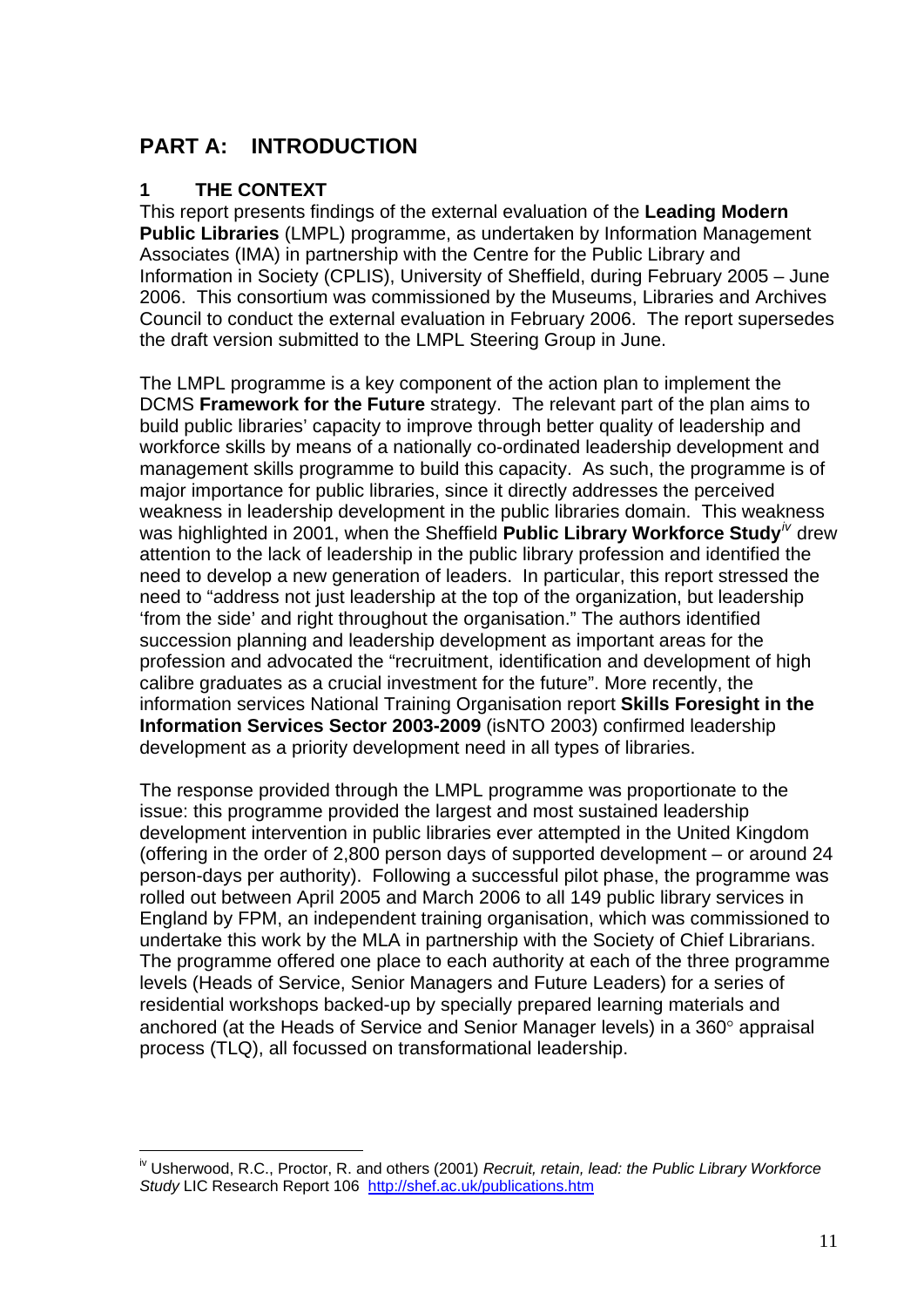<span id="page-11-0"></span>The specific objectives of the LMPL programme (set out in the **Framework for the Future** document) were to:

- build librarians' capacity to improve through better quality of leadership and workforce skills
- equip staff with skills to deliver a clear vision for improving services
- provide staff with new business management and marketing skills.

The programme set out to give participants an opportunity to:

- strengthen their skills and capacity to deliver transformational change for their authority and public library services
- learn and develop alongside colleagues from other authorities who share similar levels of responsibility
- formulate action plans for their self-development as leaders.

## **2 METHODOLOGY**

A number of research methods were used during the evaluation project, which are briefly described below. Individual approaches to each method, including specific aims and objectives, are described in the next section.

## **2.1 Review of the literature**

A review of the literature was undertaken to provide theoretical context for the programme evaluation, and to consider other approaches to leadership training and development within public services and the library and information sector. Sources consulted include the professional press, relevant electronic databases and organisational information resources. **See appendix A for the results***.* 

## **2.2 Documentary analysis: LMPL course reader**

To support evaluation of the programme delivery, and participant responses to the programme, the evaluation team have also had access to course materials. A brief analysis of the Senior Managers and Heads of Service course reader is attached as **Appendix B** and should help to contextualise comments made by participants concerning programme content.

## **2.3 Module observation and follow-up events**

The participant observation method was employed in this longitudinal element of the evaluation, beginning with observation of the actual programme at all three levels, followed by an organised event for each of the relevant cohorts, six to nine months after completion of the programme. Both quantitative and qualitative observation tools were used during this phase of the evaluation.

## **2.4 Mid-programme interviews**

Telephone interviews were conducted at the mid-programme stage to collect qualitative data on how participants were responding to the programme as the course progressed.

## **2.5 Critical Incident interviews**

Telephone interviews were also conducted with a critical incident focus after completion of the course, to examine the extent to which the programme was being applied by participants in the workplace.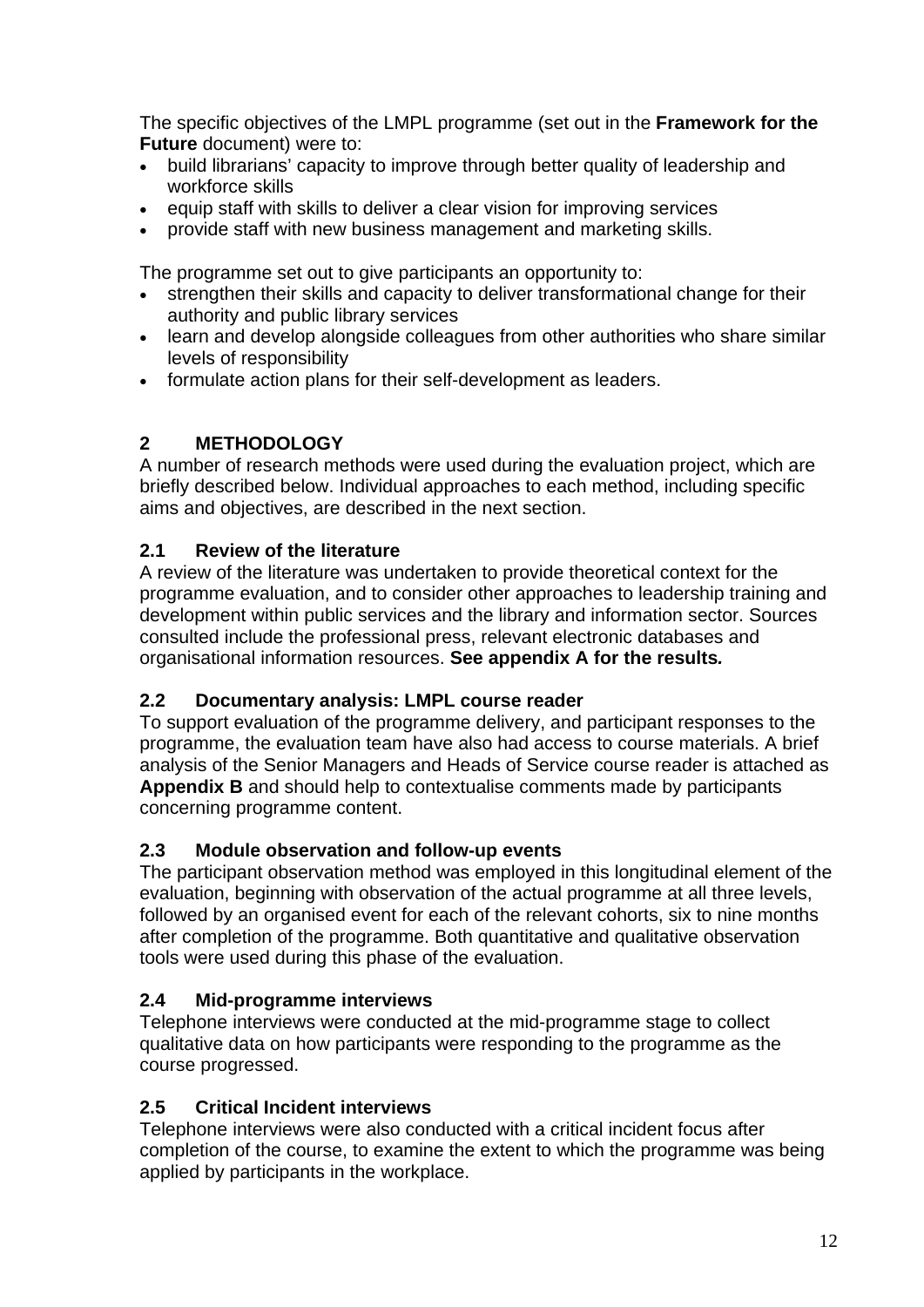## <span id="page-12-0"></span>**2.6 Pre and post-programme questionnaires**

The questionnaire survey method was used to facilitate another longitudinal approach to programme evaluation, collecting both quantitative and qualitative 'before and after' data concerning participants' perceptions of the impact and appropriateness of the programme.

A different cohort of LMPL participants was used as a research sample during each stage of the evaluation, one from each level of the programme (ie. Heads of Service, Senior Managers and Future Leaders). All respondents have been assured complete anonymity by the research team: consequently, individuals and collective relevant cohorts are not named within the evaluation report.

Recurring themes and key findings from each stage of the evaluation are summarised within the report under the following headings:

- **Operational** relating to FPM (ie. in relation to course content, design and delivery).
- **Organisational** relating to Public Library Authorities (ie. in relation to participant selection; application of the programme within authorities).
- **Developmental** relating to LMPL Steering Group (ie. in relation to the ongoing strategic development and delivery of the programme).

In conclusion, the previously identified key points are used to inform recommendations made to programme providers FPM, the LMPL Steering Group (LMPLSG) and to Public Library Authorities (PLAs) concerning the effectiveness of the LMPL programme and the future development of public library leadership.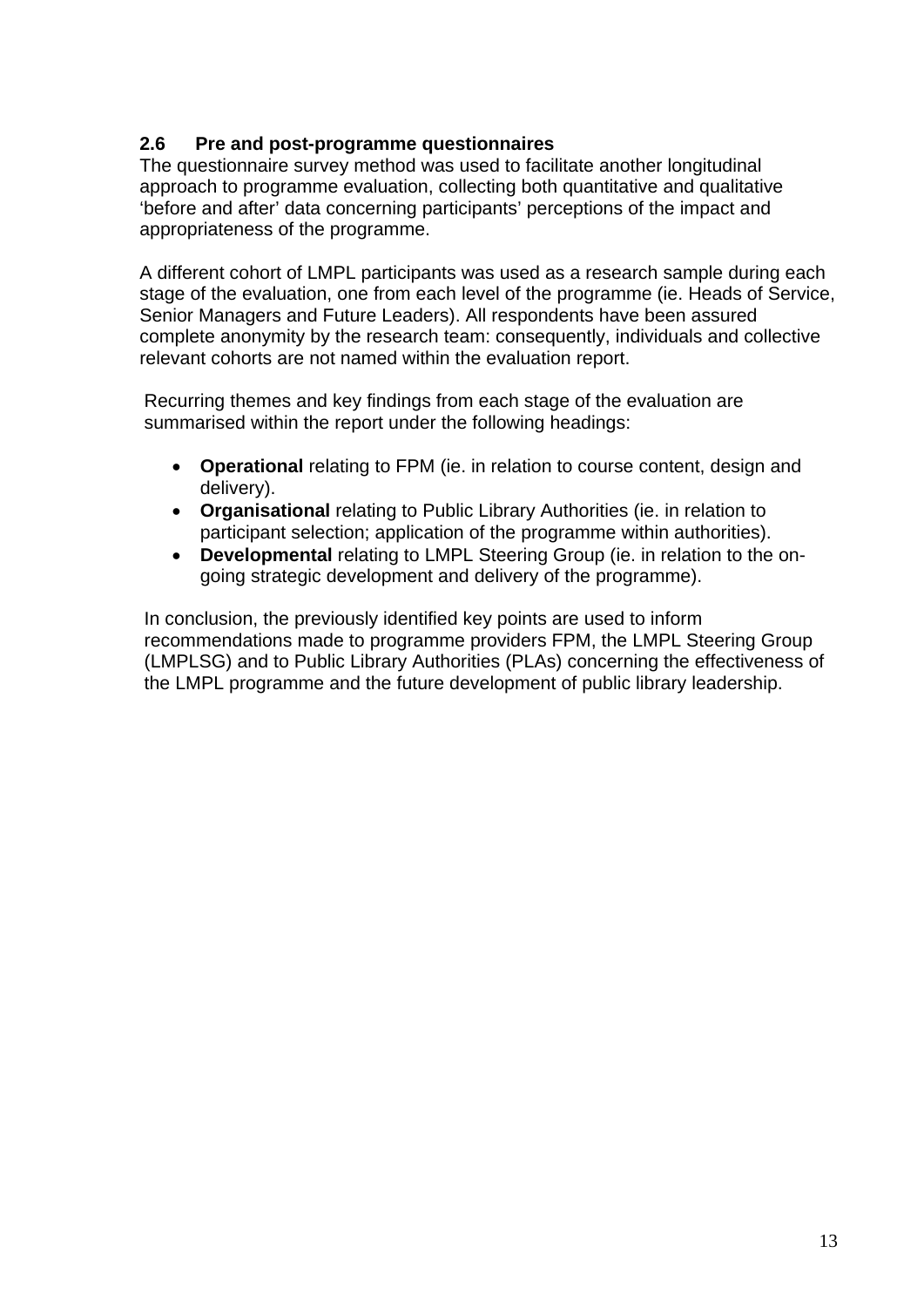# <span id="page-13-0"></span>**PART B: DOING THE EVALUATION**

## **3 MODULE OBSERVATION AND FOLLOW-UP EVENTS**

#### **3.1 Evaluation approaches**

#### **Observation aims and objectives**

In accordance with the original evaluation proposal submitted to MLA, the main aims and objectives of the observational element of the evaluation were to establish to what extent, as a result of completing the programme, participants had developed their:

- Strategic grasp of leadership as a concept.
- Interactive skills within a leadership context.
- Leadership capabilities.

#### **Observation approach used**

The approach used was largely qualitative in nature, using the principles of participant observation. One cohort was selected from each level of the programme, and following consultation with FPM, a member of the evaluation team attended the second module with each relevant cohort during May-June 2005 in order to observe participant levels of engagement with course content and presentation, leadership training as a process and group behaviour according to observation guidelines. The same cohorts were then involved in various follow-up events.

The evaluation team hosted a meeting of the relevant Future Leaders cohort at the University of Sheffield in February 2006 (**see appendix F for workshop agenda**). The workshop facilitated additional observation of the group and also addressed the specific aims and objectives of:

- Establishing opinions on the main strengths and weaknesses of the LMPL programme.
- Identifying participants' usage of course materials and skills and knowledge gained.
- Obtaining opinions on methods and strategies to support participants' future development as leaders, and how to extend leadership training to others.

A member of the evaluation team was invited to participate in a self-organised meeting of the relevant Senior Managers cohort in January 2006, during which a structured focus group was conducted as part of the programme evaluation (**see appendix E for questions used in the focus grou***p*). The focus group allowed further observation of group activity and engagement, along with the specific aims and objectives of:

- Establishing participants' opinions on the most beneficial aspects of LMPL successes and positive outcomes.
- Obtaining opinions on the least beneficial aspects of LMPL suggestions for alternative content.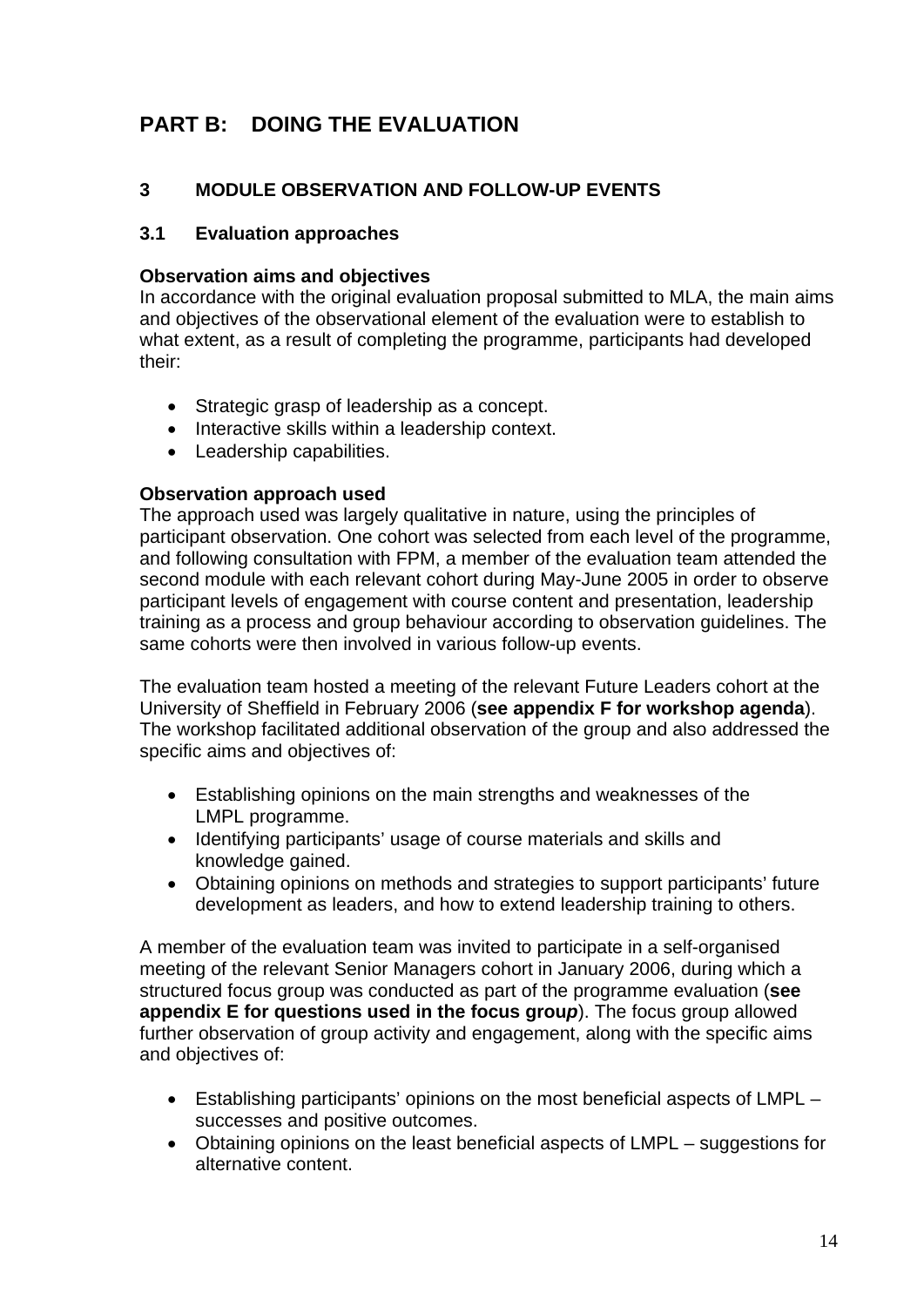<span id="page-14-0"></span>• Considering how to progress their leadership training and development.

The relevant Heads of Service cohort had also organised their own event, which was attended by a member of the evaluation team in June 2006. The same focus group was conducted with this group to facilitate comparable data collection between the two 'higher level' groups.

Quantitative observation tools were also used during the initial observation of module 2 for all three levels. These were used as a guidance tool for assessing participants' engagement with the course content, and interaction with course facilitators and fellow participants during attendance on the course only. They were not used during the follow up events because of the different nature of the content of the three sessions. Also, the numbers of original course participants attending these events varied, and were significantly lower than the full cohort in each case. **See appendix D for the research tools used during module observation**.

#### **3.2 Observing the groups**

The observation of all three cohorts is reported briefly under subject headings following the structure and programme of each module observed. Each group was given a quantitative score for the relevant sections of the module using the following individual measures:

- Listening to others.
- Participation by group members.
- Quality of decision making.
- Building and developing upon other people's contributions.
- Sensitivity of group members to the feelings of others.
- Handling and use of conflict.
- Level of creativity.
- Keeping everyone on task.

The following quantitative scale was used to score each group's performance for each category:

LOW 0 1 2 3 4 5 6 7 HIGH

## **3.3 Observation of Future Leaders Module 2**

The designated Future Leaders cohort had a total of 25 participants (18 female, seven male).

For the purposes of observational data analysis, the structure and content of Future Leaders module 2, **Leading Change***,* has been summarised using the following three headings:

- Working environment and organisational culture.
- Creative problem solving.
- Change management and leadership.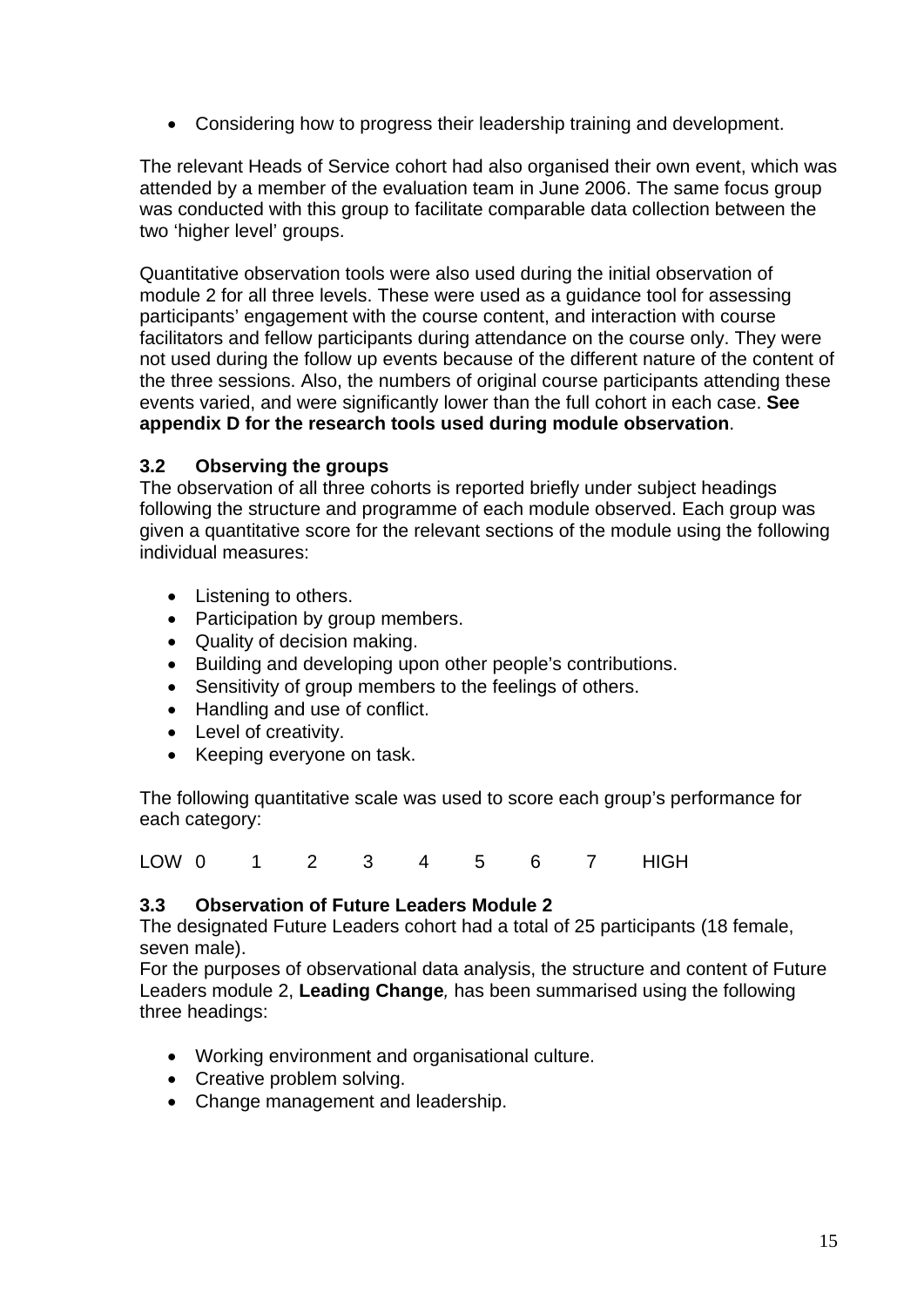## **3.3.1 Working environment and organisational culture**

The module began with a number of exercises designed to enable participants to consider their role as leaders within a specific sector, within an organisation, and as individuals, with a focus on organisational culture and how this can affect each leadership role. Exercises included a consideration of the aspects of organisations that manifest their underlying culture, whereby participants were asked to work in groups and consider their own organisation's 'Heroes' (current or former members of staff that are frequently talked about, remembered fondly, etc), 'Symbols' (such as dress codes, physical layout or features) and 'Rituals' (patterns of behaviour). Another exercise involved a card sort within which groups of participants had to identify and choose the 'top six' cultural characteristics (from 30) needed to deliver a high quality customer service in direct relation to 'Framework for the Future'.

Participants responded positively and actively to the organisational culture exercises, which prompted a lot of anecdotal discussion about the most and least beneficial aspects of their own organisations. The focus was on changing or removing those symbols and aspects that seemingly block progress and vision, and on the need to change the organisational culture that 'we have' into the culture that 'we want' according to 'Framework for the Future'. Participants were responsive to the concept of change management within a leadership context, and of their own individual roles within their organisations.

## **3.3.2 Creative problem solving**

The next session included a number of exercises involving different creative techniques for group problem solving. The intention was to give participants a number of techniques that could be taken back to the workplace and used with individual teams to tackle specific issues. Participants worked in groups and tested the various techniques by applying them to public library issues, which were identified by individual group members, or by the trainer as a problem to be tackled by all groups; for example, participants were asked to consider how to increase public library use by young men (aged 18-25) using the 'Reversal-Dereversal' technique. The technique required participants to consider a problem in reverse by first identifying the barriers to library usage facing the identified demographic group, and then considering how to address these barriers.

Participants' response to and engagement with the different techniques varied quite considerably, depending upon the individual group involved, and the perceived complexity of the technique (a total of five individual techniques were used). The Superheroes exercise, for example, was not applied very well by the particular group being observed. The technique involved identifying a particular issue, and then each group member had to adopt the persona of a particular 'hero' (celebrity, fictitious character, etc) and consider how this character would tackle the problem. After one member had identified an issue of their own, the observed group then spent the allocated time discussing this individual's problems at work, and did not engage with the exercise at all! Although at least one group responded relatively enthusiastically to at least one exercise, on the whole, engagement and levels of creativity were inconsistent.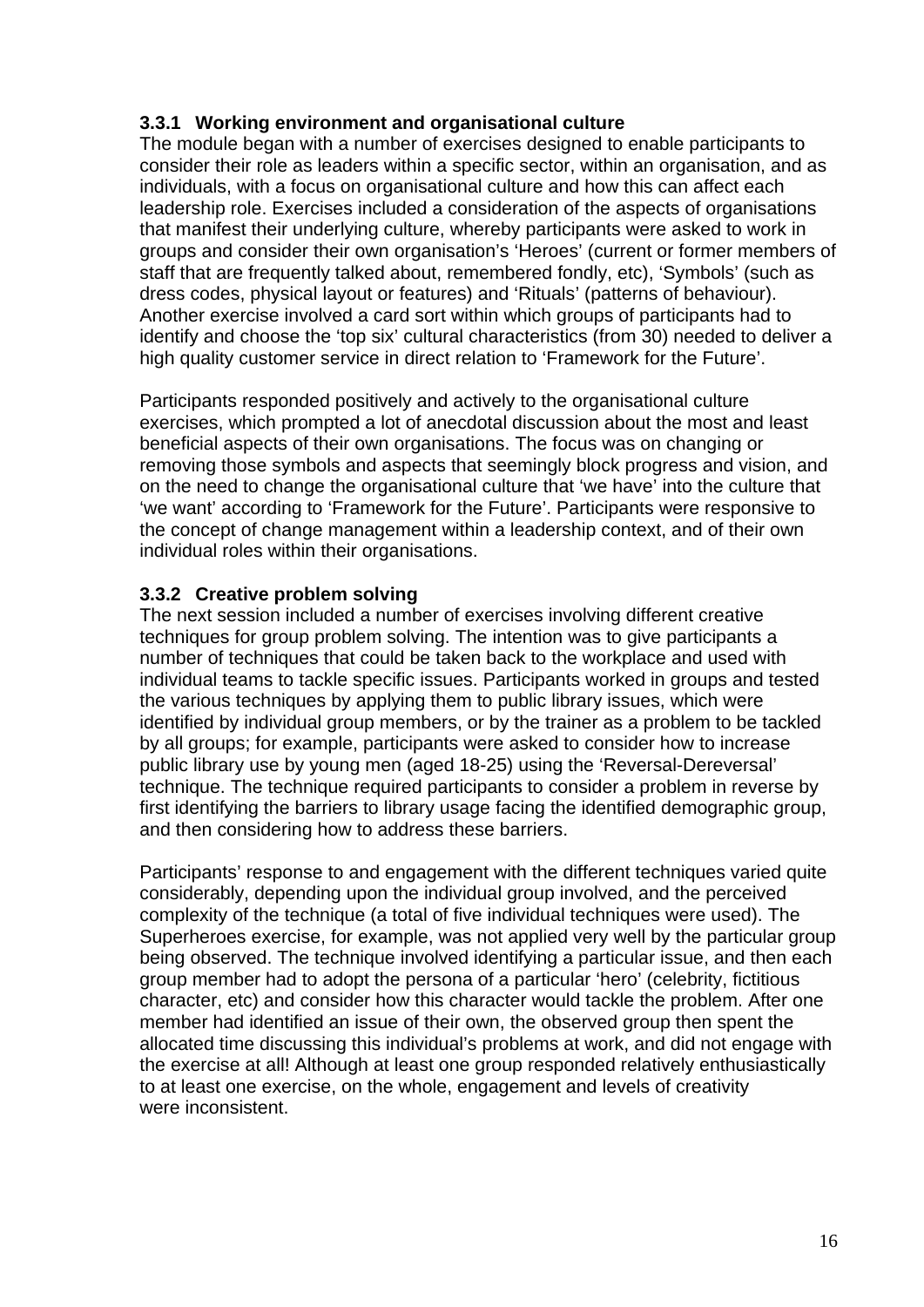## <span id="page-16-0"></span>**3.3.3 Change management and leadership**

The second day of Future Leaders' module 2 focused on change management and the leadership of change. The session began with a reflective exercise on instances where participants had managed change well and others that were less successful, looking at the processes involved. Groups responded well to the exercise, and generally seemed more responsive to reflective 'real world' exercises such as this. Participants were directed to key texts and further resources relevant to the management of change by the trainer. Exercises such as 'force field analysis' were undertaken, designed to explore forces for and against change within organisations, and methods of reducing resistance. Another exercise considered the individual, team, and organisation's readiness for change: this was noticeably effective in encouraging participants to realise and acknowledge the need to discuss issues surrounding *Framework for the Future* with colleagues in an inclusive and motivating way. Following a session on risk taking, the module ended on a positive note with participants identifying individual action plans (using distributed pro formas) building upon what had been covered by the module.

## **3.3.4 Future Leaders follow-up event**

The follow-up event for the observed Future Leaders cohort involved a half-day workshop which took place at the University of Sheffield in February 2006, and was facilitated and observed by the evaluation team. Eight out of the original 25 cohort members attended the event. It should be noted that several other members expressed an interest in attending, but were unable to due to annual leave, or the inability to take time off on that particular day. The relatively low attendance therefore is not indicative of the group's interest in continuing leadership development as a whole.

During this workshop, participants worked in pairs and identified particular strengths and weaknesses of the LMPL course, as well as any areas that they felt needed further development or inclusion in the programme. They then split into two groups to list and discuss how they have used the course materials and ideas within their authorities. Using the headings 'materials and activities' and 'knowledge, ideas and processes', each group discussed one topic, and then swapped documents to add their examples to the other group's list. Next they worked in pairs to discuss their future needs in developing as leaders, and support that they would like from professional organisations where appropriate. Ideas were then fed back to the group. Finally, the group was asked to spend a few moments reflecting as individuals on the future of public library leadership in relation to specific roles for professional organisations, approaches to be taken, leadership models and a focus for development. Again, their ideas were pooled.

## **3.4 Observation of Senior Managers module 2**

The observed Senior Managers cohort had a total of 20 participants (12 female, eight male). For the purposes of observational data analysis, the structure and content of Senior Managers module 2, *The Creative Leader,* has been summarised using the following three headings:

- Complexity and leadership.
- Creativity and risk.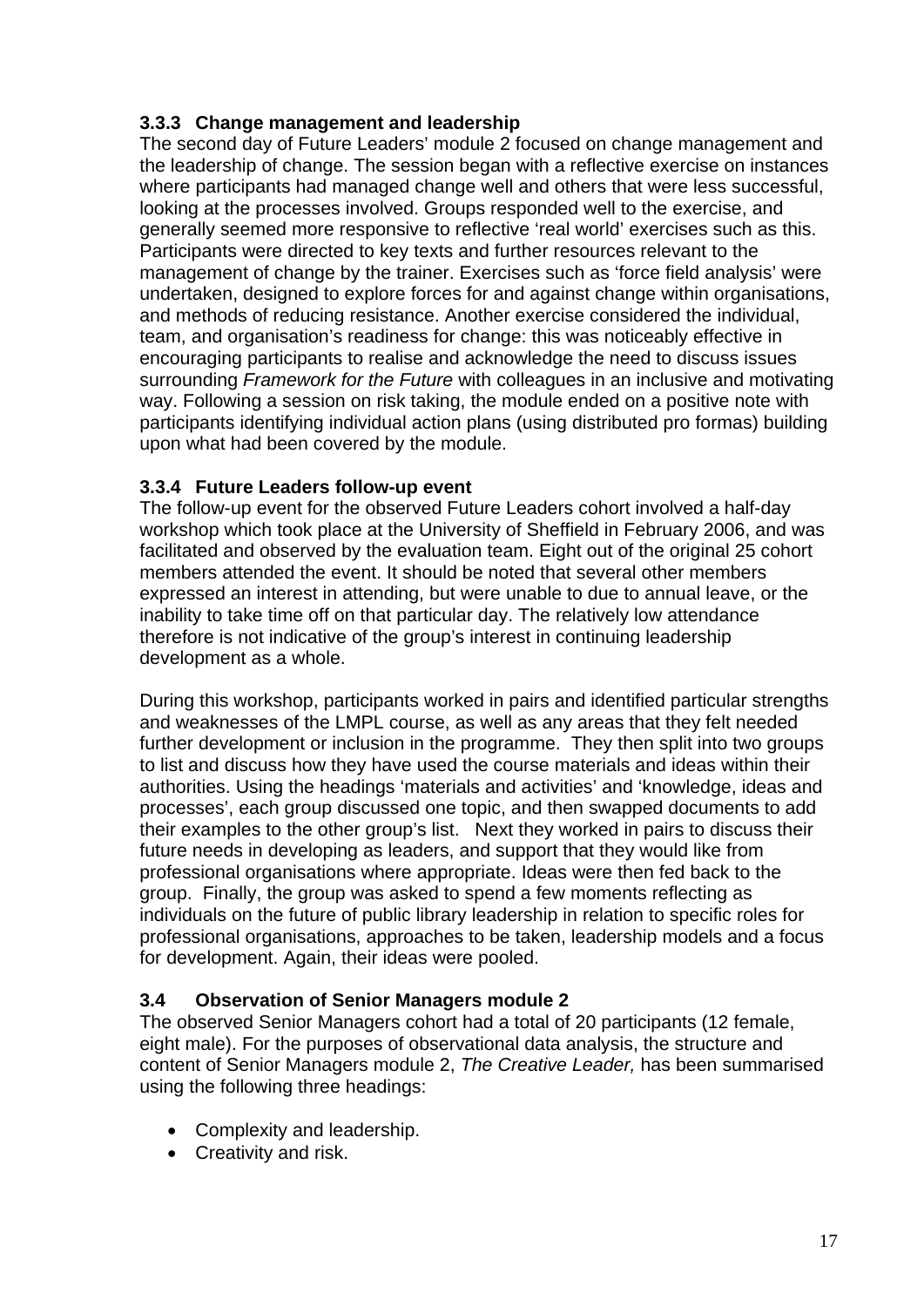<span id="page-17-0"></span>• Responding to the Transformational Leadership questionnaire (TLQ). $V$ 

## **3.4.1 Complexity and leadership**

The opening session involved a highly focused and structured examination of the role of a leader in a complex organisation, considering the views and impact of multiple stakeholders. Participants, for example, were presented with two generic organisational models which were then applied in a problem solving exercise. The first model, the '7S Framework', included seven essential components for an effective organisation: **Shared Values, Structure, Strategy, Systems, Skills, Staff and Style***.* The second model defined an organisation as 'four domains', including **Governors and Managers, Staff and Professions, Service Users and Local Community and Partners***.* Participants worked in groups of four, with one member identifying a particular problem using the 7S Framework, and the other three members acting as 'consultants'. The group then had to identify solutions to the problem using the four domains.

## **3.4.2 Creativity and risk**

The creativity and risk session included some of the exercises employed on the Future Leaders programme, which were used to encourage a more creative approach to problem solving and service development. Again, participants worked in groups and 'real world' public library scenarios were used as examples when trying out the various techniques. Five techniques were used in total, with some considered to be more effective and useful than others.

## **3.4.3 Responding to the TLQ**

Participants had been split into two groups in order to facilitate one-to-one Transformational Leadership Questionnaire (TLQ) feedback interviews: one group attended the creativity and risk session whilst the other had their feedback sessions. At the end of the module, all participants reconvened to discuss the *group* TLQ results. The session was introduced by showing TLQ results in other sectors (both public and private) to provide a comparison. Participants had rated themselves higher than their Direct Reports on the 'genuine concern' scale and higher than their line managers on the 'empowering' scale. The group also had a relatively low score on the 'inspirational' scale. These three attributes were identified as key transformational leadership skills by the trainer, and participants were advised to 'work on' these areas, and to be aware of the personal benchmarks they were setting themselves with high personal scores.

## **3.4.4 Senior Managers' follow-up event**

Rather than organise an additional, perhaps counter-productive, follow-up event, the evaluation team participated in a participant-organised meeting of the previously observed Senior Managers cohort in January 2006, conducting a focus group as part of their event. The focus group was tape recorded and fully transcribed for the

<sup>1</sup>  $\textdegree$  The TLQ is a 360 $\textdegree$  appraisal tool completed by participants, their 'peers' and 'direct reports' within their own organisations. Individual measures used within the questionnaire reflected the principles of transformational leadership.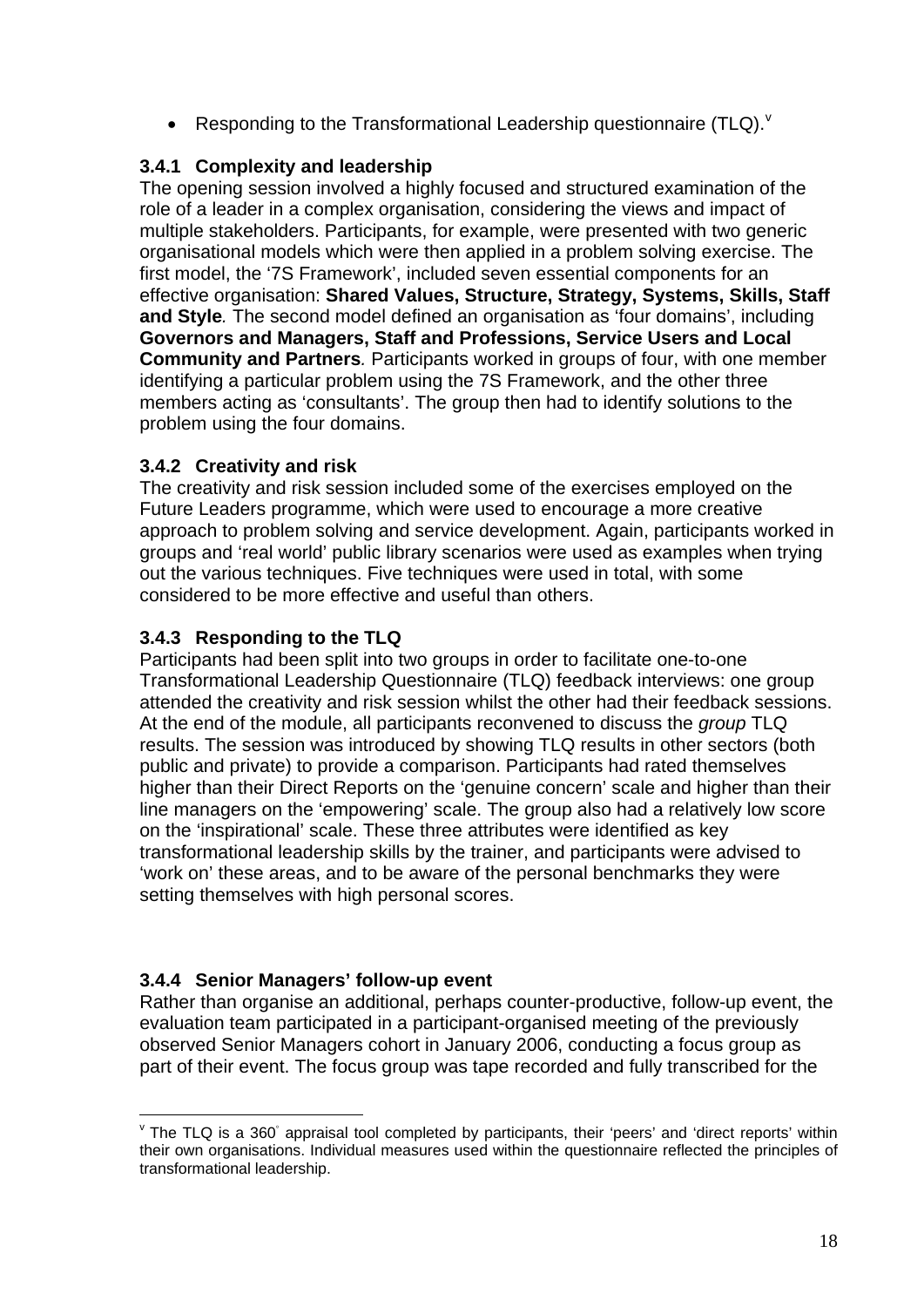<span id="page-18-0"></span>benefit of effective data analysis. Fifteen out of the original 20 cohort members attended the event and participated in the focus group, which covered three themes:

- Most beneficial aspects of LMPL.
- Least beneficial aspects of LMPL.
- Developing Senior Managers as leaders.

The opportunity was taken to observe how the group interacted at this event.

The group spent approximately half an hour discussing the most and then the least beneficial aspects of the programme. They were then asked to discuss their future leadership training and development needs, and the relevant support required from professional organisations.

## **3.5 Observation of Heads of Service module 2**

The observed Heads of Service cohort had a total of 20 participants (13 female, seven male). For the purposes of observational data analysis, the structure and content of Heads of Service module 2, 'The Creative Leader', has been summarised using the same three headings as for the Senior Managers:

- Complexity and leadership.
- Creativity and risk.
- Responding to the TLQ.

The Heads of Service module 2 had exactly the same content and structure as the previously reviewed Senior Managers module.

## **3.5.1 Heads of Service follow-up event**

A member of the evaluation team attended a participant-organised meeting of the observed Heads of Service cohort in June 2006, in order to conduct the same focus group session described above. Twelve of the original 20 participants attended the meeting. The session lasted approximately 50 minutes and was tape-recorded and fully transcribed. The data were analysed using the same headings.

## **4 MID-PROGRAMME INTERVIEWS**

The main aim of the mid-programme interviews was to monitor the impact as the course progressed in relation to participants':

- Strategic grasp of leadership issues.
- Understanding of their own leadership capabilities.

One cohort from each level of the programme was approached to be interviewed after they had completed the first module. Structured telephone interviews were undertaken with volunteers from each cohort (a total of 30 interviews across the three levels of the programme). Interviews lasted approximately 30-45 minutes and were tape recorded and fully transcribed for the benefit of effective data analysis. **See appendix G for the list of interview questions.**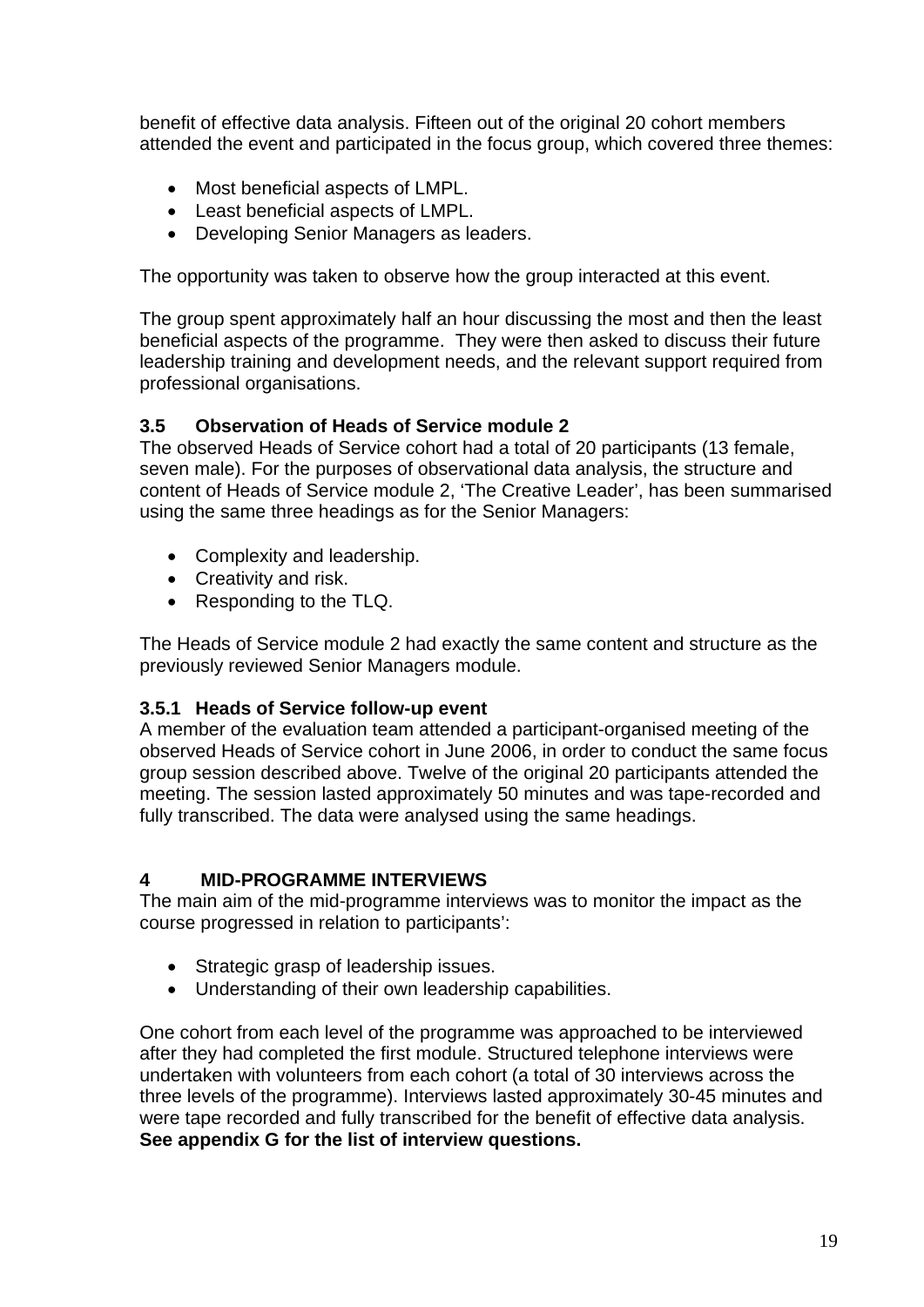<span id="page-19-0"></span>Nine telephone interviews were completed with members of the targeted Heads of Service cohort and 11 telephone interviews with members of the targeted Senior Managers cohort in October 2005. Ten telephone interviews were completed with members of the targeted Future Leaders cohort in February 2006.

The interview was designed to explore respondents' perceptions from an individual, operational and organisational perspective, including key themes such as their individual need for leadership skills development and training; workplace implementation of skills developed; recognition and perceived value of the transformational model.

## **5 CRITICAL INCIDENT INTERVIEWS**

Critical Incident interviews were conducted with a total of 51 participants drawn from three courses (Heads of Service – 14; Senior Managers – 18; Future Leaders – 19)[•](#page-19-0) and based on their availability at the time of the interviews. Nobody refused to participate, but two people had since taken up posts outside the sector.

In each case, respondents were asked to select and describe examples of significant activity since the course in which they had applied what they had learnt. They were then asked to say how they had become involved in the programme (except Heads of Service), and to comment on the course programme, content and delivery. The questions were open-ended but, since a number of common themes emerged, some of the replies have been tabulated in Part C of this report. **See appendix H for the critical incident interview schedule.** 

## **6 PRE AND POST-PROGRAMME QUESTIONNAIRES**

The main aims and objectives of the pre and post-programme questionnaire phase of the evaluation were to expand on the longitudinal approach used during the observation method, and to track any change and development (since completing the programme) in participants' understanding of:

- Their own leadership style and approach.
- Their organisation's readiness for change and preferred leadership style.
- Interpretation of the transformational model.
- Continuing professional development and engagement within a leadership context.

## **6.1 Approach used**

1

Once again a new cohort from each level of the programme was selected as the sample for the questionnaire method. A pre-programme questionnaire was designed and circulated electronically to all members of the selected cohorts due to start the programme from November 2005 to February 2006 (**see appendix I for the** 

<sup>•</sup> It was noticeable that the proportion of males to females decreased with the level of the course: the ratio of respondent Heads of Service was 6 male to 8 female; for Senior Managers 4:14; and for Future Leaders 2:17.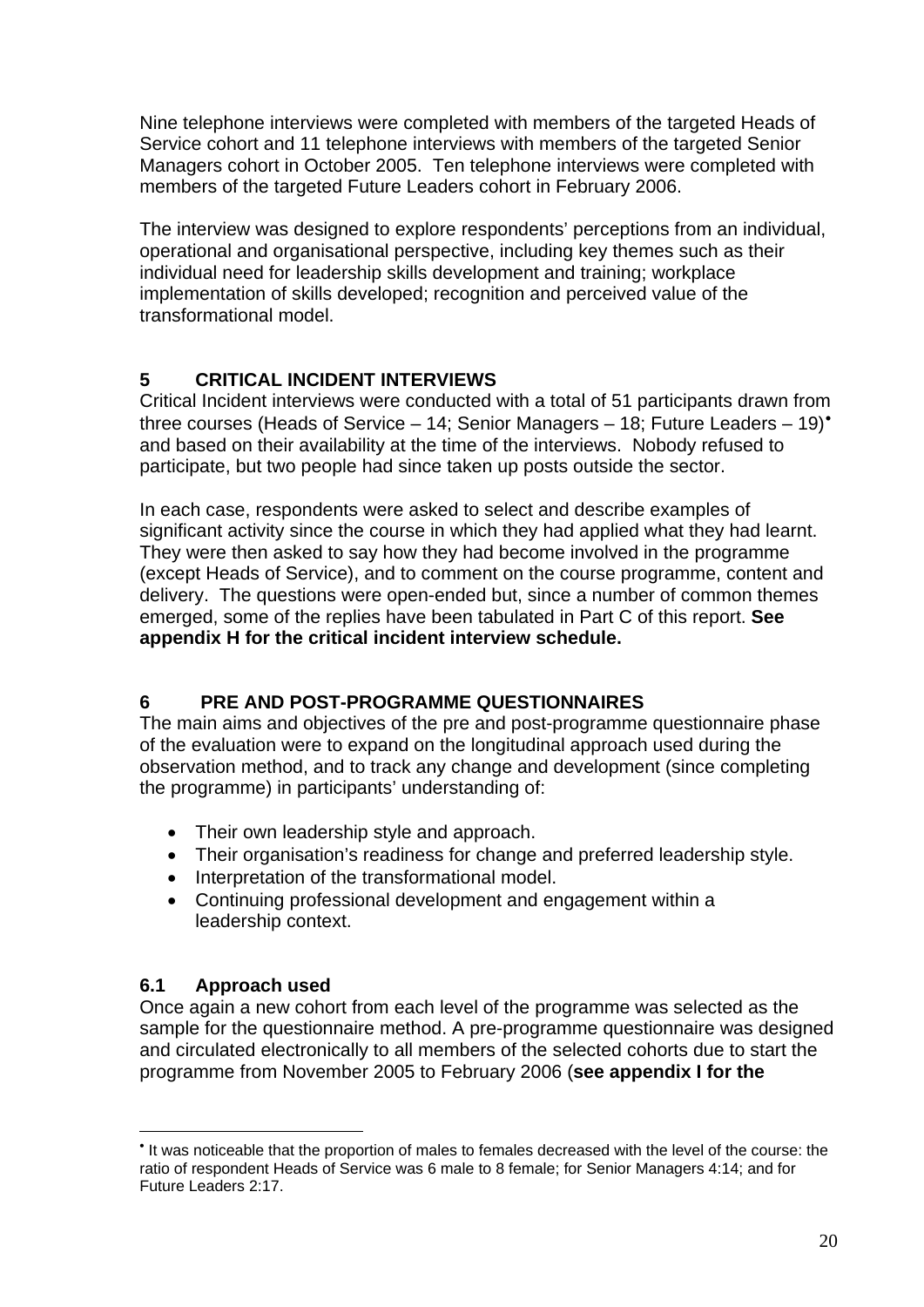**questionnaire**). The pre-programme questionnaire was designed specifically to explore participants':

- Preliminary perceptions of leadership as an individual and as part of an organisation.
- Motivation for attending the course.
- Levels of professional engagement.

Questionnaires were completed anonymously, and contained additional demographic information such as level of course attended, job title and length of time in service. The response rates are shown in Table 1A:

**Table 1A: Response rate: pre-programme questionnaire** 

|                         | No. of participants | No. of returned | Response rate |
|-------------------------|---------------------|-----------------|---------------|
|                         | per cohort          | Questionnaires  | (%)           |
| <b>Future Leaders</b>   | 26                  |                 |               |
| <b>Senior Managers</b>  |                     | 15              | 75            |
| <b>Heads of Service</b> | 19                  | ィつ              | 63            |

A post-programme questionnaire was designed and circulated electronically to all pre-programme respondents in April 2006 (**see appendix J**). The post-programme instrument was designed to explore participants':

- Developed understanding of their individual leadership style and capabilities.
- Understanding of the role of leadership within their organisation and of their own contribution.
- Perceived benefits of attending the programme.
- Attitudes towards continuing professional development within a leadership context.

Post-programme response rates are show in Table 1B:

## **Table 1B: Response rate: post-programme questionnaire**

|                         | No. of distributed | No. of returned | Response rate |
|-------------------------|--------------------|-----------------|---------------|
|                         | questionnaires     | questionnaires  | $\frac{1}{2}$ |
| <b>Future Leaders</b>   |                    | 15              |               |
| <b>Senior Managers</b>  | 15                 |                 | 60            |
| <b>Heads of Service</b> |                    |                 | 50            |

Post-programme data have been matched to relevant pre-programme responses reported in Part C below.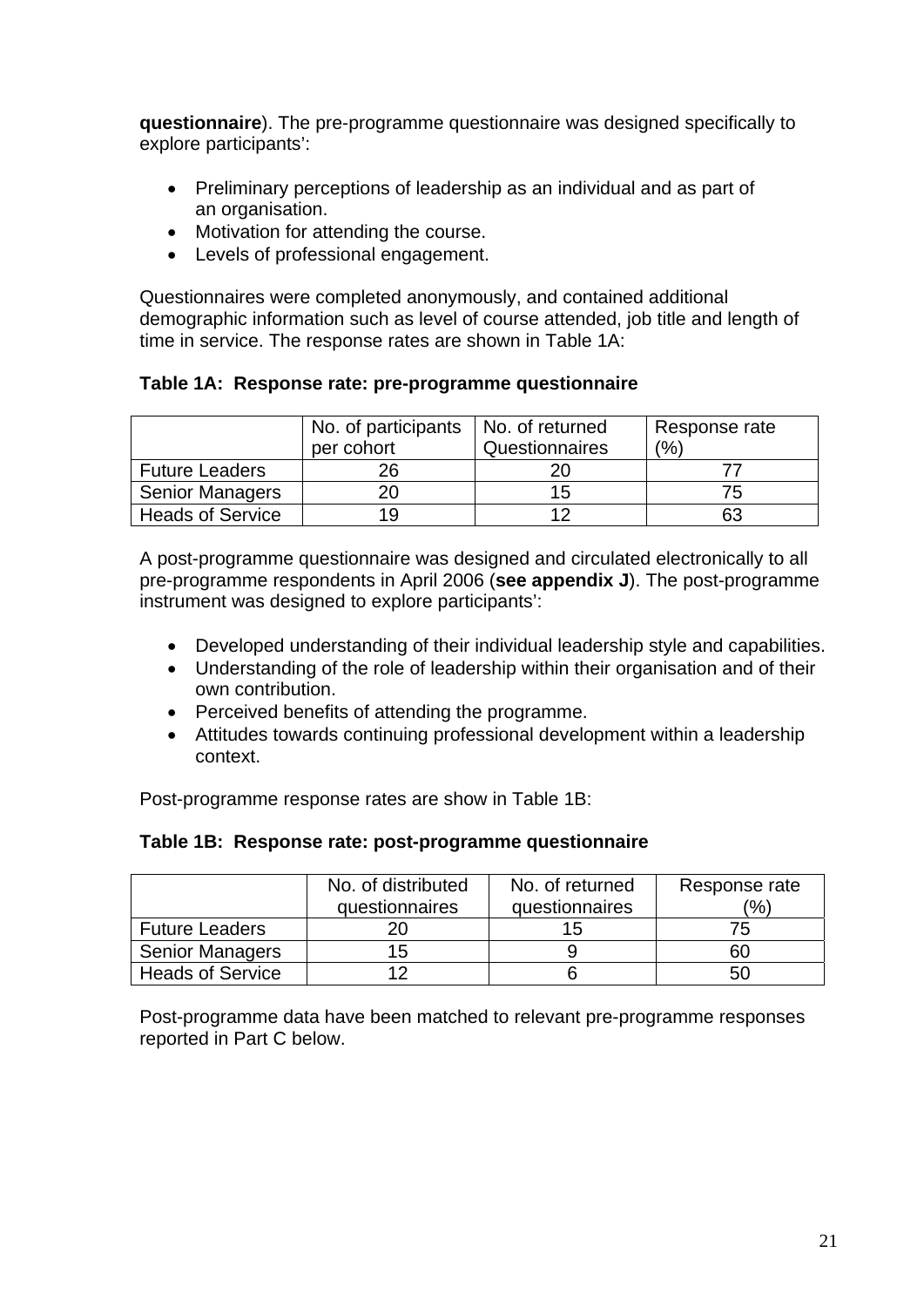# <span id="page-21-0"></span> **PART C: THEMATIC REVIEW OF FINDINGS**

**N.B. Although there are similarities in response by different cohorts, there were also some differences – for example in the reported success of the Future Leaders programme delivery. Responses from the different cohorts have accordingly been distinguished below. For ease of reference, the various cohorts involved in the evaluation are identified in this part of the report as follows:** 

#### **Observation and follow-up events – cohorts A Mid-programme interview respondents – cohorts B Critical incident interview respondents – cohorts C Pre- and post-programme questionnaire respondents – cohorts D**

Predictably, the different methods used to gather data also resulted in some differences in coverage and emphasis (hence our decision to employ a variety of different methods). Summaries of the key conclusions from each phase of the evaluation are shown in Appendix K.

## **7 SELECTION AND MOTIVATION TO PARTICIPATE**

#### **7.1 Selection or nomination**

It was noticeable during the **Future Leaders**' (cohort A) observation that some of the participants did not quite 'fit' the expected profile of a Future Leaders group, and this was confirmed by informal conversations with some of them. The average age of participants, for example, was considerably higher than expected (one participant was about to retire!). Another participant said that he had not understood his selection (by his line manager): he was employed as an IT manager, did not supervise a team, did not have any particular understanding or beliefs about the public library service ethos and responsibilities, and expected to leave the service at some point to work in the private sector. This raises issues over the selection process, and the suitability of participants on the Future Leaders programme.

Since a significant element in a leadership development programme is the suitability of the people selected, we asked the cohort C **Senior Managers** and **Future Leaders** how they came to be on the programme. A potential weakness was revealed here, in that only six people (five Future Leaders and one Senior Manager) were involved in a formal selection process. Five of these were asked to make a case for participation on a side of A4; one future leader was subjected to an informal interview. Of the remainder, nine people volunteered, 18 were nominated (but didn't know the selection criteria), two were late substitutes and two were "the only available candidate".

This non-selection process led a Future leader to say:

*"I expected people in their 20s, the majority were my age or older. I'm not really sure where the new leaders are coming from."*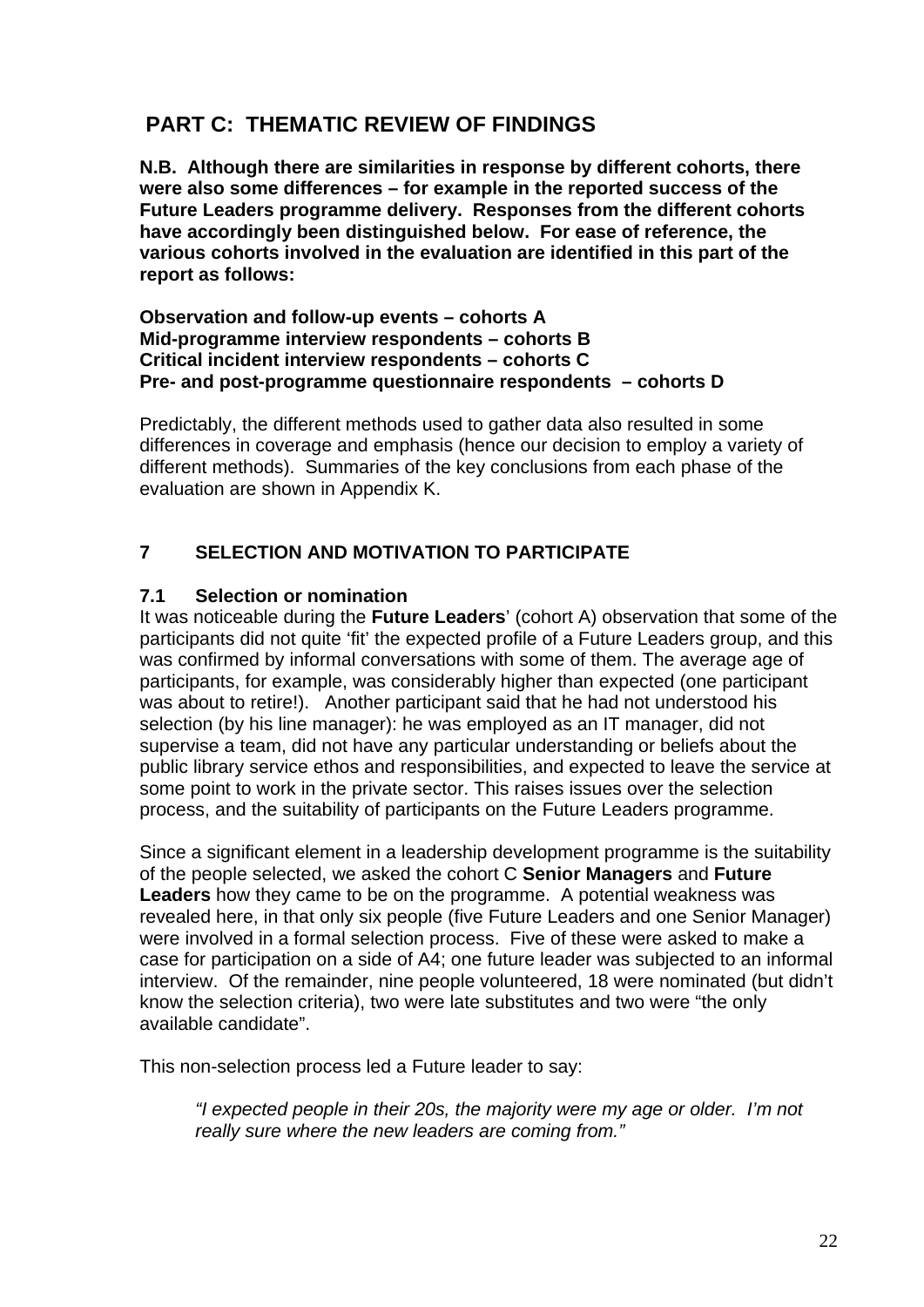The average length of time in service (with public libraries) for questionnaire respondents from the **Future Leaders** cohort is 18 years, with the shortest length of time in service being 3 years, the longest 33! Although the Steering Group took a deliberate decision to avoid specifically targeting 'young leaders', these service profiles again raise issues over the selection and recruitment of participants for the Future Leaders programme, and the seeming dearth of early-career emerging leaders amongst the participants. They hold a variety of posts which infer some existing level of seniority and responsibility in service management, including **Central Library and Archives Manager, Bibliographical Services Manager, Senior Libraries Manager, Performance Management Officer and Operations Manager.** 

Fifteen out of 20 Future Leader respondents described their decision to attend the programme as 'entirely voluntary'. They were all approached by their management team directly, or expressed an interest in response to an e-mail requesting volunteers. The 5 non-volunteers were asked specifically to attend the course by line managers and felt obliged to do so.

All cohort B **Future Leaders** had been approached and asked to attend LMPL by a senior manager or their Head of Service, because they had been considered to be the most appropriate person to attend from within their team/service. Most were happy to attend; one respondent said:

*"I was asked by my line manager to attend as the most appropriate person at my level. I was happy to attend… I've just been promoted so I'm looking to develop my management skills."* 

Only one person indicated any sense of being obliged to attend:

*"I was put on the course as the youngest potential manager in my team – the others are a little older. I'm also the only permanent member of staff… so I wouldn't describe my decision to attend as voluntary, no!"* 

Cohort B **Senior Managers** found out about the course by reading promotional literature from the MLA, and in one case, following communication from SCL. Most people were obvious candidates within their organisations: two were approached specifically by their Head of Service.

The average length of time in service for **Senior Manager** respondents to the questionnaires was 23 years (lowest 12 years, highest 36). This is not markedly different to the Future Leader respondents. Some Senior Managers however, hold posts which demonstrate strategic responsibility, and therefore a greater degree of seniority than the Future Leader respondents, such as **Development Manager, Assistant Head of Libraries: Operations, Principal Libraries Development Manager, and Service and Business Planning Manager**. Others hold titles similar to Future Leaders such as **Customer Services Manager***,* which suggest management responsibilities at operational level only.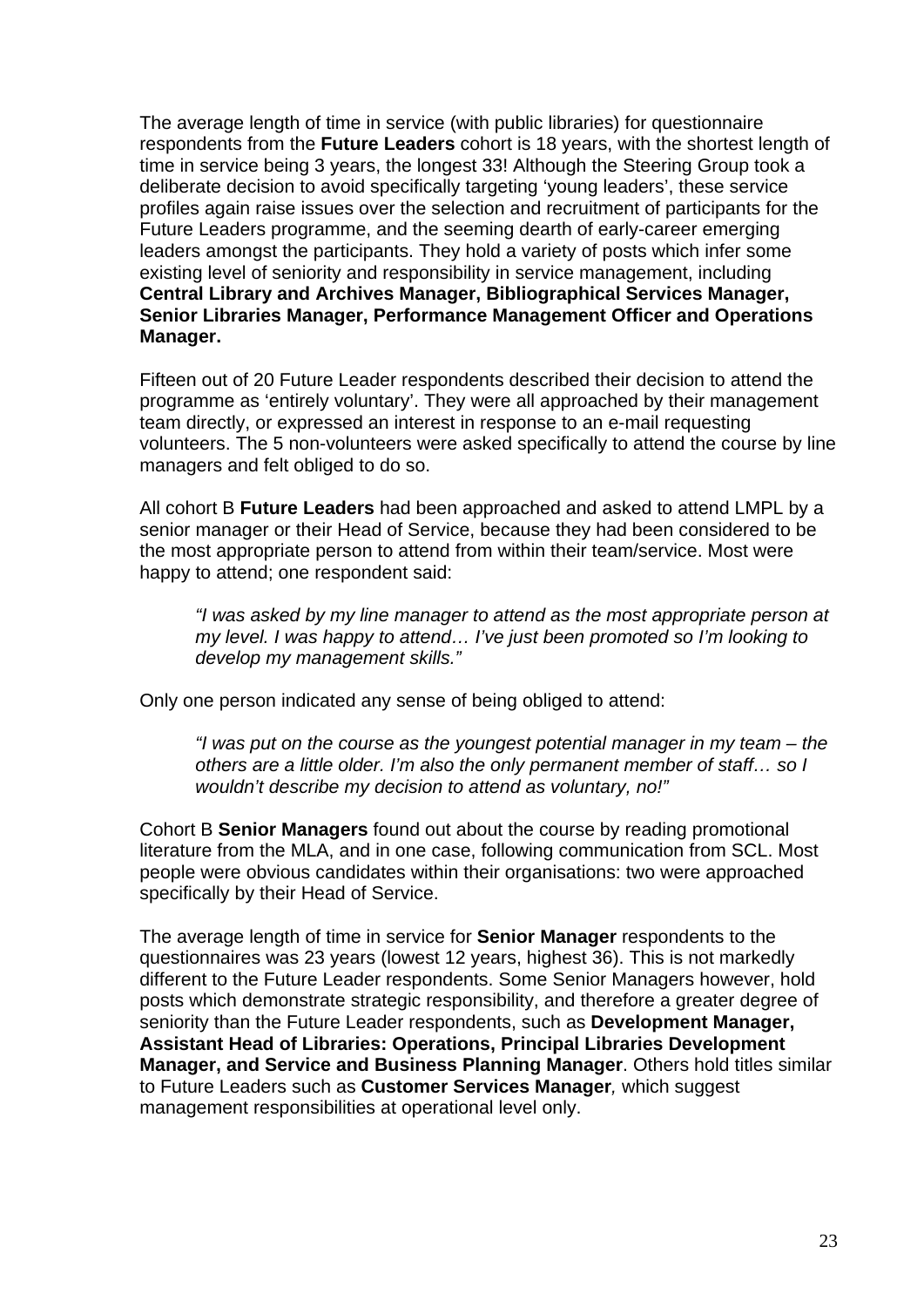<span id="page-23-0"></span>Twelve out of 15 Senior Managers described their decision to attend LMPL as 'entirely voluntary', although most were approached by their Head of Service and asked to attend. Two non-volunteers offered the following explanations:

*"My manager nominated me prior to discussion. Decision based on the fact that I tend to deputise for him in his absence. I do not however have any formal recognition for this role although the experience is good."* 

*"My Head of Service requested me to attend because I do not have a management qualification and have not attended a great deal of formal management training. It is now a requirement in my authority for senior managers to attend leadership training and this course was preferred because it specifically focuses on public libraries… I have no personal motivation to attend this beyond a sense of loyalty and obligation to my manager."* 

The average length of time in service for the **Heads of Service** who answered the questionnaires is 25 years (longest 39, shortest 13); only 2 years longer than that of the Senior Managers cohort (although we draw no particular conclusion from this similarity). All Heads of Service were directly invited to attend by MLA and were accordingly in a position to decide whether to do so.

## **7.2 Allocation of places and assignment to courses**

A Head of Service questioned the arbitrariness of allocation, describing it as *"utterly ludicrous that every library service has the same allocation whether they are very large or very small."* She also questioned the basis on which people were assigned to courses. She had been unable to establish whether it was intended that they should be allocated to courses near where they worked (to facilitate later networking) or not.

## **7.3 Motivations to participate**

Several cohort B respondents were motivated by interest in their own continuing professional development, sometimes linked to recent changes in post, or a desire for future promotion:

*"A general need to undertake CPD at my level if I'm going to progress… I saw this as a way to self-appraise my management skills, which it certainly has so far."* 

*"I've recently started a new job which is much more challenging and I needed a fresh perspective on things."* 

Three Future Leaders had been 'just given' the course, and didn't particularly have any personal motivation to attend.

The most frequently mentioned personal motivation for attending the course amongst **Future Leaders** who replied to the prior questionnaire were 'a desire to develop my existing management skills into leadership skills' and 'a desire to boost my confidence in, and awareness of, my own leadership abilities' (each selected by 10 respondents). The main motivation for six people to attend the course was a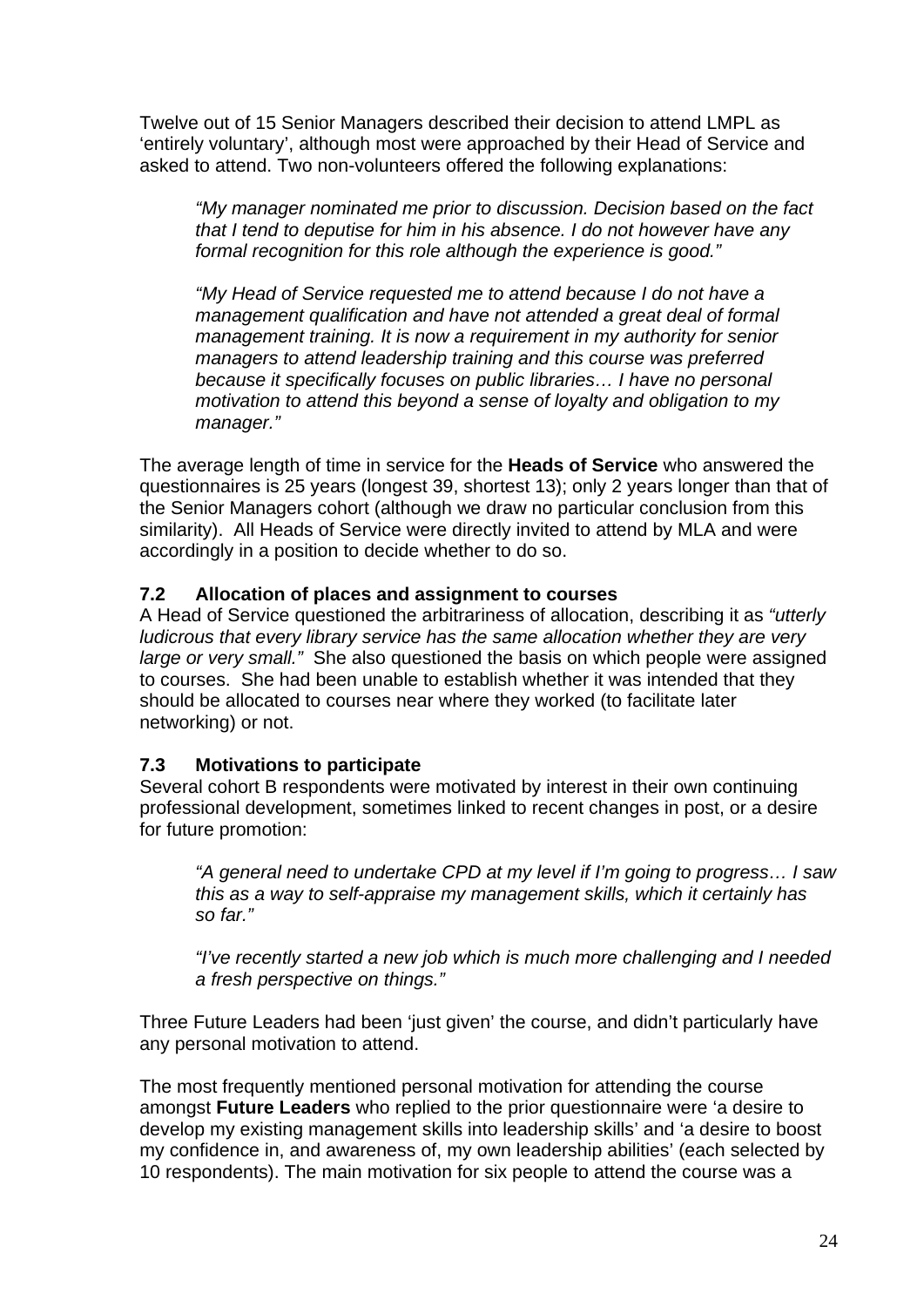'general enthusiasm for training and continuing professional development' or to 'support [my] future career development and promotion opportunities'. This suggests a highly self-motivated group: only 2 respondents reported a prior 'interest in the concept of leadership and its place in the public library service', and only 3 expressed 'a desire and/or a need to lead change in my own organisation'.

Asked about the main benefits of the programme afterwards, respondents most frequently picked an 'improved confidence in my own leadership abilities', which when matched to the aspirations in the previous paragraph, can be summarised as a positive outcome for those participants. Twelve out of 15 respondents also selected 'the opportunity to take time out and consider my personal role within my organisation' and 'the opportunity to network and engage with colleagues from other library services', again underlining the importance of interpersonal benefits of the programme to participants. Seven respondents selected 'the development of skills and evidence to support my future career development and promotion opportunities', whilst only 2 selected 'the incentive to lead change in my own organisation' and 'an invigorated interest in the concept of leadership and its place in the public library service': this upholds the view that the Future Leaders are largely motivated by personal development rather than the challenge of intervening as leaders within their organisation.

Motivation for cohort B **Senior Managers** to participate was generally a desire to develop personally (again), as well as to help discover 'what is going on nationally', illustrating a strategic and political consciousness amongst this higher level. Older respondents suggested that the course was an opportunity to refresh their knowledge and insight. Personal development is linked to career development and promotion opportunities:

*"Fantastic for people who want to grow in this area and have ambitions about leading public libraries… it shows that this is where my future plans lie."* 

*"As one of two deputies I am aiming to be Head of Service, so I am attending primarily to support my career progression."* 

*"I went to library school a long time ago… I saw it as a useful way of updating my skills. I was quite keen to attend the course… I was less keen to go to Swindon but that's a different issue!"* 

Senior Managers who answered the pre-event questionnaires appeared to be motivated to participate in LMPL by more focused aims than the Future Leaders respondents, with 9 respondents selecting the single objectives of 'a desire to develop my existing management skills into leadership skills' (3), 'a desire and/or a need to lead change in my organisation' (3) and 'a sense of obligation because of my position in my organisation' (3). Three respondents expressed a general enthusiasm for training and continuing professional development, while 2 respondents were seeking to improve confidence in and awareness of their leadership abilities.

Post-programme responses received from these Senior Managers again show that the main perceived benefits of the programme are more self-orientated, including an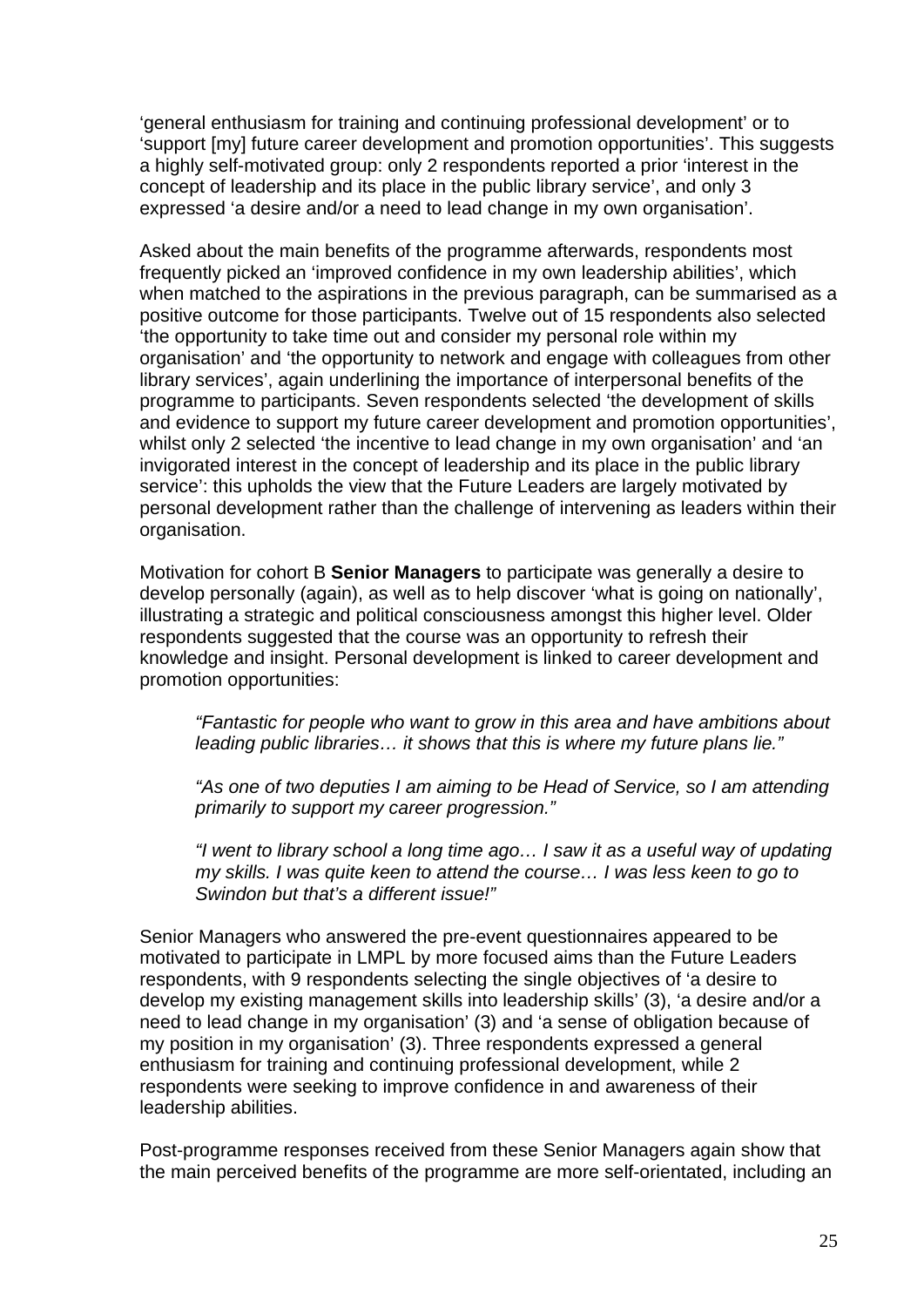<span id="page-25-0"></span>equal number of selections (seven from nine respondents) for 'the opportunity to take time out and consider my personal role within my organisation', the 'opportunity to network and engage with colleagues from other library services' and 'improved confidence in my own leadership abilities'. This mirrors the picture for the Future Leaders reported above in terms of the perceived benefits of LMPL for personal development and awareness. Four out of nine Senior Managers also selected 'the development of skills and evidence to support my future career development and promotion opportunities', illustrating that this group still has ambition and a desire for career progression despite the relatively high average 'length of time in service'. Only one respondent selected 'an invigorated interest in the concept of leadership and its place in the public library service', which is perhaps surprising for a group with strategic posts within their organisations.

Personal motivating factors amongst cohort B **Heads of Service** include a general commitment to professional development but also a more advanced interest in the concept of leadership and its place in the public library service. Heads of Service also felt a sense of obligation to lead by example, particularly with reference to the other LMPL participants from within their own service, and in relation to their position within the authority. The opportunity to network with other service heads was also attractive:

*"There was an expectation that because there were three levels of the programme, that Heads of Service should lead from the front, and I'm quite happy to do that."* 

*"To meet other Heads from elsewhere in the country and to share skills and problems – to learn from one another."* 

Reassuringly, most **Heads of Service** who answered the questionnaires were motivated to attend by 'a desire and/or a need to lead change in my organisation' (5) with low numbers of Heads expressing a sense of obligation, and an interest in the concept of leadership and its place in the public library service (2). Three respondents identified a desire to boost confidence in their own leadership abilities, indicating that this is a significant motivating factor at all levels of the programme. Post-programme responses showed that the main benefits for service heads have been very similar to the other levels, in that they are largely personal in nature, including the opportunity to take 'time out', to network with colleagues from other library services, and improve confidence in their own abilities (4 each).

## **8 PARTICIPANT INTERACTION**

Participants (cohorts A) were observed during three elements of the programme, using a checklist, and scores were assigned for each element by the evaluator on a scale from 0 to 7 (**see appendix L** for the results); participants were then informally observed again by the same evaluator during the follow-up event. The results are presented below.

## **8.1 Participant interaction observation: Future Leaders (cohort A)**

Event observation activity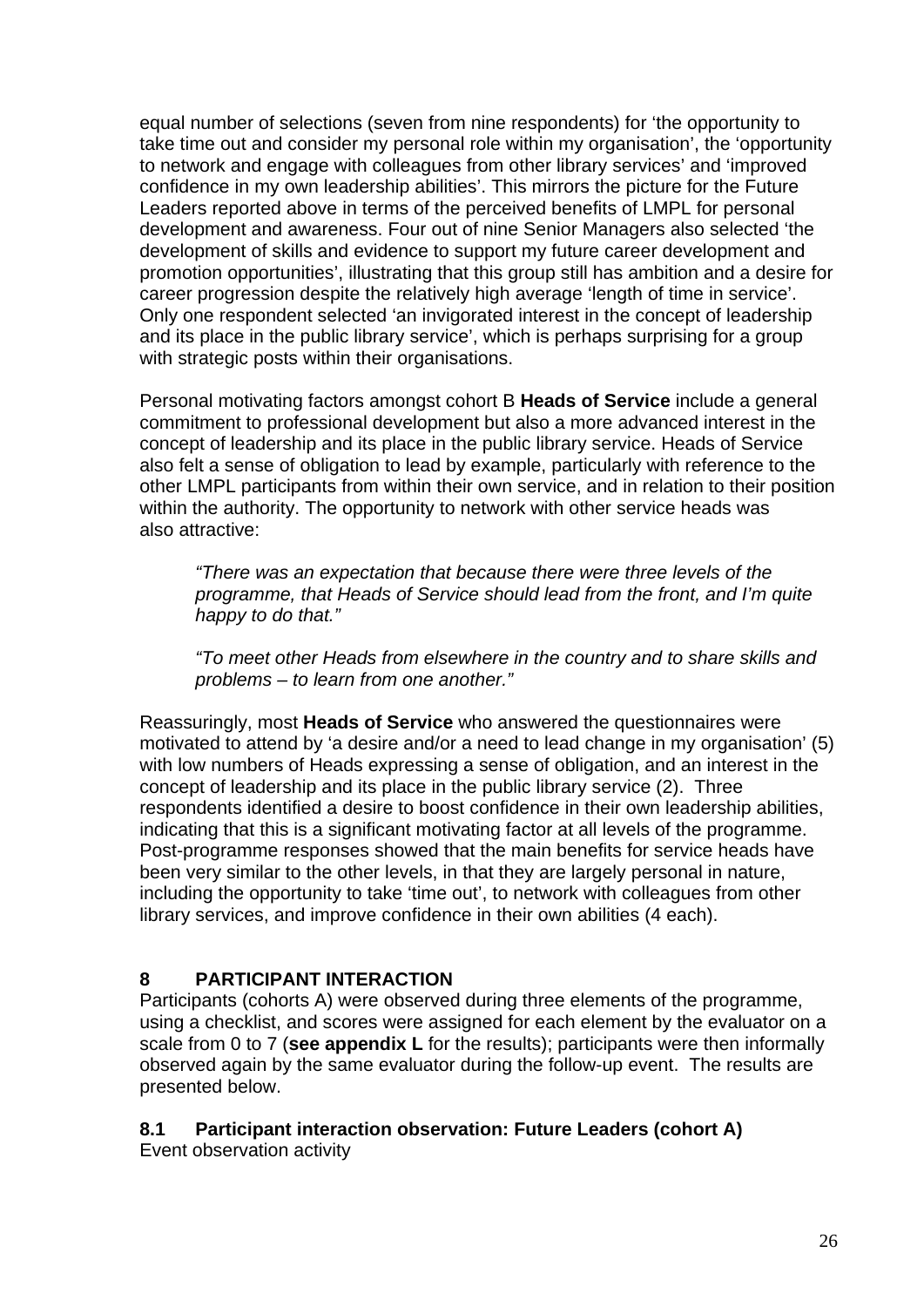<span id="page-26-0"></span>On the whole, the group was very animated and displayed enthusiasm for the programme. Participants responded positively and actively to the organisational culture exercises, which prompted a lot of anecdotal discussion about the most and least beneficial aspects of their own organisations. The focus was on changing elements that appeared to block progress and inhibit vision, and on the need to change the organisational culture that 'we have' into the culture that 'we want' according to 'Framework for the Future'. Participants were responsive to the concept of change management within a leadership context, and of their own individual roles within their organisations.

Participants' response to and engagement with the different creativity techniques however varied quite considerably, depending upon the individual group involved, and the perceived complexity of the technique (a total of five individual techniques was used). The Superheroes exercise, for example, was not applied very well by the particular group being observed. The technique involved identifying an issue, and then each group member was called on to adopt the persona of a particular 'hero' (celebrity, fictional character, etc) and consider how that character would tackle the problem. In this instance, after one member had identified an issue, the observed group then spent the allocated time discussing this individual's problems at work, and did not engage with the exercise at all! Although each group responded relatively enthusiastically to at least one exercise, on the whole, engagement and levels of creativity were inconsistent. (See appendix L table 1 for the activity scores.)

#### Follow-up event summary

Participants engaged positively with the set exercises, and momentum and enthusiasm for discussion was maintained throughout the event. Participants contributed equally when working in pairs, but two or three group members were more vocal when feeding back to the group. This is to be expected for a group this size. All participants conveyed an enthusiasm for building upon the LMPL experience and continuing to develop their leadership training and development. This group did not appear to be generally proactive in taking the lead within their organisations and setting personal, team and organisational targets for performance and outcomes. The several comments made about the lack of support within their service, lack of programme guidance about what to do afterwards and lack of communication locally among the three LMPL participants from each organisation suggest that, despite claims of improved confidence, these Future Leaders need formal mechanisms to help their ongoing support and development.

## **8.2 Participant interaction observation: Senior Managers**

#### Event observation summary

The Senior Managers group were a lively, constructive, proactive and committed group who demonstrated higher levels of creativity and strategic awareness than the Future Leaders cohort. (See appendix L table 2 for the activity scores.)

## Follow-up event summary

This cohort was a lively and enthusiastic group who are committed to their ongoing leadership development, as individuals, as a group and as teams within their authorities. The group was proactive in organising its own structured event, and concluded the day with setting a date for their next meeting, including suggestions for content, venue and asking/nominating volunteers to coordinate the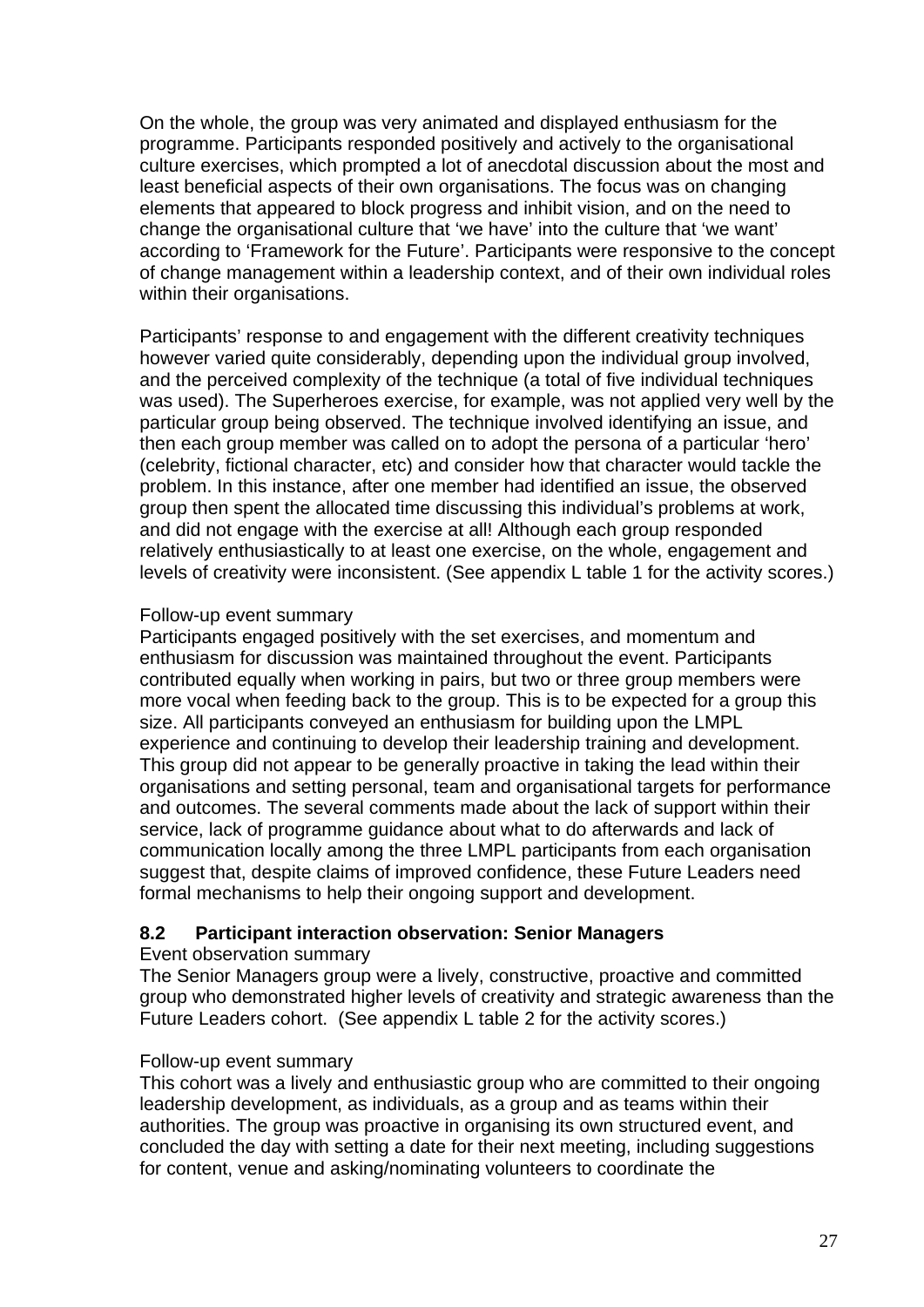<span id="page-27-0"></span>arrangements. The group are clearly considering the wider strategic implications of public library leadership following on from the LMPL programme, although this is largely on a theoretical level at this stage. Despite being a much more proactive group than the observed Future Leaders cohort, members have still expressed a need and a preference for formalised structures to support their ongoing development.

## **8.3 Participant interaction observation: Heads of Service**

Event observation summary

The observed Heads of Service are a highly confident and motivated group who show a greater concern for the development of *other* leaders within their organisations and the public library service as a whole. They see the programme as a worthwhile platform for meeting this objective. They have taken responsibility for their own individual and collective (as a group) leadership development, with clearly defined objectives and action planning. (See appendix L table 3 for the activity scores.)

## Follow-up event summary

The group appeared to have higher levels of confidence in their existing leadership skills, which is perhaps to be expected at this level. The group on the whole worked well together, and were proactive in responding to the programme, particularly in identifying areas for personal development, including development of other staff members. Participants at this level were more responsive to elements of the programme that focused on personal development, eg. the TLQ.

## **9 STRENGTHS AND WEAKNESSES OF LMPL**

## **9.1 Overall view**

Overall, the **Heads of Service and Senior Managers programmes** were judged successful, with only a few individual reservations. Participants were enthusiastic about the programme as a whole, the balance of elements, the structure, pace and content. The **Future Leaders programmes** were reported to be broadly successful, but with some significant reservations, as described more fully below.

Taking cohort C as examples, their positive comments are summarised in table 3.

As can be seen in the table, none of the cohort C Future Leaders characterised the programme as challenging; and only one commented on the links made to public library practice. Four Future Leaders felt that a 360° appraisal would have been useful.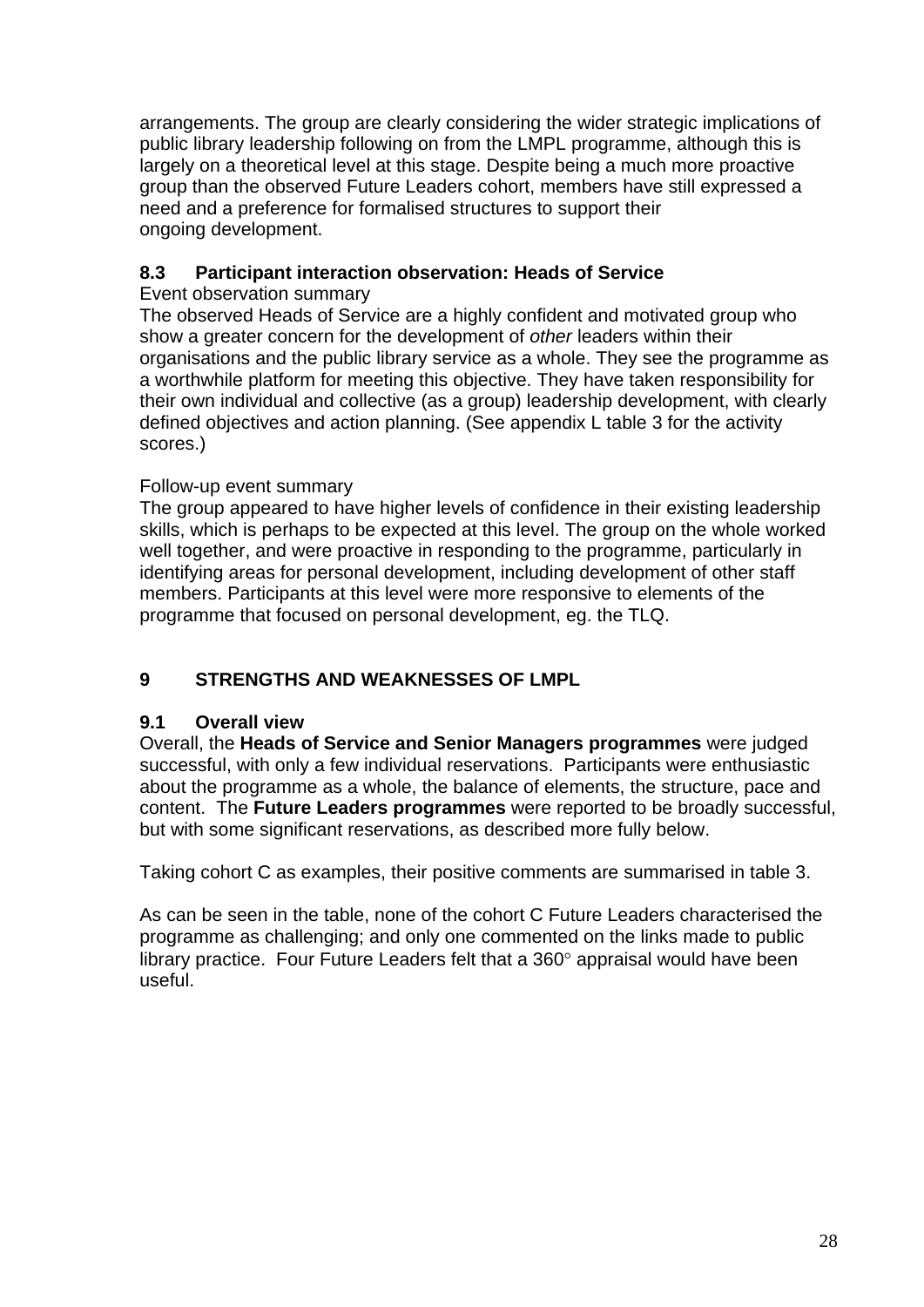|                            | Heads of<br>Service | <b>Senior Managers</b> | <b>Future</b><br>Leaders |
|----------------------------|---------------------|------------------------|--------------------------|
|                            | $n = 14$            | $n = 18$               |                          |
|                            |                     |                        | $n = 19$                 |
| Peer contact/networking    | 12                  | 15                     | 13                       |
| Reflection opportunities   | 12                  | 11                     | 13                       |
| Course activities          | 10                  | 6                      | 10                       |
| The facilitators           | 9                   | 9                      | $7^*$                    |
| $360^\circ$ appraisal      | 8                   | $8^{\circ}$            |                          |
| <b>Structure</b>           | 6                   | 6                      | 3                        |
| Contextualization to       | 5                   | 5                      |                          |
| public libraries           |                     |                        |                          |
| Written materials          | 3                   | 5                      | 3                        |
| Views/attitudes challenged | 3                   | 6                      |                          |
| The programme as a whole   |                     | 5                      | 3                        |

## <span id="page-28-0"></span>**Table 3: Positive Comments: Critical Incident Interview Respondents**

## ° **Also one negative comment about the appraisal (see below).**

<sup>∗</sup> **Three people made negative comments about facilitators.** 

A more detailed commentary on each of the three programme levels is given below.

## **10 STRENGTHS AND WEAKNESSES OF THE FUTURE LEADERS' COURSE**

## **10.1 Overall strengths of the course**

The observed Future Leaders welcomed and benefited from the 'common sense of purpose' offered by a programme specifically designed for public library staff, and also from the networking opportunities provided by the course. The course was also considered to be well facilitated, although some trainers were perceived to have more public library sector knowledge and better interpersonal skills than others. The main limitations seem to occur when taking the programme back to the workplace, particularly in terms of a lack of defined targets and structures for support. It was felt that inclusion of the TLQ in the Future Leader programme would have gone some way to address this.

(See table 1 in appendix C for the full list of strengths and weaknesses as identified by cohort A Future Leaders.)

## **10.2 Networking and reflection time**

'All' cohort B respondents (and almost all from the other cohorts) commented on the benefits offered through networking with colleagues from other services, especially the 'commonality of purpose' shared by participants at the same level within their individual services. The residential element of the programme was proving to be beneficial in providing an informal social setting, and valuable 'time out' from the pressures of the workplace. The majority of interviewees had stayed in touch with fellow participants (on a professional basis), or intended to do so.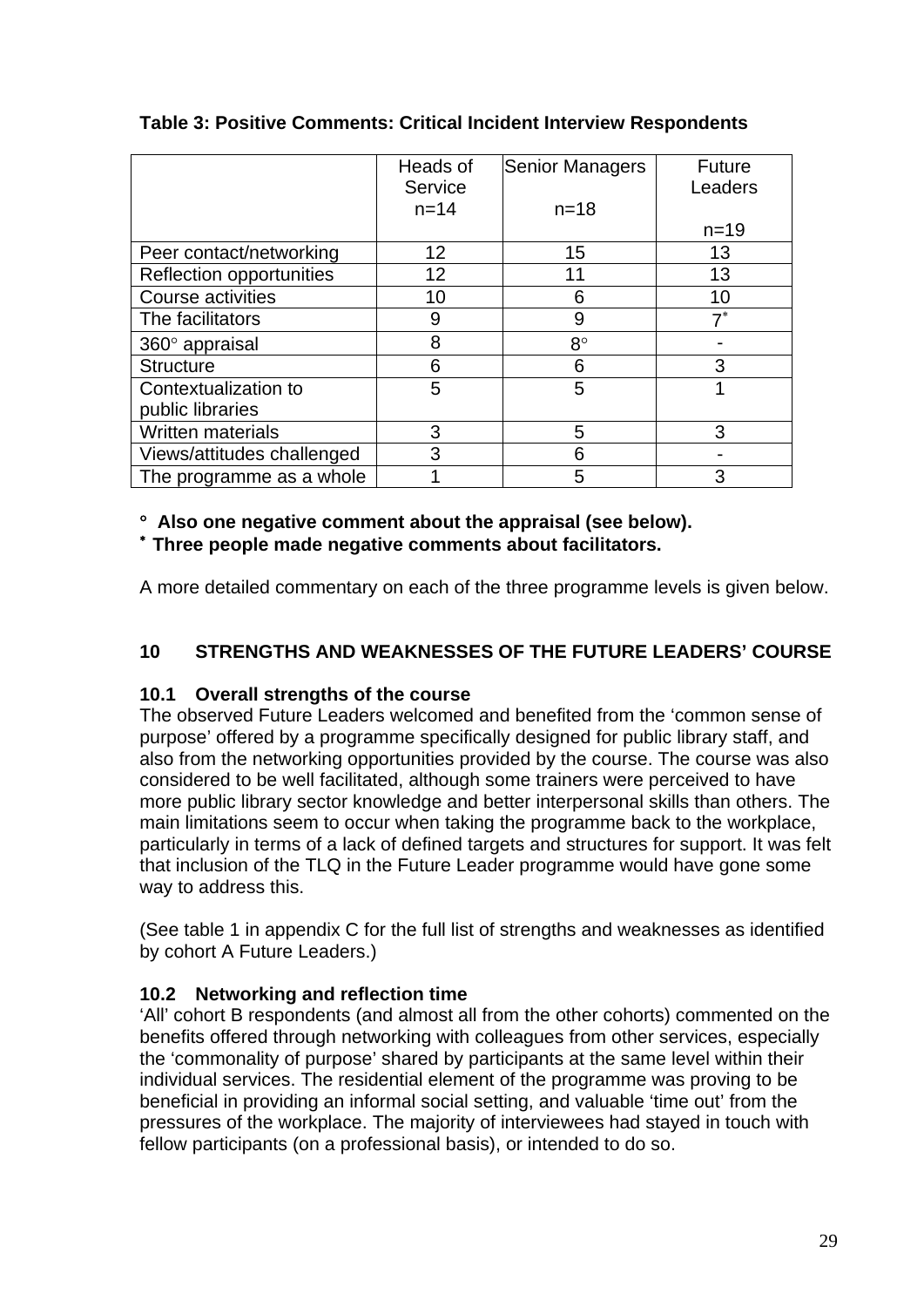## <span id="page-29-0"></span>**10.3 The materials**

One cohort C participant reported that *"I have read the materials about three times – trying to get the stuff to stay in my head."* We are not sure if this was intended as criticism!

## **10.4 The course impact**

The immediate effects reported by cohort C participants included:

*"An insight into how to lead without managing."*

*"It took me out of my nice little comfortable environment."* 

The following general comments about LMPL as a whole were made by cohort D respondents, illustrating the positive impact of the programme as a catalyst for developing leaders, and the need to maintain momentum:

*"Future Leaders was a very useful and informative programme. It both gave the opportunity to learn and also to recognise the good practice that you were already undertaking."* 

*"The courses seemed to be well received by all I have talked with. Also seem to be a catalyst for change, though the momentum will need to be maintained."* 

*"The course was brilliant in its content and also in its ability to enthuse future leaders. I will certainly put the skills learnt into practice, but felt the enthusiasm created by the course, for myself and my team, was extremely beneficial. I would have liked to take up the opportunity of doing one of the further courses offered, eg. an MA, but the costs involved are currently too high for me."* 

**10.5 Critical comments: programme flow, management, content, facilitation**  Five cohort C participants in the Future Leaders programme were critical of the course and particularly of the slow start and managerial content:

*"After the first session I felt quite negative (it overlapped with previous management courses), there was no guest speaker, and I didn't get a lot out of it. It could have been condensed; the first night waste of time. The second session very good – providing the context of Framework for the Future and it made it more relevant to the library environment and local government culture."* 

One participant gave up after the first event, which she described as:

*"Poor, uninspiring, boring, the tutors were poor – I only attended the first session because I found it so poor. Too long discussion groups, rambling; no direction, I'd done it all before."* 

The common denominator here was that all the complainants had previously undertaken management training courses. This was not an inhibitor for the Senior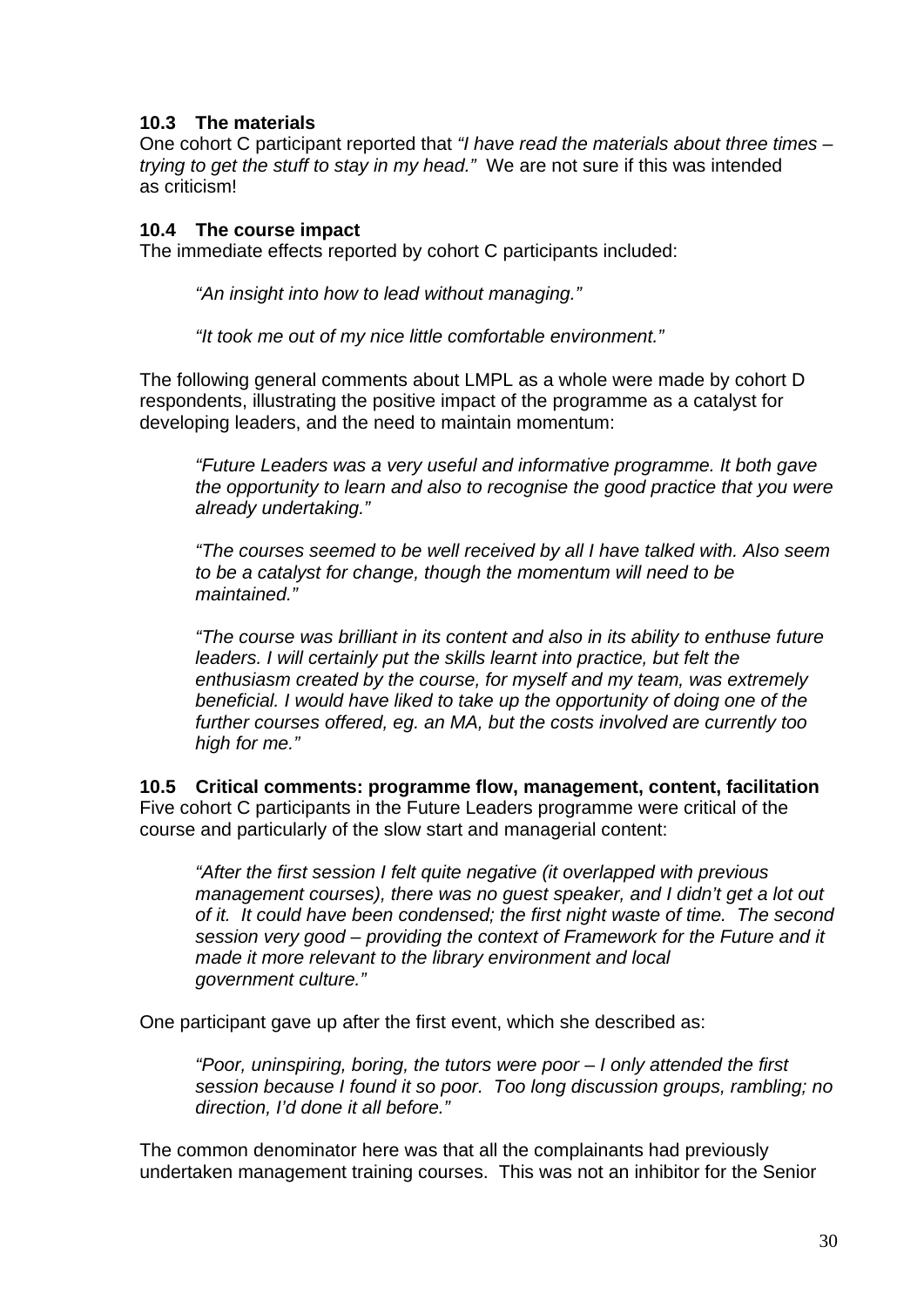<span id="page-30-0"></span>Managers or Heads of Services, a few of whom were simultaneously undergoing other training, but there appeared to be insufficient distinctive content in the shorter Future Leaders programme to distinguish it from standard management training fare.

This course also attracted some adverse comment from three participants about the 'librarian facilitator', who told too many anecdotes *("nice but egocentric – with too many battle stories").[vi](#page-30-0)* For one participant:

*"The tutors were OK but on occasion more interested in relating their experiences than relating to ours."* 

More seriously, one person felt that, in the session on the values of the public library:

*"The facilitators put down people's ideas, put a damper on the rest of the day."* 

#### **10.6 Suggested changes**

Other cohort C respondents were more positive about the programme as a whole, but suggested specific changes:

*"Needed more on motivating people."* 

*"I had hoped for more mentoring afterwards."* 

*"The focus on becoming a leader was weak."* 

*"A lot was general management stuff applied to libraries but not really library orientated (just examples from libraries)."* 

## **11 STRENGTHS AND WEAKNESSES OF SENIOR MANAGERS' COURSE**

## **11.1 The course as a whole**

Cohort B appeared very comfortable with, and not excessively challenged by, the management techniques on offer and most commented that they had experienced or used similar techniques before. All interviewees spoke very positively about the focus on public libraries with a helpful and supportive group of colleagues from similar positions.

Similarly, a cohort D member said:

*"I am extremely pleased that I decided to attend the leadership training course and am benefiting from being part of such an interested, supportive and enthusiastic group led by facilitators who obviously know their stuff and manage to convey ideas with humour and enthusiasm!"*

The TLQ was regularly mentioned in positive terms as creating the self-awareness to provide a basis for leadership development.

<sup>1</sup>  $\theta$ <sup>vi</sup> We understand from FPM that they took immediate action to deal with this problem.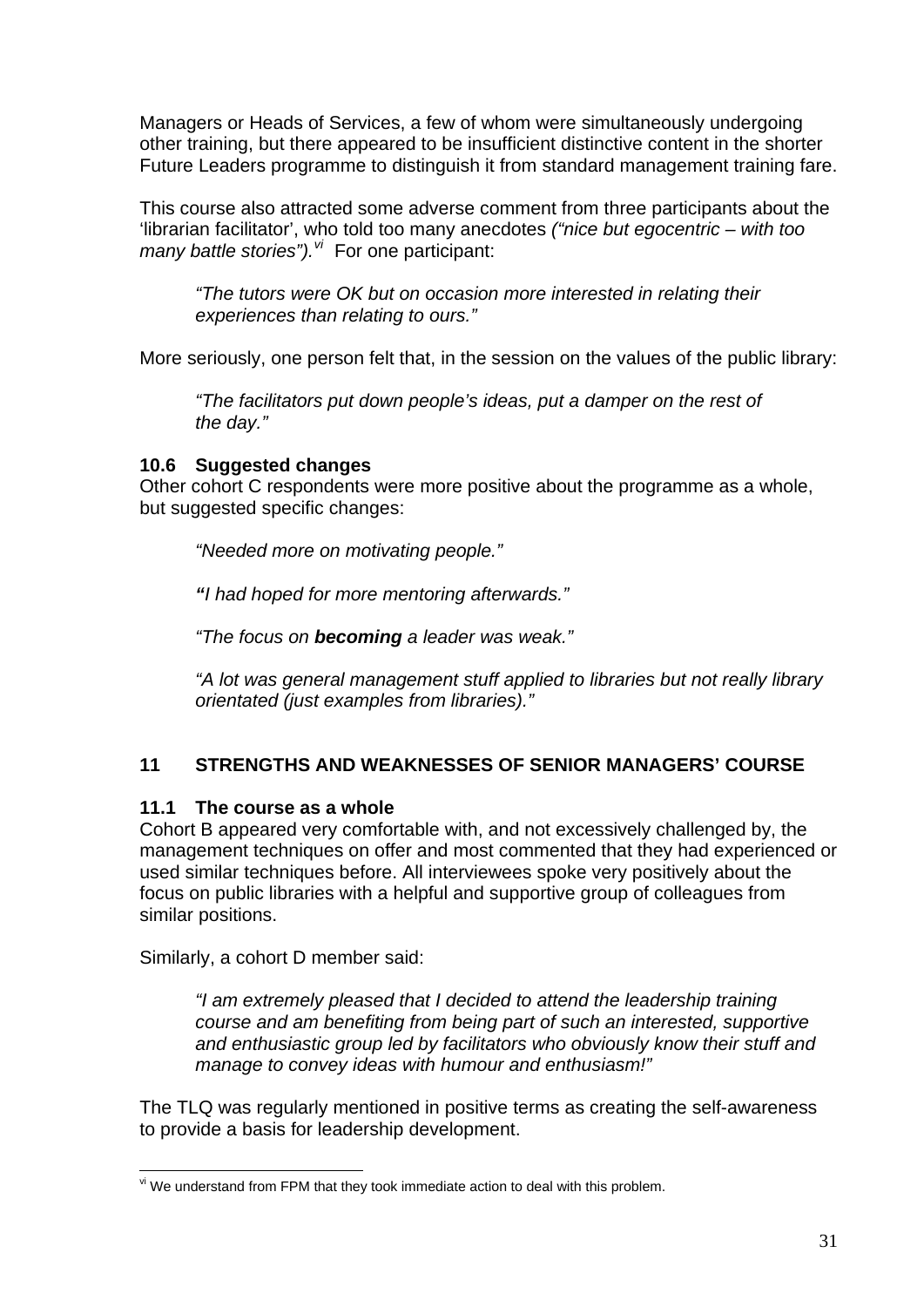## <span id="page-31-0"></span>**11.2 Time to think and plan**

Cohort D Senior Managers welcomed the time to consider their own leadership style, and to build confidence in their abilities and focus upon areas for development (*"So far it has been useful and provided essential thinking and planning time").* The TLQ has been particularly effective in this area.

A typical comment was:

 *"[I] found it useful, mainly because of the space and time for thought and reflection that it gave away from the workplace rather than because of the specific content. I think this will be the main benefit for me"* 

A more limited view of the same course was:

*"A range of tools and techniques in a safe environment."* (Cohort C)

Positive comments were made about:

#### • **Feeling valued**

Various positive comments were made about feeling valued or about recognition of the significance of the library service through this programme:

*"The longest period I've spent thinking and engaging with a peer group since I qualified – invigorating."* (Cohort C)

#### • **The impact of the programme**

The programme was clearly having some of the intended effect on participants:

*"A wake up call in career terms."* (Cohort C)

*"It sunk in that I am leader not bit part player – if staff challenged me I felt like 'they had found me out'. Now I can respond with 'this is why – I take on your point'."* (Cohort C)

*"Clarifying my sense of purpose."* (Cohort C)

*"I feel the main benefit of the programme for me has been that I now recognise my own abilities in a more realistic way – I have always underestimated myself and the contribution I can make and this has been a huge boost to my confidence and has enabled me to trust my own judgement much more than before."* (Cohort D)

*"The impact will be long-term rather than short-term or immediate. It was definitely a valuable experience, but the practical results can only be measured, if at all, over time."* (Cohort D)

#### **11.3 Personal development and vision**

Cohort A responses indicate a variety of positive outcomes in relation to personal development and growth, advanced management techniques and clearer, well defined vision of strategic development within and across individual authorities.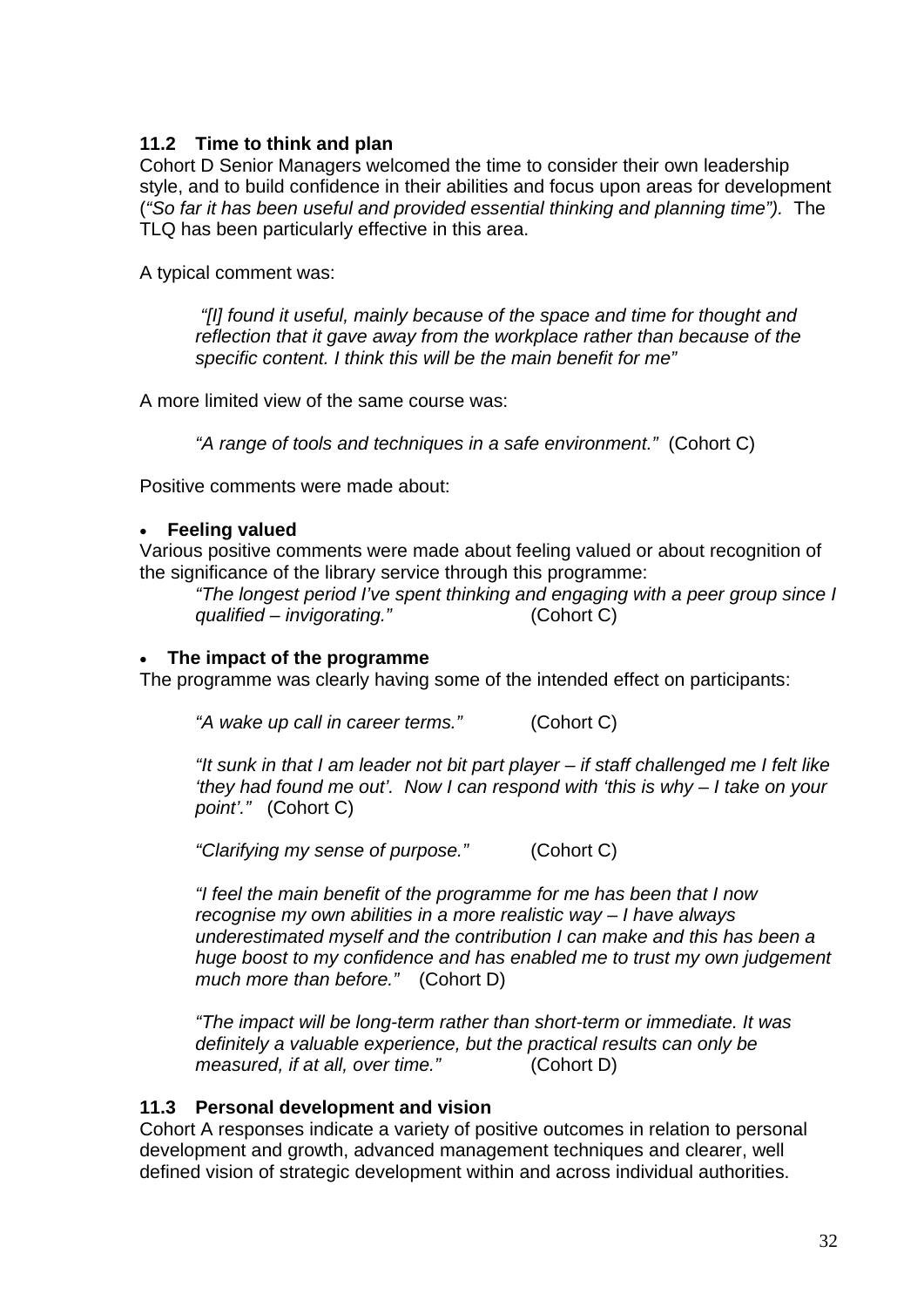## <span id="page-32-0"></span>**11.4 Development time**

Most cohort B respondents wanted to maintain contact with the group, and to continue to develop their leadership skills:

*"The only thing I would say is that it has be ongoing… you do need to have actions in place so that it's at the forefront of your mind. The group we have is the best platform for doing this, so we need to keep the momentum flowing and meet regularly."* 

## **11.5 Weaknesses of the programme**

Cohort A respondents acknowledged that perceptions of most and least beneficial aspects of the programme are largely influenced by personal taste and motivation. Their critical comments mostly related to details of the structure and presentation of the three separate modules on the programme, rather than specific content.

(See appendix C, table 2 for the full list of LMPL strengths and weaknesses as identified by senior managers.)

Other critical comments related to:

#### **11.6 Course tempo and length**

Four cohort C Senior Managers were critical about the pace of delivery for parts of their course. One said:

*"For the third session there was only one course leader – the gap was felt (a lot for one person to do); she did her best. In the second part (360˚) there was a lot of hanging round – more structure needed there."*

and another added:

*"A little over-long. The middle section – a lot of hanging around – less thought was apparently given to that time."* 

A few respondents were also critical about:

#### **11.7 Over-emphasis on management**

Some cohort D respondents were critical of the management theory elements because much of this was already familiar to them. They thought it might have been more beneficial at this level to allocate more time to the TLQ, as well as providing more strategic content. Four Senior Managers added that:

*"Some of the course content was more management orientated than leadership… and related to what many of us have already heard or experienced. I am very sceptical about the value of such management theory… I have experience of colleagues returning from training spouting jargon but with no clue about how to actually relate to people and motivate and lead them."*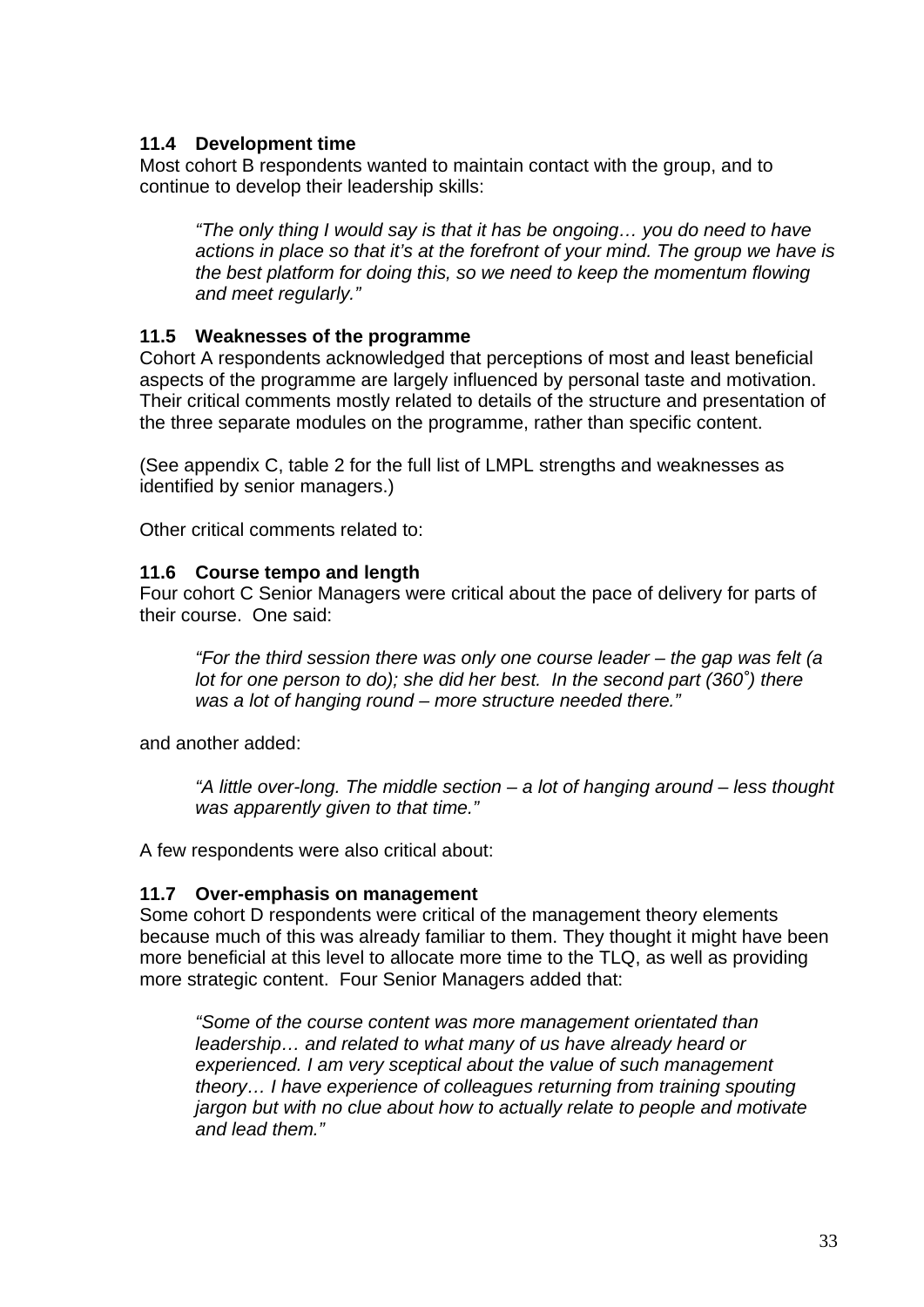<span id="page-33-0"></span>*"It hasn't really taught me anything I didn't know before in terms of management theory and practice: there was a little too much time spent on tools and processes that are familiar to existing managers. The main benefit*  for me has been the time to focus on me as a leader and what I need to do to *progress – the TLQ was highly beneficial, and I would have welcomed more time on this."* 

#### **11.8 Other**

Small reservations were made about the materials provided:

*"The materials are OK, fairly standard management seminar material."* (Cohort C)

*"Although we were told to read them in advance – I did, but it was not necessary".* (Cohort C)

*There should have been more emphasis on the literature (clearer guidance would have helped)."* (Cohort C)

Several cohort B respondents mentioned a particular facilitator:

*"There was a problem with one of the trainers in the afternoon session… [who] clearly lacked experience and was not up to the intellectual standard of the group. The quality of this session was poor and it affected enthusiasm within the group. One person has dropped out because of it."* 

*"One of the trainers we haven't been very impressed with… they were very muddled and it was a wasted afternoon."* 

and a mild criticism was registered by a cohort C participant:

*"One made a lot of references to [further education] (too many); the other was a little anecdotal."* (Cohort C)

#### **12 STRENGTHS AND WEAKNESSES OF HEADS OF SERVICE COURSE**

#### **12.1 Overall strengths**

Most Heads of Service reported the same interpersonal benefits as at other levels, including the networking opportunities; learning from each other's experiences, having the opportunity to communicate with colleagues who are operating at the same level and, in doing so, obtaining 'new perspectives on shared objectives'; improved confidence and self-awareness. A particular benefit for cohort A was the way in which networking channels have been maintained in a structured and constructive way since the course, through organised events.

**(See appendix C, table 3 for a full list of most and least beneficial aspects of LMPL as reported by cohort A.)** 

*"It worked because the only people in the room were doing roughly similar work."* (Cohort C)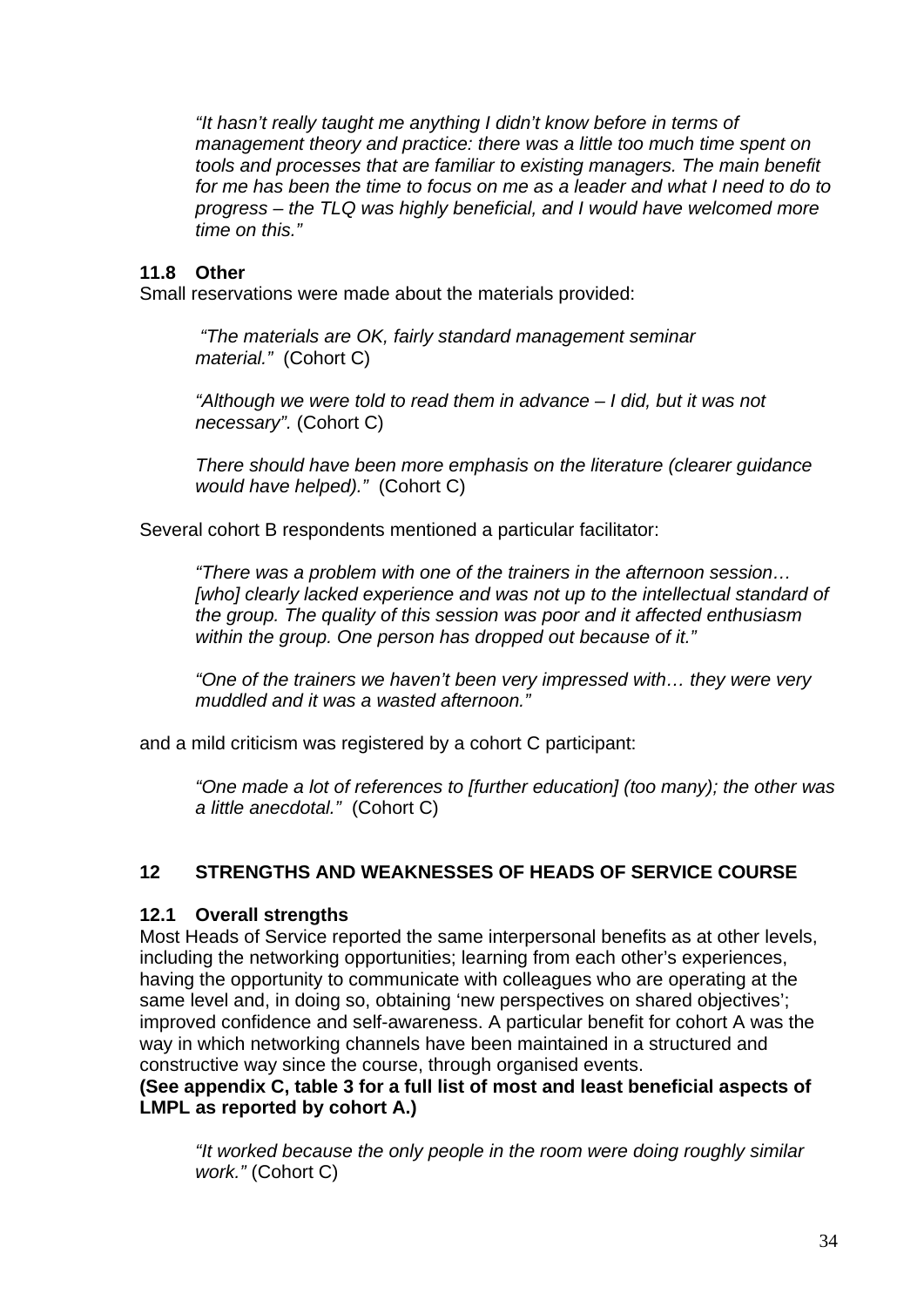<span id="page-34-0"></span>Again, there were many positive comments about the insights gained from the TLQ

#### **12.2 Benefits of the model**

For cohort B, the perceived benefits of the transformational model presented by LMPL were the help with staff communication, and the encouragement of a more open participative culture:

*"A lot more opportunity for the front-line to buy in to the service and have more control over what they do… helping motivation, knowledge of what they're delivering and why they're delivering it."* 

#### **12.3 Techniques and methods**

Despite their existing knowledge and experience, cohort B participants were positive about the acquisition of new styles and approaches at the mid-programme stage. Specific examples include problem solving techniques and creativity exercises:

*"I've learnt a lot of new things… that give a method and a framework for managing situations… some of the problem-solving techniques are very useful."* 

*"I've certainly learnt new ways to approach certain situations… I found the content on releasing creativity in your teams very useful."* 

#### **12.4 Course materials**

The course reader was judged by various participants as being of very high quality:

*"The reader is worth the course fee alone!"* (Cohort B)

*"The manual was particularly useful both for the course and in the future, it summarised management techniques very concisely and related then to the library world."* (Cohort D)

#### **12.5 Creative reflection**

As well as adopting practical tools, service heads are thinking more about their leadership styles, identity and performance:

*"It's making me think more about my impact on other people, and how to involve them in decision making as well as delivery."* (Cohort B)

*"Encouraging me to communicate more, admit own shortcomings."* (Cohort B)

*"What's coming out very strongly is how your personality is received by staff and how you affect the culture of the organisation… I think that is the area that has become more important… my visibility within and from the service"* (Cohort B)

Other cohort B comments included positive feedback on the 'excellent' venue, and five service Heads were very positive about the programme trainers.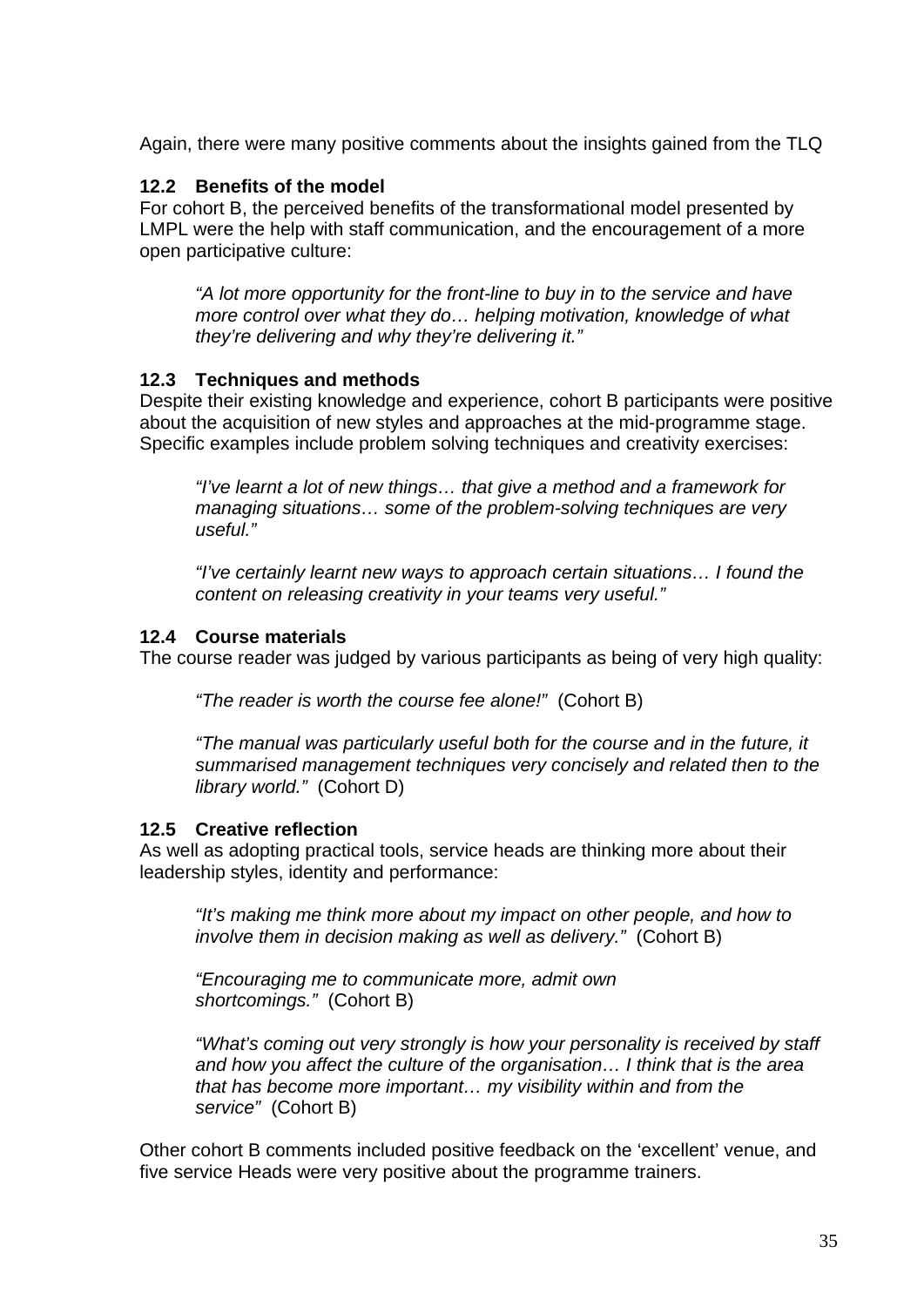## <span id="page-35-0"></span>**12.6 Weaknesses of the programme**

Turning to the **negative comments**, a cohort C respondent described the programme as:

*"A bit of a missed opportunity. Content: nothing very new – reinforcing my instinctive response rather than changing behaviour, although it added to my confidence. It didn't feel it was rigorous or challenging – I generally get a lot out of courses attended."* 

Specific (and usually minor) criticisms were made by individuals about:

#### **The materials**

*"A good pack, but as a librarian - the indexing could have been better."* (Cohort C)

#### **The facilitation**

There were some weaknesses in course facilitation and content. Some of cohort A felt that the facilitative skills of one trainer were insufficient,

*"Trainers very good and stimulating (but a bit too much talking)."* (Cohort C)

*"The only downside – the first session: too much emphasis on tensions between computers in libraries versus books in libraries."* (Cohort C)

#### **The programme content**

A few members of cohort A felt that some of the content was too basic.

*"A bit too much management learning materials."* (Cohort C)

## **13 TRANSFORMATIONAL LEADERSHIP QUESTIONNAIRE (TLQ)**

Various references have already been made to the TLQ. There was widespread agreement that the work centred on the TLQ was crucial in providing participants with insight into their own leadership performance and potential and hence to the programme as a whole.

Many of the Future Leaders, as well as programme participants at other levels, felt that the absence of the TLQ-focused work was a major limitation in their programme. They felt that this would have transformed what was widely perceived as primarily another management training course into leadership development.

Senior Managers' and Heads of Service views on the TLQ are considered in more detail below.

#### **13.1 Senior Managers' views on TLQ**

Most of the Senior Managers responded very positively to the TLQ, finding it both interesting and revelatory and there is evidence that people are modifying their behaviour in the light of the feedback. Cohort A participants' immediate responses to the TLQ results, in relation to the 360° appraisal, were varied – there was some opposition to the scores given by managers, and discussion about the extent of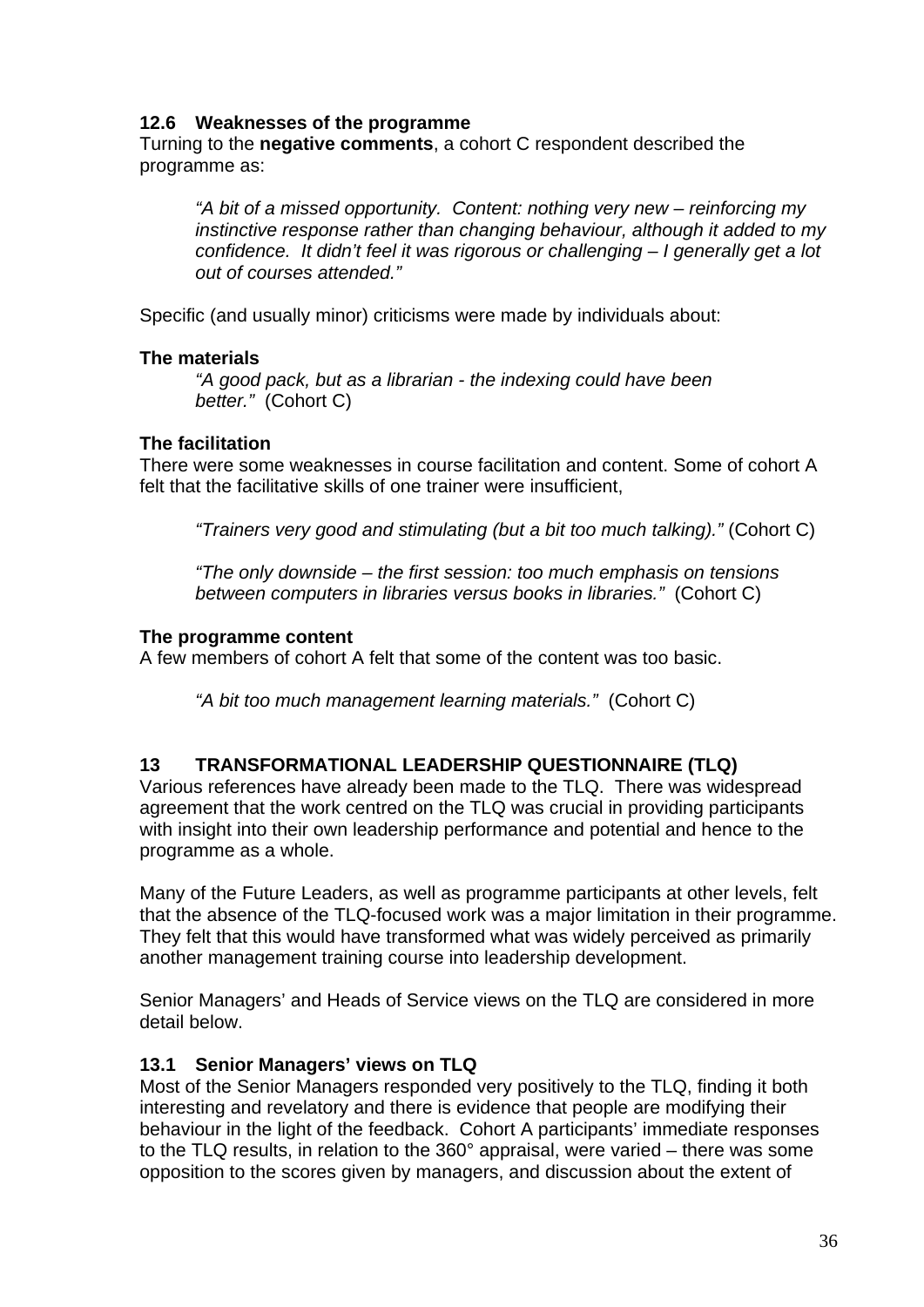peers' genuine knowledge of participants' skills and performance. Participants generally accepted the advice to develop certain skills in accordance with transformational attributes.

# **13.2 Heads of Services' views on TLQ**

Similarly to the cohort A Senior Managers, the observed Heads of Service scored themselves higher than their 'direct reports' and peers in the TLQ. Comparative data showed that the Heads of Service had scored higher than other public sector organisations, including local government and the NHS. This prompted a discussion about whether or not there is any real cause for concern over the leadership of public libraries, and whether the LMPL programme was absolutely necessary! The group report had recommended participants to focus upon the particular measures of 'inspirational leadership' and generating a 'learning environment' as areas for development. There appeared to be a general acceptance of the transformational model, and a commitment to acting upon the TLQ results and improving individual performance based on this model.

Although the **360˚ appraisal** attracted several plaudits, one cohort C participant was less than happy:

*"I didn't find the 360˚ feedback format and the way it was delivered helpful. It coincided with other things that happened to me [problems with another manager]. I did feel at times not as focused – not getting most value out of the time."* 

By chance, another Head of Service had been subjected to 360˚ appraisal four times in the past year! We asked her to compare this version with the others and she said:

*"There is a clear body of knowledge behind it, it was extremely helpful and the feedback was more intense, personal, helpful."* 

The complexity of the issues around self-perception and other people's views involved here can be illustrated by a throwaway remark from a Future Leader:

*"The Head of Service has, if anything, got worse!"*

# **14 APPLYING WHAT HAS BEEN LEARNT**

To what extent are participants applying what they have learnt on their course  $- a$ major indicator of impact?

# **14.1 Impact of the programme on participants: cohort C**

Since members of the cohort involved were all asked to select an event or activity where they had tried to apply what they had learnt on the programme, this offers an opportunity to look at the programme impact in these terms. The critical incidents chosen provide ample evidence that cohort C participants are making use of what they have learnt. A few examples illustrate how elements in the course have changed some people: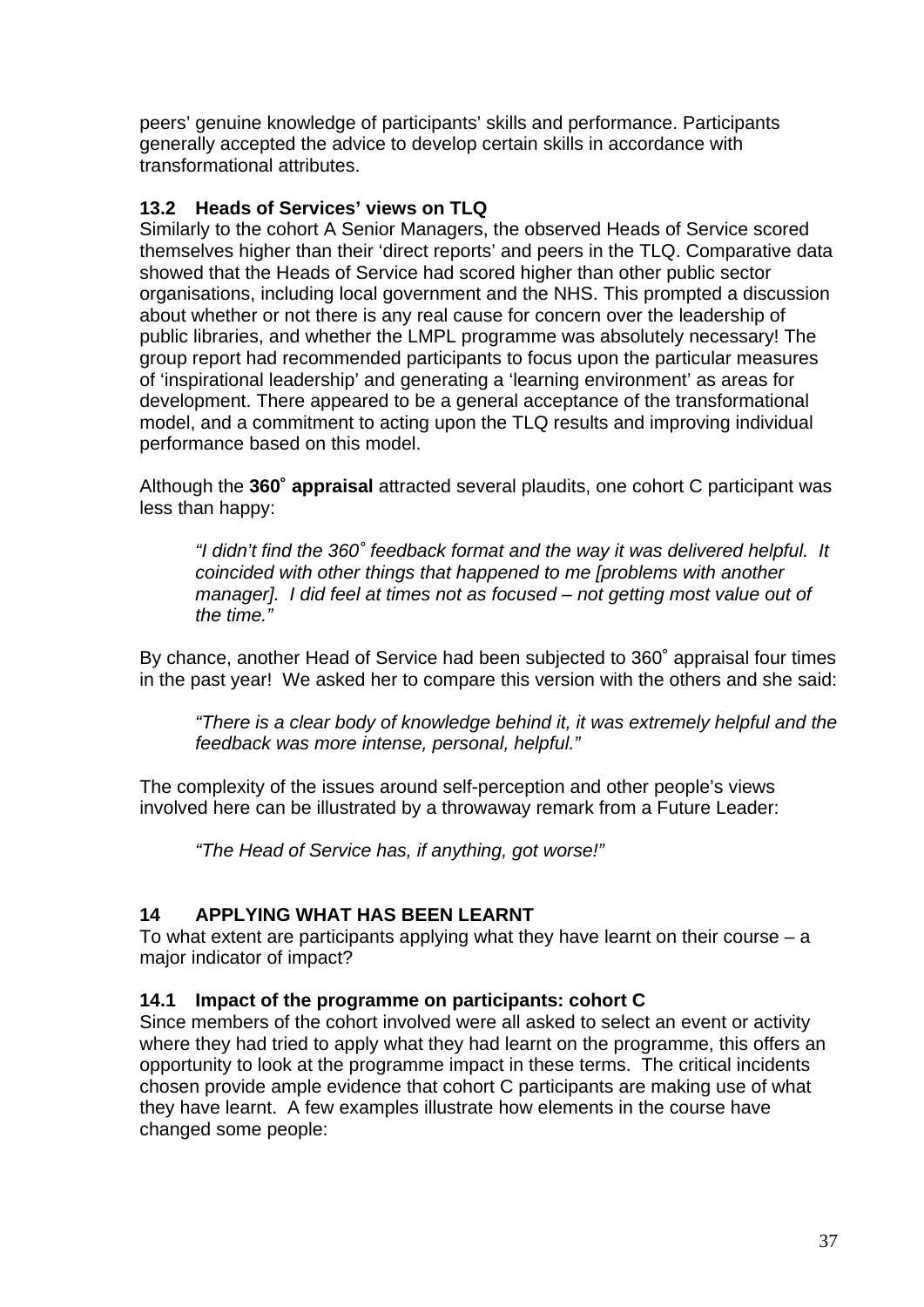*"Risk assessment – I'm now seeing risk as positive and creative rather than managing risk out of situations."* (Head of Service)

*"Four domains – used in discussion with my line manager. This is a difficult relationship – it offered a focus for really constructive discussion – areas to work on in a different way – we worked out issues. She recognised the source of these areas and can support me; e.g. through practical ways to engage elected members (not automatic as a third tier officer)."*  (Head of Service)

- Using various techniques from the course in managing current major structural change (Head of Service) or managing a major development programme (Senior Manager).
- Focusing on interaction with staff through the local authority *'Back to front'* programme, in which senior managers exchange roles with front-line staff (Heads of Service).
- Fed into Audit Commission service review (Cultural Services) and enhanced this (Senior Manager).

# **14.2 Managing change: Cohort C**

Many of the critical incidents described were addressing well-recognised areas of 'managing change'. For example:

- Communicating with staff (especially sharing vision) *–* four Heads of Service; three Senior Managers; two Future Leaders.
- Proactively managing staff working through significant change (e.g. managing risk differently in order to get people to take responsibility; encouraging/empowering staff to take on responsibility) - three Heads of Service; seven Senior Managers; three Future Leaders
- Seeking clarity and focus (eg. in partner roles) two Heads of Service; one Senior Manager
- Taking time to think two Heads of Service; three Future Leaders
- Managing staff decisively two Heads of Service
- Incorporation/changing what they do in the background two Heads of Service

# **14.3 Where the course helped: Cohort C**

An overview of the changes that people described and 'where the course helped' is shown in table 4 below: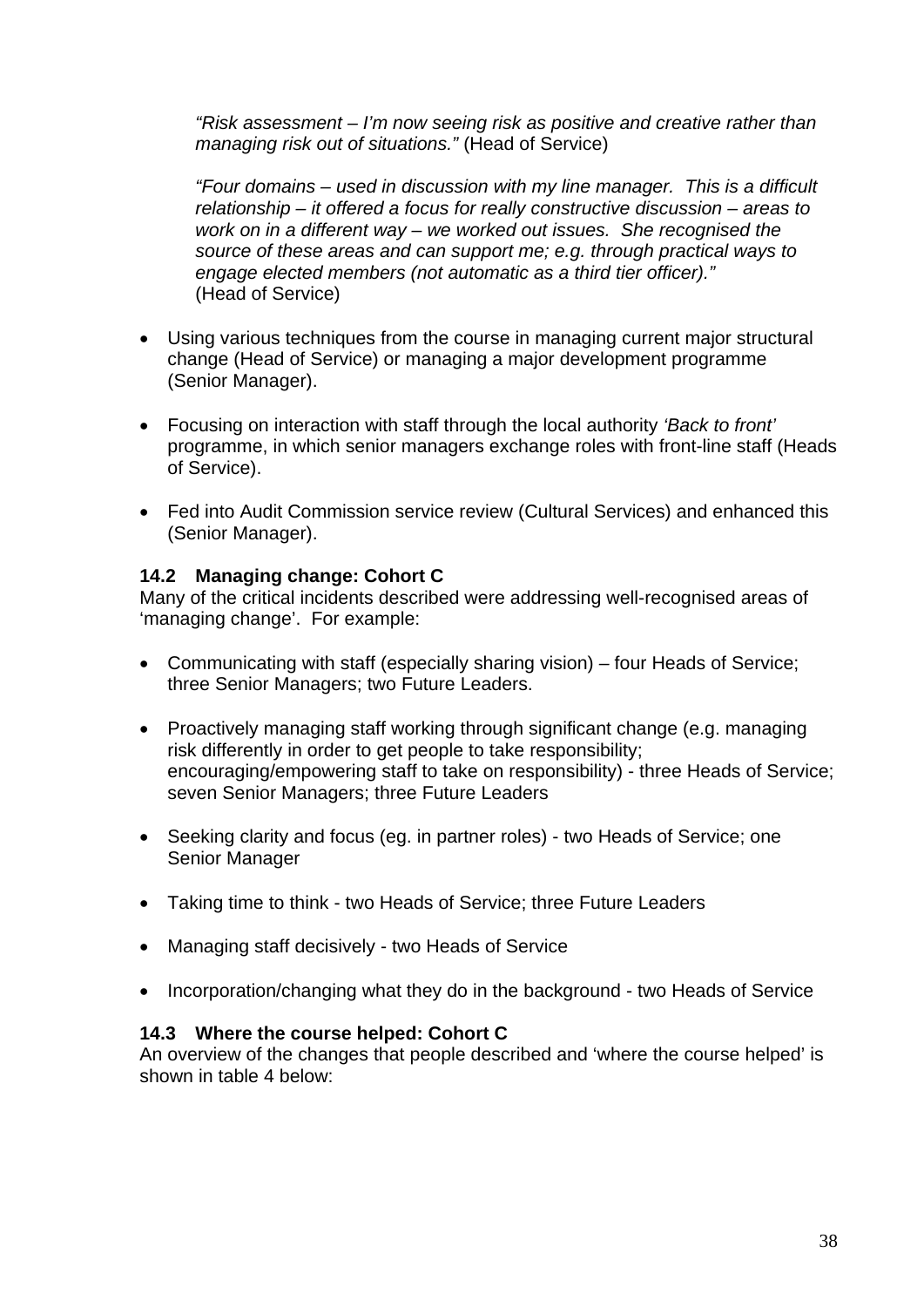|                          | Heads of | Senior managers | <b>Future leaders</b> |
|--------------------------|----------|-----------------|-----------------------|
|                          | service  | $n = 18$        | $n = 19$              |
|                          | $n = 14$ |                 |                       |
| Strategic focus          | 13       | 13              | 9                     |
| <b>Operational focus</b> |          | 5               |                       |
| Used techniques          | 11       | 6               | 13                    |
| Applied ideas on         | 11       | 11              | 8                     |
| managing change          |          |                 |                       |
| <b>Changes in own</b>    | 11       | 11              | 10                    |
| behaviour                |          |                 |                       |
| Boosted confidence       | 8        | 6               | 8                     |
| Materials to hand/used   | 9        | 6               | 11                    |
| Affecting planning       |          | Բ               |                       |

#### **Table 4: Changes since the course and where the course helped: Cohort C**

#### **We have categorised participant responses under the headings shown.**

The two key indicators in terms of the overall impact of the programme (highlighted above) are:

- significant changes in aspects of the behaviour of participants after their course through **applying ideas on managing change** (changing what people do is a precursor to more fundamental change).
- **changes in their own behaviour** how they do the job (as indicating a shift in beliefs and attitudes). Two Senior Managers reported making a conscious effort to act as transformational leaders.

In these terms, it is clear that the programme has already had a significant effect on the majority of cohort C members.

#### **14.4 Impact of the programme on participants: cohort B**

Turning to the other groups, hardly surprisingly, most cohort B (mid-programme) participants were not yet actively **changing the way they practised leadership**:

*"It's not changing the way I practice leadership, more confirming that what I was already doing was right… so it's making me more confident in what I do."* 

*"It has encouraged me to think about leadership styles and approaches to try, but only on a theoretical level. Problems arise when dealing with people; it's all rather dependent upon your team."* 

Only one Future Leader had applied a few of the tools or techniques used during module 1, which had had a positive effect:

*"I recognised parts of myself but have picked up new ideas and feel less 'stale'. I've been in my job for 18 months and the things I had tried hadn't worked. I have already tried new things and they're having an impact."*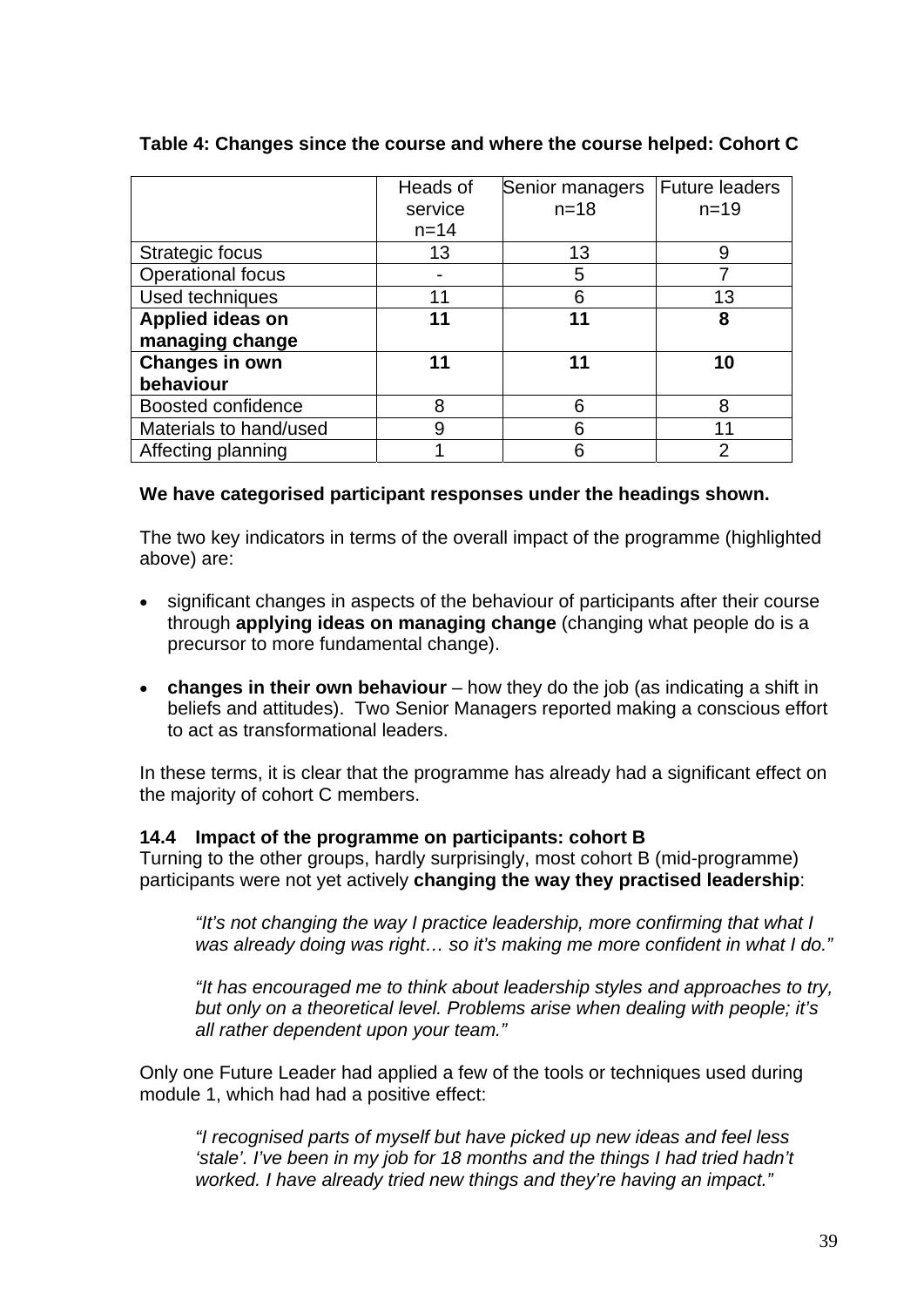Similarly, in terms of the **operational** impact of the programme, the majority of cohort B interviewees had not had the opportunity to apply what they had learnt, citing reasons such as lack of time. When asked about future opportunities, most responses were about using some of the tools or exercises within management teams:

*"Not as yet, but I'm sure I would if I had the time, in the business planning area. It will be a challenge in terms of the senior management team… things need to be done or decided on a 50/50 basis… it's more 70/30 at the moment and I need to address the balance."* 

*"I don't think it will impinge on front-line staff, not directly. I see the tools as being more about management team working."* 

Where interviewees did comment on using the programme with front-line staff, the focus was on leading staff through change, and achieving 'buy in' from staff:

*"I see lots of opportunities to apply the training at the moment in terms of taking people through change… staff cuts, building renovation… we really have to look at individual role, purpose and motivation, getting staff on board and developing team skills… some of the exercises will be useful."* 

Three cohort B Future Leaders who belonged to small teams or worked independently could not identify any opportunities to apply what they had learnt on an operational level: one respondent in particular felt that the emphasis on leading staff through change was inappropriate for him.

There are some differences in how the three managerial levels are applying what they have learnt, principally influenced by the amount of current organisational change and by the opportunities for relatively junior managers to act in leadership roles:

#### **14.5 Impact of the programme on participants: Future Leaders**

At the post-course event, Cohort A participants split into two groups to list and discuss how they have used the course materials and ideas within their authorities. Using the headings 'materials and activities' and 'knowledge, ideas and processes', each group discussed one topic, and then swapped documents to add their examples to the other group's list. The results are shown in table 5 below.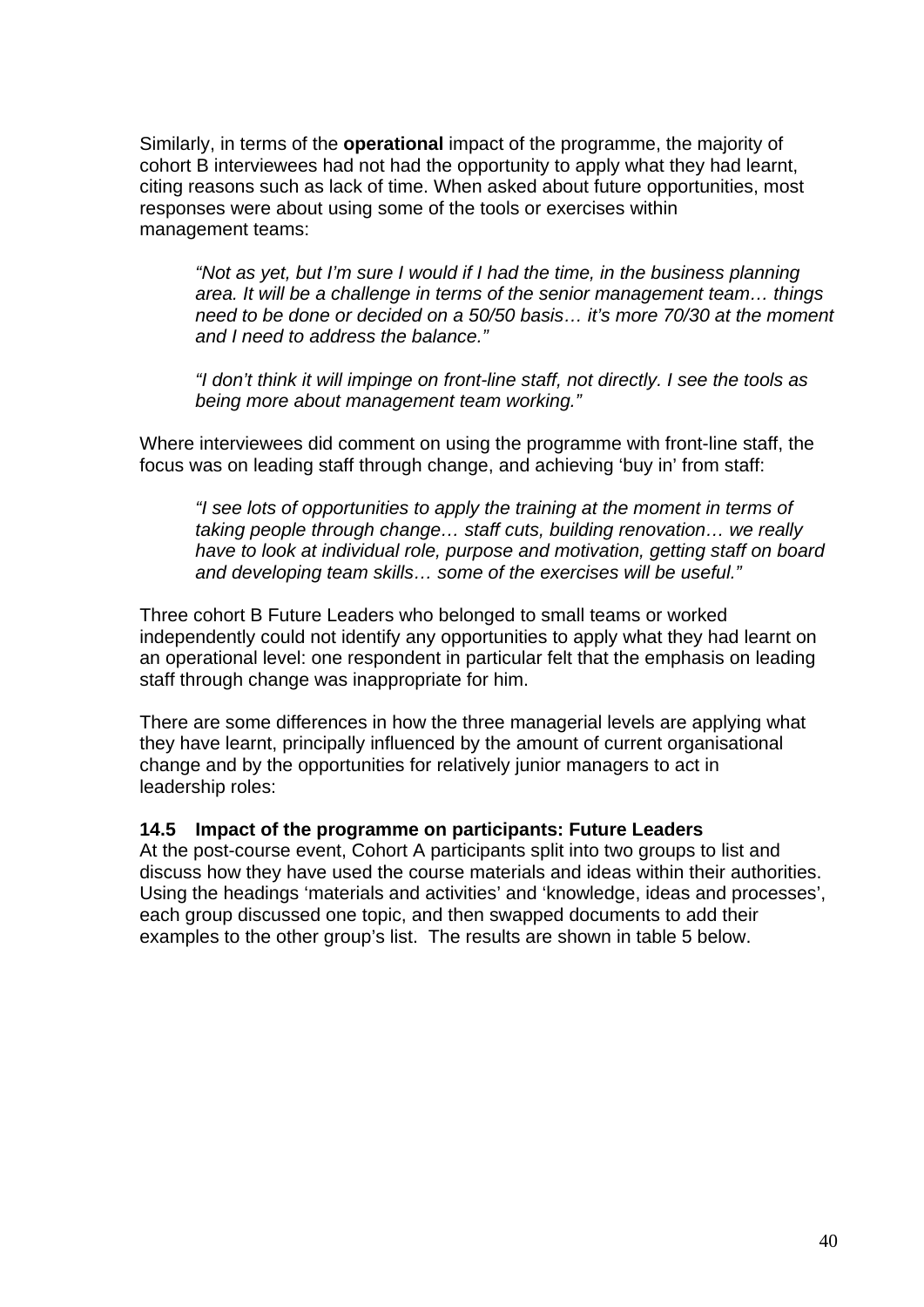#### **Table 5: Materials, activities, knowledge, ideas and processes that have been applied at work**

| <b>Materials and Activities</b>                                                                                | Knowledge, Ideas and Processes                                   |  |
|----------------------------------------------------------------------------------------------------------------|------------------------------------------------------------------|--|
| Ice-breaker techniques and assigning groups in                                                                 | Five minutes to reflect now included at the                      |  |
| staff forums (all staff) e.g. rotate tables; stand in                                                          | end of team meetings                                             |  |
| alphabetical line then breakaway                                                                               |                                                                  |  |
| Promenade exercise (getting out of building/work                                                               | Applied process of managing change to                            |  |
| premises) with specific individuals, making/allowing                                                           | specific changes implemented in one                              |  |
| time out of library to achieve task or think around a                                                          | particular library                                               |  |
| subject. Suggested coping mechanism, encourages                                                                |                                                                  |  |
| creativity<br>Ran through chevron exercise with area team (5                                                   | Spend time talking issues through with                           |  |
| middle managers working across 12 libraries).                                                                  | colleagues without guilt                                         |  |
| Picked specific problem and used tool to analyse                                                               |                                                                  |  |
| blockages and means of progress                                                                                |                                                                  |  |
| Domain mapping - used individually to inform how                                                               | Applied knowledge of principles of                               |  |
| approached an aspect of own job: helped get                                                                    | partnership working to summer activity                           |  |
| perspective on political domain                                                                                | programme with                                                   |  |
|                                                                                                                | Sure Start in one particular area                                |  |
| Not specifically used material or activity but certainly                                                       | Addressed issue of poor performance with                         |  |
| feel directly influenced in decision-making and work                                                           | member of staff - to deal with long-term                         |  |
| relationships - altered perspectives, improved skills                                                          | methods rather than short-term fixes. Dealing                    |  |
|                                                                                                                | with probationary procedures for both new                        |  |
|                                                                                                                | and experienced staff - indirect/planning                        |  |
| Applied 'push-pull' exercise with a staff team of                                                              | 'Values Values Values': questioning own,                         |  |
| library managers to tackle a particular issue (i.e.                                                            | applying to situation, embedding in<br>recruitment and selection |  |
| withdrawn stock): enabled team to unpack problem<br>and think of the solution first. Intention to get staff to |                                                                  |  |
| do this themselves rather than rely upon senior                                                                |                                                                  |  |
| managers to provide solutions                                                                                  |                                                                  |  |
| Used an idea from another participant on the course                                                            | Creativity - taking on board ideas, supporting                   |  |
| - sharing good practice                                                                                        | people to express ideas and put in to action                     |  |
| Fed into recruitment and selection: not specific                                                               | More assertive - more inclined to stand                          |  |
| exercise, more a focus on getting right attitude                                                               | ground. Making own opinions heard; more                          |  |
| rather than experience                                                                                         | confident                                                        |  |

The application of knowledge, ideas and processes indicate that these Future Leaders have become more confident and proactive in their emerging role as leaders.

Cohort B Future Leaders (at the mid-programme stage) were imprecise in identifying the organisational strategic benefits of applying what was being learnt on the programme at this stage. Some saw the benefits as largely about tackling individual problems and developing teams. Others took the view that the culture of leadership within their organisation needed to become more inclusive and less 'top-heavy':

*"The organisation as a whole won't necessarily benefit, but it can help the service to overcome obstacles, and better equip me to tackle problems as they arise with my team."* 

*"I would say that my organisation needs the transformational model. They would like to think that they're already doing it, but they're not very empowering – everything is led from the top."*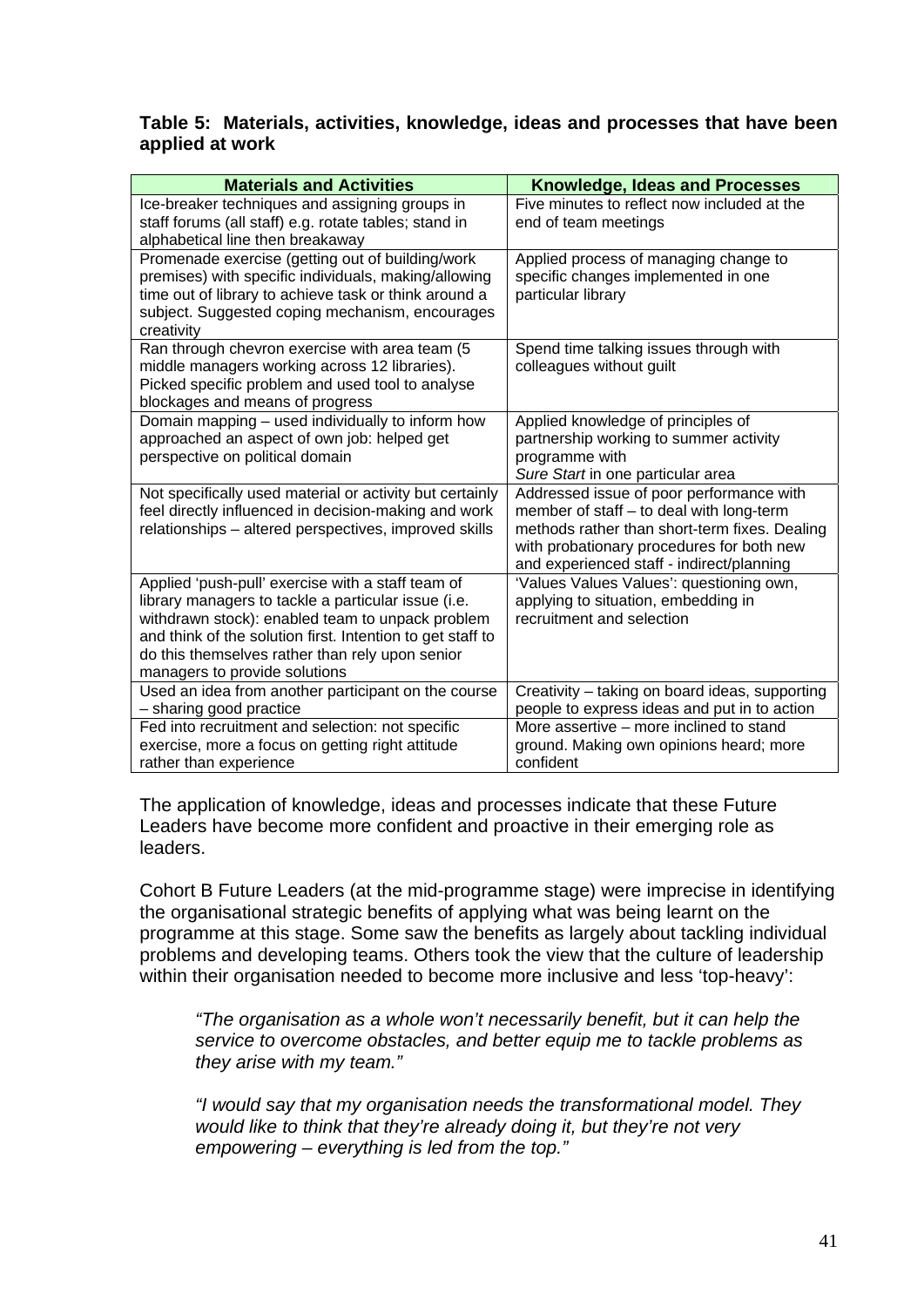Cohort B interviewees were asked about the potential to 'cascade' the programme within their organisation. Responses focused on sharing tools and exercises on a one-to-basis with managers and team members, rather than on broader aspects of developing leaders within the organisation:

*"I'm exploring the use of some of the exercises with my line manager and have arranged to meet up with a colleague who's attending the Senior Managers level once we've completed the course."* 

*"Yes, but I'm not sure how structured it would be. If I had the time I would demonstrate the tools to colleagues as individuals not teams."* 

### **14.6 Impact of the programme on participants: Senior Managers**

Even when feeding back to the group during the course sessions, cohort A participants saw the techniques being useful in encouraging them to adopt different perspectives and acknowledge the 'bigger picture'. In general, participants embraced the general principles of the techniques used, and saw them as applying to strategic public library issues such as organisational restructures.

Cohort A members displayed a readier appreciation of how and why to apply the techniques in the workplace than some of the Future Leaders had done: this could be explained by their position in their organisations, since they may have more opportunity and inclination to use management tools. Some participants observed that one particular exercise would be a valuable tool to use with service users as well as staff ('Morphological Mix'), illustrating the creative potential of this group. Some participants were more confident in using techniques that they had used before, eg. De Bono's 'Thinking Hats'.

Four cohort B respondents commented that some of the techniques have already been used to address *project management* issues with both fellow managers and support staff. The anticipated outcomes were that projects would become more structured and focused – one interviewee felt that the applied tool had ensured that *"all bases are covered"*. The tools are proving to be effective in encouraging staff to communicate and become involved:

*" I've brought some of the techniques back and used them…I haven't learnt anything new in terms of style, but the particular techniques for getting the most out of people, … getting people to discuss their feelings and get beyond them."* 

Other Senior Managers are trying to develop their *working relationships* with staff. One person was trying to:

*"… change the ethos in the library service management style… there's a history of top down management and that's not really the way I work. I want people to take responsibility and ownership of things."* 

Another respondent who has recently changed post reported that some of the tools are helping them to start 'afresh' and consider how they are perceived by their new team, which in turn has provided the opportunity to think more strategically: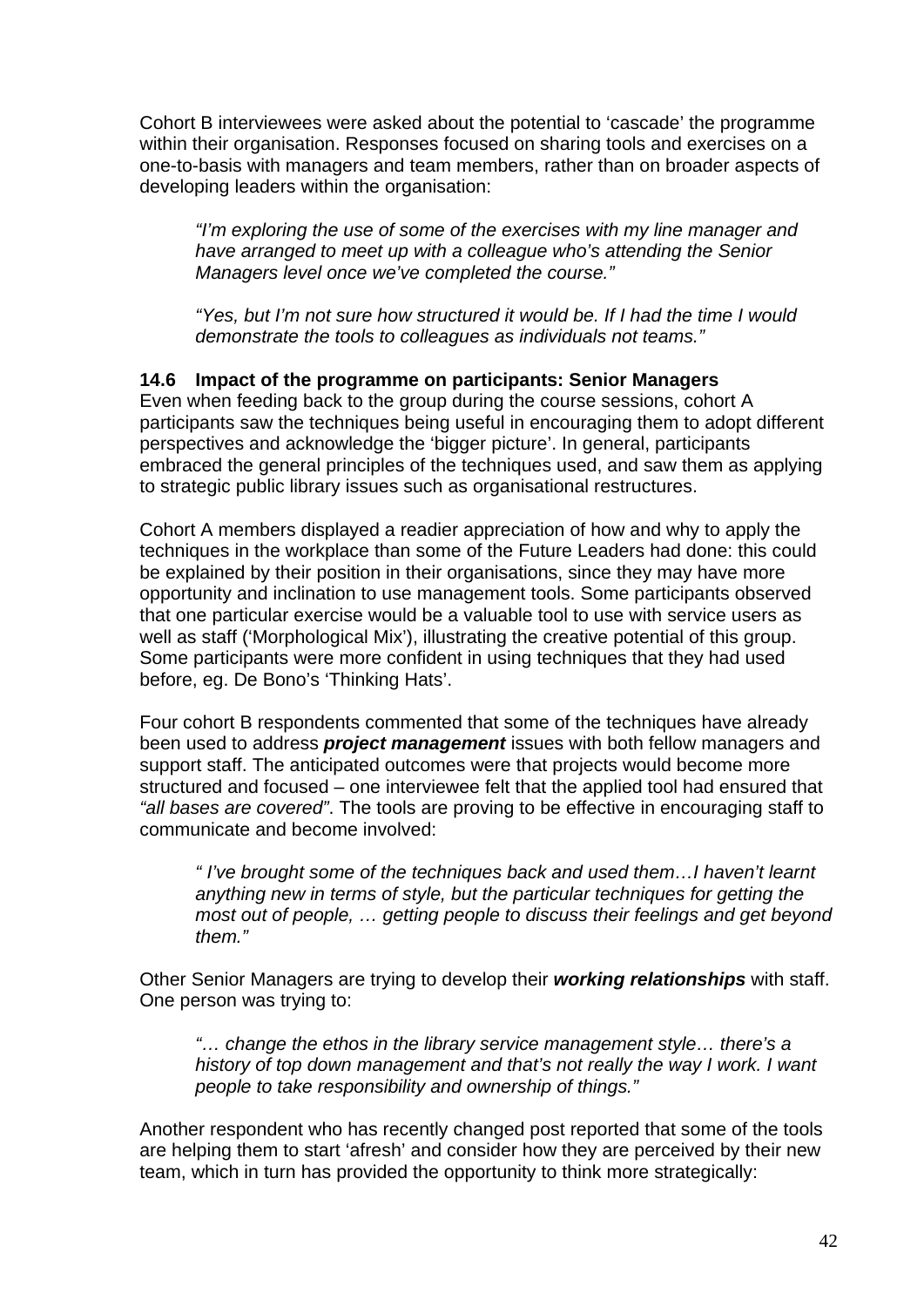*"I'm trying to build a new team and help them to think and deliver the service. The course is helping me to write strategies for three new services."* 

As well as developing new teams of staff, a third respondent envisaged that the materials would be useful in encouraging older members of their team:

*"I'm hoping to change the nature of some of the staff's roles… we have an ageing group of professionals… it's quite a challenge to keep them on board and appreciate that their roles need to change."* 

Where content has been applied at work, a few cohort B participants anticipated issues of **cynicism from participating staff**. In relation to this issue, three people saw the limited number of LMPL places allocated to individual authorities as a limitation in applying the programme:

*"A challenge will be convincing people of the value of what we're doing. I know certain people will think 'Oh, she's been away on another course then' and will be sceptical about some of the exercises if/when I try to use them. This could have been avoided by letting more people from individual authorities attend the course… it's difficult to persuade people of the value of something that they haven't been involved in."* 

*"The course is very hands on and experimental in terms of trying out new tools and exercises – it's hard to feed that back to somebody who hasn't been on the course. We don't have time to recreate the course… It's difficult to talk through the benefits of something when they haven't been through the process."* 

*"Some of the members of my team who share similar goals will welcome the tools… they will find it quite dynamic and interesting. I think I will find it more difficult with people at my immediate level who haven't been on the course."* 

All interviewed cohort B members thought that their **organisation would benefit** from the approaches presented by LMPL at this stage. Senior Managers who reported a 'top down' leadership style within their organisation welcomed the chance to promote a more inclusive approach to leadership. Although nothing had formally been implemented at organisational level, respondents were optimistic about their future contribution to the leadership of their organisation:

*"Previously I was confident in applying my style on behalf of my leader… now I'm becoming more confident in becoming a leader myself, and this is important not just for me but for my organisation as a whole."* 

Two Senior Managers felt that some of the recommendations in the programme are a little unrealistic about the time to undertake them when people are faced with the daily pressures and demands of running a service. Although the existing leadership style of some organisations was relatively reactive and directive, this was considered to be both appropriate and effective under given circumstances.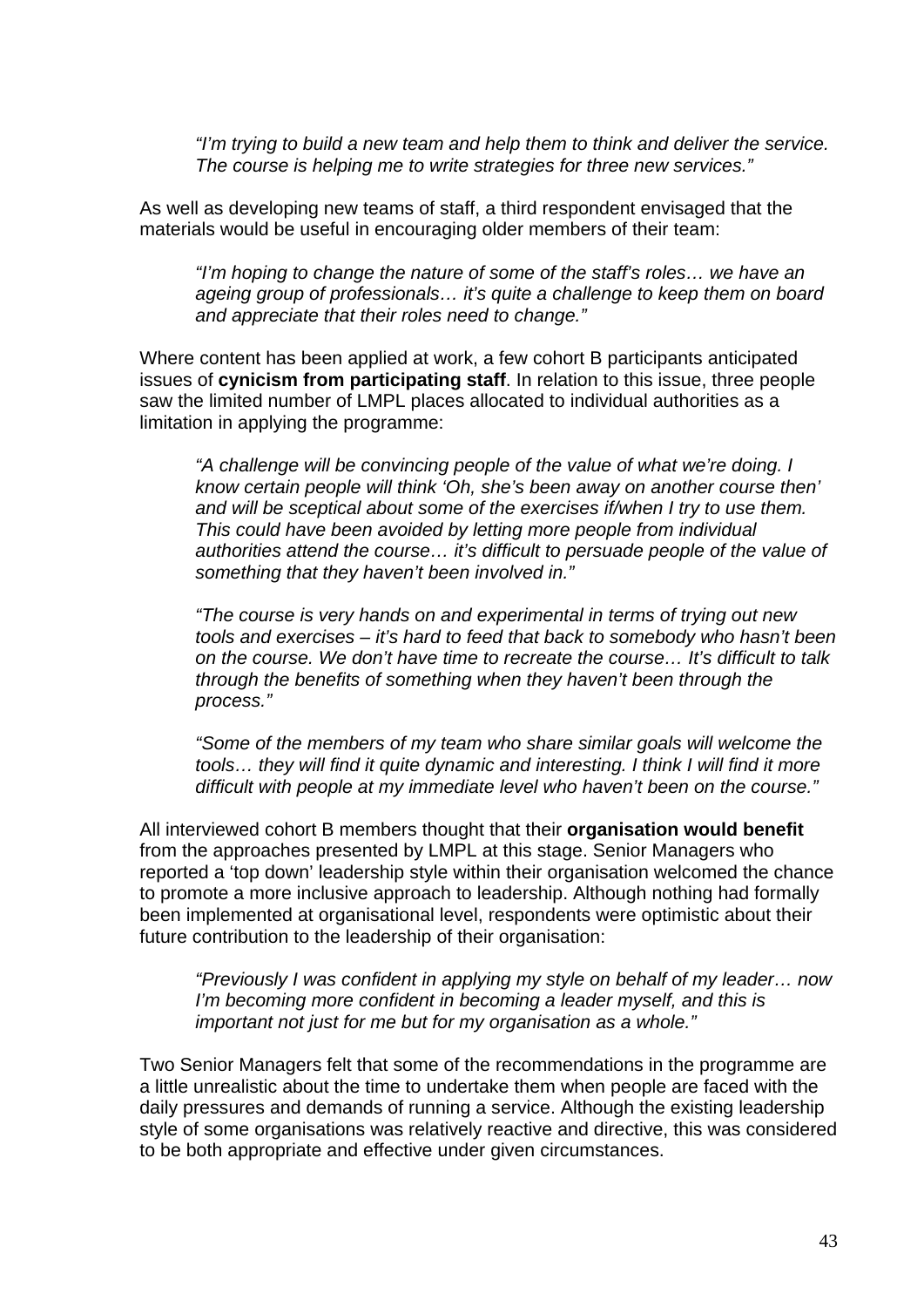Senior Managers were generally optimistic about the opportunity to cascade the programme within their organisations:

*"I found the reader really helpful and inspiring… it was actually more helpful than some of the training we received… I intend to pass that on to new staff where appropriate."* 

*"In terms of what we've done so far, the idea is that when I've used a technique with my managers, when they go back to their staff, they use similar techniques, and it will be filtered down that way."* 

One respondent however was quite sceptical about the value of 'cascading down' within the organisation and thought that it would be more beneficial for a greater number of people to actually attend the programme:

*"There is a danger that it just becomes a management technique being cascaded down and subsequently ignored… it becomes much more valuable when you go away to do it with critical friends."* 

(This view is strongly supported in the educational change literature, where the cascade approach to change management is generally seen as discredited.)

#### **14.7 Impact of the programme on participants: Heads of Service**

Members of cohort B intended to cascade the course content both within the library service and with more senior colleagues within the wider local authority. One respondent described a system already in place for developing leaders within the organisation, which will be supported by the LMPL programme. It was noted that cascading and dissemination will only work once the potential results are proven, indicating again that the success of LMPL will be in the long term:

*"We have the people on the other element of the programme and we have a Rising Stars policy to develop succession planning and new leaders…there's quite a lot in that area already going on here."* 

*"Difference needs to be subtle rather than a declaration of intent… people are much more impressed by results than words."* 

Cohort B Heads of Service had also identified specific situations and circumstances in which to use tools and processes presented on the programme. Situations in which approaches and tools have been adopted include those within a wider, strategic and political context, and those involving service evaluation and development:

*"We're undergoing a fundamental service review at the moment, content particularly around the spheres of influence is very useful in this situation… we're dealing with staff, politicians… it will be extremely useful in our modernisation agenda."* 

*"We've just undertaken a large consultation exercise with customers and noncustomers… identifying focus groups, sending out a questionnaire… we're in*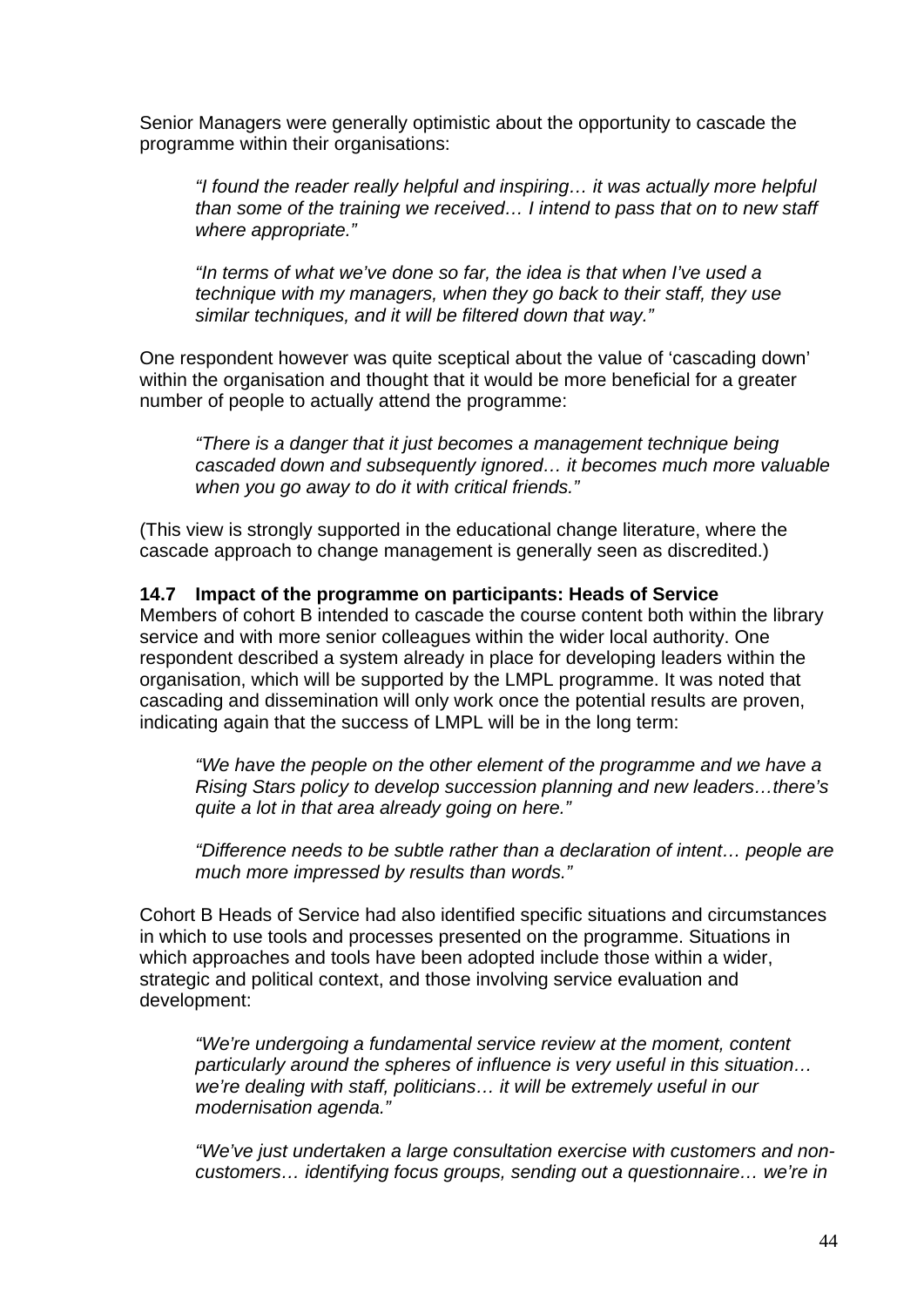*the process of analysing the findings and coming out with a way forward… I'll be using the thinking hat technique within that… it will encourage staff to think in a different way and be more open-minded."* 

Obstacles in applying course content, as identified by interviewees, include a natural difficulty in instigating change because of people's reluctance and the difficulties in 'teaching an old dog new tricks', overcoming cynicism, pressure of work and political convention. One Head said that he had been very cynical himself prior to LMPL but is now confident that it can be overcome. It was noted that applying the training will be a lengthy and experimental process, but as ultimately the techniques offer staff the opportunity to be more participative, the results will be positive:

*"It's all trial and error… There was differing success on the course depending on who was leading each exercise… they will need practice but could be very useful and positive."* 

*"The biggest obstacle is politics at the moment… you could have a wonderful idea but it may not be politically acceptable."* 

*"To a large extent it will be empowering front line staff and giving them a more obvious role in the way forward… I think if it's treated negatively by anybody it will be my immediate management team who will think 'hey ho she's been on a course, here we go again'… the proof of the pudding will be in the eating… if it's used effectively they will want to use it themselves."* 

Most Heads of Service broadly agree that the transformational model 'fits' the culture of their organisation, 'up to a point'. One participant described the local authority as an 'amorphous being', constantly subject to change and alternative approaches. Three respondents reported a conscious move within their authorities towards an explicit transformational culture, but most authorities within the sample are led on a reactive basis:

*"A lot has already been done to equip a transformational ethos around the place… so most of the methods will fit… generally it fits quite well with what's happening corporately."* 

*"There often isn't time to develop style… you're constantly fire fighting."* 

#### **15 THE CURRENT LEADERSHIP AND ORGANISATIONAL CLIMATE**

Clearly, one of the key influences on the efficacy of transformational leadership is the leadership and organisational climate in which it is being applied. Moreover, it was clear from the critical incident discussion that the organisational climate and other factors could limit scope for engendering change through this type of programme. A few Future Leaders were at a transitional phase in their work role so that they were unable to apply their knowledge as strategically as they would wish. For example, one respondent felt she now had a strategic focus but was engaged at operational level managing a big implementation programme. She was *"Doing transactional things in transformational way"* but was also looking for career development opportunities. Another respondent *"Sees scope for using what I've*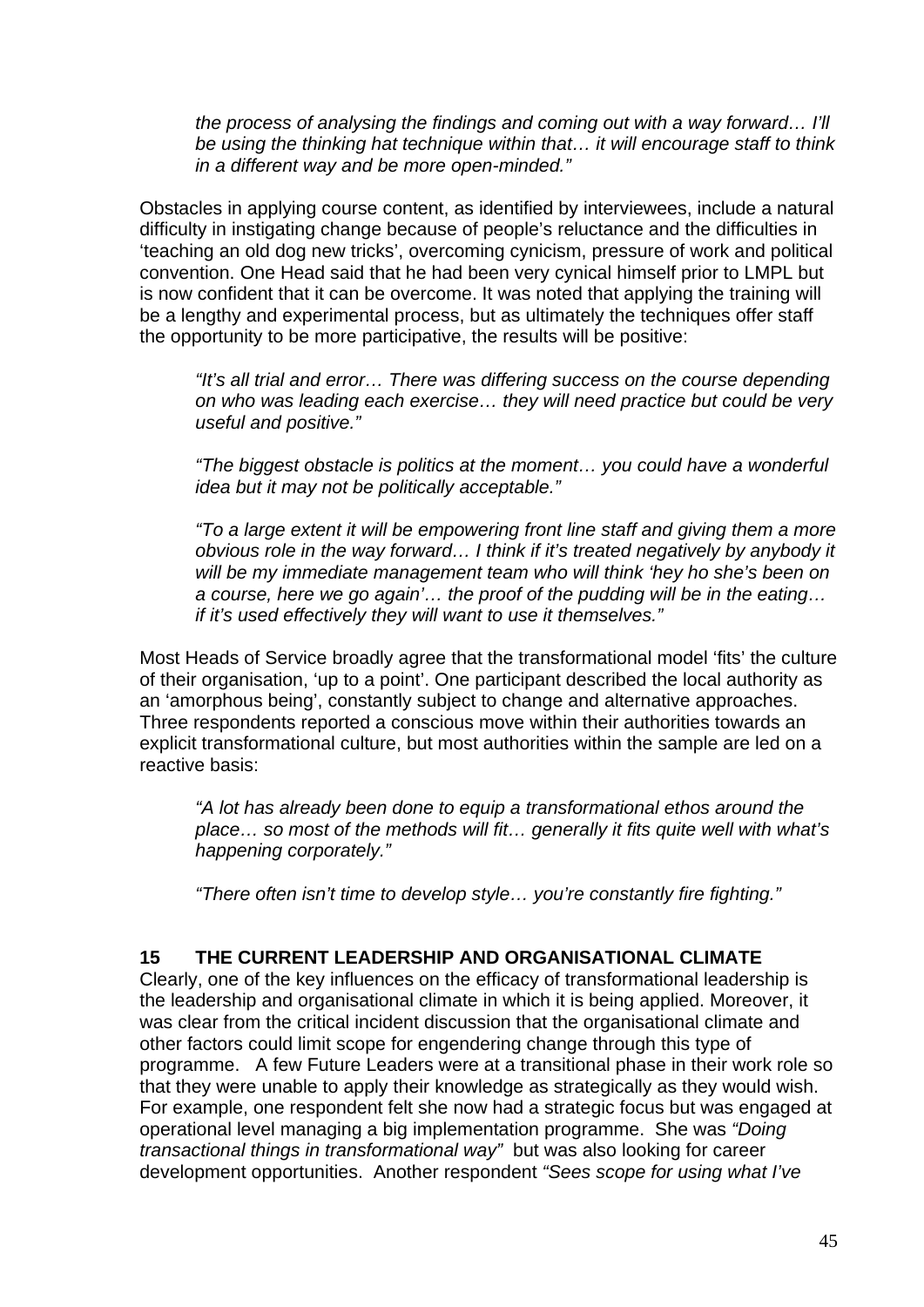*learnt because I anticipate major changes at work."* A third person felt stuck at operational level and was unable to identify changes (but enjoyed the course and found it useful) and a fourth was encouraging change by modelling appropriate behaviour (not in line management role).

One Senior Manager had a similar disruption, reporting:

*"Good intentions but not applied yet (maternity leave, then reverted to previous Deputy role)."* 

and another had reduced to a part-time job share, but felt blocked because she had been left with a full-time workload until recently.

Finally, one Senior Manager:

*"Liked the course but I feel powerless in face of major change (too few staff and major restructuring imminent)."*

There are some interesting differences in perceptions at the different managerial levels:

**15.1 Perceptions of organisational leadership style: Future Leaders**  Cohort D respondents were asked to define the 'current' leadership style of their organisation using the same terms as those used to describe individual styles and approaches, and perceptions of those presented on the course. The most frequent descriptions were 'results driven' (13) and 'politically aware' (ten), followed by 'reactive' and 'directive' (seven each), 'task orientated' (six) and 'decisive' (five). The task orientated and results driven elements are similar to Future Leaders' perceptions of their own leadership style, yet the main assessment of organisational leadership style differs significantly from individual leanings towards empathy, inclusion and consultation, and the creative, empowering and visionary assessment of the model of leadership presented by LMPL. It is also interesting to consider that 10 Future Leaders described the leadership style of their organisation as politically aware, yet only two respondents described their own approach, and that of the LMPL programme, as politically aware.

Ten out of 20 cohort D respondents said that their organisation *traditionally* had an identifiable leadership style. Nine respondents believed that their organisation would benefit from a change or redirection in approach. The post-programme responses indicate that Future Leaders are keen, in theory, to adopt the principles and approaches advocated by LMPL: Thirteen out of 15 believe that their organisation would benefit from the ideas presented on the course in taking the service forward. The realities of putting this in to practice are more undecided, with seven respondents each agreeing and disagreeing that their organisation is 'open to change and development with respect to its future leadership'. Ten out of 15 agree that leadership within their organisation is inconsistent, with different leaders and managers adopting different approaches, and only seven respondents are 'optimistic about the combined contribution that the three participants on the course can make to the future leadership of our organisation'. Future Leaders offered the following supporting statements about leadership within their organisation, illustrating the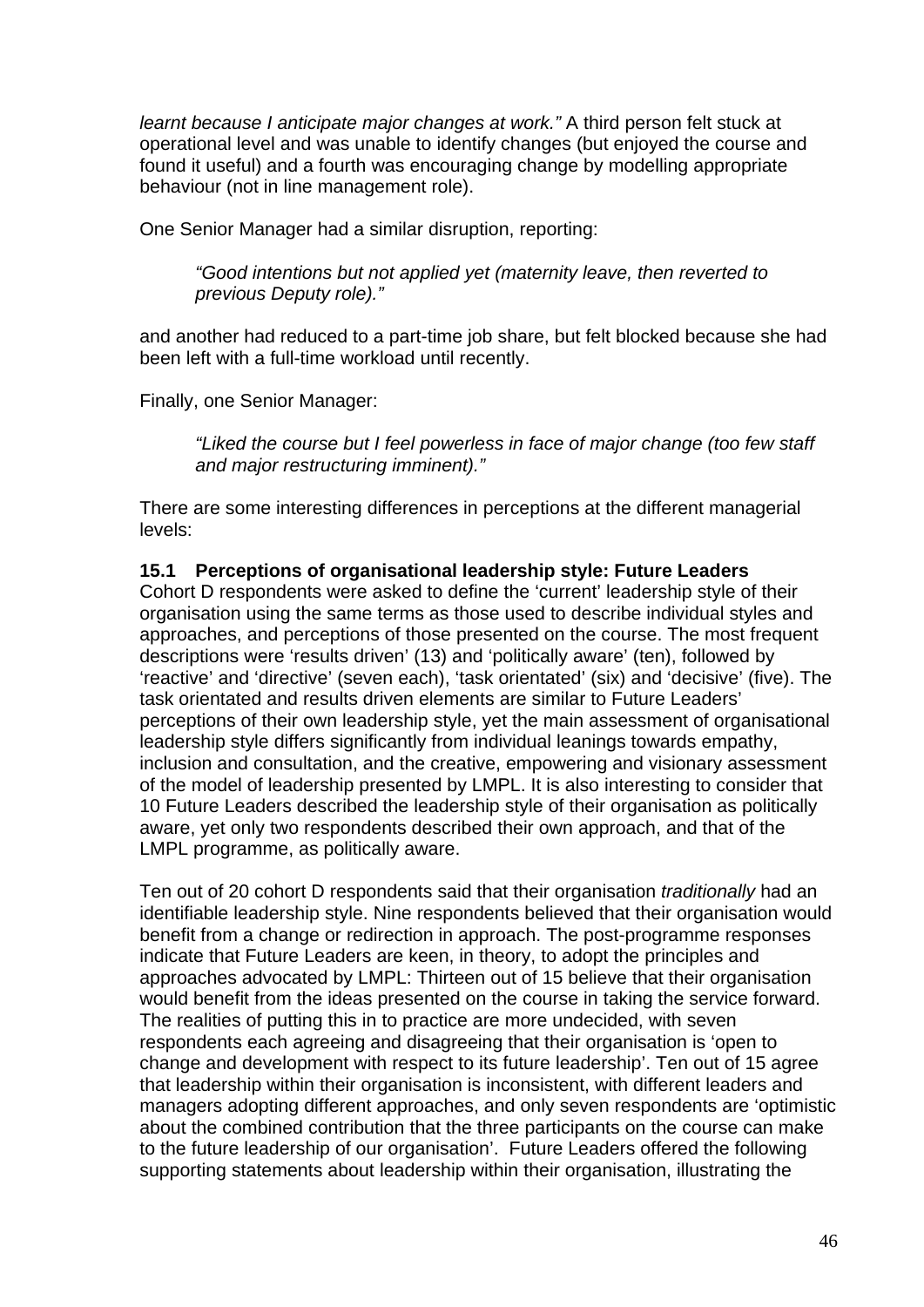complexities which beset public library leadership on a practical basis, and the consequent insecurities about their own role and contribution:

*"It may be the attempt to restructure in such a fluid political climate, but the current leadership strikes me as too passively reactive (and consequently too 'conservative' in decision-making) to have a clearly identified style, which in turn makes investment in it by staff vexed, and morale low on most levels as a result."* 

*"There are no rights and no wrongs. I have confidence in the current leaders of my organisation, but things change depending on personnel and circumstance. It's difficult to know where, when and how to 'fit in'."* 

*"Recent events have made it clear that a restructuring of the staffing structure of the organisation is imperative if we are to continue to develop both the service and the staff in it… which will impact upon the leaders and the led."* 

*"We are currently undergoing reorganisation. There has been no communication so far about the proposed structure but… it involves placing current senior staff in strategic roles – I have serious doubts about any opportunities for me personally being there as a result – in fact I see my post as being somewhat devalued."* 

### **15.2 Perceptions of organisational leadership style: Senior Managers**

Cohort D Senior Managers described the 'current' leadership style of their organisation as markedly different to their own perceived leadership style and to their interpretation of the model presented by LMPL. The most popular definition was 'politically aware' (selected by 11 out of 15 respondents), followed by 'results driven' (10), 'empowering' (seven) and directive (six). Empowering leadership is the common denominator in Senior Managers' interpretation of their own approach, and that of their organisation and the LMPL programme. Whilst respondents acknowledge the need for a variety of leadership styles and attributes, political awareness should be a vital component of leadership training within public services and local government, a view which is upheld by respondents' judgement of their own organisations.

Ten out of 15 cohort D pre-course respondents agree that their organisation traditionally has an identifiable leadership style or approach, with only seven believing that it would benefit from a change in leadership direction. 14 out of 15 Senior Managers expressed confidence in their abilities to lead their organisation prior to starting LMPL. Post-programme responses illustrate a greater degree of certainty and confidence in existing leadership approaches within their organisations amongst Senior Managers, with seven out of nine respondents disagreeing that their organisation needs to change its current leadership style and approach; five out of nine are optimistic about the contribution that LMPL participants can make to the future leadership of their service. Some respondents felt that the course was somewhat negatively focused on the need for public libraries to change, and their perceived reluctance to do so: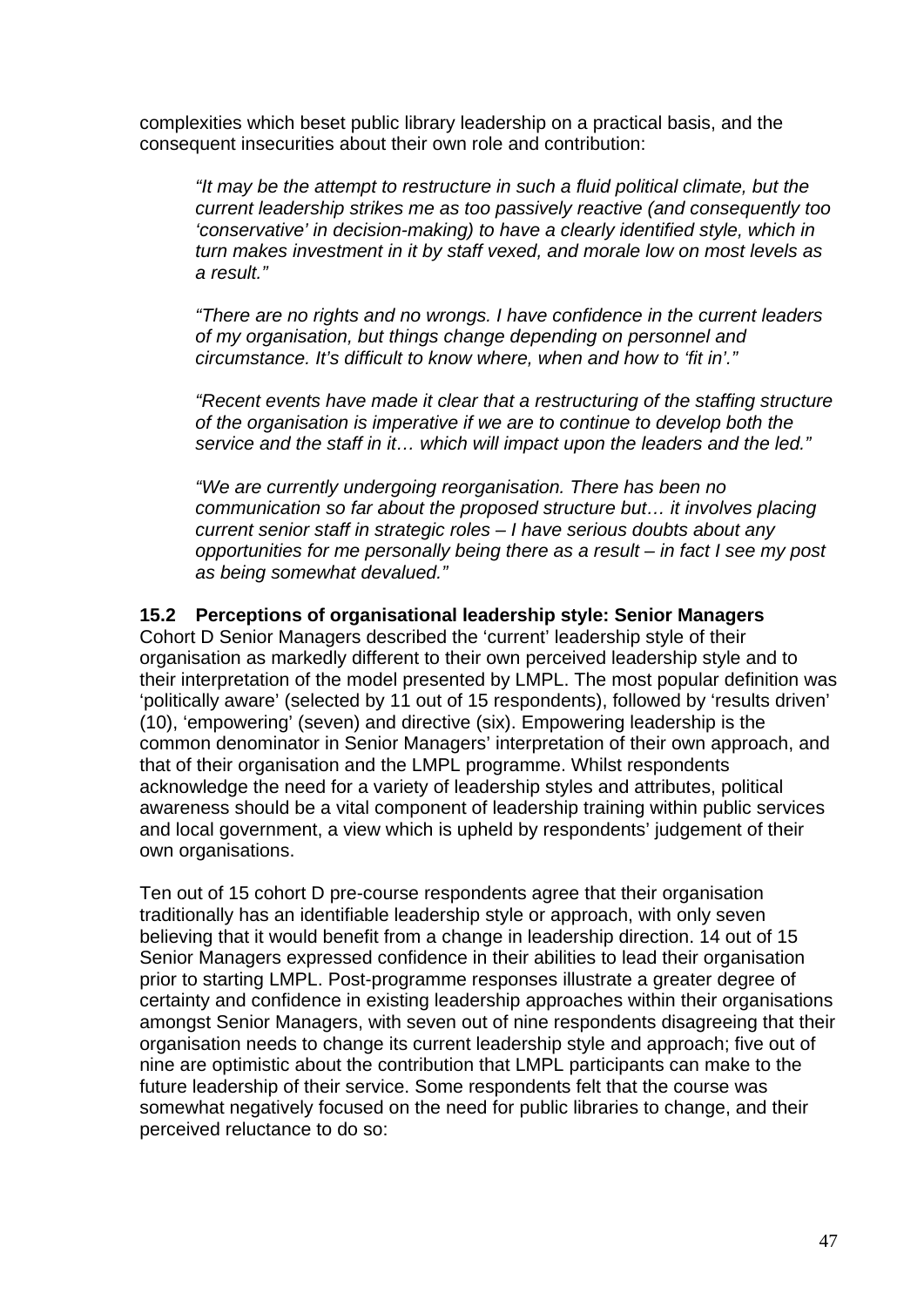*"With a new Chief Executive in place, the whole organisation is experiencing a new leadership style resulting in changing emphasis and priorities to which we are responding positively."* 

*"Although some of the course content gave food for thought, I felt that some of the content did make false (negative) assumptions about the current state of leadership and willingness to embrace change in public libraries."* 

*"I'm sure the organisation would be responsive to changes if absolutely necessary, I'm just not sure that they are."* 

One respondent expressed a particular dissatisfaction in a perceived negativity towards the current and future performance of public libraries:

*"I think the course for me was disappointing. I felt that it was not visionary, aspirational and upbeat in its presentation and delivery. This did not in my opinion encourage a positive, 'can do' attitude to the future. For current and future leaders I think we need to foster a strong belief in the role that libraries can play to support changes in society and an awareness of the power that our vision, commitment and belief in this has for staff."* 

#### **15.3 Perceptions of organisational leadership style: Heads of Service**

The majority of cohort D Service Heads described the current leadership style of their organisation as 'results driven' (nine), followed by 'politically aware' (seven), 'consultative' (six) and 'directive' (four). Empowering and results driven are compatible with their assessment of their own leadership style and that of the programme.

Seven out of 12 Heads of Service recognise that their organisation has a traditional leadership style, with half of the respondents agreeing and an equal number disagreeing (six each) that their organisation would benefit from a change or redirection in leadership style and approach. Seven agree however that their organisation would be responsive to change, and nine out of 12 were confident in their leadership abilities prior to starting the programme.

#### **16 PARTICIPANTS' LEADERSHIP STYLES**

How do participants' leadership styles accord with the demands of their organisations and the aspirations of the LMPL programme? All Cohort B interview respondents were asked to consider their own leadership styles and approaches, and most said that the programme was reassuring them of their own capabilities and helping to boost their confidence.

*"I would say that I am not too prescriptive… inclusive in encouraging others… I'm not afraid of failing. I am learning some new ideas on the course, but really it is confirming what I already knew about myself."* 

A cohort C respondent on the Future Leaders course said that she had recognised herself as an operational manager rather than leader through the course.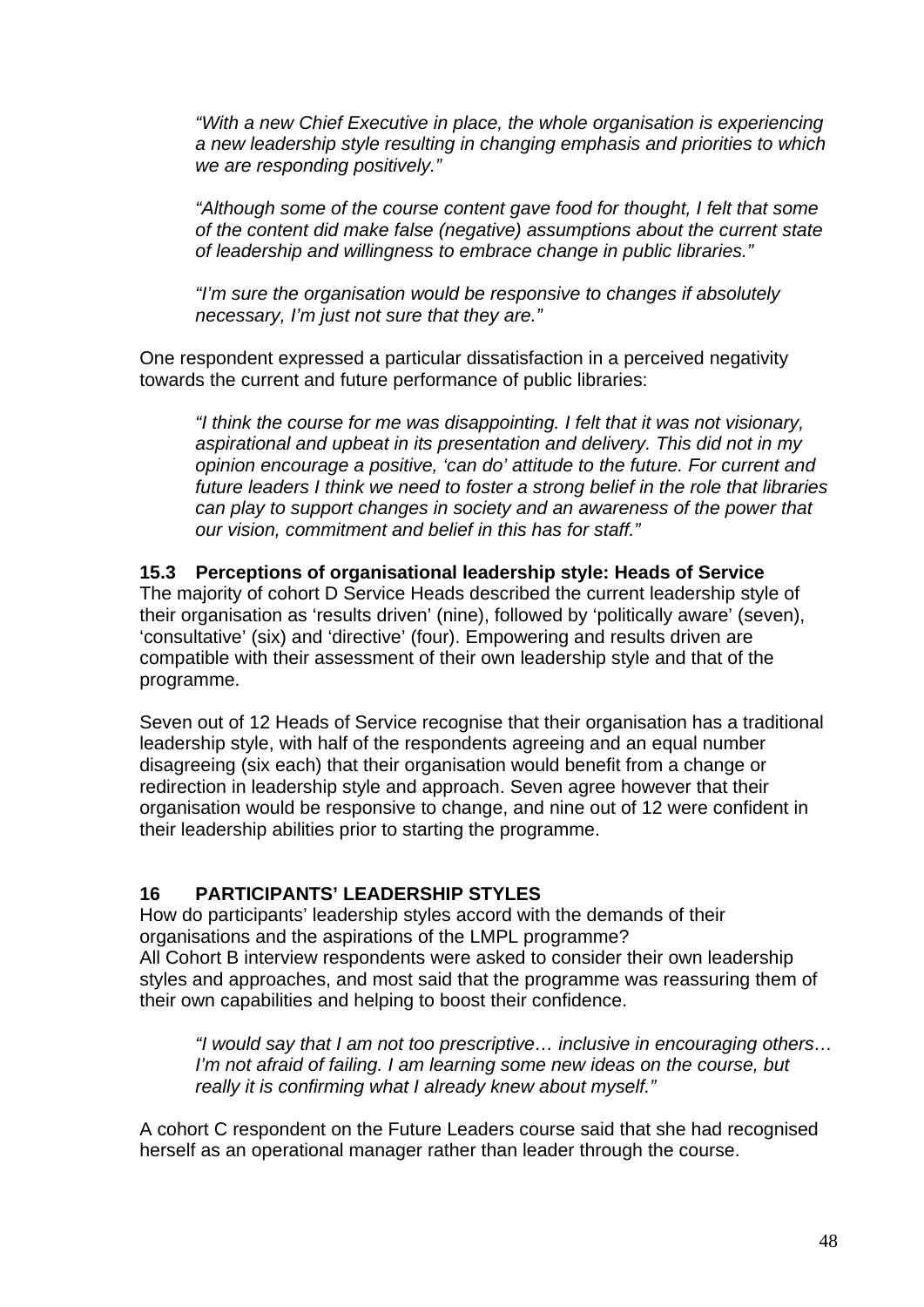Again, there are differences evident at the three managerial levels:

#### **16.1 Leadership styles: Future Leaders**

Generally, cohort B interviewees were hesitant or unsure in defining their organisational leadership style or approach, and about their own contribution. Respondents generally agreed that the approach offered by LMPL would 'suit' their organisation, particularly those who were critical of the current style, or those within organisations that are experiencing change:

*"I would describe the existing leadership style of my organisation as not very good… there isn't an awful lot of leadership in fact. The course is very timely for us as an organisation, there are a lot of changes taking place and we need to be more focused about leading the change."* 

*"The style differs as the senior management team changes. I suppose on the whole the style is very prescriptive… top down… not very flexible. It would certainly benefit from a new approach but I don't feel that I can input fully. I'm not really taken notice of!"* 

Cohort D respondents were asked to select phrases to describe their own individual leadership style or approach. The group was relatively homogenous in its selections, with 'empowering' and 'task-orientated' being the most frequent choices (ten each), followed by 'consultative' (eight). Six respondents described their leadership style as 'empathetic', 'inclusive' and 'results driven', which suggests that leadership is practised on a necessity-based level (prescribed by task and desired result) by the Future Leaders, and that the agreement and co-operation of colleagues and teammembers is regarded as important. Two respondents highlighted the difficulty in defining their own leadership style including the need to adopt flexible approaches to address different situations, and the potentially differing opinions of others:

*"For some time now, my style has varied depending on situation, timescale and staff involved."* 

*"I found this difficult to answer: I suspect my own view of myself is not how others view me."* 

Post-programme data suggest that participants have developed a clearer understanding of their own leadership capabilities. Respondents were asked to select definitions of the leadership style presented on the programme (using the same list of terms) and to describe how this related to their own particular leadership style or approach. Responses indicate that cohort D has developed recognition of the key principles of transformational leadership. 13out of 15 respondents described the programme as 'creative'. Eleven respondents selected 'empowering', with 'visionary' and 'empathetic' as the next most frequent selections. The interpretation of leadership presented by LMPL has helped Future Leaders to confirm and contextualise their own performance and contribution, suggesting a general acceptance and adoption of the model presented: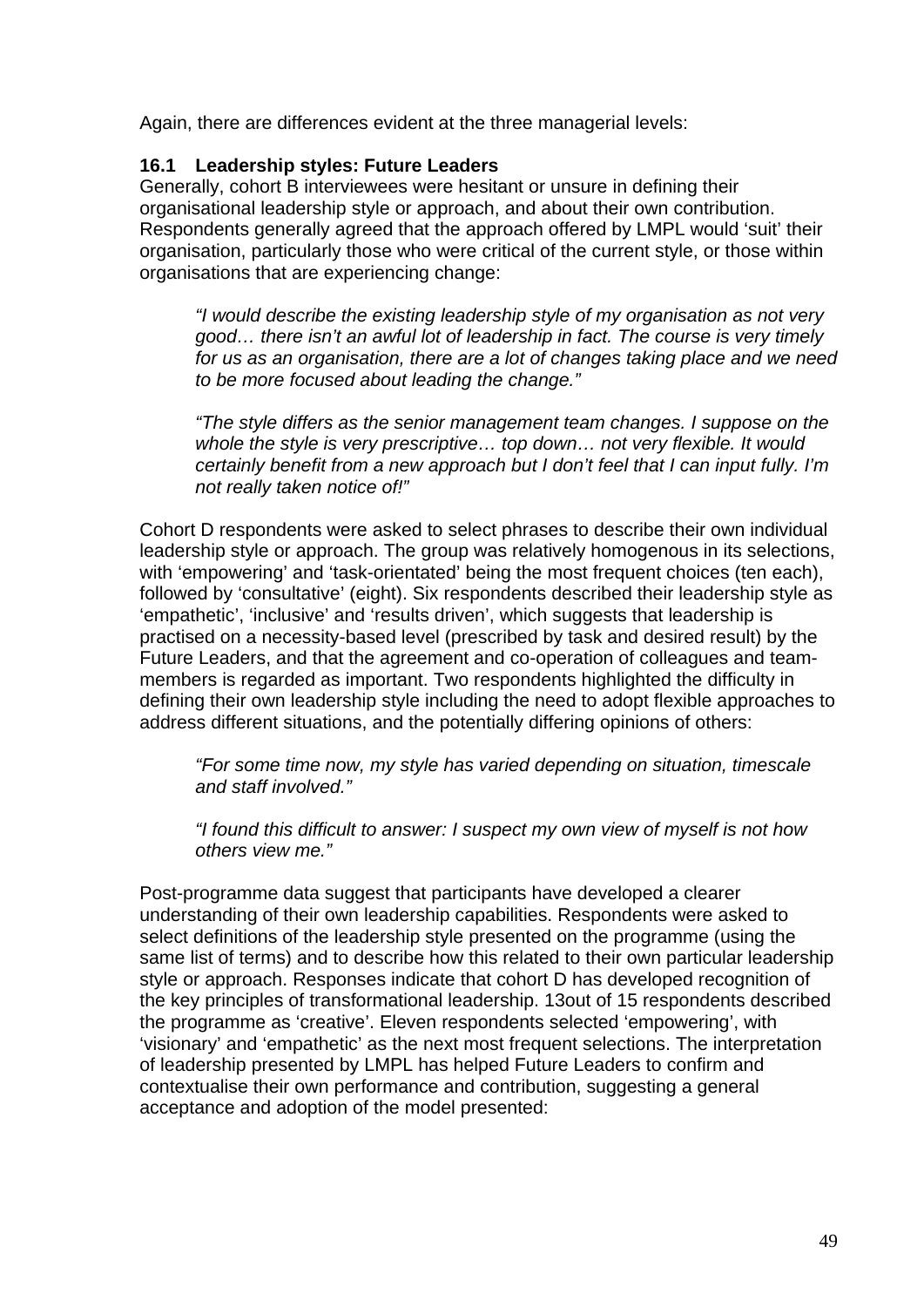*"It confirmed that my own approach and initiative wasn't misguided (and helps me to identify the more useful examples in my organisation from whom to benefit)."* 

*"The course supported my leadership style – collecting all the information, and using flexibility and being empathetic, but it also provided supporting skills relating to creativity and a more dynamic approach."* 

*"It confirmed that much of what I do is fine, and highlighted areas I need to strengthen."* 

*"I was encouraged to find that leadership does not necessarily mean loud and in your face, which I most definitely am not."* 

#### **16.2 Leadership styles: Senior Managers**

Most cohort B interviewees were non-commital about their own leadership style and approach at the mid-course stage, but saw LMPL as a means of exploring their style:

"I've never thought about putting a label on it. I quite like to dip in and out of *various styles. I like to delegate to my team but make myself approachable enough to step in if needs must."* 

*"I expect that my style will change in time following this contact with other*  managers at my level. It gave me confidence in using my style and going *for it."* 

*"I can't really answer that… I just do what I do… part of the reason of the course is to help you recognise that, so I look forward to finding out!"* 

One Senior Manager was confident in his own style at this stage in the programme:

*"I like to encourage staff to grow where I can see potential… I can see myself in the course materials… I haven't learnt anything new… I suppose if it ain't broke don't fix it."* 

Another cohort B member had been encouraged to change her style by the change management course content, and become more results orientated, rather than empathetic:

*"It has encouraged me to be more dispassionate and think about the service and why we do things, rather than the effect upon people in post. I still consider them, but not as much as I have done."* 

Most respondents agreed that the programme was changing the way they think about leadership, rather than practise leadership, at the mid-programme stage. Four interviewees felt that they had become more focused on their leadership goals; several commented that practical change will be a long-term process.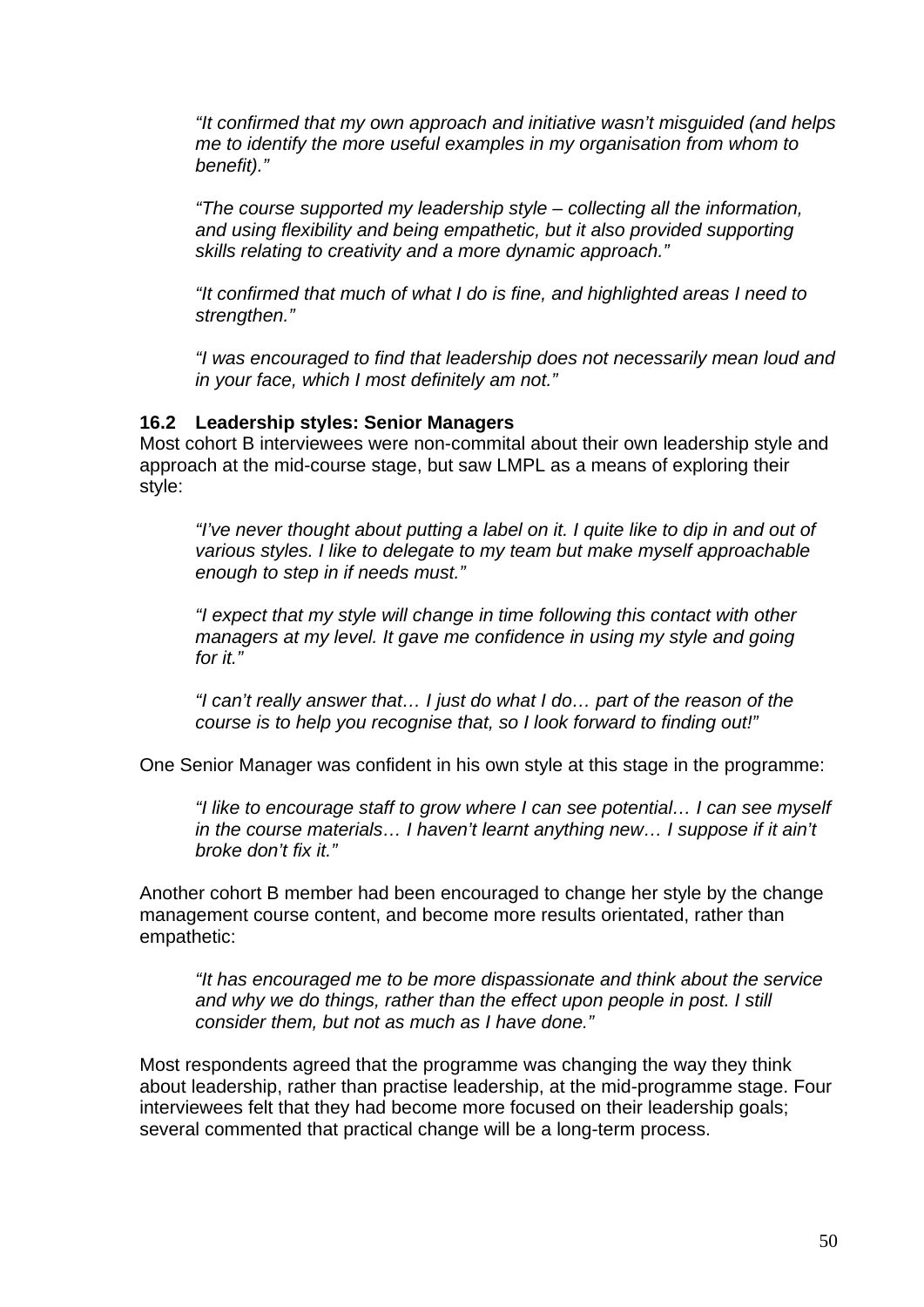When defining their own individual leadership style and approach, cohort D Senior Managers were less homogenous in their selections, with each of the 15 descriptors being selected at least twice. The most frequent selections were 'empowering' (nine) and 'consultative' (eight), suggesting quite a democratic approach to leadership amongst the Senior Managers cohort. 'Results driven' and 'decisive' were the next most frequent with five selections each. Three Senior Managers described their leadership approach as 'politically aware'. When interpreting the model of leadership presented by LMPL, the post-programme respondents have shown an awareness of the transformational agenda, and have described the model in the majority as 'creative' (eight), 'empowering' (seven), 'empathetic' and 'visionary' (four each), which is strikingly similar to the definitions selected by the Future Leaders cohort. Only two respondents described the course content as 'politically aware'. Supporting comments indicate that the Senior Managers respect the value of these principles, but also recognise the need to adopt alternative leadership styles to suit their organisation and role:

*"We were encouraged to model our leadership on these lines [by LMPL] but I would also add inclusive, innovative and politically aware to internal expectations."* 

*"The ideas presented were much more 'hands on' and softer than the way I would normally do things – it has encouraged me to think about the impact of my actions and behaviour."* 

*"I am more decisive, empathetic and collaborative… I think at different times and for various reasons all the models above [terms given to describe leadership style] are valid because they achieve different things in different circumstances. Sometimes leaders have to be reactive, directive and results driven – that's life!"* 

#### **16.3 Leadership styles: Heads of Service**

The cohort B interviewees were decisive when identifying their own leadership style, and its relationship to the model presented by LMPL. Two interviewees had already undertaken a 360° appraisal similar to the TLQ, so were aware of their own areas to develop, and were looking to the programme to provide opportunities for this. Service Heads also demonstrated an existing knowledge of leadership models and their appropriateness in given situations, and welcomed the opportunity to complement their existing styles with alternative approaches:

*"I tend to be transactional in nature… there is a big push in public services to be more transformational, I think probably that's where my weakness lay… I am hoping that the course will address the balance… hopefully I'm a manager of quite a high standard, I would like to be a leader of equal standard!"* 

*"I've been through a 360° appraisal within my Council… I have already identified areas for development… I will be using the course to build upon that."* 

*"What we're talking about here is not that one recreates oneself, but perhaps a change in emphases… if those areas are good or pretty decent, what are*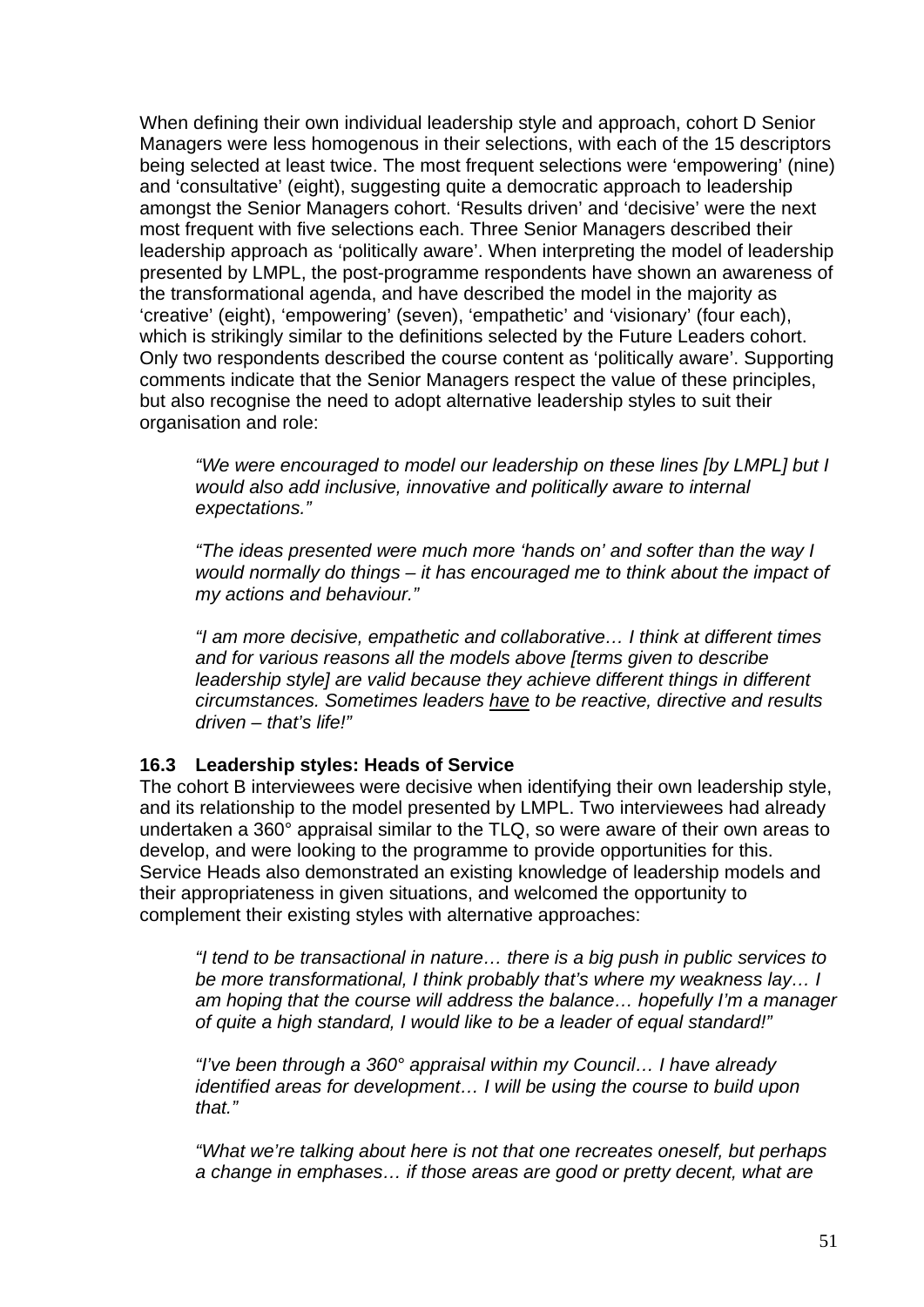*the less good areas, and those are the ones to focus on and do something about."* 

Asked to select words that described their leadership style, seven out of 12 service Cohort D Heads of Service described their own leadership style as 'politically aware'; with 'empowering' as the next most popular description (six), followed by 'collaborative' and 'proactive' (five each). Post-programme respondents considered the model presented by LMPL to be mostly 'empowering' (six), followed by 'visionary', 'results driven' and 'empathetic' (four each).

# **17 PROFESSIONAL DEVELOPMENT BEFORE AND AFTER THE COURSE**

Another influencing factor for this programme is whether it is a 'one-off' or whether the participants are professionally active in their own development. Were most of the course participants already engaged in professional development? We asked about their other professional development activity and, again, the results are shown for the three managerial levels below.

# **17.1 Other professional development: Future Leaders**

Cohort D Future Leaders were asked what activities they had undertaken in the sixmonth period prior to starting LMPL, and since completing the programme. They already had a healthy and active attitude towards professional development prior to attending the programme: 13 out of 20 Future Leaders had undertaken three or more professional development activities. The most popular activities were 'reading professional literature' (16), 'attending a training event/course' (13), 'attending a professional conference' (ten) 'reading/contributing to email discussion groups' (ten) and joining or renewing 'membership to a professional organisation' (ten). Eight Future Leaders had facilitated a training event, and one respondent had spoken at a professional conference. Only three Future Leaders had not undertaken any professional development activities in the six-month period preceding the programme. On the other hand, only three respondents stated that the activities they had undertaken related directly to leadership development.

Given this level of activity it is not surprising that the 15 post-programme responses have not revealed much difference in professional development activity amongst the Future Leader respondents since attending LMPL. Nine respondents have completed 3 or more activities since completing the programme; only 1 respondent had not completed any. Reading professional literature was again the most popular (and accessible) activity (12), followed by attending a training event/course (nine). Interestingly four of the 15 respondents had facilitated a training event/course, and two had written a paper for publication. Those respondents undertaking the higher level of professional development activity each had 20+ years experience in the public library sector, which suggests they have the knowledge, seniority and momentum to engage at a more advanced level, perhaps calling into question the appropriateness of their inclusion on the Future Leaders programme.

# **17.2 Other professional development: Senior Managers**

As is perhaps to be expected at this level, Cohort D Senior Managers were actively engaged in professional development prior to starting the course. Fourteen out of 15 Senior Managers had undertaken three or more professional development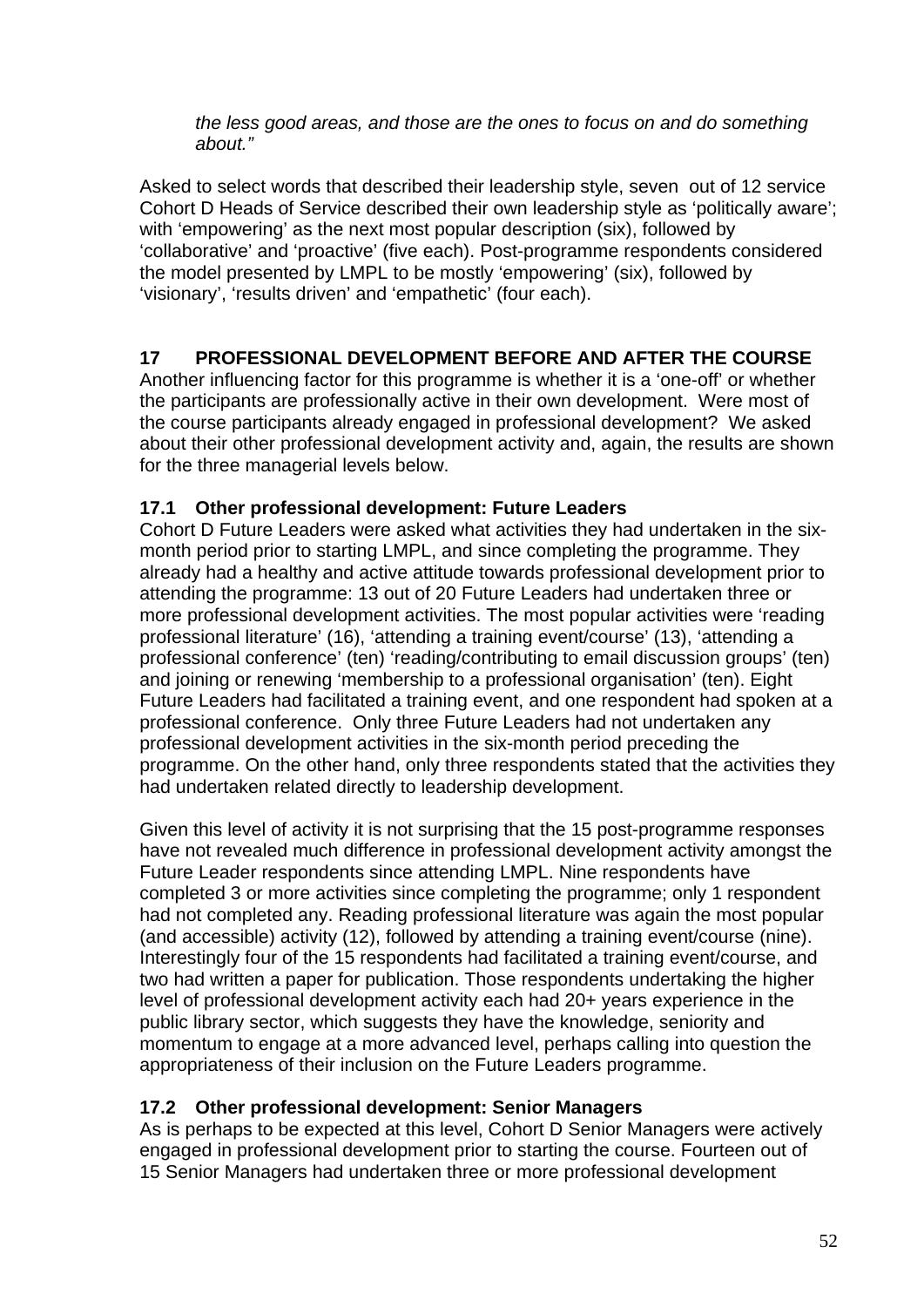activities in the six-month period preceding LMPL. Attending a training event/course and reading professional literature were the most popular activities. Eight Senior Managers had facilitated a training event/course. Post-programme responses do not indicate a discernible increase or decline. No Senior Managers indicated that their development activities had related explicitly to leadership skills development and training. Four out of nine post-programme respondents have met with Future Leader and Heads of Service participants to review the programme internally, although this has largely been done on a casual basis.

# **17.3 Other professional development: Heads of Service**

Once again, respondents from the Heads of Service Cohort D were already active in professional development activities prior to starting the programme. All respondents had undertaken three or more activities in the six-month period, with six Heads of Service speaking/presenting at a professional conference, and eight facilitating a training event or course. The noticeable difference here between the cohorts is that five out of 12 service heads had undertaken additional training relating to leadership skills/theory, indicating a commitment to development in this area. As with the other levels, there is no obvious change in pattern since the course. Three Heads of Service had initiated formal meetings with the relevant Senior Manager and Future Leader from within their organisations, suggesting that the lack of co-operation at other levels stems from a need to be approached by a senior colleague, or a lack of confidence in suggesting a formal working relationship within a leadership context. Cohort D members made various suggestions about ongoing development within a leadership context including a greater focus on developing leaders within the organisation (supporting the request for greater succession planning made by Future Leaders in the follow-up event summary); coaching skills relating to the development of future leaders; and a stronger working relationship with MLA and SCL on developing leadership strategy.

*"There needs to be a greater focus on how to develop leaders within the organisation – I can't help but feel it is a little too late to be focusing on current Heads of Service!"* 

# **18 THE FUTURE OF LEADERSHIP IN LIBRARIES**

Where should leadership development in public libraries go from here? Predictably, the participants were not short on suggestions. Participants at all three levels were keen to ensure that this programme or something comparable continued into the future:

*"More people should have the opportunity to do it: MLA/DCMS should provide continuous, ongoing support for development as leaders."* (Head of Service)

Once again, there were differences in emphasis (if not in direction) between the suggestions made at the three managerial levels:

# **18.1 Leadership development: Future Leaders**

Cohort A Future Leaders were asked to consider their own development as leaders, and support that they would like from professional organisations. Their main suggestions were: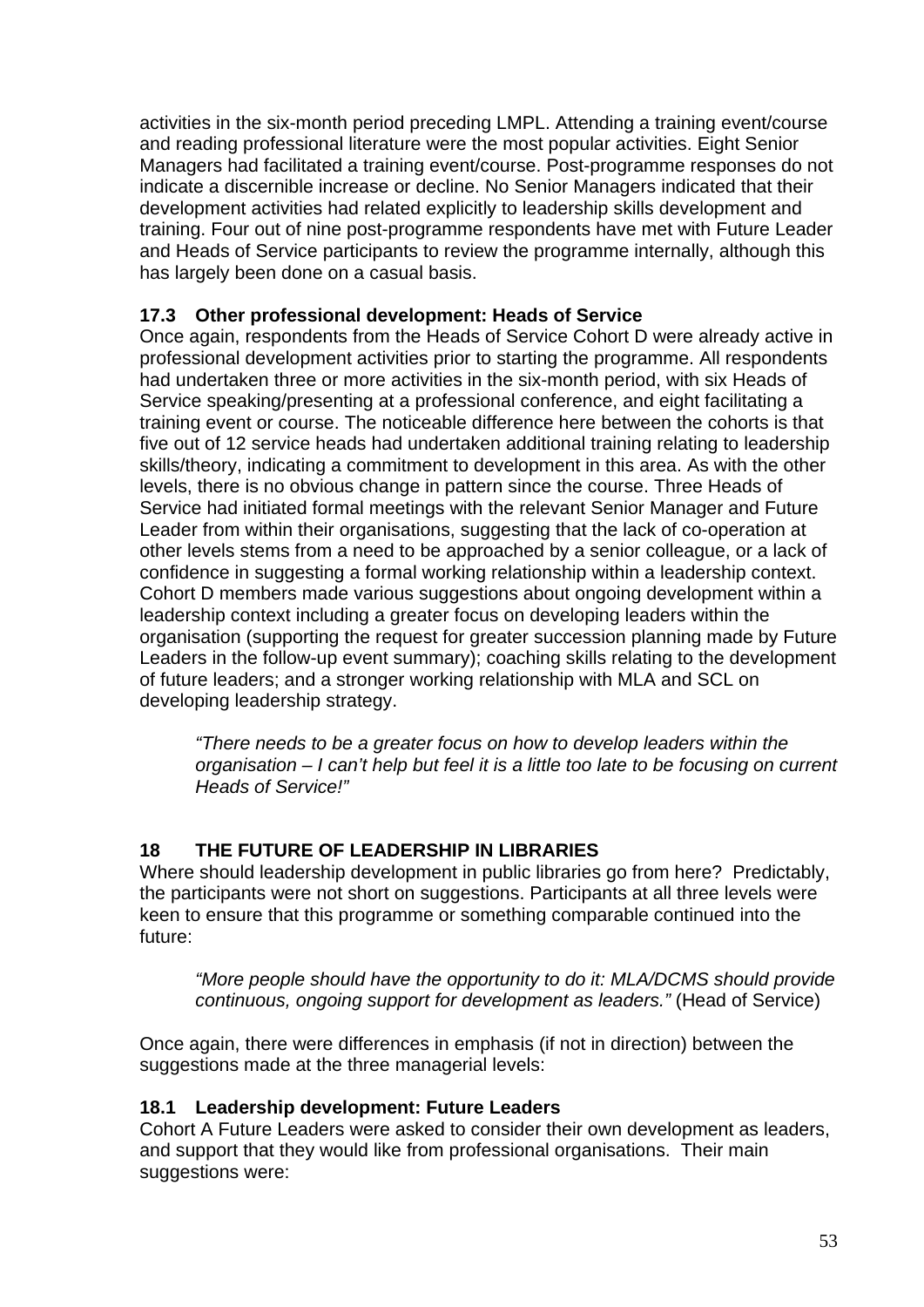- Open forum/discussion board (e.g. on CILIP website).
- E-mail network/discussion list for all LMPL Future Leaders.
- Regional meetings/workshops in association with branches of SCL.
- Regular meetings within and between Future Leader cohorts (cost implications of this were noted: there would need to be some discussion/agreement between participating authorities, and perhaps a sponsoring body such as regional MLA agencies.
- Mentoring within authorities (eg. relevant LMPL Senior Manager to mentor Future Leader, who subsequently becomes mentor to other staff).
- Workshops sponsored and facilitated by regional MLA agencies: cost supported by Public Library Authorities .
- Promote organisational engagement with LMPL materials and outcomes (within individual library services): difficult to get people engaged when they haven't attended the course and don't have first hand knowledge of the materials. Relevant Head of Service, Senior Manager, and Future Leader should work together to cascade and promote the materials and knowledge gained.
- Greater communication and shared commitment between the three levels of the course: (e.g. action planning, in order to deliver tangible LMPL outcomes and impact). This can help to keep momentum and 'sell' benefits to other staff.

The group had a lengthy discussion about recruitment issues, the lack of succession planning, and subsequent difficulties in developing effective leaders in the public library service. It was thought that difficulties lay in finding and nurturing staff who are able to balance and manage corporate pressures whilst maintaining professional values. The group saw a need to capitalise on the leadership training they have received and to be more proactive in resolving their own issues. Project management was put forward as a way to develop other staff. No specific action points identified for the group.

The group then focused on the future of public library leadership:

- It was felt that in order to make the public library service attractive to the most talented and dynamic graduates and applicants, there was a need to focus on positive image building by professional organisations and leaders within the service (one example given was to use successful reader development programmes and initiatives, promoting the cultural value of public library services). The group felt that they and other LMPL cohorts could establish working projects on this theme, in consultation with MLA and other professional bodies.
- There needs to be an increased focus and extended training on change management.
- Targets and benchmarks need to be set to show the impact and value of LMPL (perhaps set by MLA), (eg. a body of evidence containing examples of how the training has worked in practice, positive outcomes, leadership best practice). This will motivate and challenge LMPL participants to continue their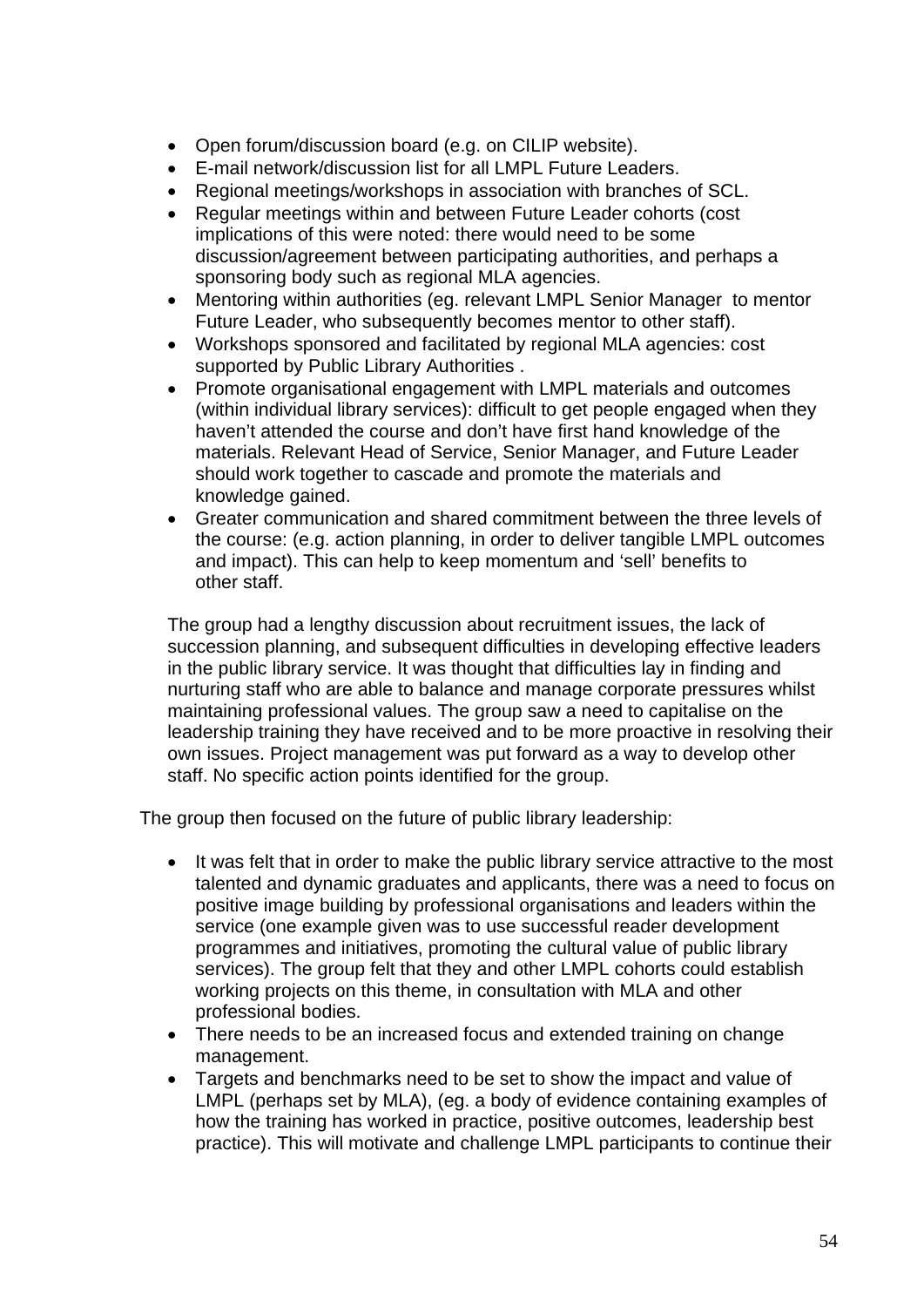leadership development, and promote the value of leadership training to 'future' Future Leaders.

- A system for succession planning needs to be put in place (under guidance of professional bodies): important to identify, recruit and support leaders as early as possible in their careers.
- Develop the programme regionally in association with regional MLA regional agencies: neighbouring authorities working together, and extending the programme to more public library staff.

Cohort D Future Leaders were asked to consider the types of professional development activities that would be most beneficial to them in their on-going leadership development and training. Responses match those given during the follow-up event above in the desire for a more regional focus, extending the training received on a national basis, and opening up the programme to a greater number of participants. Questionnaire respondents again mentioned a potential role for the regional MLACs, along with regional branches of CILIP and SCL. Their anticipated role is largely facilitative, and providing funding for any relevant events. Respondents would like more networking opportunities, and the chance to shadow leaders in other authorities and learn from best practice.

Cohort D respondents were also asked to comment on the working relationship between the three LMPL participants within their organisation after completing the programme. Responses again echoed statements made by other evaluation participants, in that there is no consistent co-ordination and application of the three levels of training within and across the participating authorities. Respondents stressed that this was largely through a lack of time rather than a reluctance to do so. Where the three participants have met, it has been on a casual basis, with no real strategy implementation. Some respondents did express a future commitment to working together with the relevant Head of Service or Senior Manager:

*"At the moment [we have] just generally discussed what the course included. Plan to work together to cascade some of the elements to other staff."* 

*"My line manager and I are going to undertake a joint project from September based on ideas gained from the course(s)."* 

*"We have set a schedule of meetings to discuss our development and the use of course tools as a team."* 

#### **18.2 Leadership development: Senior Managers**

As with the Future Leaders group, cohort A Senior Managers envisage a potential role for regional organisations such as the MLA regionally and SCL. Responses included:

- Further structured development of the TLQ assessment, including recognition of targets set and outcomes realised. Potentially managed/supported by MLA.
- Continued and regular meetings with own cohort.
- Regional meetings between all LMPL participants at each level (managed/supported by regional MLA regional agencies).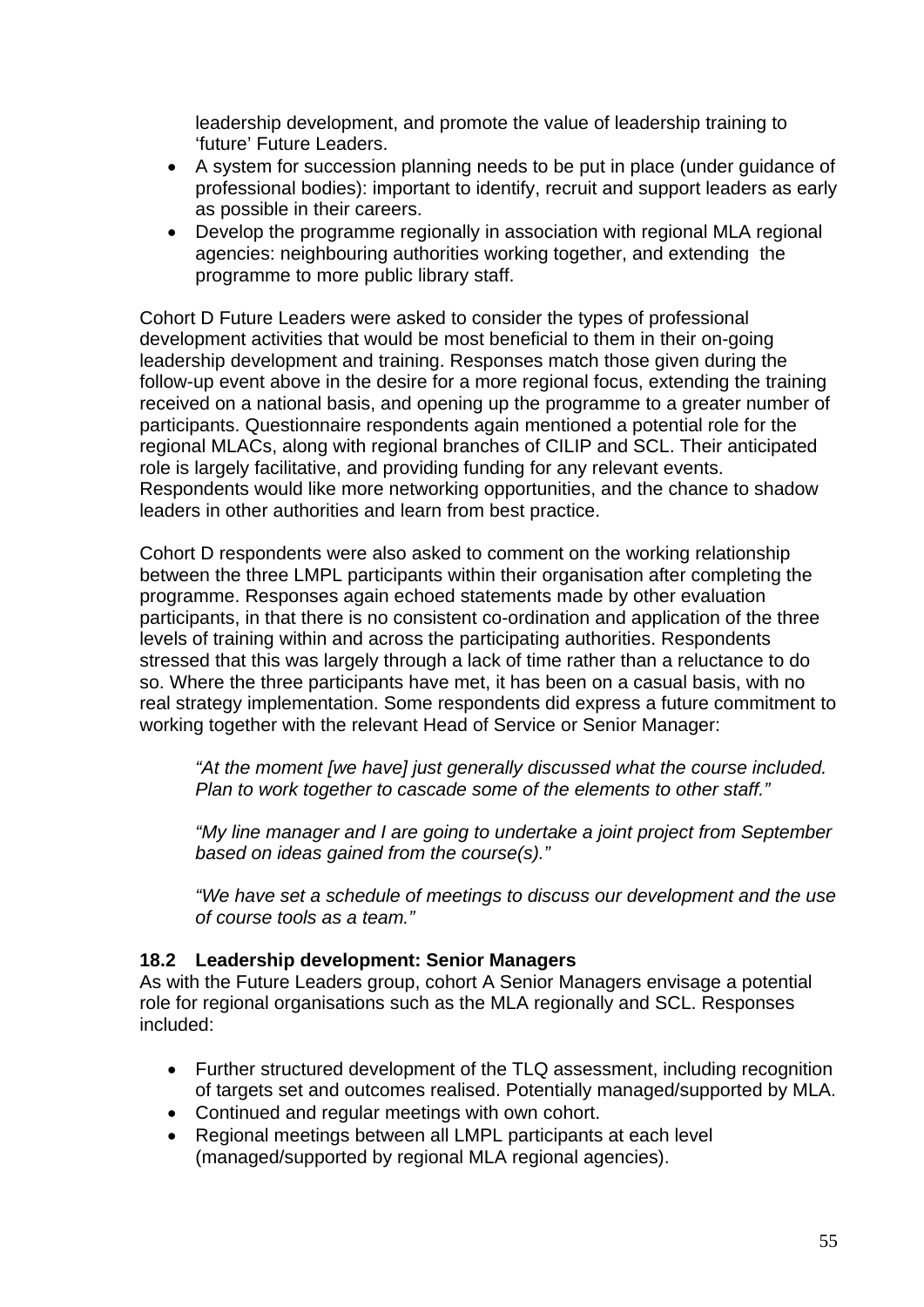- Organised pathways within individual PLAs at all three levels of the programme.
- Formalised mentorship schemes.
- Continuing formal training along the lines of LMPL, including the provision of more places to other staff members within individual authorities.
- Networks for disseminating and cascading the training and outcomes (eg. leadership best practice case studies), possibly in the form of a leadership website hosted by MLA, or a CILIP Special Interest Group (SIG).
- Opportunities for existing SIGs to develop and disseminate leadership-related materials and events.
- The group recommended the formation of a committee consisting of MLA, CILIP, SCL representatives to govern and support ongoing activities both on a regional and national level.

Cohort D Senior Managers have similar preferences to Future Leaders about methods to support their future leadership development, particularly in the desire for a regional focus, and continuation of the programme. Other suggestions included annual refresher courses involving the same LMPL cohorts to discuss and review progress amongst participants. In terms of content, some Senior Managers requested a greater focus on 'higher level' strategic thinking and the public library's role in local government, and thought that this was a little rushed within the LMPL programme:

*"… a greater focus on strategic leadership and the bigger picture in terms of regional objectives and how to consolidate the public library's role and future within the authority. It is a constant battle!"* 

*"I felt the most useful parts... i.e. thinking strategically, were too near the end of the programme. I felt things were just getting challenging as the course finished."* 

# **18.3 Leadership development: Heads of Service**

Cohort A Heads of Service are happy to take control of their own ongoing leadership development (as evidenced by the attendance at their follow-up meeting) but highlighted the following potential support structures:

- An alerting service which brings attention to recent publications, courses, events, etc within the leadership discipline.
- More formal accredited learning (perceived as being motivational) e.g. leading to a MBA.
- Funding for more staff to attend LMPL.
- Funding for more meetings of existing cohorts/LMPL networks.
- Methods for accrediting/substantiating 'informal' learning into a recognised qualification.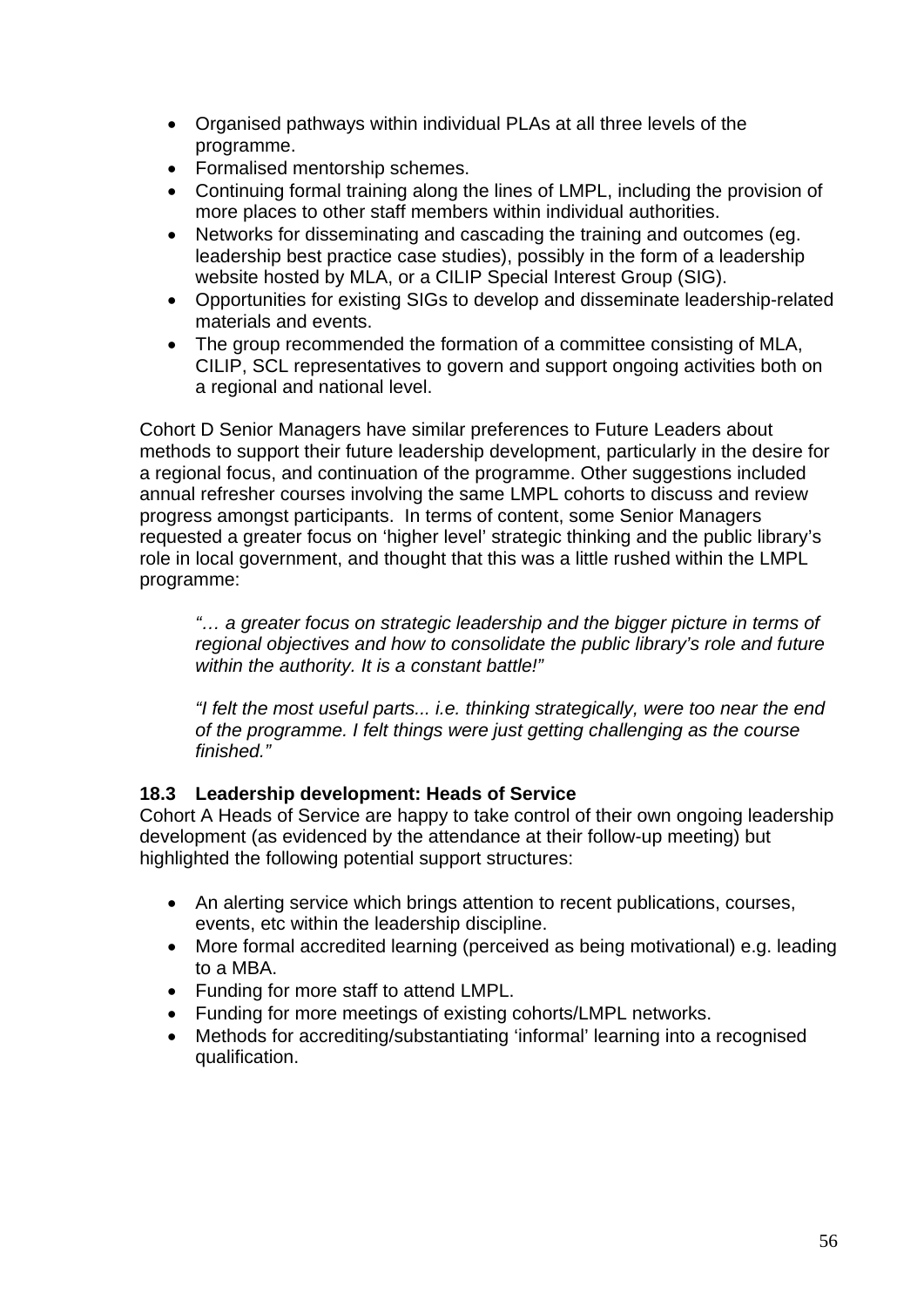# **PART D: CONCLUSIONS AND RECOMMENDATIONS**

# **19 CONCLUSIONS**

### 19.1

Overall, the LMPL programme was clearly a success at the Heads of Service and Senior Managers levels and was a qualified success at the Future Leaders level. Referring back to the specific objectives of the LMPL programme listed in section 1 above, the programme contributed directly to improving the quality of leadership skills of participants and indirectly to enhancing workforce skills; equipped participants with an awareness of how to deliver a clear vision for improving services, and provided participants with some new business management and marketing skills (depending upon what other recent development opportunities they had experienced). On the basis of a wide range of feedback from participants, we conclude that anyone who joined the LMPL programme with a readiness to develop their leadership capacity and skills was given ample opportunity, as well as support in doing so.

### 19.2

In terms of what the programme set out to give participants (also listed in section 1), almost all respondents were able to work on their skills and capacity to deliver transformational change for their library service, although some Future Leaders had little or no chance to put these lessons into practice. It is too early to judge whether participants have been able to contribute to transformational change for their authority; this will be an interesting focus for any future evaluation of LMPL or any successor programme.

The LMPL programme was outstandingly successful in providing opportunities for participants to learn and develop alongside colleagues from other authorities who share similar levels of responsibility. Opportunities were provided for participants to formulate action plans for their self-development as leaders, but subsequent success in applying these plans was limited by the failure of some trios of participants in particular PLAs to meet together on a regular basis and by patchy organisation of follow-up self-help events by cohorts of participants.

This programme has clearly made a substantial contribution to meeting the aims of the *Framework for the Future* and we are sure that the future impact can be even stronger if our suggestions for addressing specific limitations in the current programme are addressed (see sections 20-23 below).

# 19.3

Although most participants found it useful, a significant minority of the nominees for the Future Leaders level were seen as inappropriate by their peers (or occasionally themselves) and the absence of a strong transformational leadership selfassessment element (provided at other levels through the TLQ) meant that the Future Leaders course was felt to be too close to 'standard management training' rather than a development experience for some participants. We return to this point below.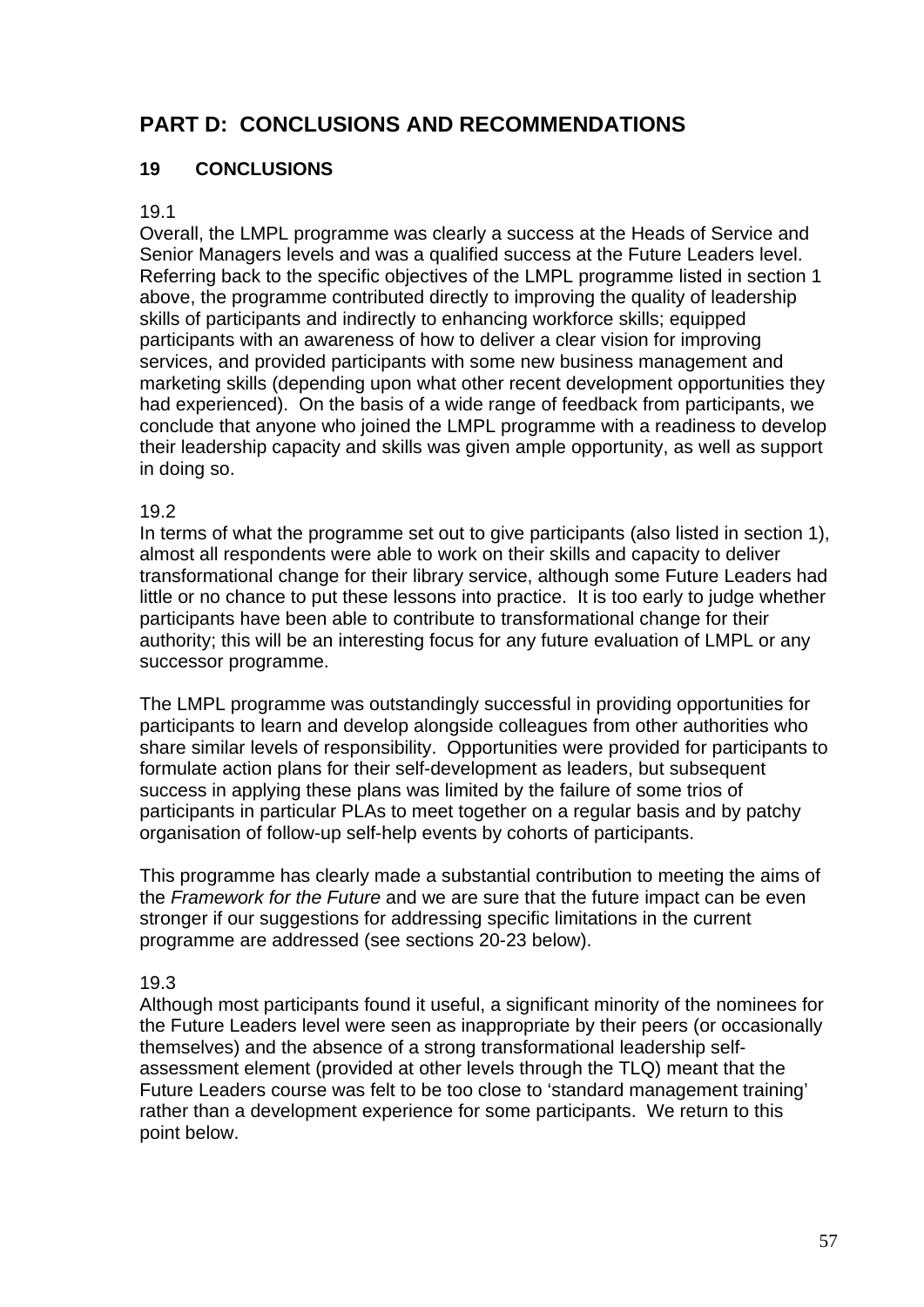### <span id="page-57-0"></span>19.4

Participants at all levels made interesting and thought-provoking suggestions about supporting their own future development and about extending this type of programme for other library service managers. We hope that the points summarised in section 18 above will be taken into account in considering how to develop this important work.

We have identified a series of issues and suggested ways of addressing them in relation to future course providers, public library authorities, the LMPL Steering Group and the MLA below.

# **20 CONSIDERATIONS AND RECOMMENDATIONS FOR FUTURE COURSE PROVIDERS**

It should be noted that during the course of the external evaluation project, many of the issues identified within this report have been raised through *internal* evaluation exercises undertaken by FPM, as part of a continuous process of feedback, review and actions throughout the delivery of the programme. Accordingly, it is likely that some of the issues raised here will already have been addressed. They have still been included in this report out of responsibility towards the participating respondents, who volunteered their time to contribute to the evaluation and share their views, and to facilitate as thorough an evaluation report as possible for the benefit of all key stakeholders. We feel that it is also important to note that although the content and delivery were continuously improved throughout the life of the programme, the experience for any given cohort was 'the real thing' for that group of participants and could not readily be ameliorated for them later.

In making suggestions for strengthening the programme we wish to stress that most participants felt that they gained substantially from the programme in its present form.

We have outlined a number of issues, together with our suggestions for addressing them below:

#### **Course content and presentation**

#### 20.1

1

One significant area of disagreement between the external evaluation team and FPM is about the 360° appraisal of Future Leaders. The FPM view is that "The TLQ is heavily dependent on the ratings from Direct Reports. We assumed (correctly) that many Future Leaders would not have line management responsibilities … many authority structures separate the operational management of services from the specialist librarian functions so that even someone leading children and young people's services can find that they have no staff directly reporting to them."<sup>[vii](#page-57-0)</sup>

vii FPM usefully added that "Although TLQ is not appropriate for Future Leaders we have responded to their request for some external developmental tool. The new programmes for Future Leaders is using the MBTI for this purpose …" Continuing what we hope is a constructive disagreement, and accepting that this is beyond the scope of the programme evaluation report, we feel that it may be helpful to add our view that the Myers Briggs Typology Indicator is hardly a substitute for the TLQ since it is entirely self-assessed. MBTI is most valuable when used in support of a continuous group development process, ideally with a licensed facilitator who can help participants identify behaviours associated with different types as they occur in group interactions.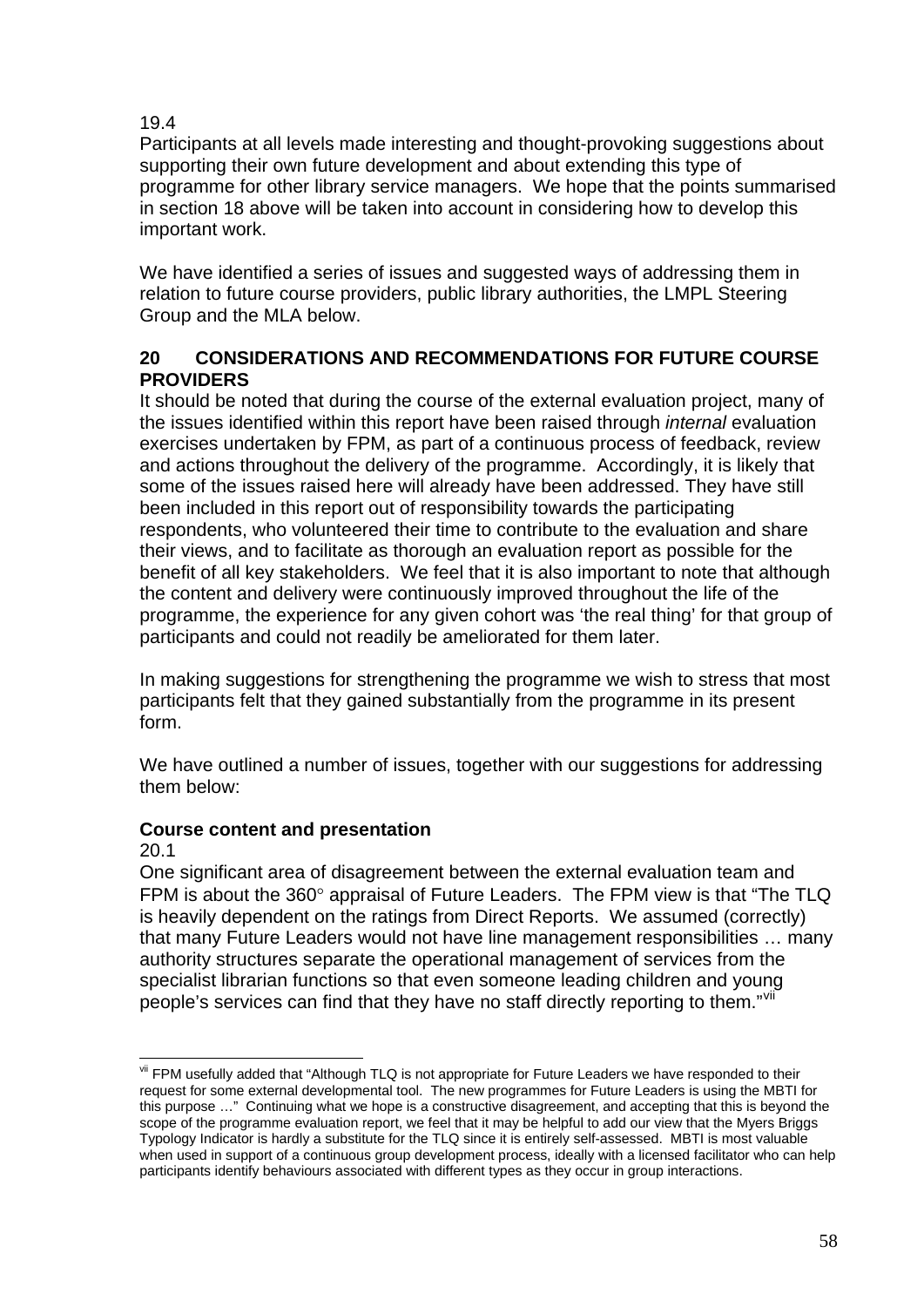Nevertheless, we find it difficult to understand why the **TLQ** was not offered at Future Leader level. Arguably, Future Leaders have more to gain from a diagnostic tool such as the TLQ, especially in relation to 360° appraisal, because it is difficult to envisage how to develop as a leader if you only have a limited view of your current leadership performance and capacity. Without this self-assessment focus on leadership, some participants felt that the course offered to Future Leaders was insufficiently different from a 'standard' management course. It is also arguable that Future Leaders are the most important strand of the programme and should accordingly have **more** time devoted to them, rather than less. Any major transformation of public library leadership in future will be heavily dependent upon these cadres – they **are** the future of public libraries.

A modified TLQ or other 360-degree tool **could** usefully have been employed to collect data on Future Leaders' behaviour as perceived by peers, their line managers and other people with whom they interacted in the workplace (eg library assistants, library users) irrespective of whether they had formal management/supervisor roles.

#### 20.2

Some respondents felt that there was an over-emphasis on **management tools and techniques**. This is a difficult issue to address, because not all respondents shared this view. However, we suggest that some assessment should be made at the recruitment and place-allocation stage about the prior training experiences and knowledge, learning styles, and individual aims and objectives of potential programme participants. This is not to suggest that staff who have already undertaken considerable management training should be excluded from the programme, but that some assessment of their desire and need for 'further' professional development should be made. (It may also be that other forms of professional development would be more appropriate for some programme applicants.)

#### 20.3

Now that this programme has provided substantial experience of running a leadership development programme for the public libraries domain, it is probably appropriate to consider **enhanced flexibility** in what is offered and how. We suggest that course leaders/facilitators should outline planned activities to each cohort in situ (taking account of pre-course information collected from participants) and be prepared to modify these activities by, for example, offering alternative exercises from their repertoire at participants' request. In practice, this is unlikely to lead to major programme change, but people like to feel there is some scope for negotiation and this would be consistent with encouraging participants to take responsibility and be active players/partners in facilitating their own development.

#### 20.4

In relation to the existing **core programme**, we suggest that an attempt be made to ensure a more even distribution of intensive exercises, discussion, facilitator instruction and 'time out'.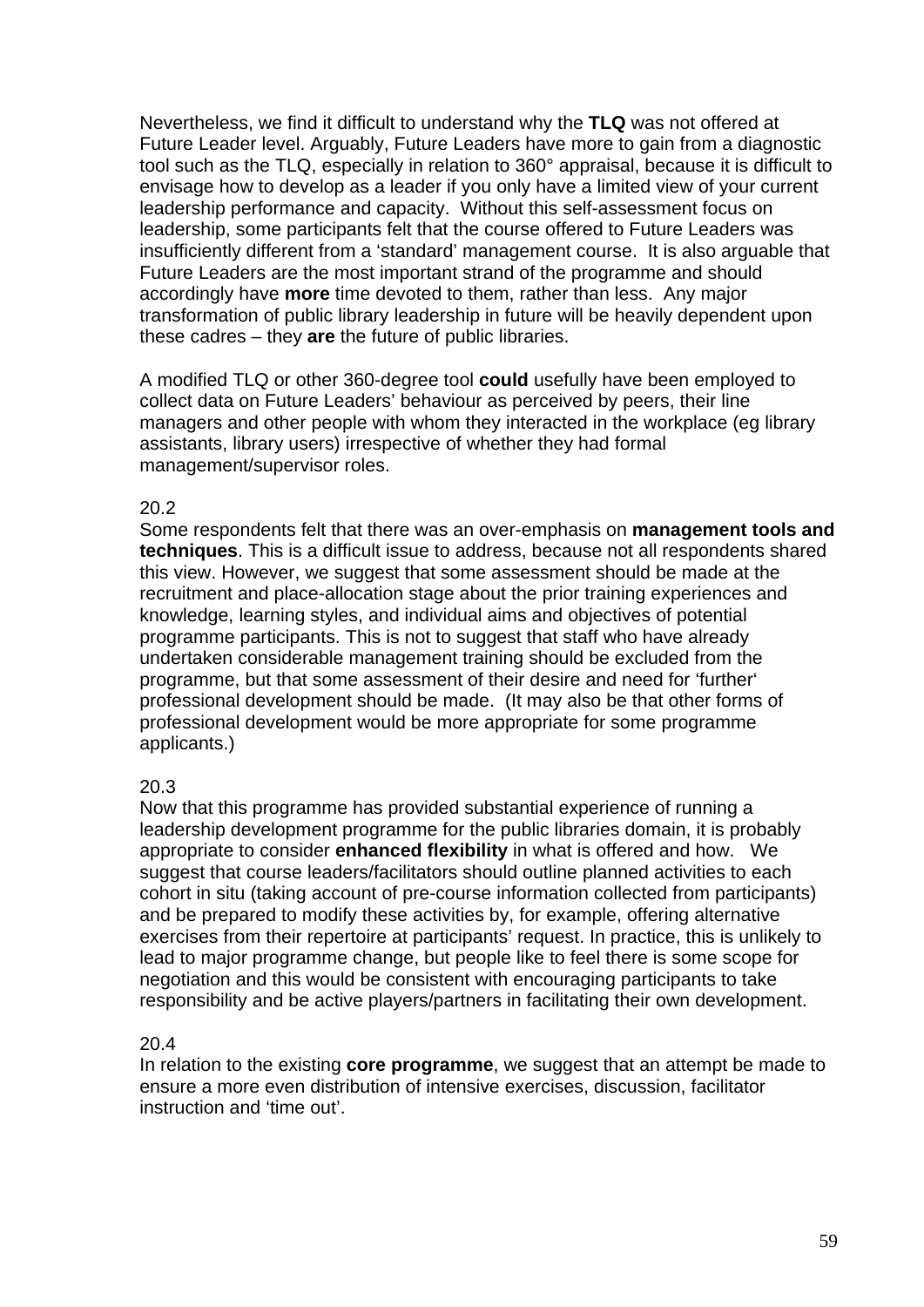# <span id="page-59-0"></span>20.5

We suggest that the introduction to **the course reader** should explain that management tools and techniques are covered because the boundaries between 'leadership' and 'management' are blurred/overlapping, previous experience and knowledge of programme participants are varied and a holistic approach is desirable.

# 20.6

Although most participants liked the generic management tools and particularly the course reader, we suggest that the coverage of **political leadership and leadership of public services** should be strengthened to complement the coverage during the course sessions. This will ensure that if there are problems in programme delivery or if a participant misses a session there is sufficient back-up in this important area.

# **21 CONSIDERATIONS AND RECOMMENDATIONS FOR PUBLIC LIBRARY AUTHORITIES**

### 21.1

It is important for any leadership development programme that **appropriate participants** are recruited. Evaluation respondents reported relatively ad hoc arrangements for selecting Senior Manager and especially Future Leader participants and there is evidence that this resulted in some inappropriate participation in the Future Leaders course. Given that evidence from elsewhere suggests that future leaders are often identifiable when still at school<sup>[viii](#page-59-0)</sup> it is a matter of concern that many of the Future Leaders on the programme already had substantial management experience and that 'stars of the future' were not always apparent. It was evident that some library services found it difficult to locate or select an appropriate Future Leader and that, generally speaking, there was no great competition to be involved. This suggests that some library services are not working systematically to bring on potential future leaders or that this issue is not being given adequate attention during the staff recruitment process. In terms of the LMPL Programme, the inability of some library authorities to field appropriate Future Leaders led to some inefficient use of public funds.

For any future leadership development programme of this kind, there should be a systematic, uniform selection process put in place, following designated criteria agreed by the trainers and the steering group, which should be adhered to by all participating PLAs.<sup>1X</sup>

# 21.2

Many evaluation respondents have expressed a desire for more **formal support mechanisms** within their own authorities in relation to help in their leadership training and development. Some authorities have responded positively to this, but a consistent policy should be put in place. Particular areas for support include the increased opportunity, motivation and momentum for the participants within each authority to work together, and apply the training at operational, organisational and

viii See http://news.bbc.co.uk/1/hi/business/4144391.stm#

<sup>&</sup>lt;sup>ix</sup> We understand from FPM that these issues have been addressed in the new programme.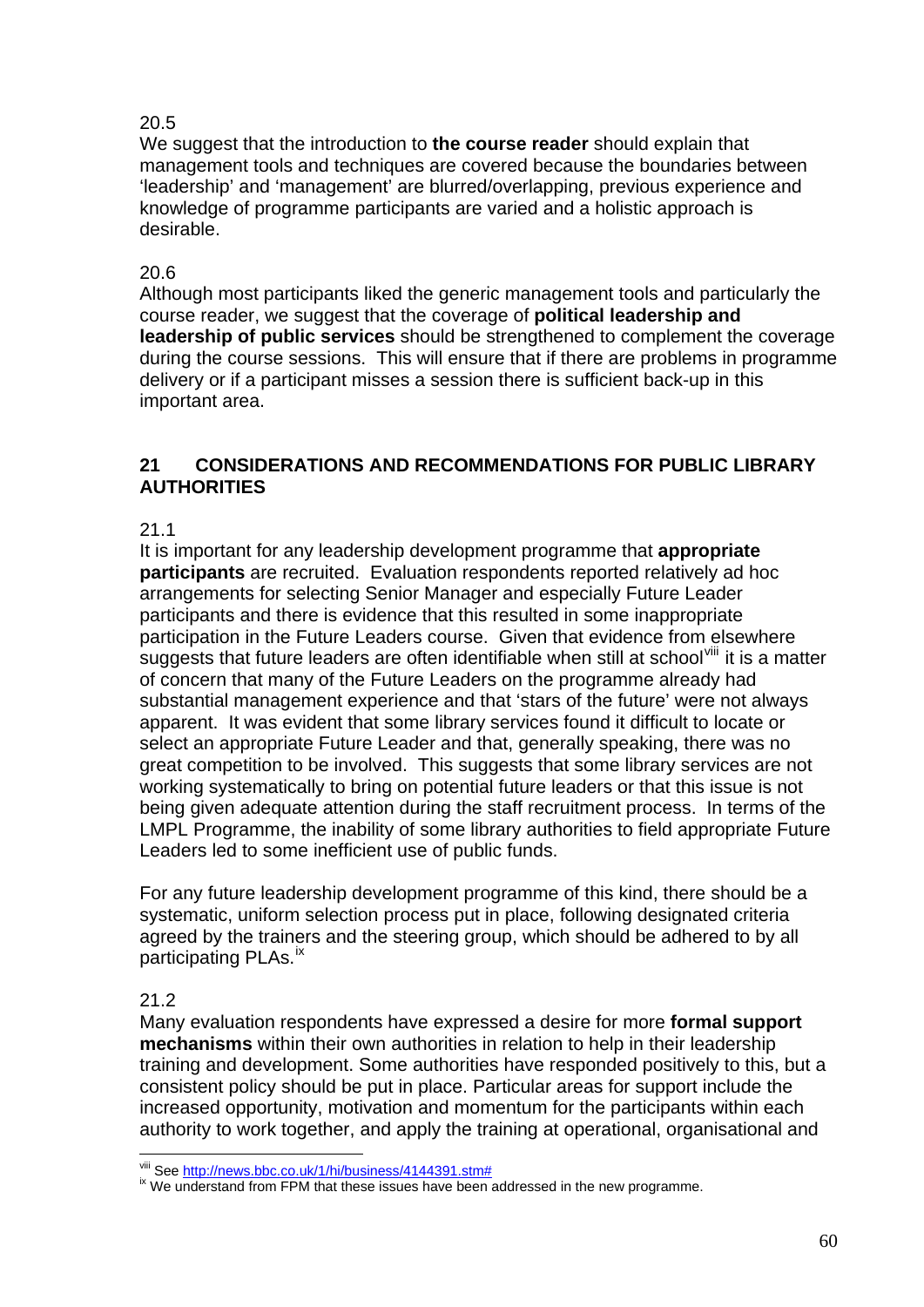strategic levels; the development of formal mechanisms and performance measures to prove the impact of the programme at service level; financial support, and 'time out' to pursue on-going professional development opportunities.

### **22 CONSIDERATIONS AND RECOMMENDATIONS FOR LMPL STEERING GROUP**

We are aware that the LMPL Steering Group has received feedback from other quarters and has already addressed some of the issues referred to below. Again, we feel a responsibility to raise these issues and make suggestions in order to provide a full and rounded external evaluation.

# 22.1

While fully recognising the 'large scale pilot' nature of the work to date, there are important programme management considerations to be addressed in rolling out any future leadership development programme based on the LMPL model. In particular:

- attention should be paid to the selection issue already raised.<sup>ix</sup>
- although it is important to engage all public library services, allocation of places should be less rigid than the three places per authority adopted for this programme. Allocations should be flexible enough to reflect local needs and priorities, as well as any short-term shortages of appropriate candidates. If the 'quota system' is continued in future, we suggest that 'spare places' (where an authority has difficulty identifying suitable candidates) should be offered to other PLAs where demand exceeds supply. Authorities that do not take up all the allotted places in one year should be encouraged to do so later when their staffing situation changes.
- library authorities should be encouraged to specify their own expected outcomes from the programme so that they can evaluate the programme success locally.<sup>ix</sup>
- participant need for further support should also be monitored and addressed where required.

We also feel strongly that individual progress through the programme should be monitored (using a self-appraisal tool linked to programme expected outcomes). This process of developing self-awareness by carrying out self-appraisal is fundamental to leadership/management development. A reflective learning log would be an ideal tool for this purpose, coupled with before-and-after selfassessments, which do not need to be highly-structured competence-based instruments. The emphasis here should not be on 'accurate assessments', but on developing the habit of reflection as an aid to personal development.

# 22.2

Succession planning is clearly a long-standing major problem in the public library field, and one which is not an easily resolved, probably because there is no common understanding of what it means in practice. Although most people would probably support ongoing leadership development opportunities, there are concerns about connotations of fast-tracking, high fliers and elite cadres being incompatible with equal opportunities. We have made a recommendation about succession planning to the MLA below; we also recommend that any further development of the LMPL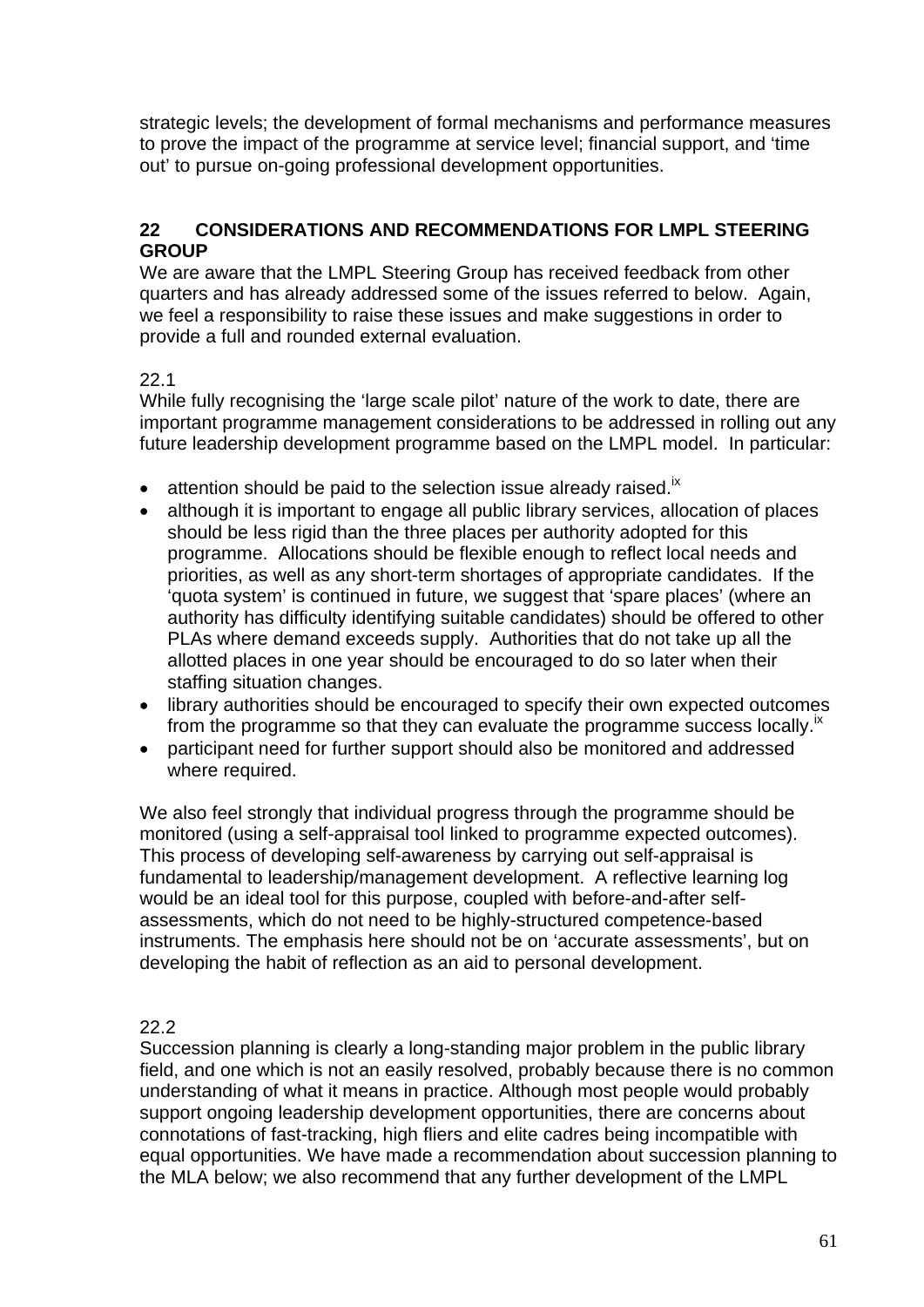model should include a clear statement about the perceived role of this type of intervention in relation to this issue.

# 22.3

The timescale for this external evaluation was necessarily limited and roughly coterminus with the programme. Since many participants saw the programme as a 'starting point' for their leadership training and development, it is important to evaluate this programme and any further roll-out on an ongoing longitudinal basis. Selected participants from each level of the programme should be monitored over an extensive (five to ten year) period. The true impact of the programme, on individual, operational, strategic and sector-wide levels can only be established on a long-term basis. It is recommended that any such evaluation should include all key stakeholders, including local and national government representatives and decisionmakers, in order to establish the political and cultural impact of the programme as a 'strategic intervention'.

# 22.4

The LMPL programme included an implicit expectation that participants would organise their own follow-up activity. This is a worthy aspiration, indicating that participants are taking responsibility for their own continued development as leaders. However, in practice the various cadres have had variable success in taking up this challenge. Where people volunteered to organise follow-up events, further action depended upon individual energy or the other pressures on them when they returned to work, as well as variable levels of local support (some future leaders, in particular, found it hard to get to follow-up events). Although the self-help principle is sound, we recommend that any future LMPL-style development should be supported by a part-time secretariat to provide help in identifying facilitators and venues, advising on funding options, and encouraging action.

# **23 CONSIDERATIONS AND RECOMMENDATIONS FOR MLA**

23.1

The LMPL programme has made a substantial contribution to meeting 'Framework for the Future' aspirations about public library leadership. However, we consider that any further development of this important work should be explicitly linked to objectives for succession planning. We have already asserted that succession planning is clearly a big issue in the public library field; this is equally true across the LIS sector more generally (especially in academic libraries), as well as for archives and museums services. We recommend that the MLA should give careful consideration to commissioning research into the nature of and scope for succession planning, particularly in relation to public libraries and other areas of LIS (since the relevance of sub-domain boundaries has not yet been effectively explored). Any such research should be conducted over a significant (three to five year) time-frame, to enable some tracking of activity over time. The aim should be to establish what effective and acceptable succession planning might mean in practice.

# 23.2

There is still work to be done in fully implementing the 'Framework for the Future' in relation to public library leadership. To cite the educational change management guru Mike Fullan, *"Change is a process not an event."* Many of the participants in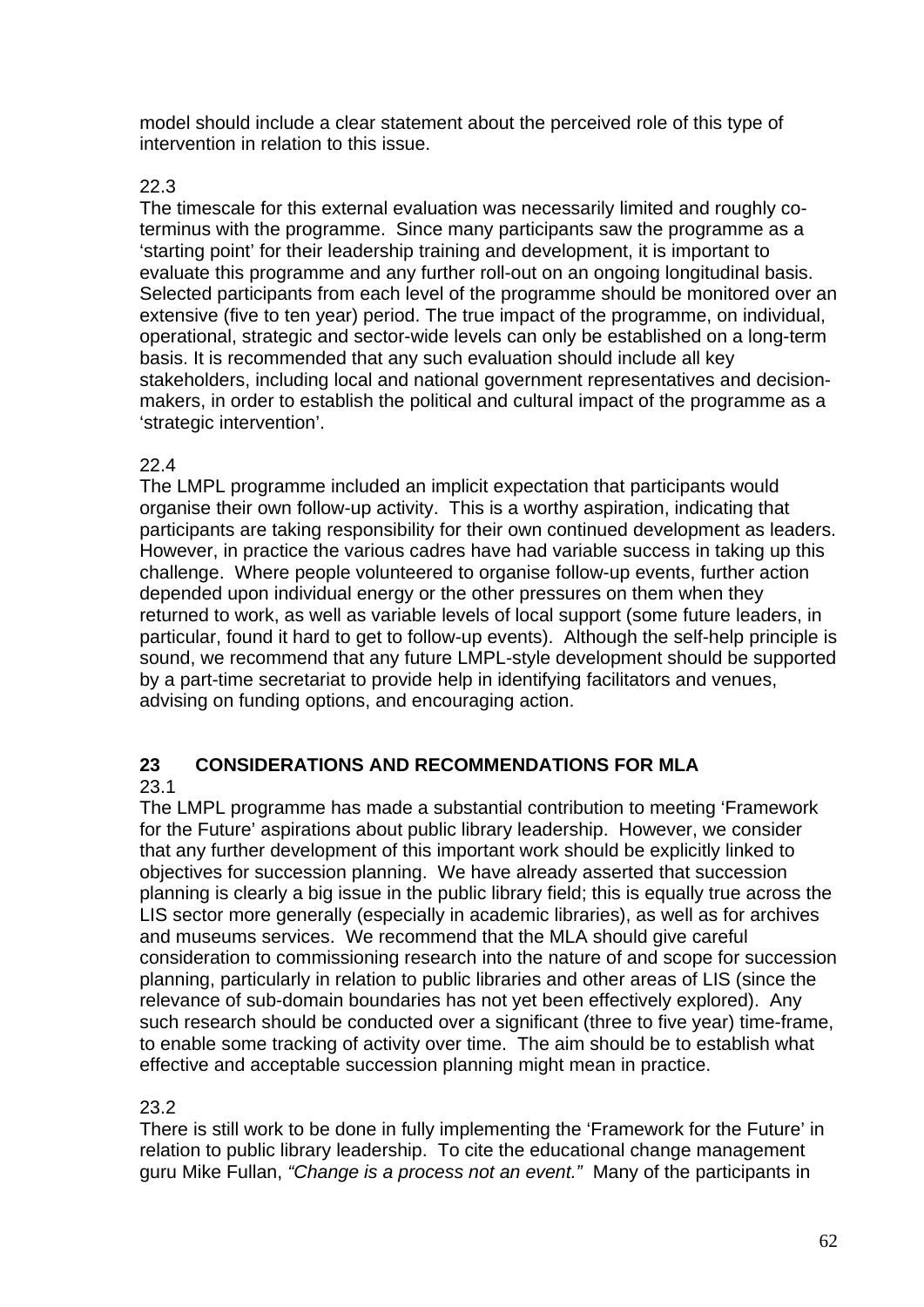LMPL so far would welcome further support in developing their leadership capacities (see section 18) and there are substantial numbers of other potential leaders (especially in the larger authorities) who would benefit for an LMPL-style programme. We very much hope that the needs of both these groups will be addressed by MLA in considering further implementation of 'Framework for the Future'.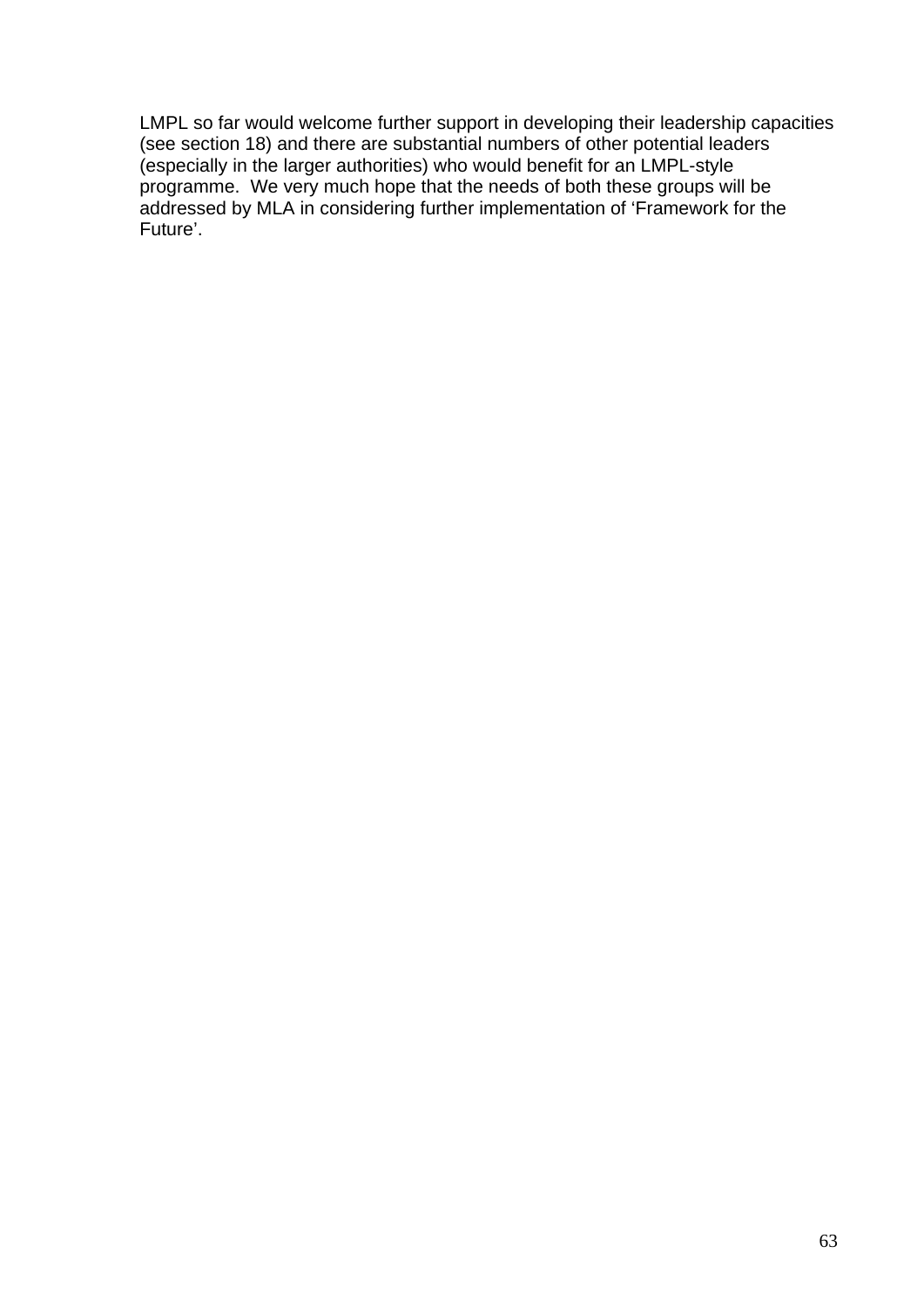### **Appendices**

- **A Review of the literature**
- **B Documentary analysis: LMPL Course Reader**
- **C Summary of programme strengths and weaknesses**
- **D Module observation tools and guidelines**
- **E Focus Group questions (follow-up event)**
- **F Future Leaders Workshop agenda (follow-up event)**
- **G Mid-programme interview questions**
- **H Critical Incident interview schedule**
- **I Pre-programme questionnaire**
- **J Post-programme questionnaire**
- **K Key evaluation findings by evaluation activity**
- **L Observed interaction during course activities**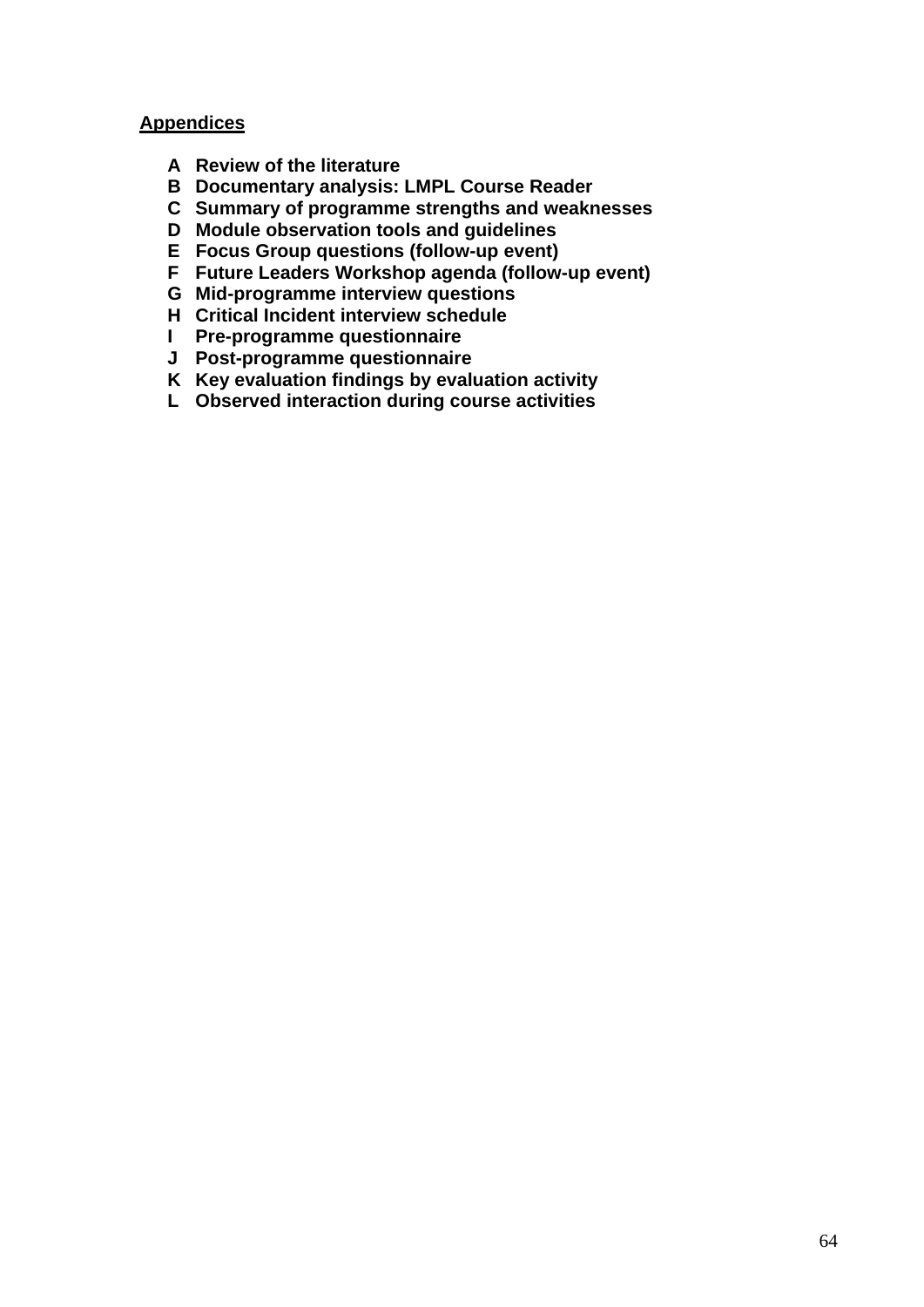# **APPENDIX A REVIEW OF THE LITERATURE**

# **1 LEADERSHIP AND THE PUBLIC SECTOR**

It is important to consider the role and development of leadership within and across the public sector as a whole in order to provide a theoretical context for the evaluation of the 'Framework for the Future' public library leadership development programme. By considering different approaches to leadership development and training within different public sector services and organisations, an assessment and evaluation of 'key criteria' for public sector leadership can be made. This can then be compared to previous and existing library leadership development initiatives and criteria, and subsequently inform and guide the evaluation of the leadership development programme under investigation.

# **2 CHALLENGES TO PUBLIC SECTOR LEADERSHIP**

Horton (2003) describes a 'metamorphosis' within the management of public organisations during the latter stages of the twentieth century, involving a transformation from established bureaucratic systems of public administration to market-oriented, consumer-led and results-driven systems of public management. Borins (2002) states that the conventional wisdom of public sector leadership has been questioned by the need to 'drive down costs', reduce debt burdens, and the need to innovate to apply new opportunities such as advanced information technology. New paradigms of public sector management have been influenced by intensified systems of financial accountability and cost-effectiveness; increased privatisation and sub-contracting of services (resulting in competitive markets); a greater emphasis on quality and service user needs and satisfaction (Horton, 2003).

When studying new public management (NPM) in Switzerland, Emery and Giauque (2003) discovered some contradiction between NPM in theory and practice. The aims and objectives of NPM emulate the 'metamorphosis' in public sector management described above, including greater organisational autonomy, flexibility, responsiveness to public needs, increased efficiency and effectiveness. Pors and Johannsen (2003) define NPM as an attempt to change a bureaucratic and hierarchically organised public sector, whilst strengthening the visibility between production, economy and reporting, and emphasising competition by means of outsourcing, privatisation and decentralisation. Emery and Giauque (2003) explain that such adoption of private sector management practices in terms of management by measurement and performance indicators can in practice have a perverse effect upon the quality of services and the priority given to multiple activities. Employees reported increased and unproductive workloads and rising stress levels. The authors conclude that the focus on the 'logic of economics' is in conflict with 'the traditions and culture of public service', and that the importing of private business practices in to the public sector should not go 'unchallenged'.

Williams (2003) discusses the rise in public accountability, which has occurred in response to high levels of public expenditure, and an increased 'managerialism' of the public sector. As public services are subject to greater scrutiny and accountability, a greater emphasis has been placed on auditing, monitoring and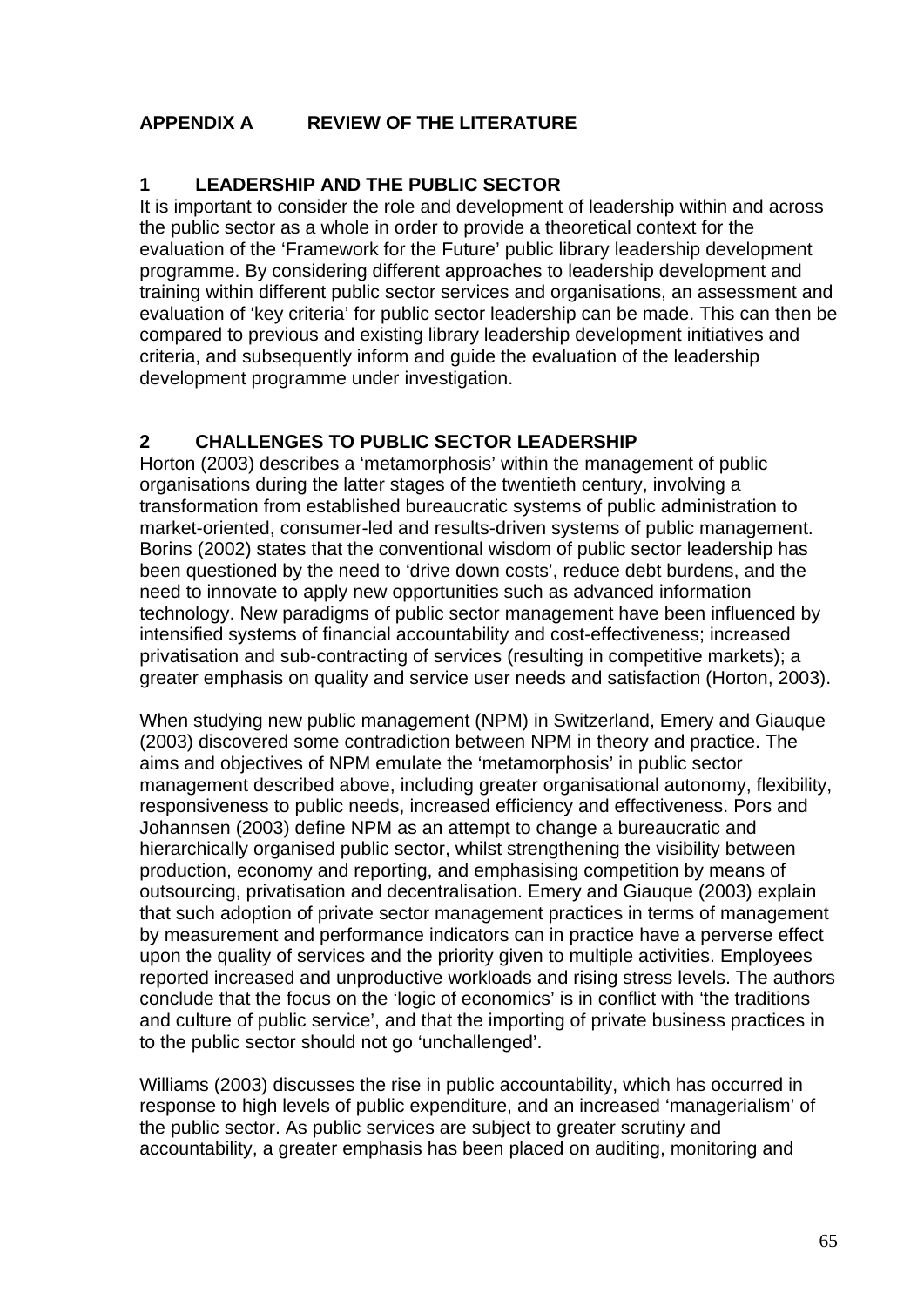evaluation of public services, which also has an effect on the necessary skills base of public sector managers and leaders.

In a study of sectoral management cultures, Cullen (2004) observes that a number of internal, external and environmental demands, including accountability to a diverse range of stakeholders, have an impact upon the relationship between 'leadership, culture type, organisational climate and effectiveness' within the public sector. Cullen's study includes an analysis of job advertisements from multiple sectors for a variety of senior management positions. It is observed that public sector advertisements emphasise skills including relationship building and the 'ability to manage change'. The key and most noticeable difference between private and public sector advertisements is the perceived emotional element to public sector recruitment, including requests for passion and for 'personal commitment' to the relevant area of work; public sector management posts sought a greater level of 'understanding of the environment in which their organisation operated' and higher levels of emotional involvement in the relevant fields.

Maddock (2005) notes the failings of public sector leadership in politically sensitive areas such as social regeneration and community building. Maddock observes that transformational leadership, and the requisite political acumen, innovation and emotional skills, is more suitable for such policy objectives than established forms of transactional, operations management, value-based public sector leadership. Maddock concludes that the public sector realm now concerns a 'reconnection between social, business and public domains', and requires leadership based on the ability to acknowledge political realities, orchestrate change, and communicate with staff and communities. In a study of perceptions of transformational leadership, Alimo-Metcalfe and Alban-Metcalfe (2005) found that political sensitivity to the agenda of a diverse range of external and internal stakeholders is of considerable importance in the British public sector, encouraged by a government drive towards increased inter-agency and cross-sectoral working.

The 'NHS Leadership Qualities Framework' (NHS Leadership Centre, 2002) defines a formalised process for leadership development throughout the NHS based on 'personal qualities', 'setting direction' and 'delivering the service'. The framework defines a necessary balance between acute political acumen, social responsiveness and organisational accountability:

"Outstanding leaders set a vision for the future, drawing on their understanding of the organisation(s) in which they work, and their political awareness of the health and social care context. This, combined with actionorientation and intellectual flexibility, allow them to move between big picture vision and local operational detail." (NHS Leadership Centre, 2002, pp. 3)

# **3 LEADERSHIP OR MANAGEMENT: A PROFESSIONAL DICHOTOMY?**

The literature reveals a number of different definitions and attitudes towards the practices of leadership and/or management in the public sector. Management is perceived as being the practice of dealing with rules, constructs and guidelines: leadership with vision, action and direction (Tyree and Hansen, 2001). Mason and Wetherbee (2004) observe that management is about *what* things get done,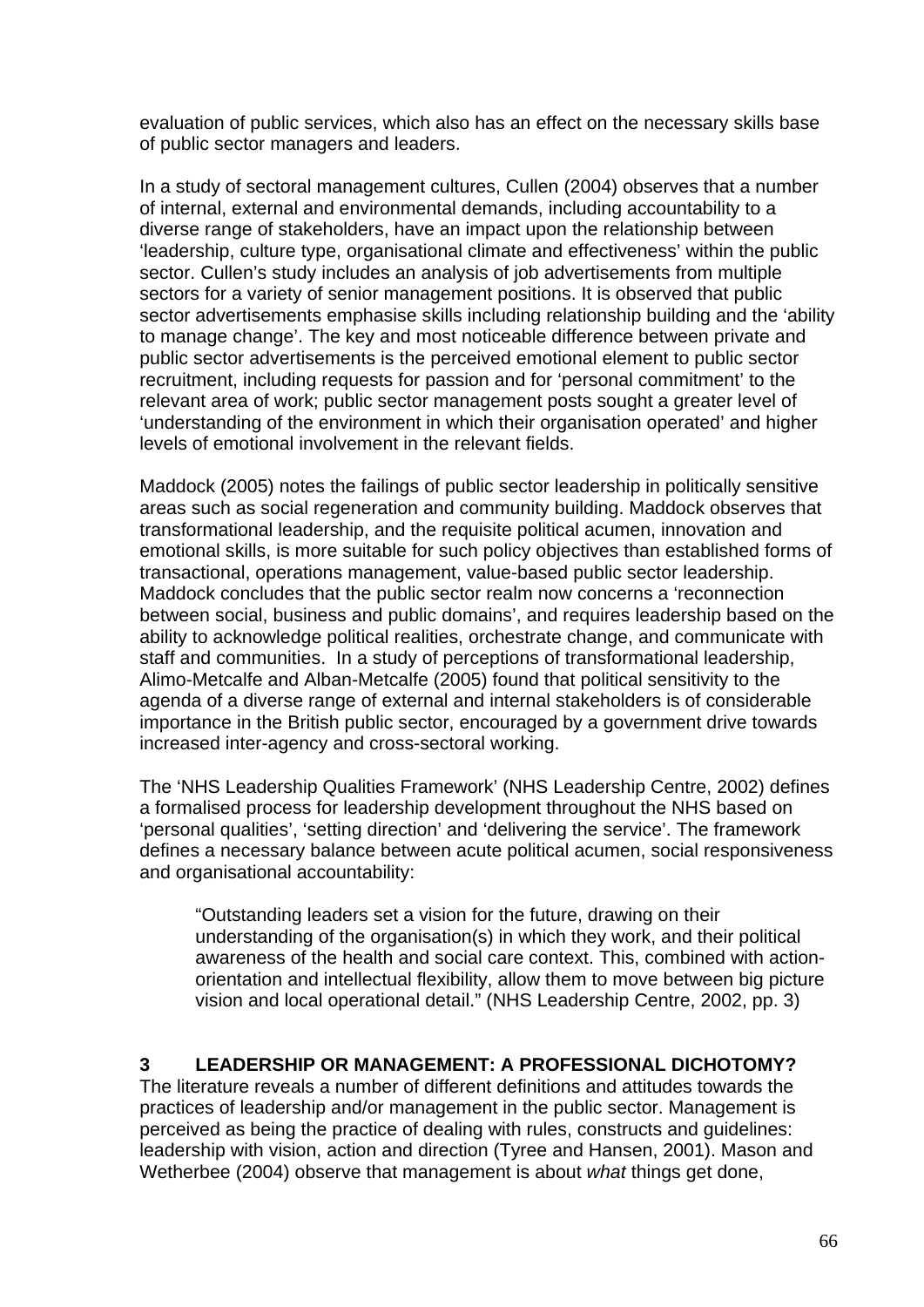leadership is about *how* things get done; management involves accomplishing tasks, leadership involves influencing and guiding a course of action. Corrall (2002) believes that the comparison and subsequent distinction between the two cultures of management and leadership is 'rather narrowly' enforced within the professional literature, and prefers to acknowledge the corresponding attributes of the two processes:

"Management and leadership are not mutually exclusive: they can and should be overlapping and management does not work well in today's volatile and unpredictable environment without leadership to accompany it. The key point is that we need competence in both areas at all levels of our organisations, irrespective of the titles of people's jobs and their positions in a hierarchy and we must develop capacity accordingly." (Corrall, 2002)

For the benefit of this study, observations made concerning the *management* of public services, which are believed by the researcher to have an explicit or implicit relationship to the *leadership* of relevant public services, have been included in the discussion.

#### **3.1 Public sector leadership and human resource management (HRM)**

Changes in the philosophical management of public services have placed a greater emphasis on change management and the key role of staff at all levels in facilitating and supporting change and development. Horton (2003) describes a subsequent move away from hierarchical command structures to more decentralised, teambased organisations with devolved authority and responsibility. Such changes are based on principles of human resource management (HRM) whereby an increased emphasis is placed on the role of employees in achieving maximum productivity. The NHS Leadership Qualities Framework (NHS Leadership Centre, 2002) clearly defines the qualities of empowering others, collaborative working and 'leading change through people'.

In a discussion of the relationship between innovation and leadership in the public sector, Borins (2002) states that the more decentralised, fluid and responsive contemporary public services create informal or alternative leadership structures: for example, front line or middle management initiators of innovative products or projects are likely to take leading roles in the advocacy and piloting of such initiatives. A key element of public sector leadership, as such, is the ability and capacity to identify and recognise innovation and leadership skills amongst employees; to illustrate this Borins (2002) quotes William Bratton, the former New York City Chief of Police:

*"Every organisation has a core group of people with original ideas and untapped talents. Some are in leadership positions, and some are not. A successful leader reaches deeply in to the organization to find these people… To propel a large organisation forward, the leader has to enlist literally hundreds of co-leaders at every level."* 

Such inclusive approaches to leadership help to counteract traditional 'heroic' notions of leadership and the subsequent individual association with success or failure. Alimo-Metcalfe and Alban-Metcalfe (2005) discuss the damage inflicted by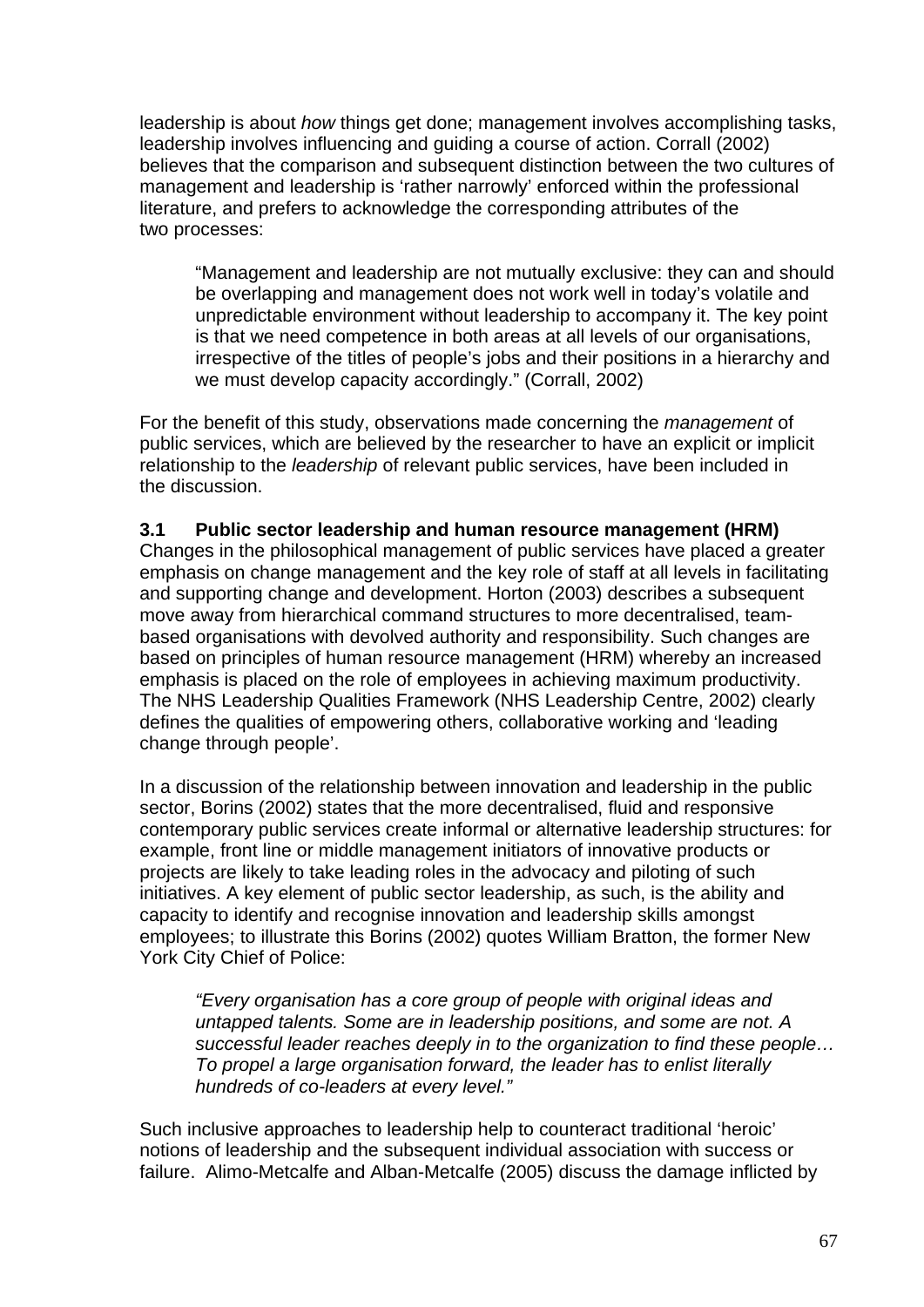'narcissistic, self-serving leaders' using examples of recent corporate corruption cases including Enron. Leadership it is argued, along with learning from experience, is distributed throughout an organisation and does not reside with one individual. Subsequently a greater emphasis is being placed on leadership ethics, authenticity, morality and transparency.

# **4 PUBLIC LIBRARY LEADERSHIP**

"Future public libraries are simply the libraries of today prepared to face the realities of tomorrow through the integration of services, use of technology, and the right leadership." (Kent, 2002, pp. 54)

# **4.1 Challenges to public library leadership**

Future recruitment, and the subsequent development of effective leaders, is becoming a major concern for the profession of librarianship. Statistical workforce studies in the United States indicate that of an approximate total of 136,000 librarians employed in US academic, public, school and special libraries, some 83,866 of those employees will have reached the age of 65 by 2010, with more than 50% of current library directors retiring between 2002 and 2010 (Mason and Wetherbee, 2004).

Similarly in the UK, concern has also been expressed about the lack of leaders, both actual and potential, in the public library profession and in other sectors of librarianship, including a shortage of candidates for director-level posts in higher education information services and relevant gaps in key generic skills (Corrall, 2002). Problems associated with the perceived leadership crisis include lack of staff time and resources, levels of pay and status, work-related pressure and stress and fragmented career paths.

Usherwood et al (2001) identified a lack of leadership in the public library sector, and perhaps more notably, no (existing) identifiable way in which a new generation of public library leaders might be fostered. Of the sample studied, issues surrounding succession planning and career leadership development were considered to be important themes for the profession, yet 'relatively few' authorities had begun to address such matters in practice. The report makes the following leadership-related recommendations: appropriate professional representative bodies should investigate the provision of leadership development programmes; that a national system of traineeships is established in order to recruit the best graduates to the public library service; and that individual authorities retain a training position or post to be filled annually.

Tyree (2001) describes a contemporary 'critically turbulent atmosphere' for public library administrators based on financial stringency, unbridled technological advances, increased user expectations and 'political doublespeak'. It is argued that the mission of the public library service can only be accomplished under circumstances where accountability and responsibility can be balanced with creativity and innovation. Hansen (2001) cites negotiation as an essential skill in a time of scarce resources along with constant service evaluation and monitoring.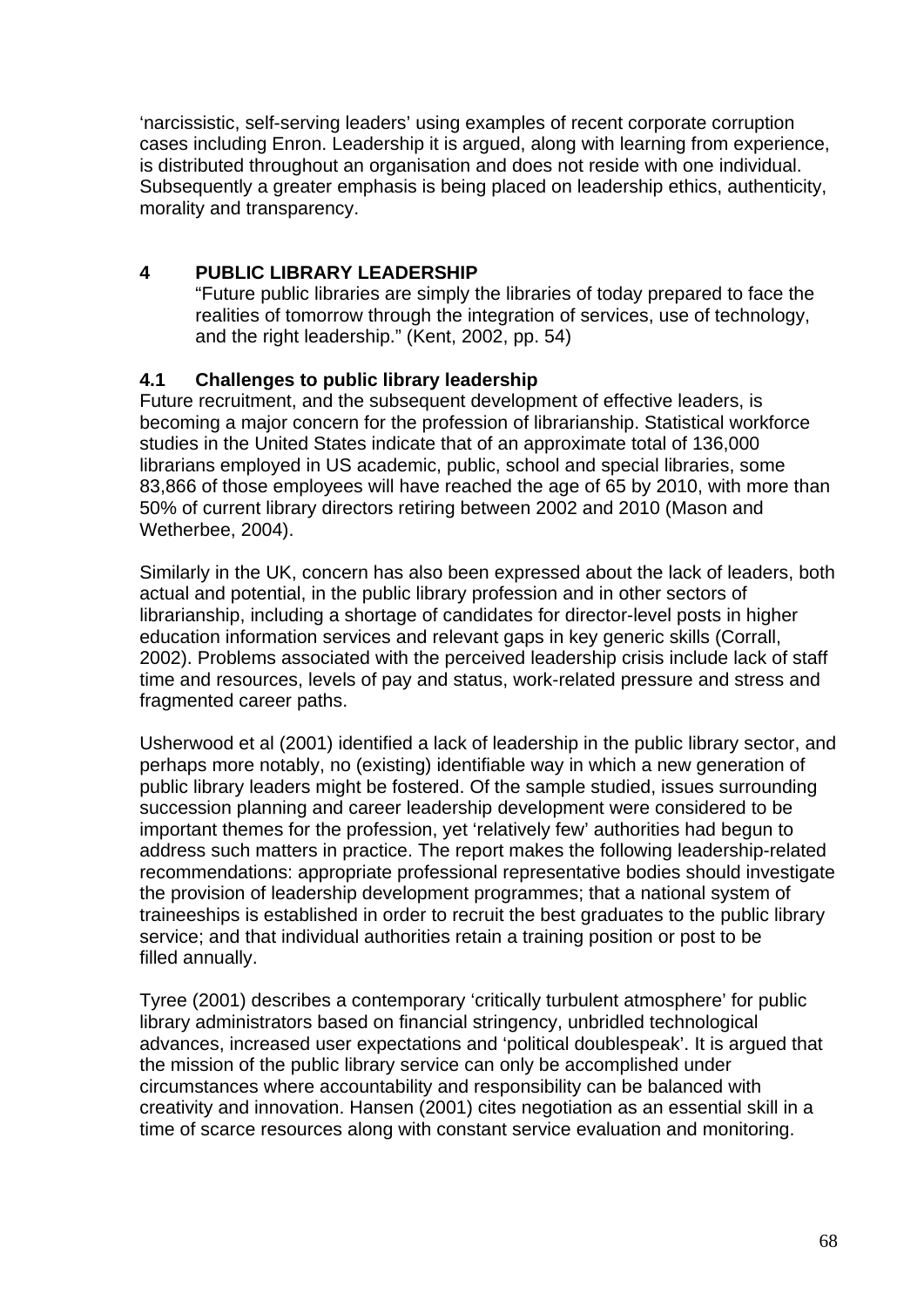Kent (2002) recognises the need for public libraries to 'realign their position in the information marketplace' in response to the cultural impact of technological development and the internet. For this purpose, public library leaders must be in a position of 'respect and credibility', and seen and valued as equals to other political, cultural and educational leaders in their respective communities and authorities. The contemporary public library leader must incorporate an ability and willingness to 'sell' the public service whilst maintaining credibility as a 'non-politicised individual in a politicised environment', balancing commercial expertise, political acumen and a service to the 'public good'.

In an extensive longitudinal study of public library leadership and management in Denmark and the UK, Pors and Johannsen (2003) observe that library directors are increasingly oriented towards elements of both new public management (NPM) and value-based management, based on two underlying emergent principles of 'ethics' and 'legitimacy'. Value-based management is described as similar to NPM with features including internal processes along with image building, branding and the creation of a corporate identity and reputation, along with political legitimacy. The research has also shown that library directors perceive 'softer' leadership values such as attitudes, dialogue, motivation and inspiration as increasingly important, illustrating the multiplicity of leadership attributes. Further to participating in a threeyear state-funded leadership training course, the Danish sample of public library managers were notably more confident in relation to management issues, and showed a greater knowledge of management tools and higher levels of professionalism (Pors, 2005), illustrating the potential effectiveness of formalised leadership training programmes.

In an extensive systematic review of the literature concerning leadership development undertaken on behalf of the NHS Leadership Centre, Hartley and Hinksman (2003) summarise a number of approaches to leadership development including 360 feedback; mentoring; coaching; networking; action learning; job challenge; secondment; succession planning; formal programmes; fast track cohorts; organisation development; partnership working. A typology of leadership development is included in the study, based on prescribed, collective, emergent and individual approaches to leadership development (Rogers et al, quoted in Hartley and Hinksman, 2003, pp. 34).

Corrall (2002) recognises an 'emerging consensus' concerning a combined theoretical and experiential learning approach to leadership development within librarianship, along with a requirement for cultural change amongst all existing management structures, whereby service heads and line managers alike must 'lead by example' and encourage and motivate career development amongst all staff. Such an approach requires consistent performance appraisal, monitoring and feedback. This echoes observations made concerning general public sector leadership within more decentralised, fluid, innovative and ultimately 'inclusive' organisations.

# **4.2 Approaches to library leadership**

A working paper produced by the University of Maryland University Libraries (Baughman et al, 2004) discusses leadership training and development within the context of a team-based learning organisation approach. The framework used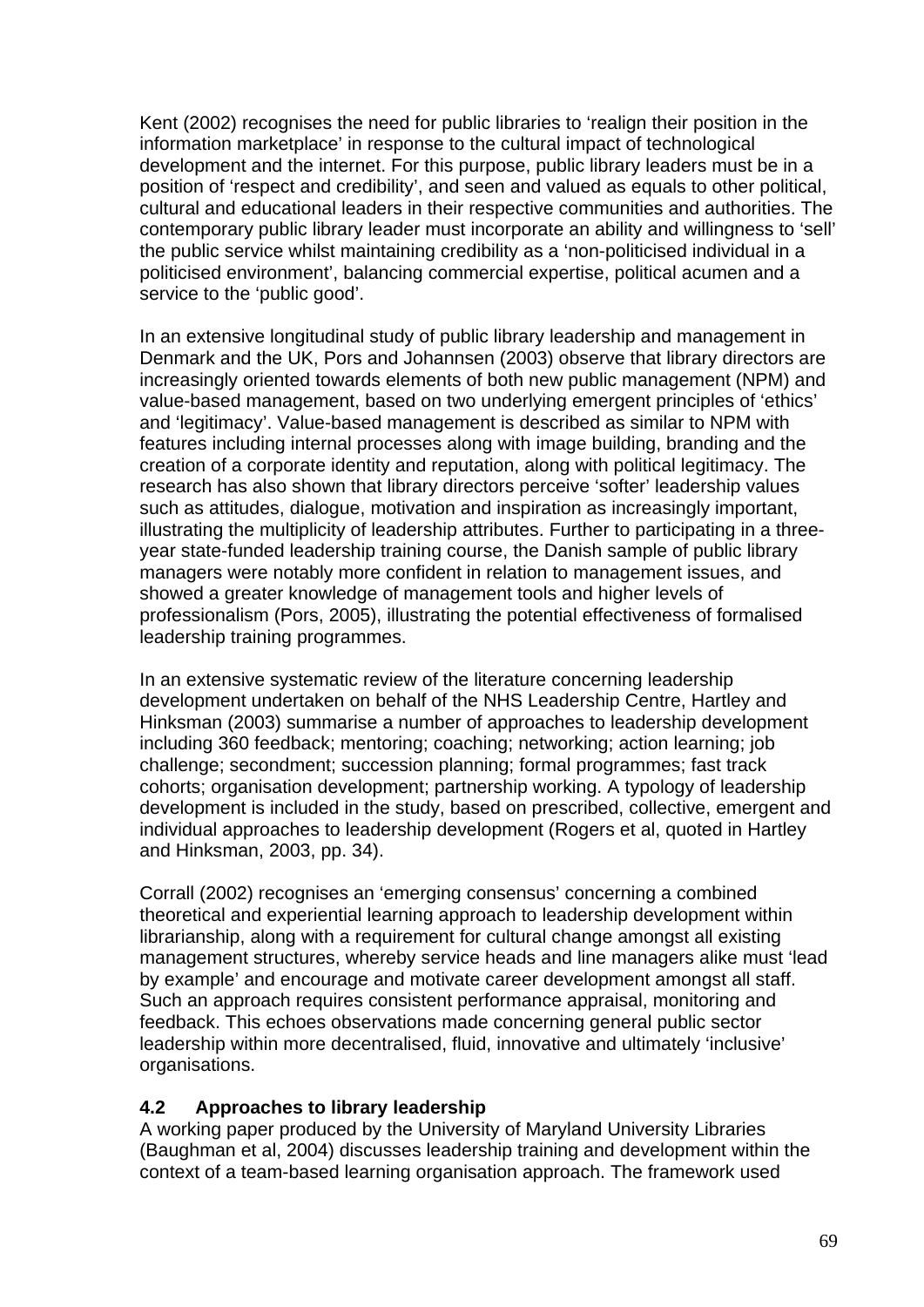emphasises the role and contribution of all staff in improving organisational performance. Objectives include the fostering of shared decision-making and accountability, and the development of shared leadership by strengthening the leadership skills of all library staff. Methods involved include a series of leadership training workshops and activities following an identified list of core competencies for leaders. Individual learning plans are then designed using a self-assessment of leadership styles and personal values, incorporating core competencies. Development activities include 'Leadership Skill Building Modules' which include both value-based and NPM inspired skills and attributes, such as **basics of measurement and evaluation; decision-making and consensus building; mentoring others; planning, setting priorities and effective time management.** 

The University of Maryland approach seeks to create a 'transformational leadership' where leaders employ a committing style, which engages other people to help shape the course of change. Core leadership competences identified by the approach include a list of 21 key skills related to supervision; development of employees; planning and organizing; motivation; mentoring; leading; resolving conflict; evaluation; delegation; judgement; commitment; teamwork; flexibility; initiative; communication; organisation; accountability (Baughman et al, 2004).

In a study investigating the role, capacity and recognition of emotional intelligence amongst existing public library leaders, Roberts (2002) observes that emotional intelligence competencies are recognised as essential for excellent public library leadership. Relationship management is the most highly valued competency, illustrating the growing propensity for interpersonal skills and human resource management in public service leadership. Related competencies including political acumen, organisational awareness, vision, empathy and adaptability are also cited as increasingly important. The author concludes by recommending that generic approaches to leadership training and development within librarianship, involving a single theoretical model or approach, should be avoided in favour of

*"learning opportunities that will promote the development of emotional intelligence competencies alongside technical skills and abilities."*  (Roberts, 2002, pp. 108).

Mason and Wetherbee (2004) undertook an analysis of current library leadership training programmes in the US. Training development programmes can be grouped into four specific 'types': skill-building programmes; intensive feedback programmes; conceptual approaches; personal growth approaches. Despite a proliferation of leadership training programmes and subsequent discussion in the US literature, Mason and Wetherbee report a distinct lack of rigorous evaluation research on such programmes, with no published value and impact studies concerning library leadership development; as such it is difficult to establish the effectiveness of leadership training.

This echoes a lack of rigorous evaluation research concerning leadership training within the public sector as a whole: audit and evaluation tools generally consist of immediate reactionary feedback methods, which are largely treated as internal documents by training providers, and which fail to establish causal relationships between training methods and workplace actions and behaviours (Williams, 2003).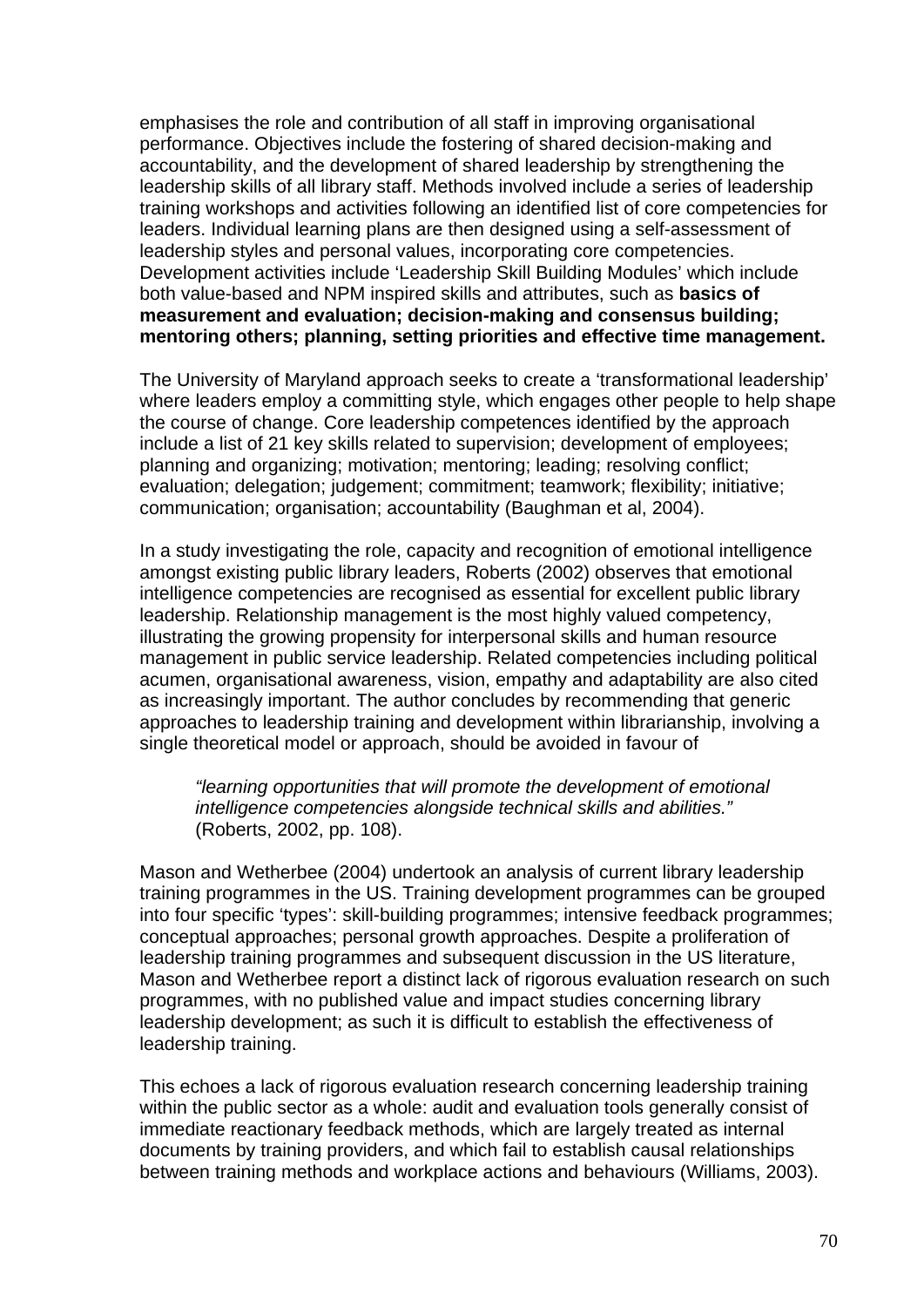Personal evaluation and self-assessment for course participants however seems to be a popular element of library leadership training, including 'leadership autobiographies' and 'personal action agendas' (Mason and Wetherbee, 2004).

Alongside specific training programmes, incidental work-based learning plays a key role in the development of leadership skills, including work-based assignments and projects, adversity in the workplace and personal peers and contacts (Mason and Wetherbee, 2004). An investigation into academic library leadership, 'Hybrid Information Management: Skills for Senior staff' (HIMSS) recommended formal training programmes, including fast-tracked links between education and practice, but also emphasised 'on the job' leadership development via mentoring schemes, project work and succession planning (Corrall, 2002). Stand-alone formal training programmes are likely to be most effective when supplemented by suitable learning opportunities within employing organisations.

The literature has not revealed a set of core, definitive leadership competencies, experiences or aptitudes for librarianship, or for leadership of public library services. This can be explained in part by the diverse nature of the profession as a whole, with a number of sectors incorporating a wide range of services, and staff working at different stages of their career with a wide variety of training needs. This could also subsequently explain the emphasis upon personalised approaches to training within library leadership programmes, work based learning and the fact that programmes within the sector seem to be developed by the profession for the profession (Mason and Wetherbee, 2004).

# **5 LEADERSHIP MODELS**

Previous research however into the role of personality traits and leadership development suggests that successful leaders have certain personal qualities, skills and characteristics (Kouzes and Posner, quoted in Mason and Wetherbee, 2004). Personal traits encourage advanced leadership skill development, consistent leadership behaviour, and ultimately, leadership credibility. Personal leadership development can be illustrated as follows:

⇓ **Leadership potential Personal traits** → **skills development** → **credibility Leadership behaviour î** 

# **Diagram 1**

Research based on the theoretical nature of leadership within given contexts has encouraged a generic theorising of leadership behaviours and attributes, or *models* of leadership. Theories of leadership have been broadly described as trait-based; behavioural; contingency-based; transformational (Corrall, 2002). What follows is a discussion of some of the more prevalent models of leadership within the professional literature: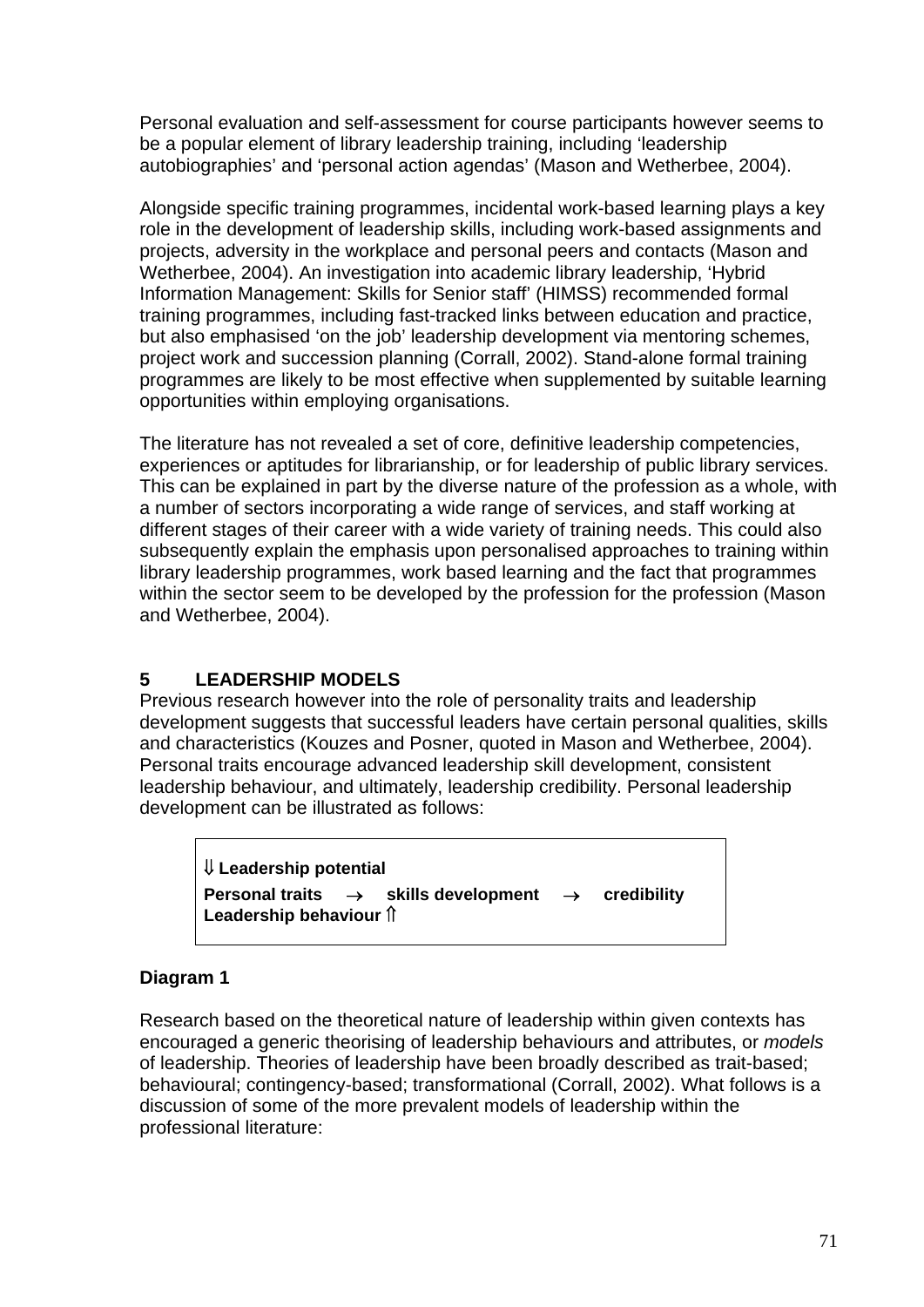# **5.1 Situational or 'contingency' leadership**

Situational leadership occurs when different leadership styles are adopted depending upon a particular situation. The model was developed by Blanchard and Hersey (Blanchard et al, 2004) and is discussed widely in the popular management press. Leadership style is characterised according to the amount of direction and support given by a leader to followers within a given situation based on 'supportive' and 'directive' behaviours (directing, coaching, supporting and delegating). Leadership styles are dependent upon the 'development level' of those being led, of which there are also four stages; the chosen leadership style will directly correspond to the development level of the follower(s) (Chimaera Consulting, 1999). Leadership as such is not only concerned with the individual characteristics of the leader, but with the complex interaction between the leader, the followers, the situation, or the historical moment in which they are operating (Maurik, 2001).

The process of using certain leadership behaviours in different situations is described by Mason and Wetherbee (2004) as the 'contingency' view of leadership; circumstances affecting leadership behaviours include group atmosphere, task structure and the leader's positional power. Critics of the situational model assert that the relevant balance of concern for task and production with concern for people is now inappropriate when dealing with 'the realities of constant change' (Alimo-Metcalfe and Alban-Metcalfe, 2005).

# **5.2 Transactional leadership**

Transactional leaders choose to motivate followers by inspiring a vision of what is to be accomplished, in an approach that is task oriented, and facilitated by the ability to obtain results, solve problems, plan and organise (Mason and Wetherbee, 2004). In a more systematic approach to leadership, the transactional model is perceived as having three dimensions: 'management-by-exception passive'; 'management-byexception active'; 'contingent reward' (Alimo-Metcalfe and Alban-Metcalfe, 2005). Such definitions suggest a reactive needs-based approach to leadership. Maurik (2001) observes that many approaches to leadership have a transactional quality, in ultimately representing a transaction between leader and follower, but that essentially transactional cultures are hierarchical and characterized by high levels of command and control.

# **5.3 Organisational leadership**

The organisational approach has been championed by private sector consultancies (Teal, 2003) as a holistic alternative to training programmes targeted towards the development of the individual leader. The organisational model is associated with collective team leadership and linked to innovation and ideas within an organisational context, perceiving leadership itself as a component in the organisational system. By treating leadership in this manner, rather than as a process of individual training and development, it is argued that greater acknowledgement can be made of the social context within which an organisation operates, and of the organisational objectives within that society. Designed to help develop a 'robust leadership strategy', the approach incorporates the following key themes: responses to external environment; mapping of the organisational context; identification of appropriate leadership culture; attaining leadership competence; managing leadership throughout the organisation.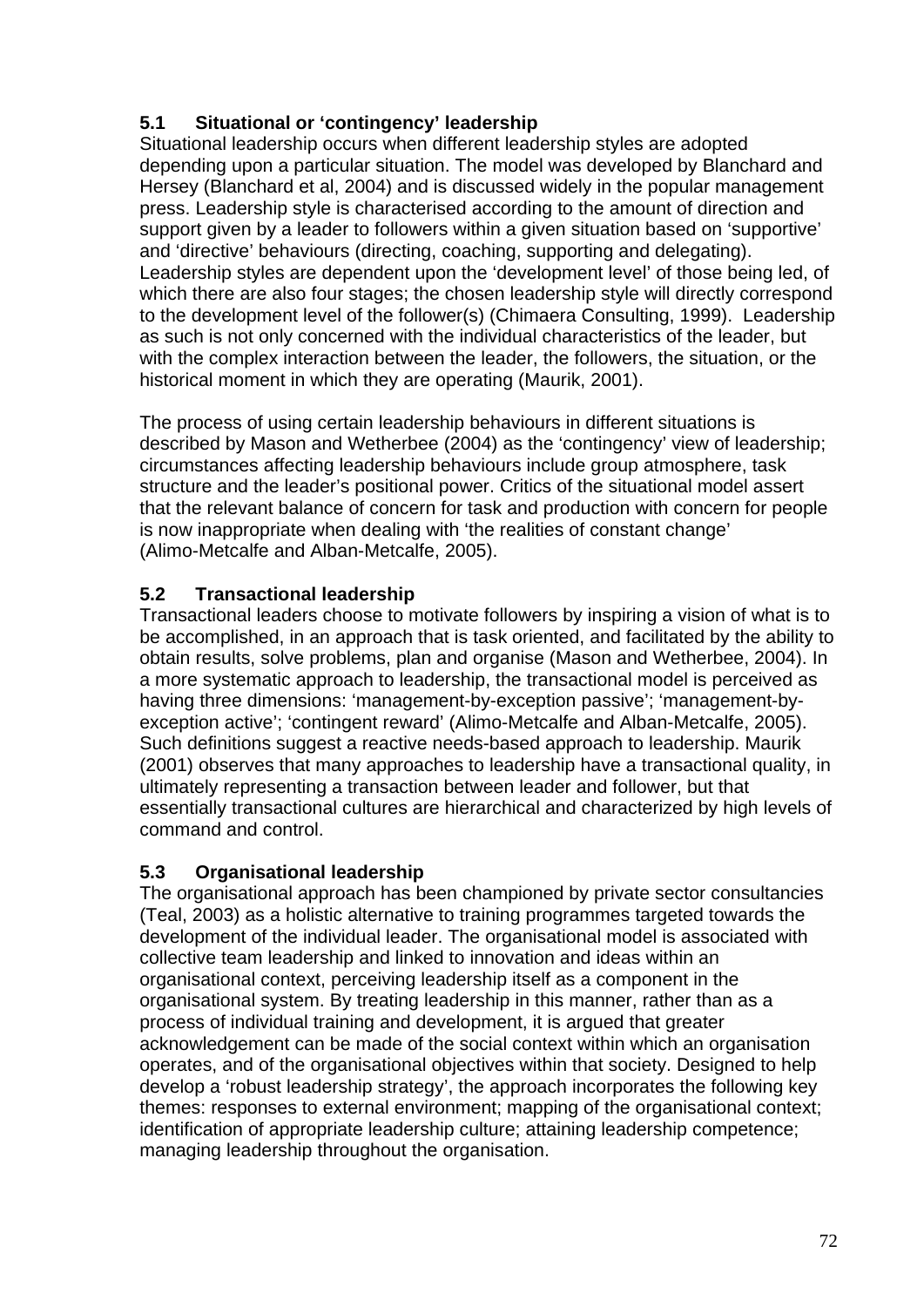# **5.4 Emotional Intelligence leadership model**

Dulewicz and Higgs (2005) discuss the growing significance of emotional intelligence when considering the future study of leadership, particularly with reference to the relationship between leadership and organisational behaviour. Emotional and social relations of new paradigms of leadership include selfawareness; emotional resilience; intuitiveness and interpersonal sensitivity. Emotional maturity is also cited as a key competency within the trait theory debate, and is considered to be a key attribute of effective individual leadership (Maurik, 2001).

Goleman (2003) asserts that a leader's success depends not on what they do but how they do it, which in turn depends on their ability to inspire and drive emotions. Goleman defines emotional intelligence leadership competencies as *Self-awareness*  (including emotional self-awareness, accurate self-assessment and self-confidence); *Self-management* (self-control, transparency, adaptability, achievement, initiative, optimism); *Social awareness* (empathy, organisational awareness, service); and *Relationship management* (inspiration, influence, developing others, change catalyst, conflict management, teamwork and collaboration).

# **5.5 Transformational leadership**

Transformational leadership involves a more empathic, empirical approach, as leaders engage 'not only the heads but also the hearts of others' (Mason and Wetherbee, 2004) in seeking to establish and support organisational *change* and development. The transformational model is similar in approach to the organisational theory, but places a greater emotional emphasis on the individual to inspire organisational leadership. The transformational leader is an effective agent of change, who thinks beyond the conventional bounds of the immediate situation and identifies opportunities for growth and increased effectiveness (Maurik, 2001). Transformational leadership seeks to motivate others by appealing to higher ideals and moral values, with the relevant leaders being expected to create a sense of trust, incorporating long-term vision, empowerment and coaching. James MacGregor Burns (quoted in Baughman et al, 2004) describes transformational leadership as such:

*"Transformational leadership occurs, when in their interactions, people 'raise one another to higher levels of motivation and morality. Their purposes, which might have started out as separate but related, as in the case of transactional leadership, become fused… But transforming leadership ultimately becomes moral in that it raises the level of human conduct and ethical aspirations of both the leader and the led, and thus it has a transforming effect on both."* 

Dulewicz and Higgs (2005) describe the transformational model as the 'dominant approach to studying leadership'. New research conducted by key proponents and analysts of the transformational model (Alimo-Metcalfe and Alban-Metcalfe, 2005) reports a new paradigm in transformational leadership which challenges 'heroic' approaches to leadership and focuses on the development of the individual within an organisational context. Using a UK sample of NHS managers at all levels, the most important aspect of transformational leadership was revealed to be 'valuing others' (genuine concern for others' well-being and development). Integrity was also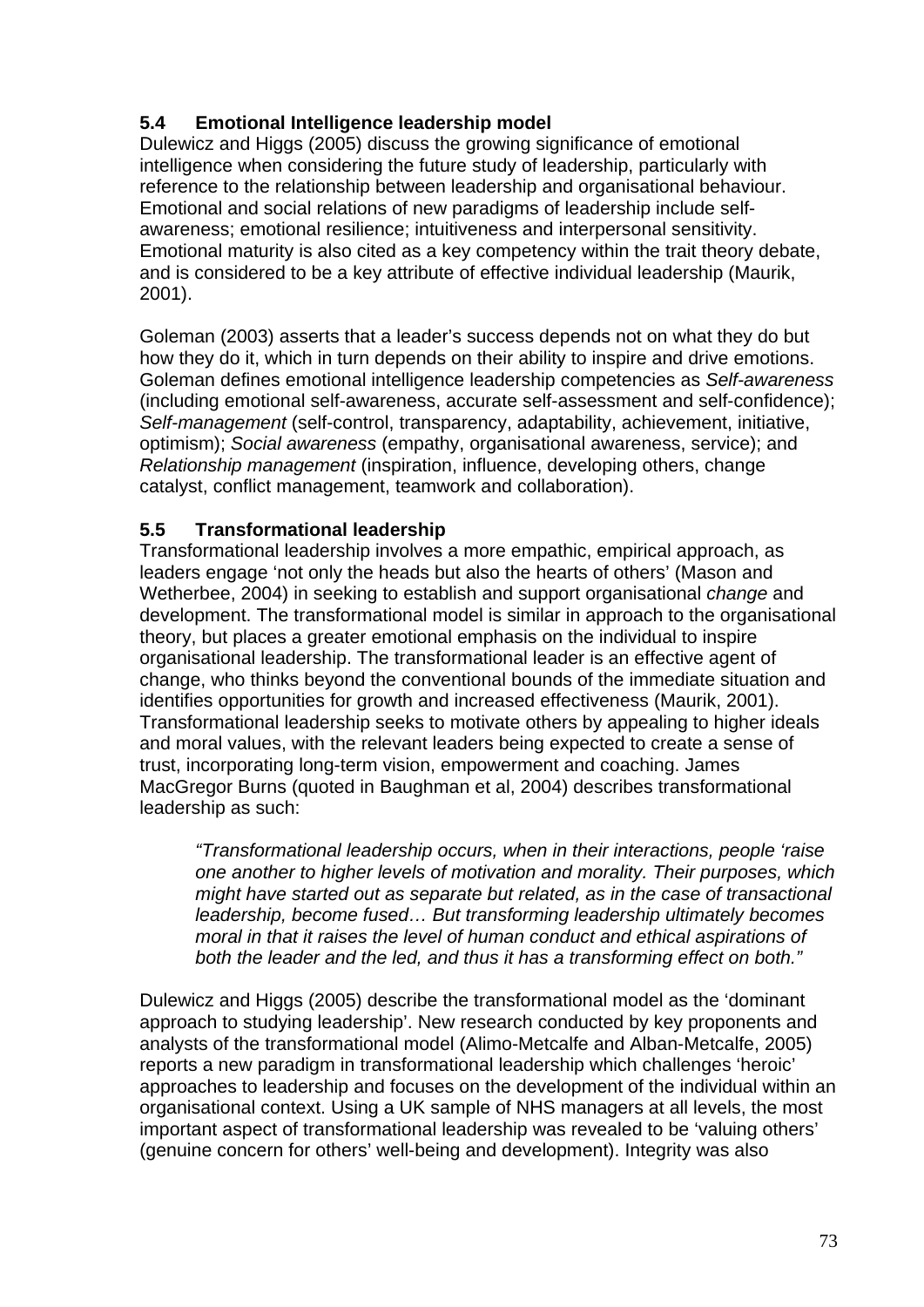regarded as an important contextual leadership variable in accordance with the public sector service ethic.

# **6 SUMMARY**

Based on a review of the literature and observations made, it is possible to briefly summarise theoretical models of leadership, their key characteristics and the perceived desired criteria for public library leadership (please see table 1). However, the lack of a definitive list of key library leadership competencies and skills, due to the increasingly diverse and multi-faceted nature of the profession, its relevant services and personnel should be noted: it may not be appropriate to apply a single theoretical model or clearly defined set of guiding principles to library leadership training programmes and initiatives. The role of personalised development plans which recognise organisational characteristics and service objectives are of equal (if not greater) importance:

*"As usual the answers are not clear cut: people can examine, learn and practise 'leadership behaviours', but they must also have the will to lead and a need to achieve; practical skills can be taught, but personal qualities are hard to develop from scratch. Cross-sectoral perspectives add value, but programmes need to be culturally sensitive and incorporate context-specific elements."* (Corrall, 2002)

# **References**

Baughman, S., Love, J. and Saponaro, M. (2004) *Shared Leadership Development in the UM Libraries: Working paper no. 7*. Available from: <http://www.lib.umd.edu/groups/learning/WP7.html>

Blanchard, K., Zigarmi, P. and Zigarmi, D. (2004) *Leadership and the One Minute Manager*. London, HarperCollins Publishers.

Borins, S. (2002) Leadership and innovation in the public sector. *Leadership & Organization Development Journal*, Vol. 23, No. 8, pp. 467-476.

Chimaera Consulting (1999) *Famous Models: situational leadership*. Available from: <http://www.chimaeraconsulting.com/sitleader.htm>

Leadership role acknowledged for Christchurch City Libraries http://library.christchurch.org.nz/Bibliofile/2001/HRINZ.pdf. (accessed 19. 5. 06)

Corrall, S. (2002) Growing Leaders. *Public Library Journal*, Vol. 17, No. 4, pp. 115-118.

Cullen, J. (2004) Identifying sectoral management cultures through recruitment advertising. *Leadership & Organization Development Journal*, Vol. 25, No. 3, pp. 279-291.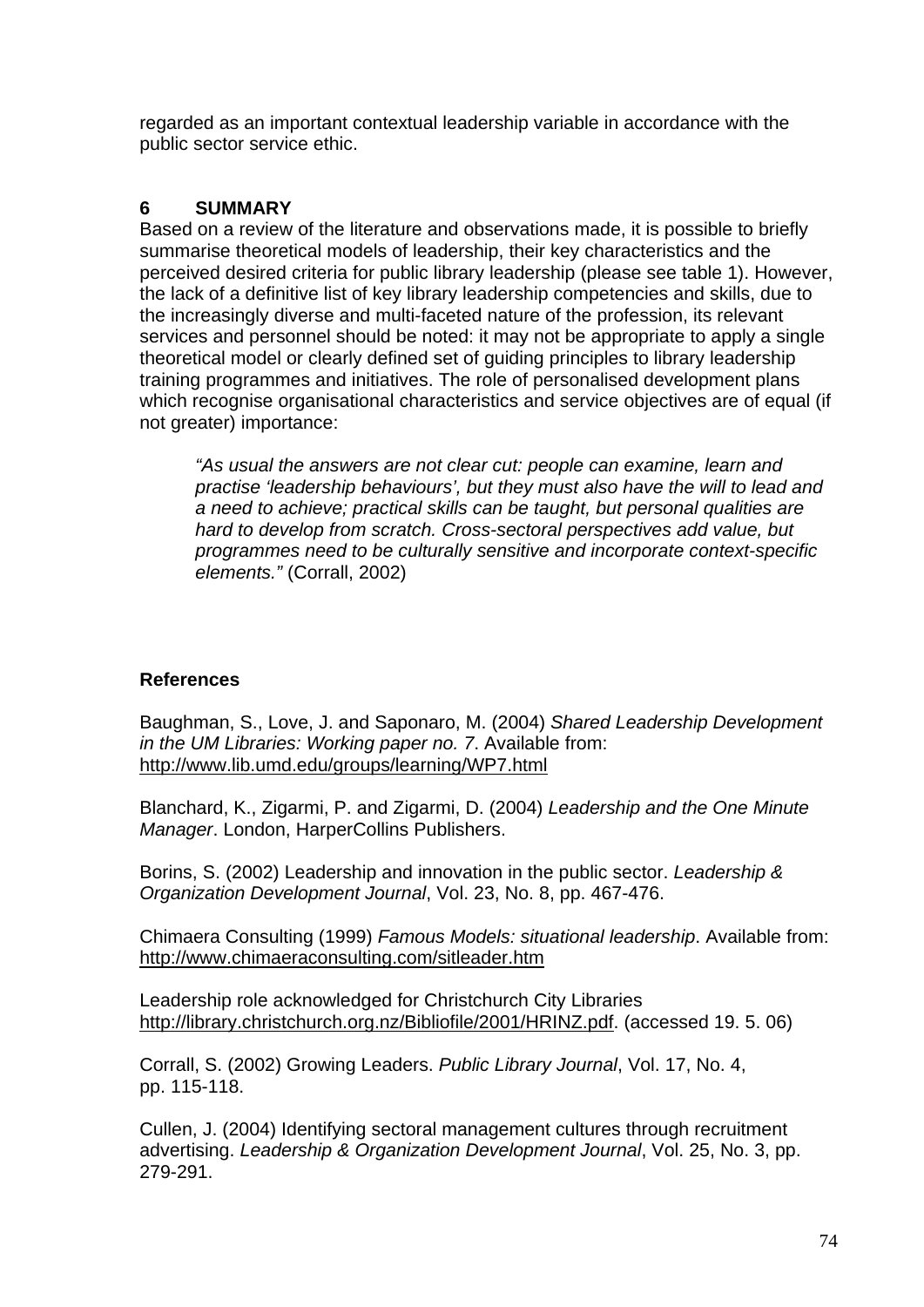Dulewicz, V. and Higgs, M. (2005) Assessing leadership styles and organisational context. *Journal of Managerial Psychology*, Vol. 20, No. 2, pp. 105-123.

Emery, Y. and Giauque, D. (2003) Emergence of contradictory injunctions in Swiss NPM projects. *International Journal of Public Sector Management*, Vol. 16, No. 6, pp. 468-481.

Goleman, D. (2003) *The New Leaders: transforming the art of leadership in to the science of results*. London, Time Warner Paperbacks.

Hartley, J. and Hinksman, B. (2003) *Leadership Development: a systematic review of the literature*. A report for the NHS Leadership Centre. Warwick Institute of Governance and Public Management, Warwick Business School, University of Warwick.

Horton, S. (2003) Participation and involvement – the democratisation of new public management? *International Journal of Public Sector Management,* Vol. 16, No. 6, pp. 403-411.

Kent, S. (2002) The public library director in the dot (.) world. *New Library World*, Vol. 103, No. 1172/1173, pp. 48-54.

Maddock, S. (2005) The leadership role of women in social regeneration in the UK. *International Journal of Public Sector Management*, Vol. 18, No. 2, pp. 128-138.

Mason, F.M. and Wetherbee, L.V. (2004) Learning to lead: an analysis of current training programs for library leadership. *Library Trends*, Vol. 53, No. 1.

Maurik, J.V. (2001) *Writers on Leadership*. London, Penguin Books.

Alimo-Metcalfe, B. and Alban-Metcalfe, J. (2005) Leadership: Time for a new direction? *Leadership*, Vol. 1, No. 1, pp. 51-71.

NHS Leadership Centre (2002) *NHS Leadership Qualities Framework.* Available from: [www.NHSLeadershipQualities.nhs.uk](http://www.nhsleadershipqualities.nhs.uk/)

Pollitt, C (1993) *Managerialism and the public services*, 2nd ed. Oxford Blackwell

Pors, N.O. (2005) Changing perceptions and attitudes among Danish library managers and directors: the influence of environmental factors. *New Library World*, Vol. 106, No. 1210/1211, pp. 107-115.

Pors, N.O. and Johannsen, C.G. (2003) Library directors under cross-pressure between new public management and value-based management. *Library Management*, Vol. 24, No. ½, pp. 51-60.

Roberts, E. (2002) *The Heart of Leadership: realizing the power of emotional intelligence in public library leadership*. Department of Information Studies, University of Sheffield.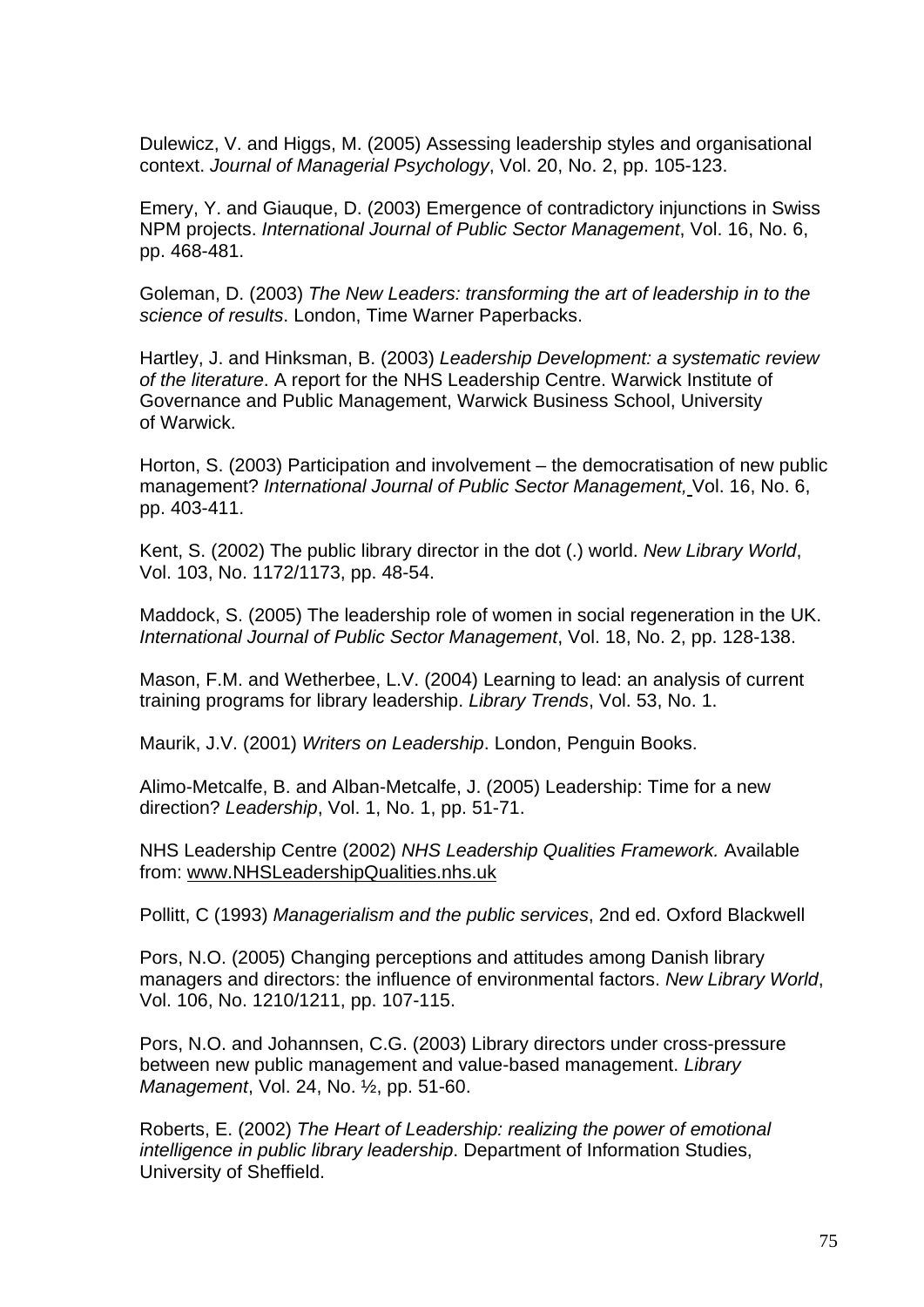Schall, E (1997) 'Public sector succession: a strategic approach to sustaining innovation' *Public administration review*, 57 (7), 1997

Sheldon, B. E. (1991) *Leaders in libraries*, Chicago. American Library Association

Tate, W. (2003) *Organisational Leadership.* Teal Consulting Limited. Available from: [www.tealconsulting.co.uk](http://www.tealconsulting.co.uk/)

Tyree, M. and Hansen, M.J. (2001) Reasons, not excuses: lessons from Elizabeth I CEO on leading, not managing public libraries. *The Bottom Line: Managing Library Finances*, Vol. 14, No. 4, pp. 202-206.

Usherwood, B., Proctor, R., Bower, G., Coe, C., Copper, J. and Stevens, T. (2001) *Recruit, Retain and Lead: The Public Library Workforce Study*. Centre for the Public Library and Information in Society, Department of Information Studies, University of Sheffield.

Williams, S. (2003) *Systematic review: Evaluation and Leadership Development*: for the NHS Leadership Centre. Henley Management College, Oxfordshire.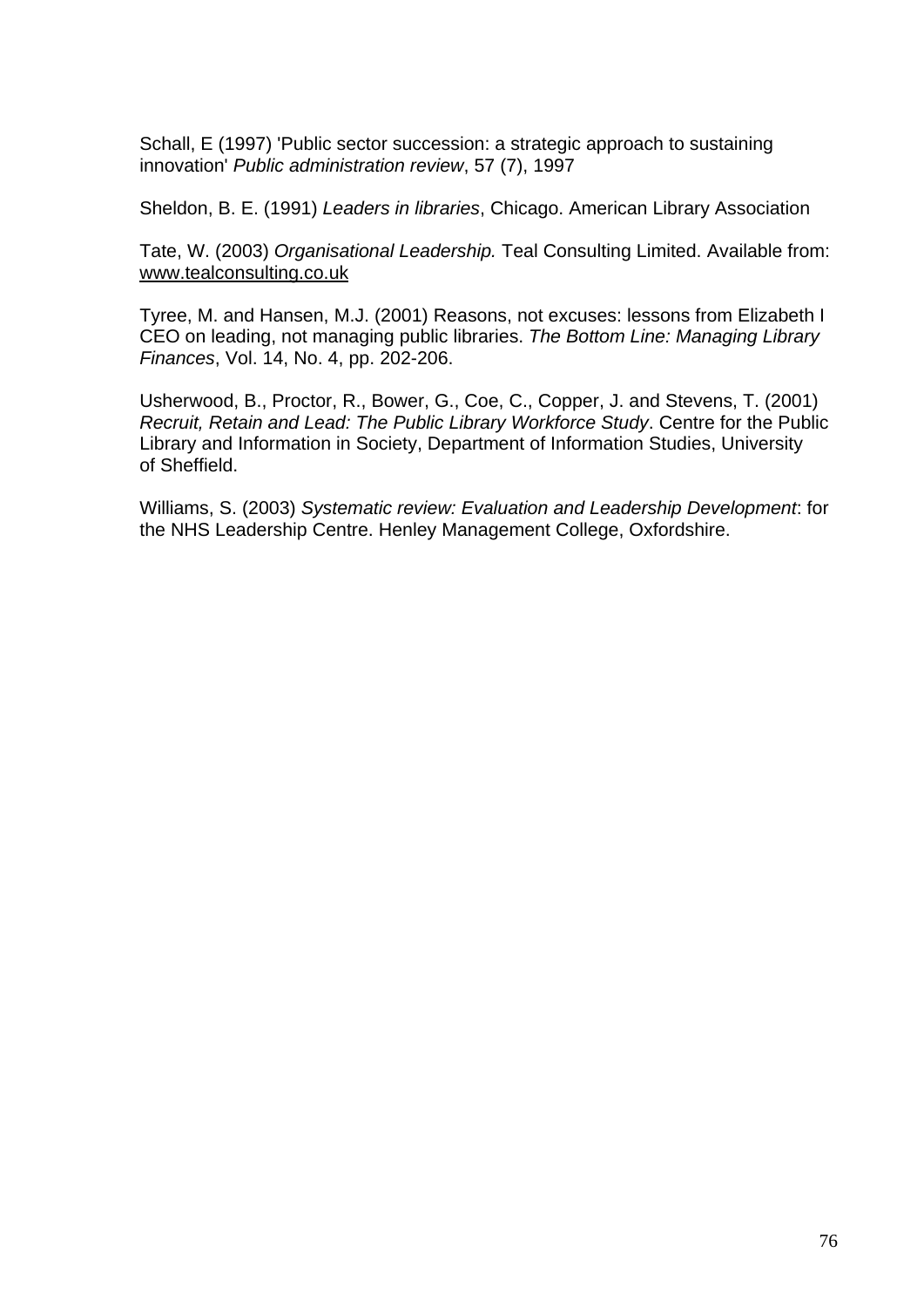# **APPENDIX B DOCUMENTARY ANALYSIS: LMPL COURSE READER**

# **1 AIMS AND OBJECTIVES**

The evaluation team were given access to learning materials provided on the programme, in order to undertake documentary analysis in terms of content, quality and usefulness, and form an assessment of how specific learning materials support the delivery of the programme and the ongoing development of participants.

# **2 ANALYSIS OF LMPL COURSE READER**

'Leading Modern Public Libraries', the course reader for Heads of Service and Senior Managers provides accessible coverage of a range of management and leadership topics. It aims to provide 'essential background reading for participants on the … programme', and is divided into 12 sections. These include outline discussions of topics such as: the external environment, strategic thinking, organisational culture, performance measurement, change, and creativity, innovation and risk. In so doing it summarises a variety of models and approaches to leadership, but claims not to 'advocate a particular approach'. The actual taught sessions however conform to given theories and ideologies espoused by the transformational leadership model, with a strong emphasis on change management, and the use of the Transformational Leadership Questionnaire implies a directive use of this specific model to guide and inform participants' ongoing development as leaders.

The reader as such, it can be assumed, is designed to provide a framework for exploring wider leadership theories and, via a series of 'reflection' questions, it encourages participants to use the literature when considering their own experience of the issues covered. Participants are asked, 'to pause and reflect on how what you have read relates to your own context'.

In terms of content, the reader contains little that would be new to a student who had recently completed a management module on a postgraduate library / information studies programme. There are all the expected references to Handy, Kanter, Mintzberg and the other gurus to be found on management reading lists in different university departments. Despite the claim that it is designed

## *"to provide a framework for exploring the leadership of public services in general and public libraries in particular"*

 (our emphasis), there is an almost complete absence of any material specifically concerned with the leadership or management of libraries per se. In many ways, the text reads like enhanced lecture notes for a general university level course on management and leadership, although there are occasional references to 'Framework for the Future' to provide the public library link.

The lack of specific library related texts is surprising given the stated aims of the reader and the amount of interest and professional literature on the subject in recent times. In 2000 it was described as *the* pervasive topic at the Public Library Authorities Conference and there have been a large number of initiatives in this country and overseas which might have been included and discussed. Examples of such material include the Christchurch City Libraries' Leadership Development Programme, which won a Human Resources Institute of New Zealand award for innovation, an extensive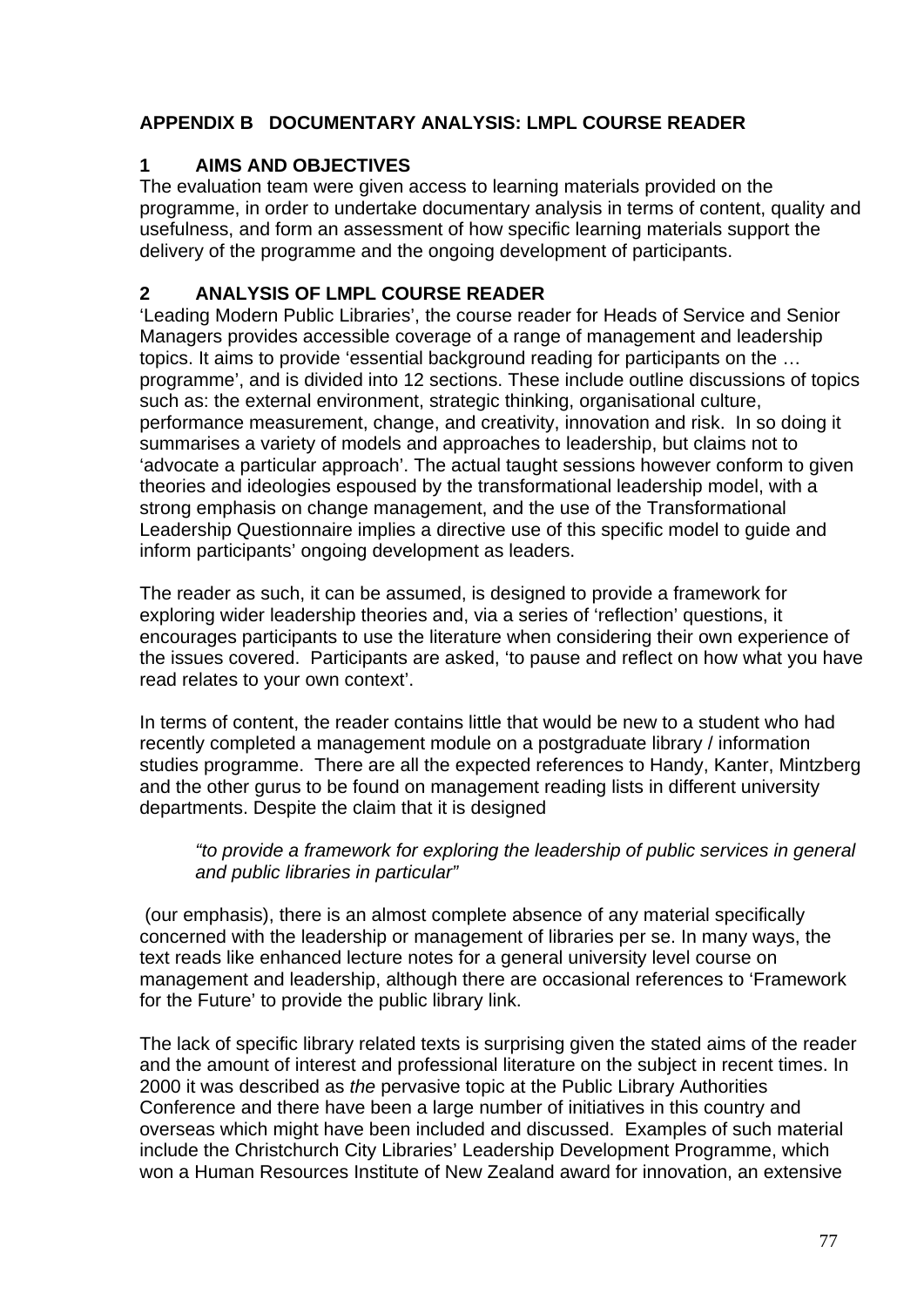US literature following Sheldon's (1991) 'Leaders in libraries', not to mention a substantial number of UK papers and projects such as the Black Leaders initiative and the Clore Leadership Programme. Likewise, the discussion of quality assurance and management makes no reference to the vast amount of library related research projects in the area.

In practical terms there are some other important omissions. Despite quoting the Local Government Management Board research which cited the importance of winning the confidence of elected members the reader contains very little on political leadership. How for example has the move to Cabinet local government impacted on the librarian / politician relationship? In addition, there is little or no mention of succession planning. It could be argued that this was outside the scope of the programme but American research (Schall, 1997) has shown that the reason succession planning is not taken seriously in the public sector is because of:

#### *"current leaders reluctance to take up the task' and an 'assumption that succession issues are beyond the scope of the leader's work."*

Although course participants are encouraged to develop their own ideas there are few references to sources critical of the received managerial or professional orthodoxies. The MLA vision for libraries is taken as a given as is the introduction of the new managerialism to public service. There is no room in the course reader for critical voices such as Christopher Pollitt (1993), who argues that imposing such a

"generic and neo-Taylorian model of management…seems to have been either an act of culpable ignorance on the part of those concerned or an exercise in (possible unwitting) ideological imperialism."

This is perhaps just the kind of idea that leaders should be able and willing to discuss.

Overall the reader directs course participants to a worthy and solid set of items. However, despite one non-cited reference to Alan Bleasdale, the range of material covered is somewhat limited, particularly in terms of a resource tailored to providers of a specific service within a professional sector.

Evaluation fieldwork illustrates however that respondents *have* recognised and appreciated a discernible focus on the leadership of public libraries within the actual delivery of the programme. This has mostly been generated by:

- The public library expertise of one of the course facilitators.
- The shared knowledge and experience of participants ie. there is an obvious focus in that all participants were public library staff operating at the same level within each group.
- References to 'Framework for the Future' within course presentation
- The use of public library issues and scenarios when undertaking exercises

Responses to the relatively high levels of generic management theory, both within the course reader and delivery, have received different reactions from participants, largely based on their own existing knowledge, and levels of previous training in this area. Similarly, there are mixed reviews concerning the extent of 'political' content: some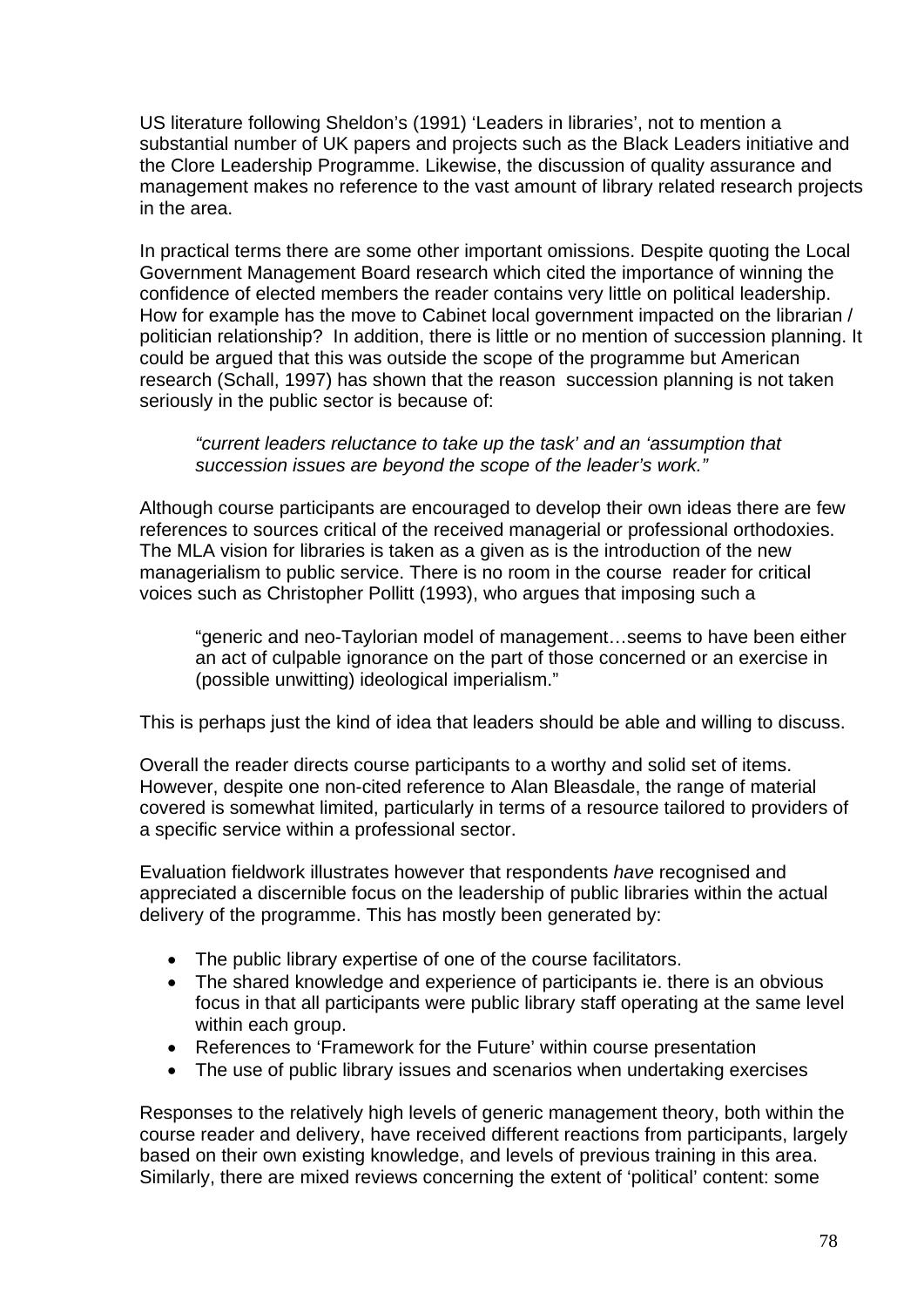participants at the two higher levels have recommended a greater focus on this area (as will be reported in other sections of the evaluation).

*"It is recommended therefore that course designers try to replicate the public library relevance presented within the actual programme delivery in their supporting texts and resources (some useful suggestions in terms of further reading are given above). There needs to be some tailoring in terms of the balance of generic management theory content, and the raising of political issues and awareness which are essential to the leadership of public services. "*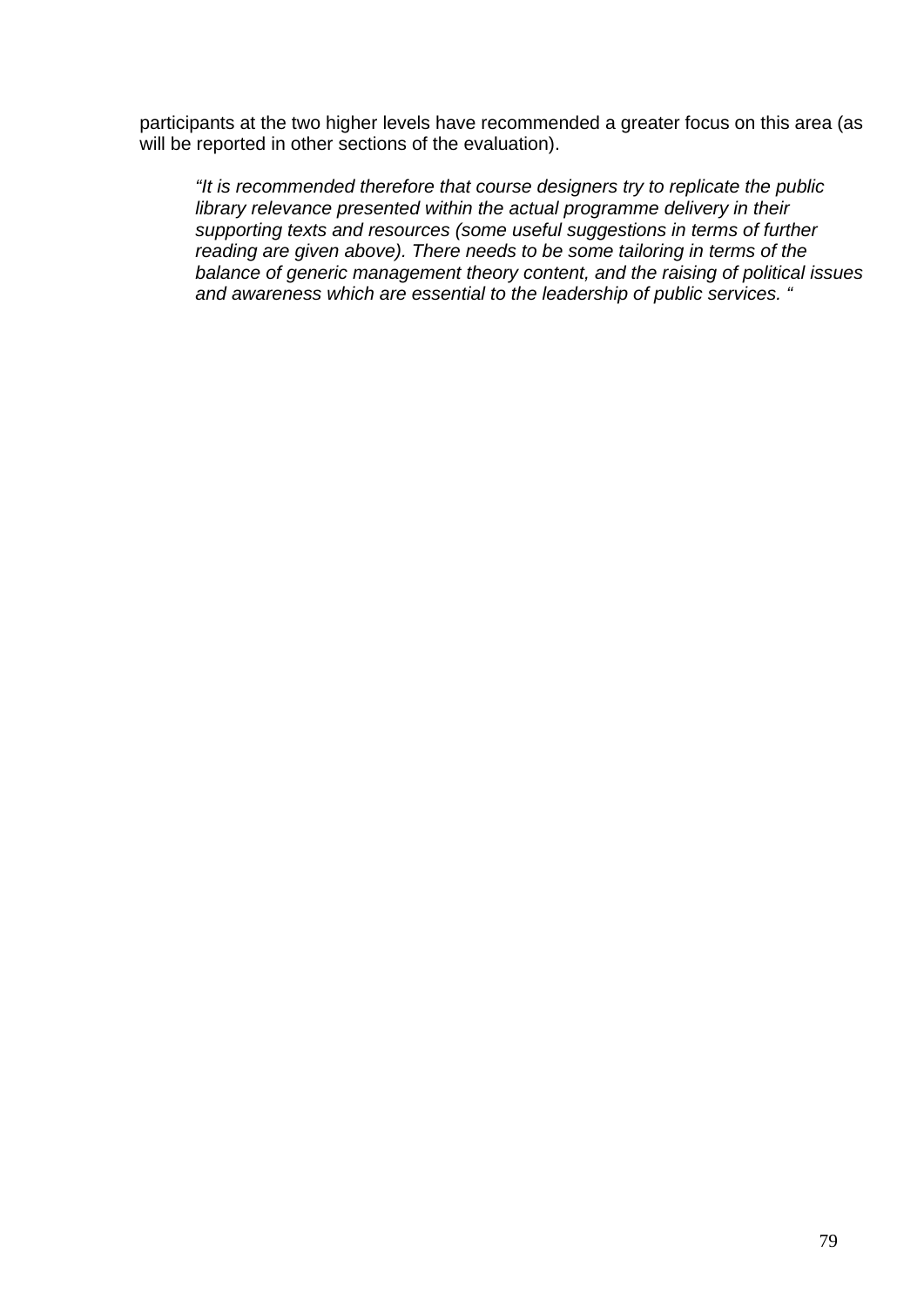# **APPENDIX C – SUMMARY OF LMPL 'STRENGTHS' AND 'WEAKNESSES'**

#### **The following tables include summaries taken from the 'observation and follow-up event' phase of the evaluation.**

#### **Table 1: Future Leaders summary**

## **LMPL strengths**

| <b>Operational (FPM)</b>                                                                             |
|------------------------------------------------------------------------------------------------------|
| Time out from working environment and relevant pressures to concentrate and reflect i.e. in the form |
| of a residential programme                                                                           |
| Confidence boosting: participants reassured by colleagues and benefited from time and opportunity to |
| evaluate own performance                                                                             |
| Empathy sharing amongst participants: realising all in 'same boat', experiencing similar challenges  |
| Opportunity to reflect on own performance and self-appraise has encouraged a greater confidence in   |

and aptitude for developing staff, e.g. renewed initiative in terms of staff appraisal, improved mentoring skills, existing management skills reinvigorated by new ideas/techniques

Course well facilitated: trainers good at bringing group together, by being friendly and ensuring that everyone's opinion was of equal value. Made participants feel comfortable. Had knowledge of public library sector so able to offer meaningful advice and insight

Excellent venues and facilities, which were used effectively by trainers e.g. promenading activity Range of practical advice received, both in terms of tools/techniques and strategies demonstrated by trainers, and also advice received from fellow participants

Offered a refreshing focus on participants' own beliefs and ideas

Encouraged participants to develop a 'critical eye', and evaluate own/staff/authority performance Course was challenging, and took participants out of 'comfort zone' e.g. domain mapping and chevron activities forced group to consider 'bigger picture'

## **Developmental (LMPLSG)**

Encouraged and motivated to undertake further development

Common sense of purpose: a course designed specifically for public library staff is particularly beneficial. It has offered a sense of uniformity within and across all PLAs in terms of approaches/tools used

Networking opportunities: group still in touch by e-mail

## **LMPL weaknesses**

#### **Operational (FPM)**

Absence of TLQ in FL programme disappointing: not understood by FL participants (and their SM/HOS colleagues). Lots of similarities between programme at 3 levels, but ended with TLQ Trainer(s) quite condescending at times

Imbalance of knowledge of public library sector amongst/within FPM team/trainers: affected content validity

Programme could be quite demanding and labour-intensive at times: although generally felt that this was handled well by facilitators/trainers

Too much emphasis on participants' 'real world' problems when undertaking exercises: running out of examples to use at the end, which affected concentration, quality and value of exercise. Would have preferred less exercises and opportunity to do TLQ instead

#### **Organisational (PLAs)**

Proving to be hard to put theory in to practice, when back in the real world demands of running a service. Lack of defined action plan for taking the training forward perceived as a problem: needs formalised development between participants from 3 levels of the course within each PLA. Some participants asked to write a report on the training for their authority, but not sure if/how these have been used

Lack of pre-course information from PLAs/recruitment issues: some attended out of obligation, no real consideration as to participant suitability, or structured application procedures for other potential FLs Limited post-course support and interest from some PLAs: lack of continuity between participants at 3 levels across and within authorities. Inconsistency in course progression

General lack of synergy between 3 levels: lack of on-going communication and support Lack of knowledge within authorities about the programme, and who attended course and why.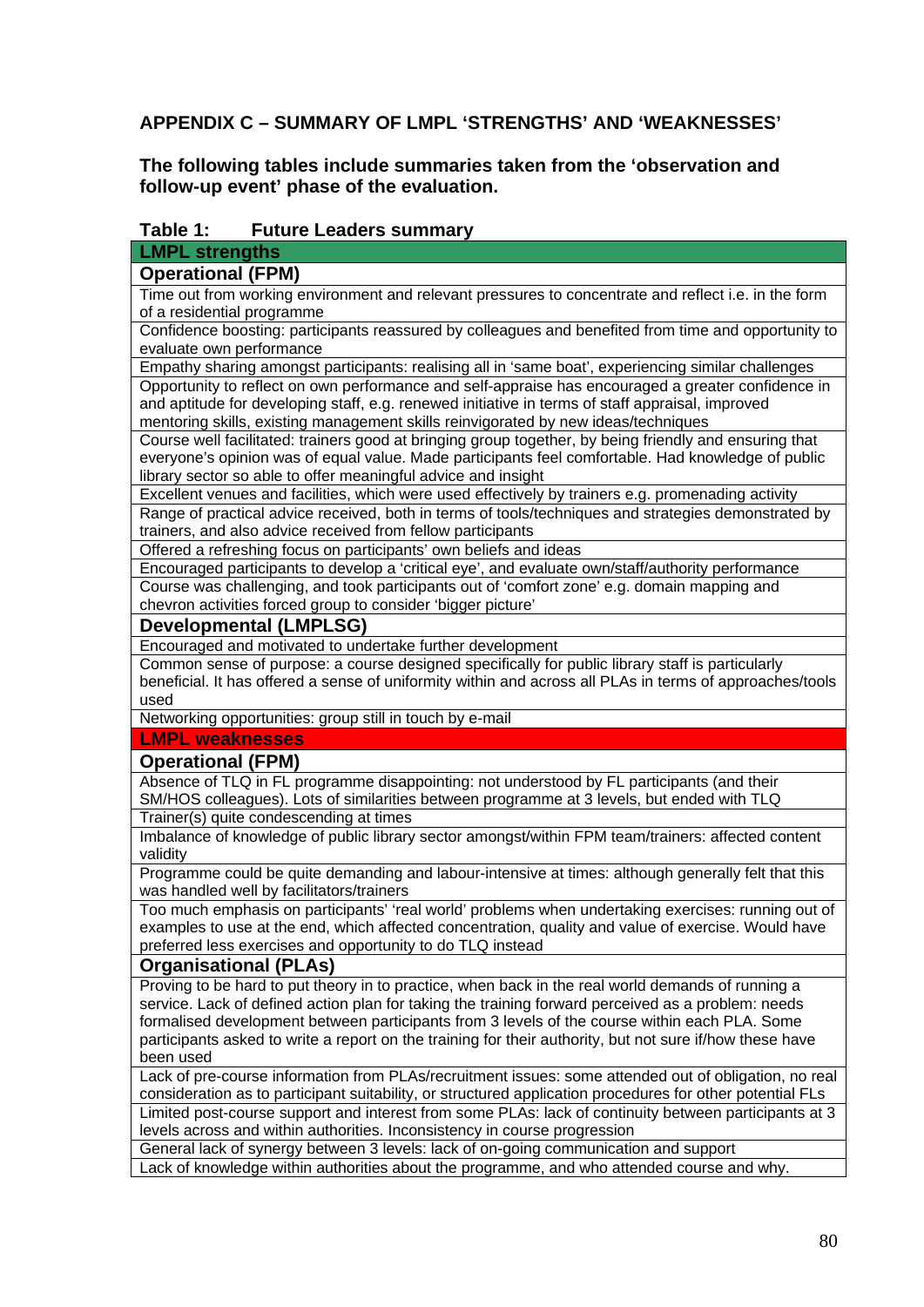General apathy towards principles of leadership development: programme should have been opportunity to rectify this

## **Table 2: Senior Managers summary**

# **LMPL strengths**

# **Operational (FPM)**

Time to reflect, away from the workplace and meet other colleagues in similar situations with same issues to deal with

#### **Networking**

Reversal, de-reversal technique/exercise: forced to look at problems from different perspectives

Timing of modules was effective: gave time to reflect and re-energise between each one

Fact that course was residential a huge benefit: gave participants informal time together in pleasant surroundings

Modules were well facilitated and structured. Trainers knowledgeable, professional and above all approachable

Course reader a valuable resource: much more than a textbook, a toolkit that can be used again and again. Has already been referred back to by group members

TLQ assessment valuable in self-discovery and external validation, providing a realisation of leadership abilities and additional tools for development. Has been acted upon by group members

#### **Organisational (PLAs)**

LMPL has provided a basis for setting national leadership benchmarks, and a consensus on strategic standards with reference to *Framework for the Future*

Some of the exercises have been used in staff meetings (chevron, defining public library service/'morphological mix')

#### **Developmental (LMPLSG)**

Fact that on same programme as Head of Service, fostering a two-way communication between senior colleagues when preparing an action plan.

Similarly the three levels of the programme were seen as beneficial in encouraging a shared experience across authorities

The focus on public libraries: reinforced a shared experience between participants

Ongoing communication and support within the cohort: e-mail lists

#### **LMPL weaknesses**

#### **Operational (FPM)**

Some tools/exercises seen as less useful by some people e.g. 'thinking hats'

Some group members felt that the allocation of 'personal time' when waiting for TLQ interview was wasted, and needed more structure: others welcomed the opportunity to read, etc. This was dependent upon timing of interview

The content distribution between days and modules was perceived as a little uneven, e.g. first day always very intensive, and then second day had lots of free time for TLQ

Two group members did not benefit from their TLQ interview due to personnel involved ("learnt more about trainer than myself"). Both agreed that the report was helpful, but quality of the one-to-one session had been poor

Group felt that modules 2 and 3 were too intensive, structured and prescribed, and had suffered due to a change in trainers/course facilitators. The style of presentation changed and momentum was lost

#### **Developmental (LMPLSG)**

Lack of ongoing assessment in terms of TLQ: needs more official and structured continuity to achieve 'buy in' from authorities

Some respondents who are also responsible for archive and museum services would have liked some generic content on leadership in cultural services (e.g. Clore)

#### **Table 3: Heads of Service summary**

**LMPL strengths** 

# **Operational (FPM)**

The management tools presented on the programme which have been applied in the workplace,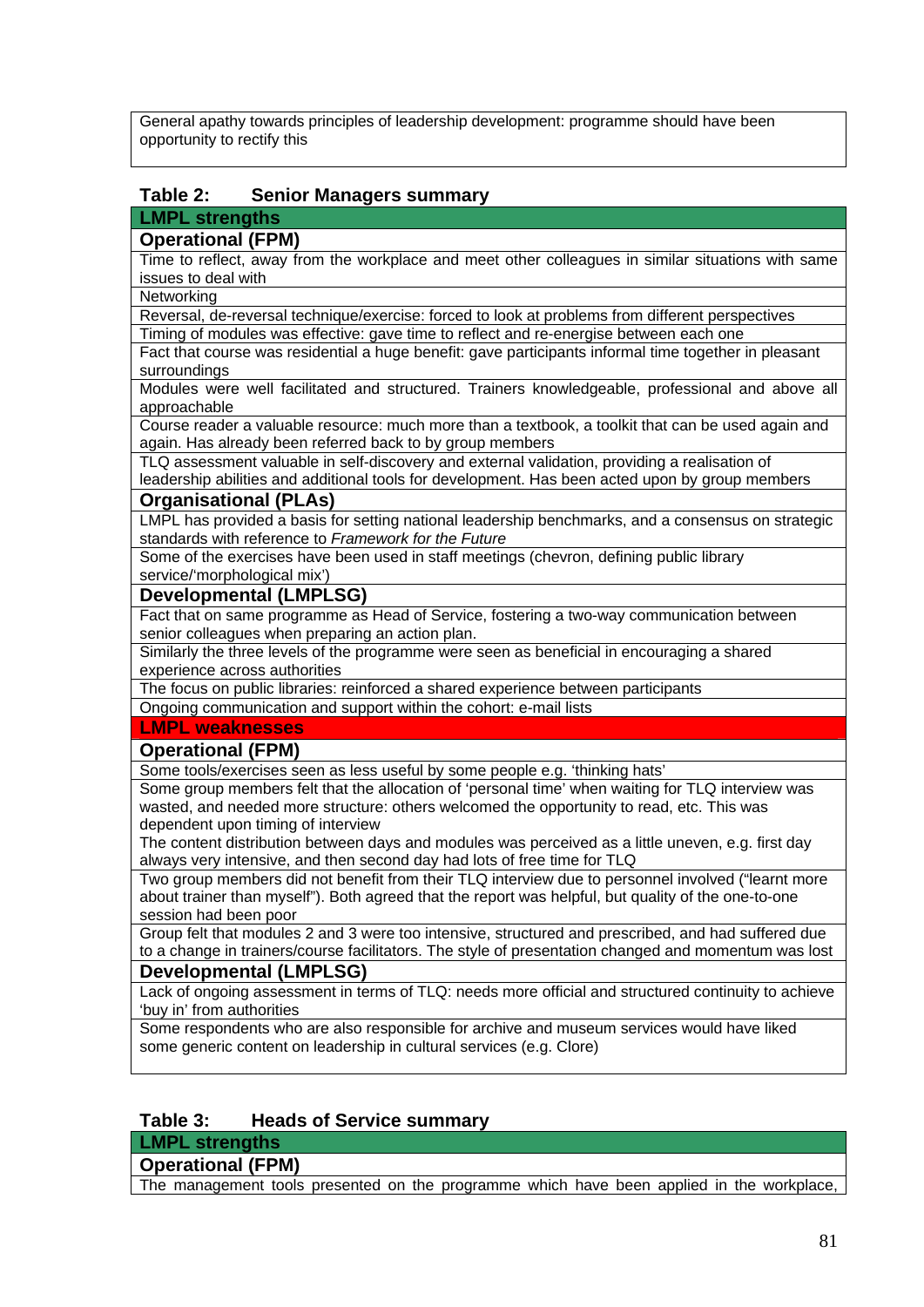offering different approaches and motivating staff

Messages communicated on the programme including the need to prioritise and make the time to consider and improve own performance

Excellent trainers: focused and knowledgeable

Facilities: offered the 'right environment to learn'

#### **Organisational (PLAs)**

Respondents reported a clearer 'sense of vision' within their authorities

Participants have gained a clearer sense of purpose in their leadership of the organisation, and how their colleagues perceive them (related to TLQ)

Heads of Service have also noticed improved confidence levels and increased proactive behaviour amongst relevant Senior Managers and Future Leaders (in some cases)

#### **Developmental (LMPLSG)**

Respondents saw the networks provided by the programme as a 'problem-solving resource' which should be opened up to others

Heads of Service valued the national element of the programme e.g. gained 'different perspectives from London authorities'

Heads of Service in general showed a greater appreciation of the programme as a 'strategic intervention' in relation to the setting of national standards. Believe that the programme should be continued on a national basis

It was suggested that positive TLQ data could be used to promote the programme, and as evidence for on-going national training and development

#### **LMPL weaknesses**

#### **Operational (FPM)**

Concerns over intellectual level of the programme content i.e. not pitched at right level in some cases for Heads of Service group

Exercises considered to be less useful by some people, although participants acknowledge that this is dependent upon individual learning styles

Inconsistencies in trainer's knowledge and facilitative style: affected motivation amongst some participants

Some respondents did not benefit from their one-to-one TLQ interview: felt that they 'hadn't learnt anything new'

TLQ exercise as a whole not particularly valuable to two participants who had previously undertaken similar exercises – felt that the process was too long and overly objective

#### **Organisational (PLAs)**

Some Heads of Service felt that the programme has not been taken 'seriously enough' by PLAs, in both pre-programme and post-programme phases

The poor allocation of Future Leader places, and the subsequent profile of Future Leader cohorts, has affected the impact and satisfaction levels amongst some Future Leaders from other authorities. Heads of Service have found it difficult to motivate their relevant Future Leader as a result, where applicable

Some Heads of Service feel that PLAs have failed to respond to the programme in terms of participants' on-going development, action planning and performance evaluation

**Developmental (LMPLSG)**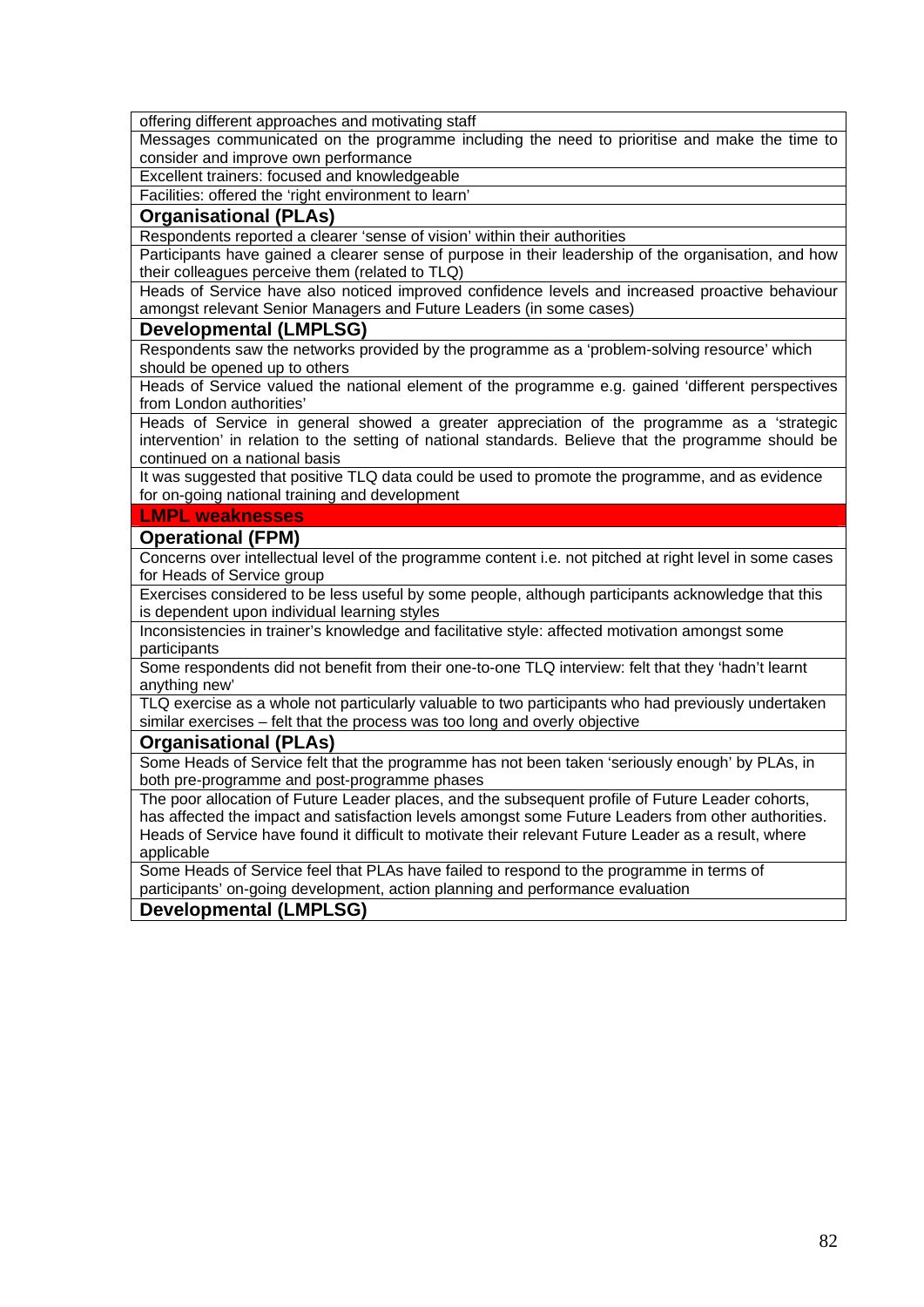## **APPENDIX D: MODULE OBSERVATION TOOLS AND GUIDELINES**

#### **OBSERVATION OF GROUP BEHAVIOUR Some elements in effective leadership behaviour**

| <b>LOW</b> | 1 Listening to others<br>0 | 1                                 | 2                                                             | 3 | 4 | 5 | 6 | 7              | HIGH |
|------------|----------------------------|-----------------------------------|---------------------------------------------------------------|---|---|---|---|----------------|------|
| <b>LOW</b> | 0                          |                                   | 2 Participation by group members<br>2                         | 3 | 4 | 5 | 6 | $\overline{7}$ | HIGH |
| LOW        | 0                          | 3 Quality of decision making<br>1 | 2                                                             | 3 | 4 | 5 | 6 | 7              | HIGH |
| LOW        | 0                          |                                   | 4 Building and developing on other peoples contributions<br>2 | 3 | 4 | 5 | 6 | 7              | HIGH |
| <b>LOW</b> | 0                          |                                   | 5 Sensitivity of group members to the feelings of others<br>2 | 3 | 4 | 5 | 6 | 7              | HIGH |
| <b>LOW</b> | 0                          |                                   | 6 Handling and use of conflict (if any arises)<br>2           | 3 | 4 | 5 | 6 | 7              | HIGH |
| <b>LOW</b> | 7 Level of creativity<br>0 | 1                                 | 2                                                             | 3 | 4 | 5 | 6 | 7              | HIGH |
| LOW        | 0                          | 8 Keeping everyone on task        | 2                                                             | 3 | 4 | 5 | 6 |                | HIGH |

#### **OBSERVING GROUPS AT WORK (Taken from Pfeiffer and Jones, 1972, Annual Handbook for Group Facilitators)**

A group operates at two levels:

1. There is WHAT the group is doing (i.e. the group 'task')

2. There is HOW the group is working (i.e. the group 'process')

Therefore, at the end of any piece of group work there is an opportunity for members to focus on:

- What can we learn from the content of the session?
- What can we learn from the way we worked together?

In the early stages of developing awareness, the following basic process questions can be considered with the group:

- Did everybody participate in the groups activities?
- Did members listen to each other?
- Were there examples of members supporting and helping each other?
- What can group members be pleased about in the way they worked together?
- If they were to repeat the session, is there anything they could change to improve how they work together?

As groups become more aware and sophisticated they can look at how they operate in more depth. They are likely to want to observe:

- 1. Participation
- 2. Influence
- 3. Individual styles
- 4. Decision-making
- **5.** The work and the people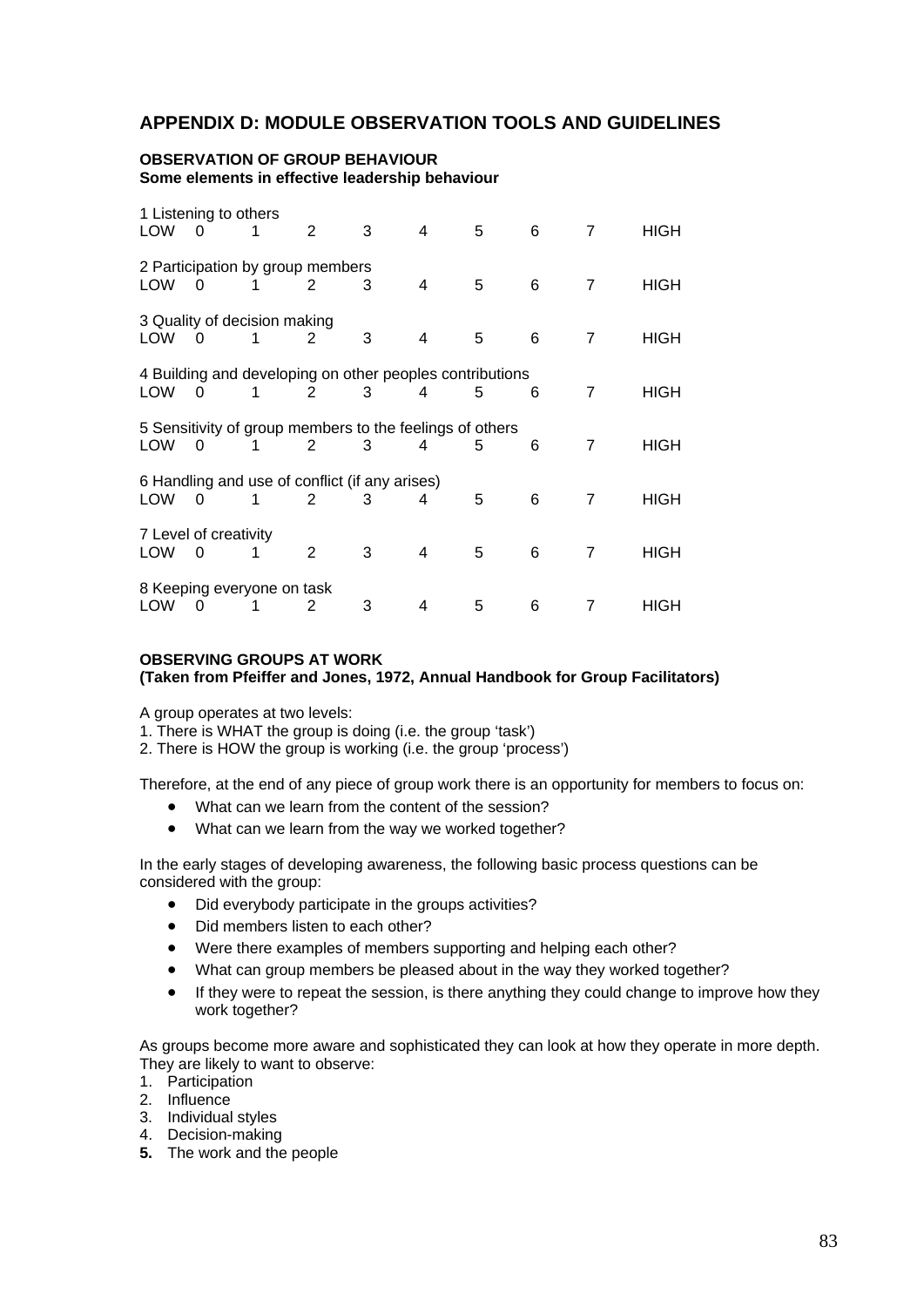#### 1. Participation

What are the signs that people are involved/not involved/excluded? Who participates most/least? Does participation vary? Are any members silent? How does the group deal with this? Who talks to whom? Do members 'pair up' or is interaction distributed?

How much do individual members:

- Give information to the group?
- Ask questions?
- Respond to what other members say?
- Agree with the comments of others?
- Disagree with others?
- Criticise others?
- Invite others to speak?
- Interrupt others who are speaking?

#### 2. Influence

Which members seem to influence the group most? Whose ideas or behaviour seem to be most important to others? Who is listened to most? Whose suggestions are followed? Does the group have an appointed leader? Is that leadership accepted or resisted? Are there other leaders in the group? How do they display leadership? Who accepts their leadership? Does leadership change as the group works? Is there rivalry for the leadership? How does the group react to this?

Does the group appear resistant to, or unaware of, any particular member's or subgroup's ideas and contributions?

#### 3. Individual styles

Does anyone attempt to impose ideas on the group or push others to support his/her views or decisions?

Does anyone attempt to block the ideas of others? How is this done?

Who co-operates with others or tries to get members to work together?

Does anyone seem to look for ways to differ from the rest of the group or to seek conflict?

Does anyone avoid conflict or any signs of disagreement: smoothing over problems or changing the subject when difficulties occur?

Does anyone seem uninvolved or ready to agree with anybody without seeming to have strong views of his/her own? Does anybody wait to be asked before offering comments?

Does anyone seem particularly helpful in solving problems that arise, in considering the views of others, or I helping the group to work together?

4. Decision-making

Does the group make any decisions? If so, what about?

How does the group make decisions?

By majority decision?

By a minority over-ruling others?

By working for unanimous agreement?

In other ways?

Does decision-making, if it happens, divide the group? Do some seem to 'win' and others 'lose'? How do the 'winners' treat the 'losers' and vice versa?

Does the group seem united at the end of its work?

5. The work and the people

Did the group accomplish its task? If not, why not?

Did the group stick at its task or was it side-tracked from time to time?

If the group did achieve its task, who and what helped it to do this?

Did the group have an agreed procedure, or did members make suggestions about how to work as they went along?

Did anyone keep a check on progress by summarising from time to time, indicating what has been dealt with and what remained to be done?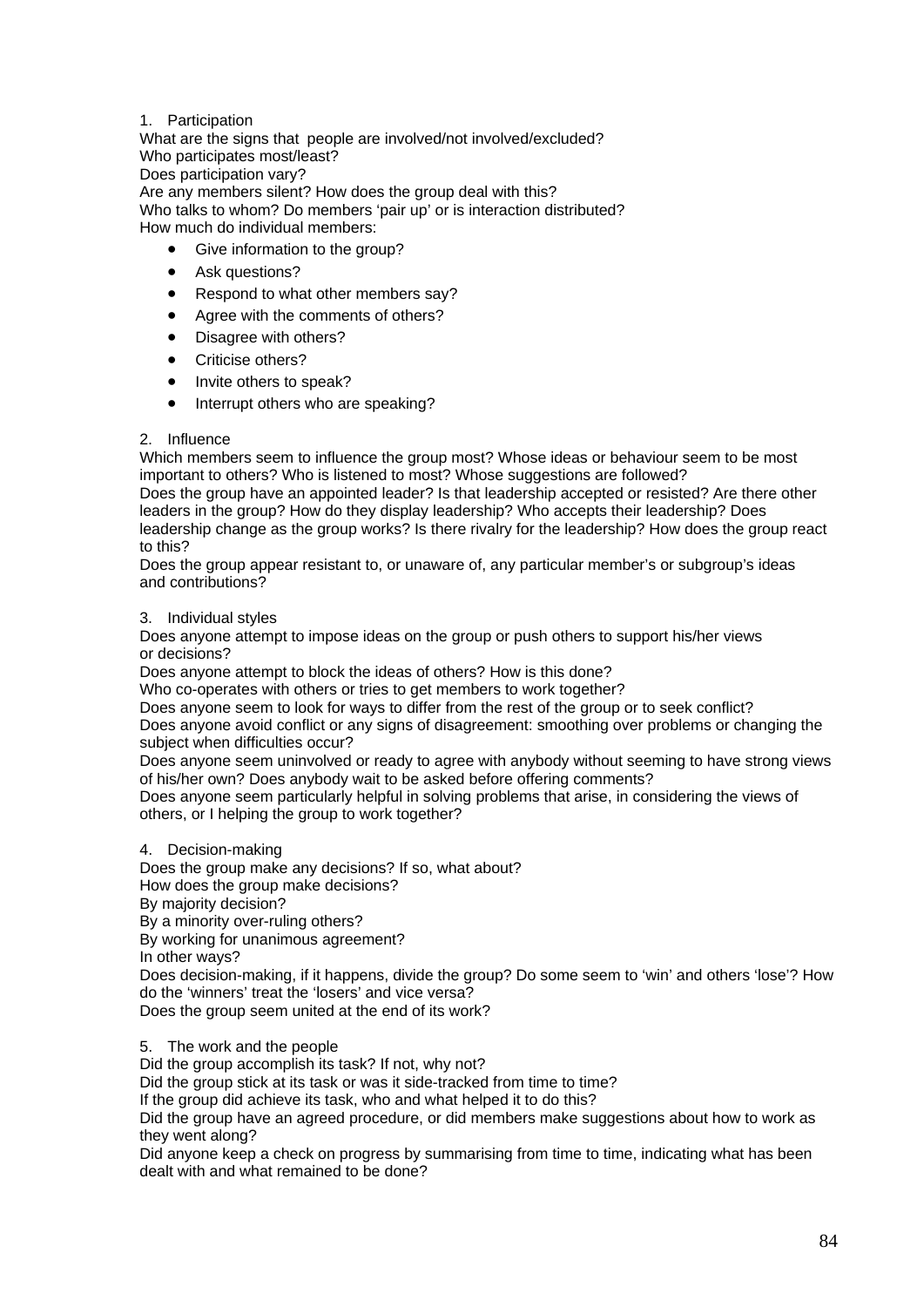How aware of each other were group members as they worked together? Did they use each others names or refer to each other? What were the signs, if any, that they were listening to each other? Did members support, encourage or praise each other? Did members criticise each others ideas or ignore them? Was any member personally abused or put down? If so, what were the effects of this behaviour?

Was there any behaviour that drew group members closer together as a group or that seemed to divide them?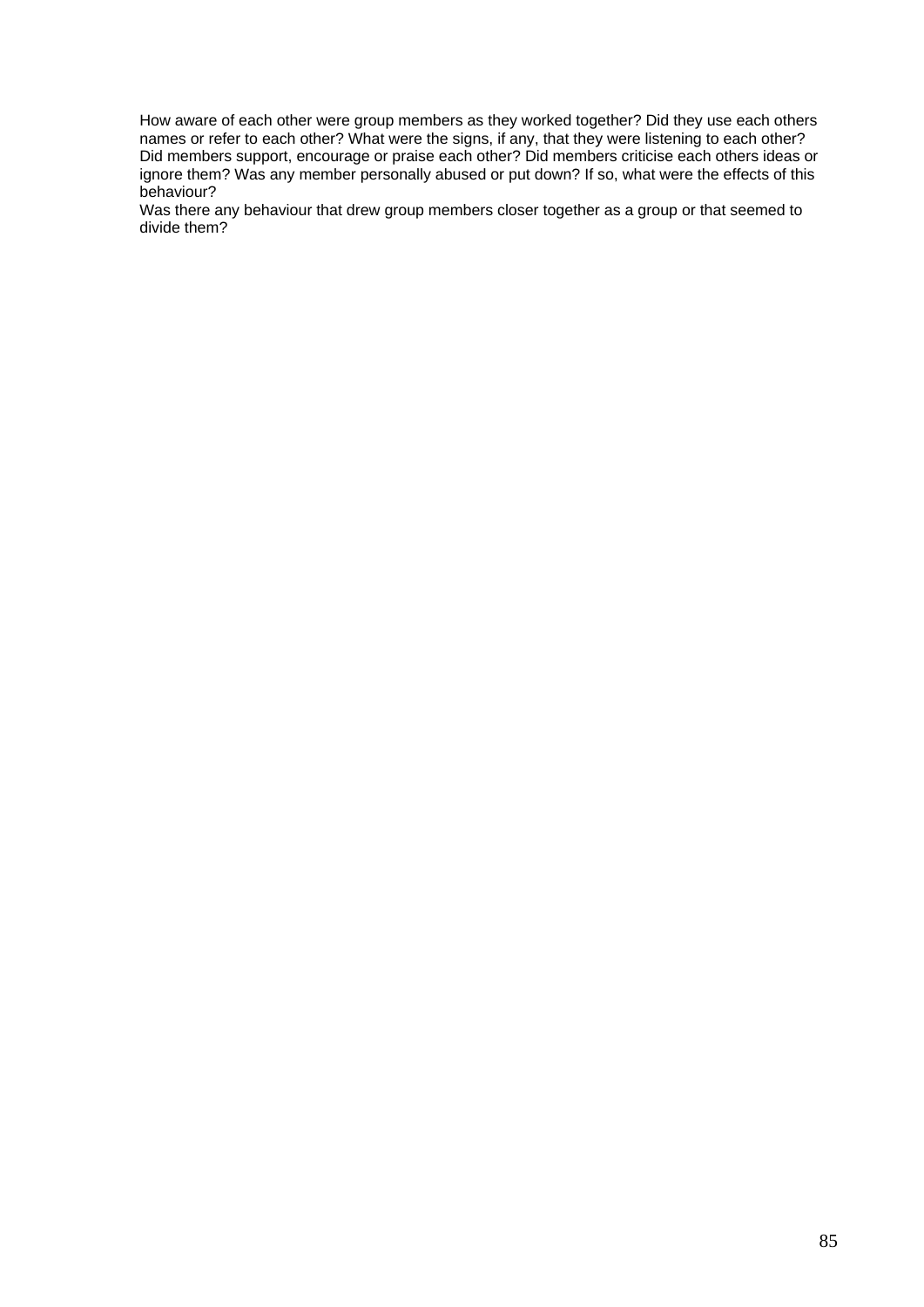# **APPENDIX E – FOCUS GROUP QUESTIONS**

#### **Senior Managers and Heads of Service follow-up events**

Focus group duration: approximately 45 minutes

#### **Most beneficial aspects of LMPL: successes and positive outcomes**

What in your opinion have been the most beneficial elements of the LMPL programme? Why?

Have these elements been successfully transferred to, or implemented in, your workplace? How? (examples of)

Why do you think these elements are particularly suitable for, or applicable to, the leadership of public libraries?

#### **Least beneficial aspects of LMPL: suggestions for alternative content**

What in your opinion were the least beneficial aspects of the LMPL programme? Why?

Are there any specific content, or any particular leadership training needs and objectives, which you consider to be missing from the existing LMPL programme?

Were there any elements of the course that you found particularly inappropriate, irrelevant or unsuitable for the leadership of public libraries?

#### **Progressing your leadership training and development**

Have you identified particular areas for further development? How identified? How will these be developed?

Is there/should there be a role for MLA and other professional organisations in continuing your leadership training and development? What type of role should they play?

In your opinion, does the transformational model, as presented in the LMPL programme, provide a viable and appropriate basis for the future leadership of public libraries?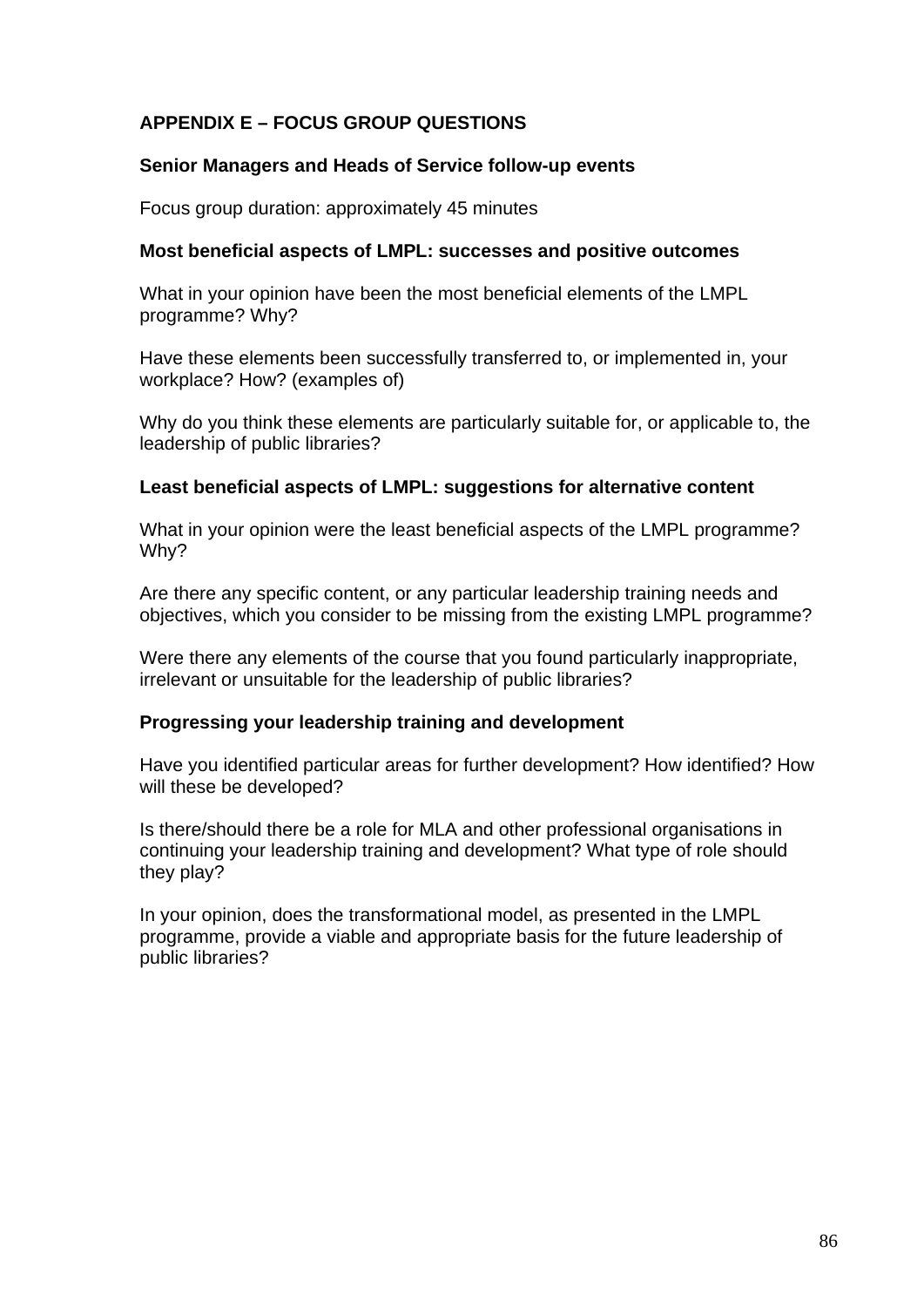# **APPENDIX F - FUTURE LEADERS FOLLOW-UP WORKSHOP AGENDA**

## **Leading Modern Public Libraries External Evaluation Event University of Sheffield February 27<sup>th</sup> 2006**

## **Objectives for Evaluators**

**To:** 

- Gather views from participants on the main strengths and weaknesses of the LMPL Course.
- Find out what sorts of use has been made of what was learnt on the course and of the materials provided.
- Obtain participants' advice on the most appropriate future help support for them as leaders and for their peers and colleagues who have not had the benefit of LMPL development.
- To observe group activity to further inform the evaluation of the programme as a whole (**not** the individual contribution or performance of participants).

# **Objectives for Participants**

**To:** 

- Provide feedback on the three objectives above.
- Get together again with the people who were on your course.
- Other? (To be explored on the day).

# **PROGRAMME**

13.00 Introduction to the event

 Review of objectives for the day (groups and plenary) Strengths and weaknesses of the programme (pairs and plenary) What you have used and how (Round Robin groups)

- 14.30 Break
- 14.45 Moving forward: future support for participants (pairs and plenary) future support for Library Managers as leaders (presentation and plenary)
- 16.00 To be decided

16.30 Close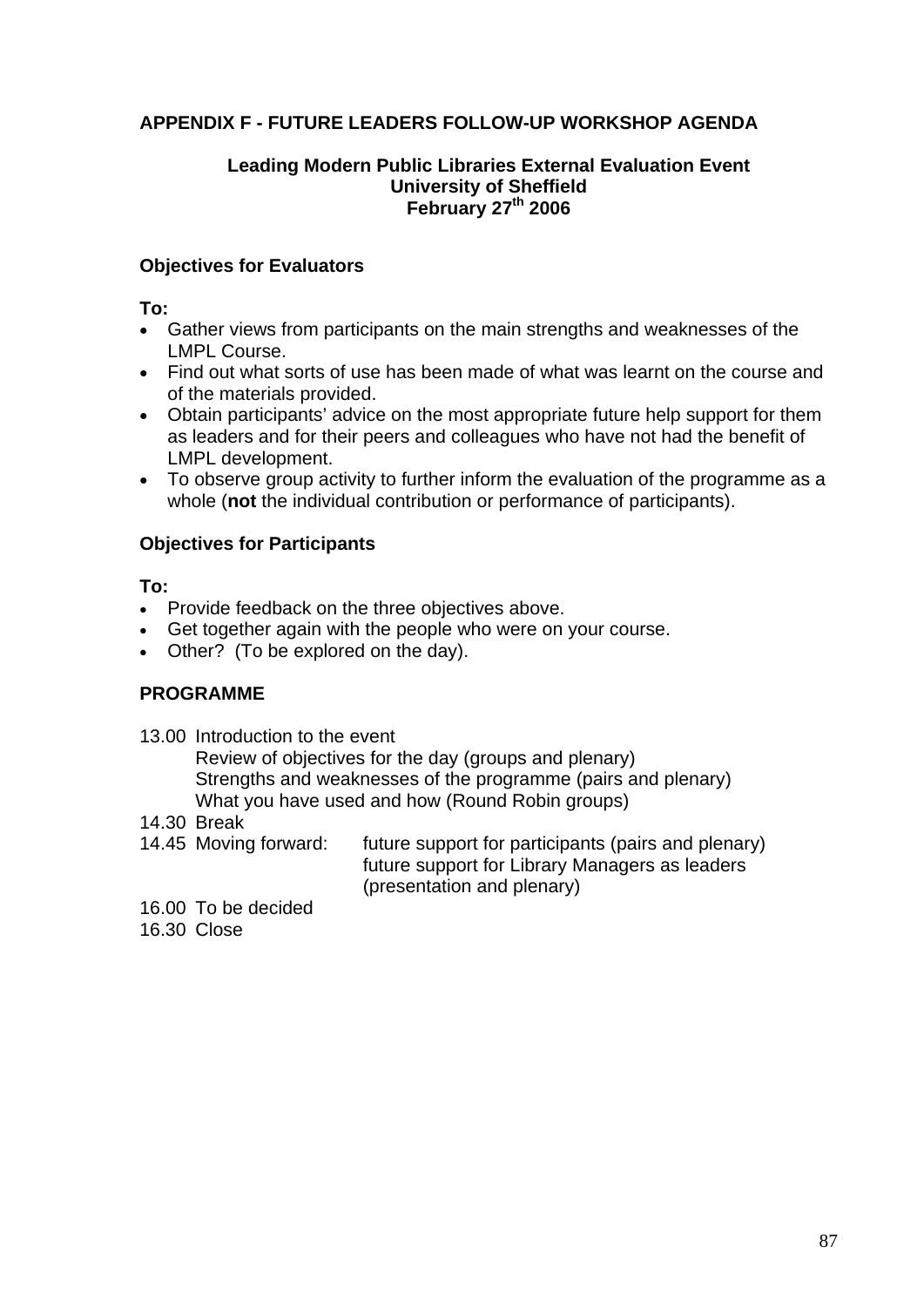# **APPENDIX G – MID-PROGRAMME INTERVIEW QUESTIONS**

## **Individual perspective**

How were you selected/recruited to attend the course?

What was your personal motivation for attending the course?

How would you describe your own leadership 'style' or approach?

Do/did you recognise your own approach in the course content, or have you learnt new styles which you would like to adopt?

Why do you think such approaches are appropriate/will be effective?

How confident are you in your own ability to apply these approaches in your workplace?

# **Operational perspective**

Have you identified opportunities to apply the course content/leadership approaches within your workplace in terms of the day-to-day running of the service?

What will be the anticipated outcomes if these approaches are applied?

Do you foresee any challenges/obstacles? How will these be overcome?

Do you think such approaches will be welcomed by colleagues, particularly front-line staff?

## **Organisational perspective**

Do you think the approaches outlined in the course 'fit' your organisational culture?

What is the existing leadership 'style', if any, within your organisation? How is this different to the model presented within the course, if at all?

Will your organisation benefit from the model presented on LMPL? How?

Do you see an opportunity to 'cascade' this model and the training you are receiving within the organisation? Would you advocate this approach to colleagues? How?

Is the course changing the way you practice leadership?

## **Any other comments?**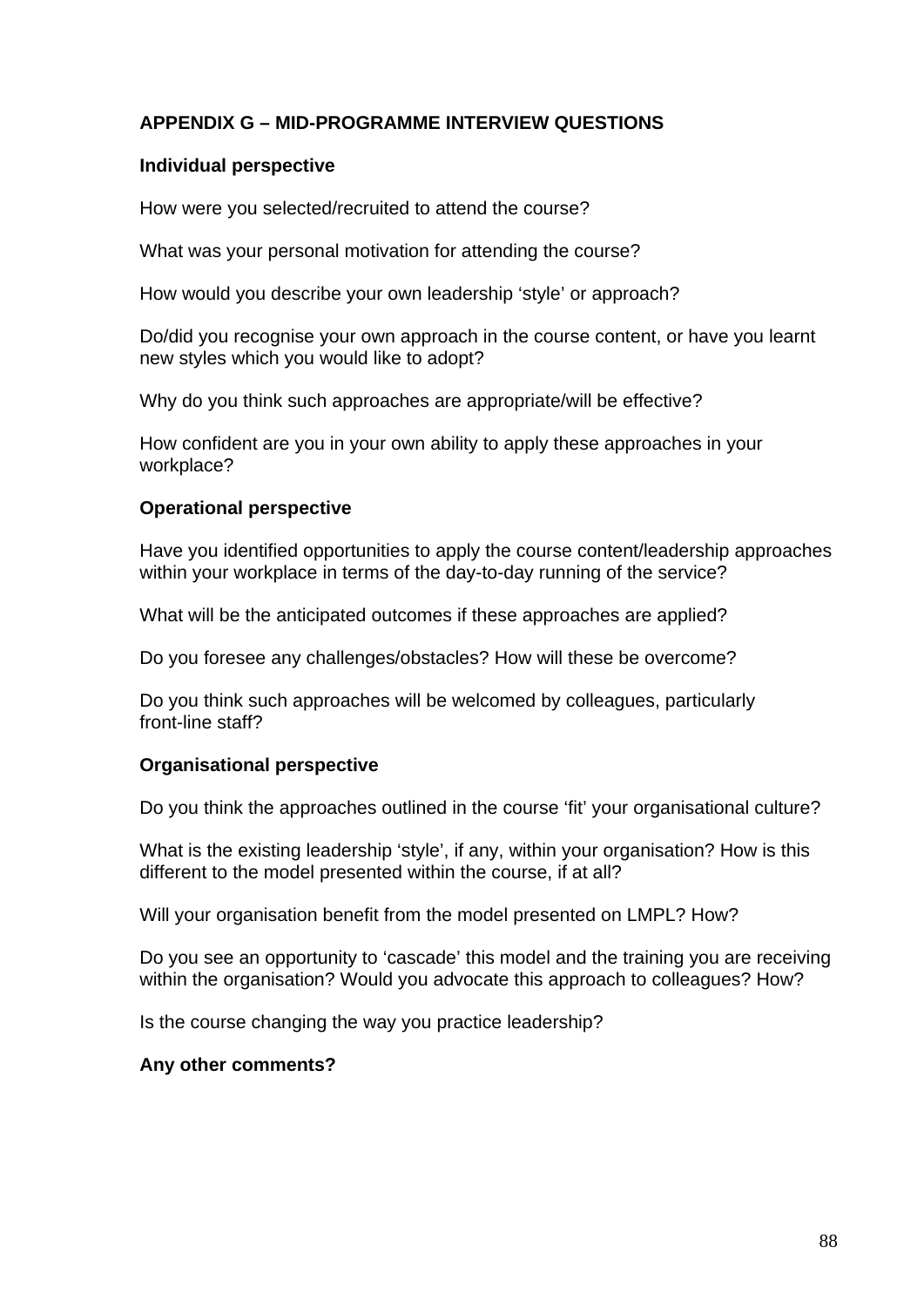# **APPENDIX H: CRITICAL INCIDENT INTERVIEW SCHEDULE**

1 [Except Heads of Service] How did you get to participate in the course?

Prompts: Selected? Volunteered?

2 You were asked to identify an instance where you have used your leadership skills since the course in which you have drawn on what you learnt on the course. Can you think of an example please? Please tell me about it.

Prompts: *Which leadership skills? What results?* 

3 Have you used any of the materials, techniques or ideas in other ways since the course?

4 What did you think of the course?

Prompts: Strengths? Weaknesses?

Thank you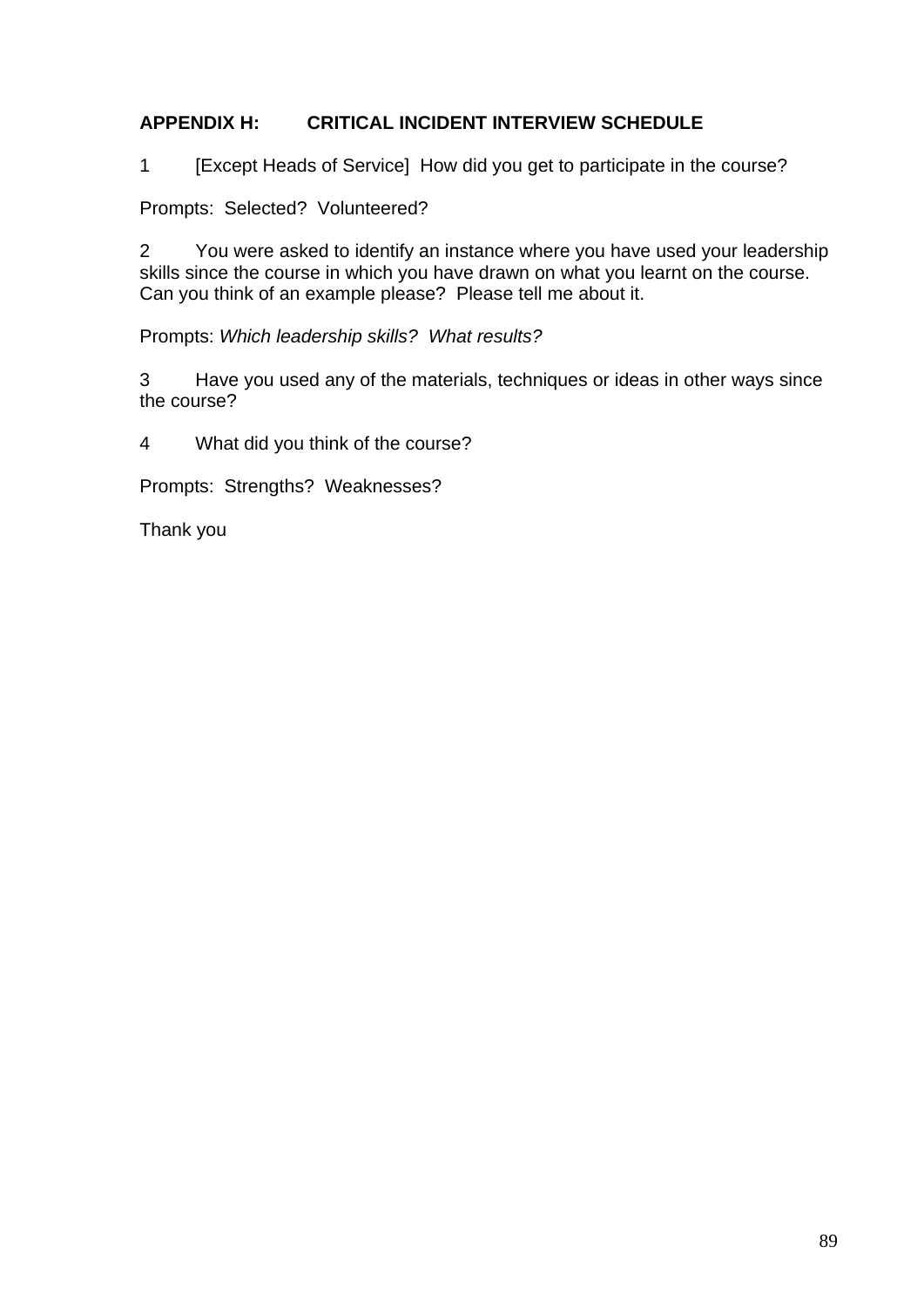# **APPENDIX I – PRE-PROGRAMME QUESTIONNAIRE**

# **Part 1 – Attending the course**

Which course are you attending? | Future Leaders | | Senior Managers | | Heads of Service

**What is your current job title? How long have you worked in the public library service? Years** Years

**How were you selected/recruited to attend the course? Please provide as much information as possible:** 

| Was your decision to attend entirely voluntary?                                              | Yes | No. |  |
|----------------------------------------------------------------------------------------------|-----|-----|--|
| What was your personal motivation for attending the course? Please tick the most appropriate |     |     |  |
| box:                                                                                         |     |     |  |
| A general enthusiasm for training and continuing professional development                    |     |     |  |
| A desire to develop my existing management skills in to leadership skills                    |     |     |  |
| To support my future career development and promotion opportunities                          |     |     |  |
| A desire and/or a need to lead change in my own organisation                                 |     |     |  |
| A sense of obligation because of my position in my organisation                              |     |     |  |
| An interest in the concept of leadership and its place in the public library service         |     |     |  |
| A desire to boost my confidence in, and awareness of, my own leadership abilities            |     |     |  |
| Other (please describe below)                                                                |     |     |  |
| <b>Further comments:</b>                                                                     |     |     |  |
|                                                                                              |     |     |  |

| Which of the following phrases best describe your own individual leadership style or<br>approach? Please select a maximum of 4 phrases by ticking the appropriate boxes: |                   |                |  |  |  |  |
|--------------------------------------------------------------------------------------------------------------------------------------------------------------------------|-------------------|----------------|--|--|--|--|
| Decisive                                                                                                                                                                 | Consultative      | Proactive      |  |  |  |  |
| Creative                                                                                                                                                                 | Politically aware | Empathetic     |  |  |  |  |
| Reactive                                                                                                                                                                 | Collaborative     | Inclusive      |  |  |  |  |
| <b>Directive</b>                                                                                                                                                         | Innovative        | Results driven |  |  |  |  |
| Task-orientated<br>Visionary<br>Empowering                                                                                                                               |                   |                |  |  |  |  |
| <b>Further comments:</b>                                                                                                                                                 |                   |                |  |  |  |  |

# **Part 2: Leadership in your organisation**

| Please consider the following questions in relation to your<br>organisation (that being your public library service or local authority<br>for those in senior management positions) and tick the appropriate<br>box: | Yes | No | <b>Undecided</b> |
|----------------------------------------------------------------------------------------------------------------------------------------------------------------------------------------------------------------------|-----|----|------------------|
| Traditionally, does your organisation have an identifiable leadership                                                                                                                                                |     |    |                  |
| style or approach?                                                                                                                                                                                                   |     |    |                  |
| Would your organisation benefit from a change or redirection in                                                                                                                                                      |     |    |                  |
| leadership style and approach?                                                                                                                                                                                       |     |    |                  |
| Would your organisation be open and responsive to such changes?                                                                                                                                                      |     |    |                  |
| Are you confident in your own abilities to contribute to the leadership<br>of your organisation?                                                                                                                     |     |    |                  |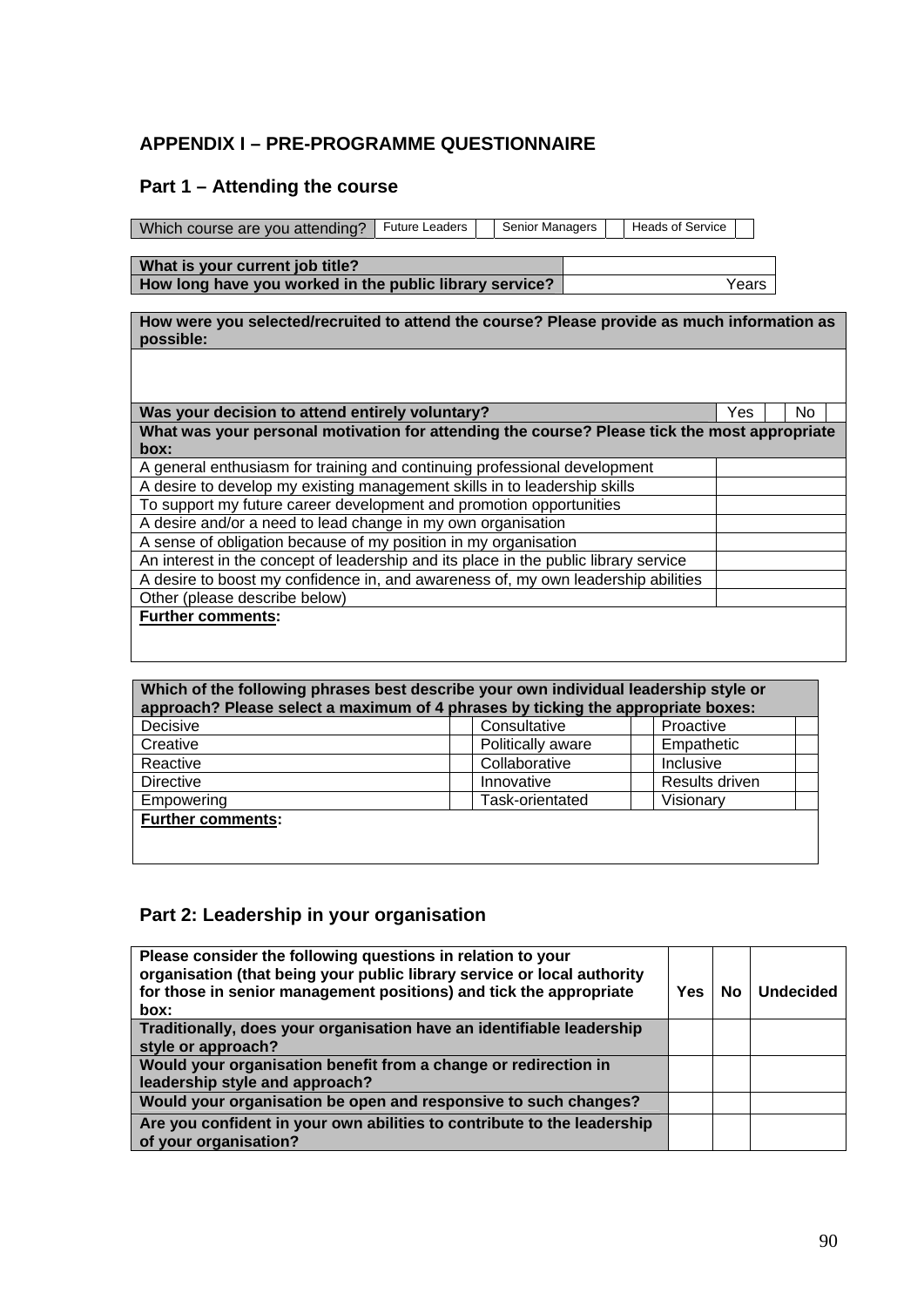#### **Further comments:**

#### **Which of the following phrases best describe the CURRENT leadership style or approach within your organisation? Please select a maximum of 4 phrases by ticking the appropriate boxes:**

| apply up that power.     |                   |                |  |
|--------------------------|-------------------|----------------|--|
| Decisive                 | Consultative      | Proactive      |  |
| Creative                 | Politically aware | Empathetic     |  |
| Reactive                 | Collaborative     | Inclusive      |  |
| <b>Directive</b>         | Innovative        | Results driven |  |
| Empowering               | Task-orientated   | Visionary      |  |
| <b>Further comments:</b> |                   |                |  |
|                          |                   |                |  |
|                          |                   |                |  |

# **Part 3: Professional activities and engagement**

| Which of the following professional activities have you undertaken in the past 6 months? |                                              |  |  |  |  |  |  |
|------------------------------------------------------------------------------------------|----------------------------------------------|--|--|--|--|--|--|
| Please tick the appropriate boxes:                                                       |                                              |  |  |  |  |  |  |
| Attending a professional conference                                                      | Speaking/presenting at a professional        |  |  |  |  |  |  |
|                                                                                          | conference                                   |  |  |  |  |  |  |
| Attending a training event/course                                                        | Facilitating a training event/course         |  |  |  |  |  |  |
| Reading professional literature                                                          | Writing a paper for publication              |  |  |  |  |  |  |
| Reading/contributing to e-mail discussion                                                | Subscribing to a publication/e-mail alerting |  |  |  |  |  |  |
| group(s)                                                                                 | service                                      |  |  |  |  |  |  |
| Joined/renewed membership to a professional                                              | Other (please specify below)                 |  |  |  |  |  |  |
| organisation                                                                             |                                              |  |  |  |  |  |  |

| Did any of these activities relate to the development/study of leadership<br>skills/theory? | Yes | No. |  |
|---------------------------------------------------------------------------------------------|-----|-----|--|
| Further comments:                                                                           |     |     |  |

**Are there any other comments you would like to make about your decision to attend the leadership training course, your expectations of the training and anticipated outcomes?** 

# **MANY THANKS FOR YOUR TIME AND CO-OPERATION**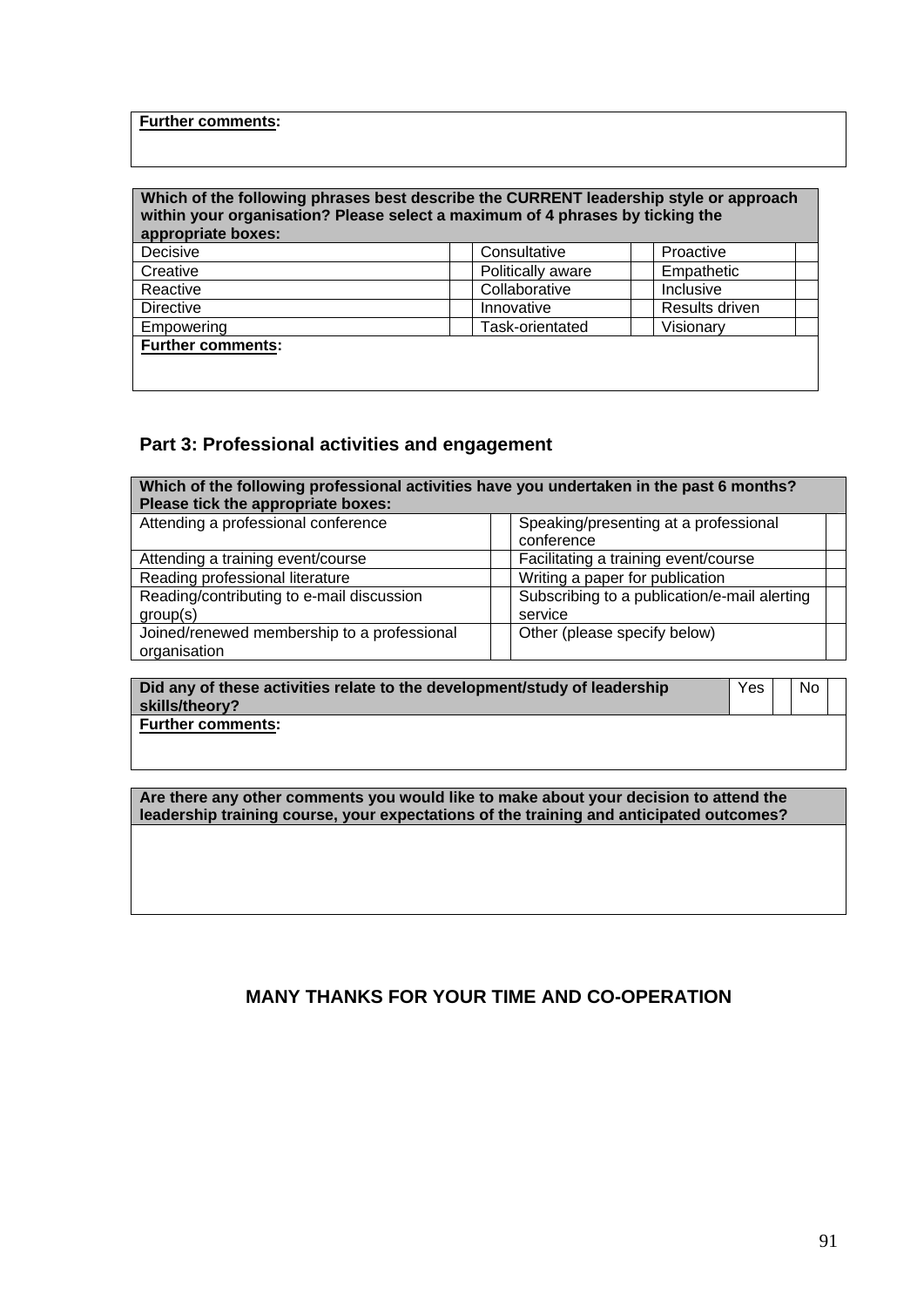# **APPENDIX J – POST-PROGRAMME QUESTIONNAIRE**

## **Part 1: Your individual assessment of the course**

| Which course did you attend?   Future Leaders     Senior Managers     Heads of Service |  |  |  |  |
|----------------------------------------------------------------------------------------|--|--|--|--|

## **What, for you personally, have been the main benefits of attending the course? Please select a maximum of 4 from the following responses:**

The opportunity to develop my existing management skills in to leadership skills

The opportunity to take 'time out' and consider my personal role within my organisation The identification and personal recognition of specific skills that I need to develop to become a successful leader The development of skills and evidence to support my future career development and promotion

opportunities The incentive to lead change in my own organisation

An invigorated interest in the concept of leadership and its place in the public library service

The acquisition of new knowledge and tools to apply in my own workplace

The opportunity to network and engage with colleagues from other library services

Improved confidence in my own leadership abilities

**Further comments:** 

| Which of the following phrases, in your opinion, best describe the model of leadership<br>presented on the course? Please select a maximum of 4 phrases by ticking the<br>appropriate boxes: |                   |                |  |  |  |  |
|----------------------------------------------------------------------------------------------------------------------------------------------------------------------------------------------|-------------------|----------------|--|--|--|--|
| Decisive                                                                                                                                                                                     | Consultative      | Proactive      |  |  |  |  |
| Creative                                                                                                                                                                                     | Politically aware | Empathetic     |  |  |  |  |
| Reactive                                                                                                                                                                                     | Collaborative     | Inclusive      |  |  |  |  |
| Directive                                                                                                                                                                                    | Innovative        | Results driven |  |  |  |  |
| Empowering                                                                                                                                                                                   | Task-orientated   | Visionary      |  |  |  |  |
| Please briefly describe in the space below how the model of leadership presented on the<br>course relates to your own personal leadership style and approach:                                |                   |                |  |  |  |  |
|                                                                                                                                                                                              |                   |                |  |  |  |  |

## **Part 2: Linking the training to your organisation**

| Please consider the following questions in relation to your<br>organisation (that being your public library service or local<br>authority for those in senior management positions) and tick the<br>appropriate box: | Agree | <b>Disagree</b> | <b>Undecided</b> |
|----------------------------------------------------------------------------------------------------------------------------------------------------------------------------------------------------------------------|-------|-----------------|------------------|
| I recognised the existing leadership style of my organisation<br>within the model of leadership presented on the course                                                                                              |       |                 |                  |
| Leadership within my organisation is relatively inconsistent:<br>different leaders and managers adopt different approaches                                                                                           |       |                 |                  |
| I am optimistic about the combined contribution that the three<br>participants on the course can make to the future leadership<br>of our organisation                                                                |       |                 |                  |
| The model of leadership presented on the course is entirely<br>different to the existing leadership culture within my<br>organisation                                                                                |       |                 |                  |
| I believe that my organisation needs to change its current<br>leadership style and approach                                                                                                                          |       |                 |                  |
| My organisation would benefit from the ideas presented on                                                                                                                                                            |       |                 |                  |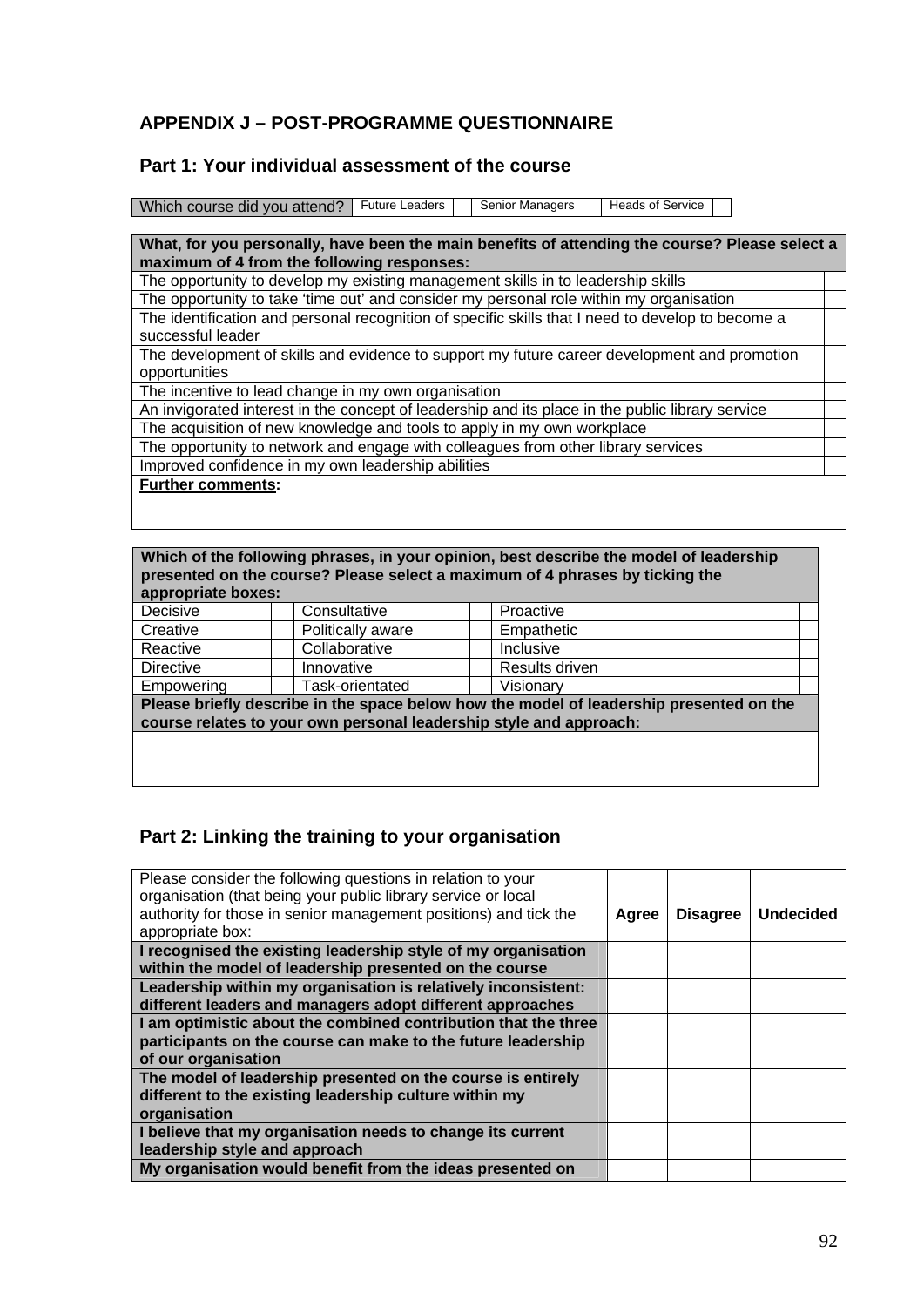| the course with respect to taking the service forward    |  |  |
|----------------------------------------------------------|--|--|
| The model of leadership presented on the course does not |  |  |
| suit my organisation and its current needs               |  |  |
| My organisation is open to change and development with   |  |  |
| respect to its future leadership                         |  |  |
| <b>Further comments:</b>                                 |  |  |
|                                                          |  |  |
|                                                          |  |  |

# **Part 3: Your continuing leadership development**

| Which of the following professional activities have you undertaken, or do you plan to<br>undertake, since completing the course? Please tick the appropriate boxes: |                                                         |  |  |
|---------------------------------------------------------------------------------------------------------------------------------------------------------------------|---------------------------------------------------------|--|--|
| Attending a professional conference                                                                                                                                 | Speaking/presenting at a professional<br>conference     |  |  |
| Attending a training event/course                                                                                                                                   | Facilitating a training event/course                    |  |  |
| Reading professional literature                                                                                                                                     | Writing a paper for publication                         |  |  |
| Reading/contributing to e-mail discussion<br>group(s)                                                                                                               | Subscribing to a publication/e-mail alerting<br>service |  |  |
| Joined/renewed membership to a professional<br>organisation                                                                                                         | Other (please specify below)                            |  |  |

**When considering your on-going leadership training and development needs, what type of activity would be most beneficial to you? Please describe a maximum of 3 below, including the support needed, particularly by external organisations such as MLA or CILIP where appropriate: 1.** 

# **2. 3.**

**Have you consulted with the other** *Leading Modern Public Libraries* **participants from your library service since completing the course? If 'yes', please describe the nature of your consultation, including relevant outcomes, below:** 

**Are there any other comments you would like to make about the** *Leading Modern Public Libraries* **programme, and your future leadership development and training needs?** 

# **MANY THANKS FOR YOUR TIME AND CO-OPERATION**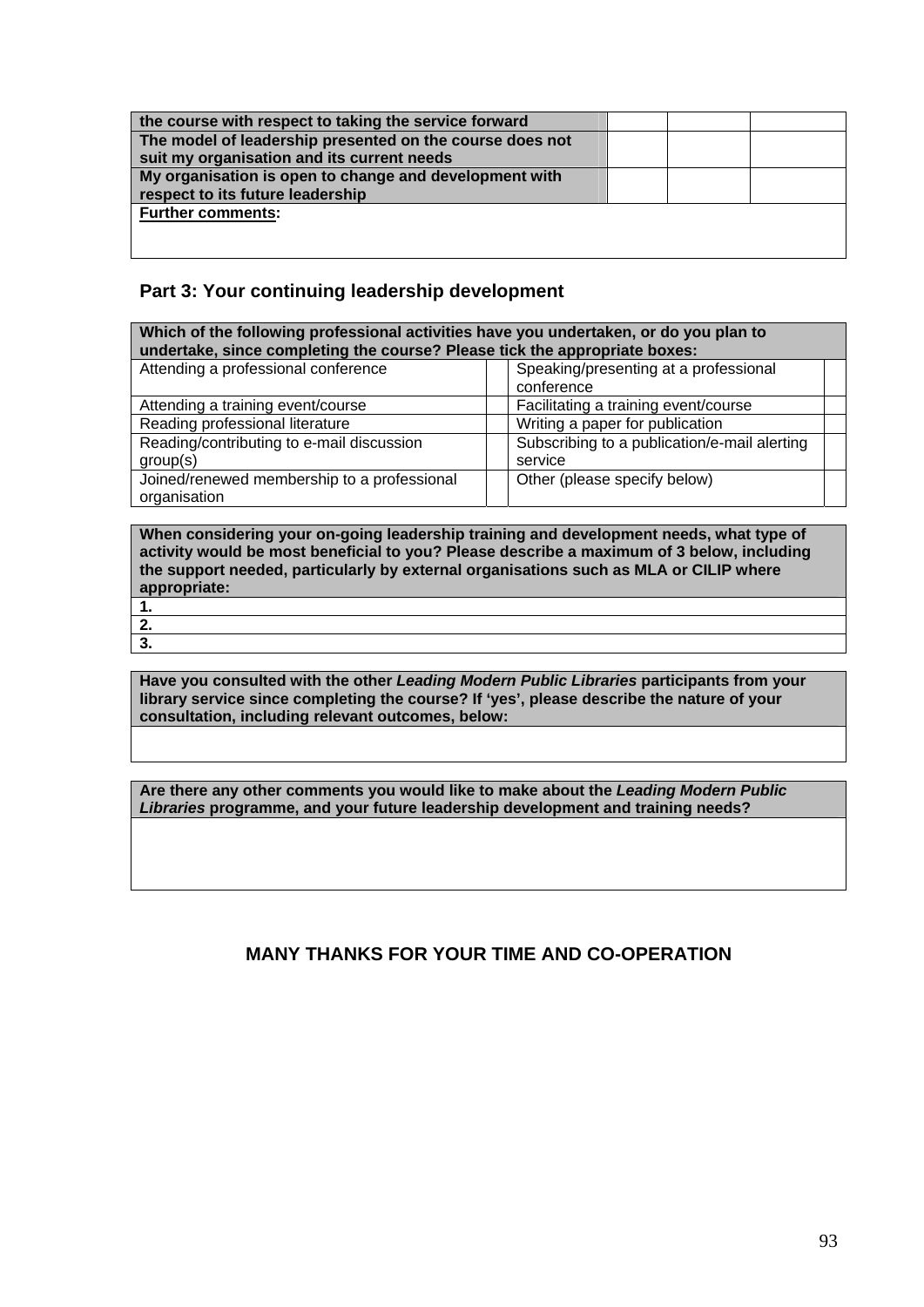# **APPENDIX K: KEY EVALUATION FINDINGS BY EVALUATION ACTIVITY**

The different evaluation methods were chosen to concentrate on particular aspects of the overall picture, as shown in the summaries of key evidence below. However, a very consistent overall picture emerged across the evaluation as a whole. Accordingly, a thematic review is presented as part C of this report.

# **1 SUMMARY OF LITERATURE REVIEW**

Based on a review of the literature and observations made, it is possible to briefly summarise theoretical models of leadership, their key characteristics and the perceived desired criteria for public library leadership (please see table 2 on next page). However, the lack of a definitive list of key library leadership competencies and skills, due to the increasingly diverse and multi-faceted nature of the profession, its relevant services and personnel should be noted. It may not be appropriate to apply a single theoretical model or clearly defined set of guiding principles to library leadership training programmes and initiatives. The role of personalised development plans which recognise organisational characteristics and service objectives are of equal (if not greater) importance:

*"As usual the answers are not clear cut: people can examine, learn and practise 'leadership behaviours', but they must also have the will to lead and a need to achieve; practical skills can be taught, but personal qualities are hard to develop from scratch. Cross-sectoral perspectives add value, but programmes need to be culturally sensitive and incorporate context-specific elements." (Corrall, 2002)* 

# **2 DOCUMENTARY ANALYSIS: LMPL COURSE READER**

The evaluation team were given access to learning materials provided on the programme, in order to undertake documentary analysis in terms of content, quality and usefulness, and form an assessment of how specific learning materials support the delivery of the programme and the ongoing development of participants.

Our review of these materials (**see appendix B**) concluded that, overall, the reader directs course participants to a worthy and solid set of items. However, the range of material covered is somewhat limited, particularly for a resource tailored to providers of a specific service within a professional sector. As will be seen below, the programme as delivered bridged this gap, leaving problems only for the participants who missed segments of the programme or when people looked at the materials later.

Accordingly, we recommend that course designers try to reflect the 'public library relevance' articulated within the programme delivery in their supporting texts and resources (some useful suggestions about further reading are given in appendix B). There needs to be some adjustment in the balance of generic management theory content, and more emphasis on political issues and awareness which are essential to the leadership of public services.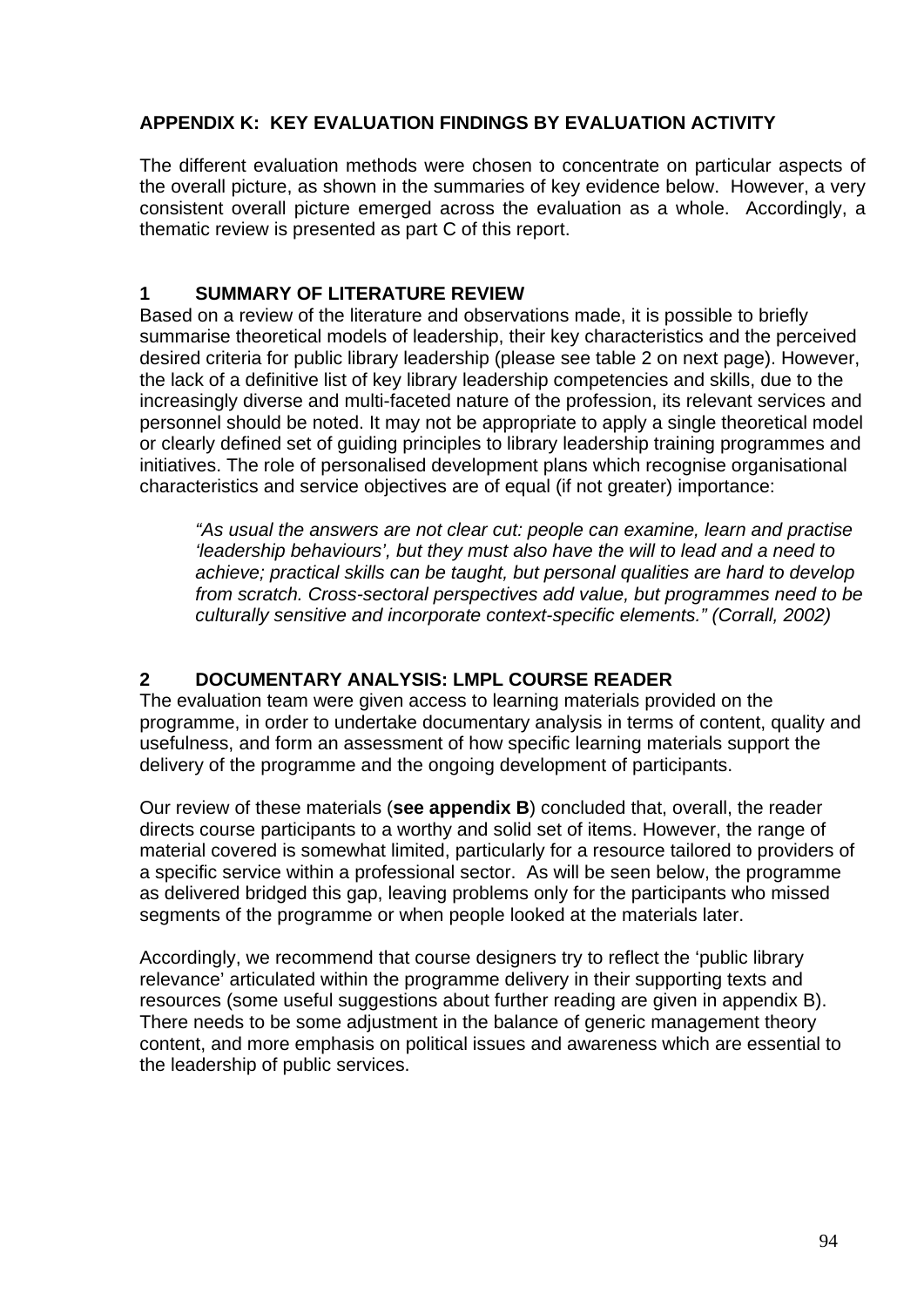# **Table 1: Leadership models**

| <b>LEADERSHIP</b><br><b>MODEL</b> | <b>KEY CHARACTERISTICS</b>                                                                                                                                                                                                                                                        | <b>DESIRED PUBLIC LIBRARY LEADERSHIP</b><br>(PLL)<br><b>CRITERIA</b>                                                                                        |
|-----------------------------------|-----------------------------------------------------------------------------------------------------------------------------------------------------------------------------------------------------------------------------------------------------------------------------------|-------------------------------------------------------------------------------------------------------------------------------------------------------------|
| <b>Situational</b>                | Leadership action responsive to given situation<br>Action either supportive or directive according to<br>development needs of followers<br>Leadership affected by group atmosphere, task<br>structure and positional power<br>Balanced between task/production/concern for people | Public library leadership needs reactionary skills to<br>accommodate given social/political situations<br>Decision making<br>Time management                |
| <b>Transactional</b>              | Task-orientated<br>Results-driven<br>Organisation and planning<br>Problem solving<br>Hierarchical                                                                                                                                                                                 | Respect and credibility<br>Decision making<br>Problem solving                                                                                               |
| Organisational                    | <b>Holistic</b><br>Collective<br>Innovative<br>Organisation-driven<br>Social awareness<br>Responsive to external environment                                                                                                                                                      | Acknowledgement of organisational culture and objectives<br>Political/social awareness<br>Creativity and Innovation<br>Collaboration<br>Succession planning |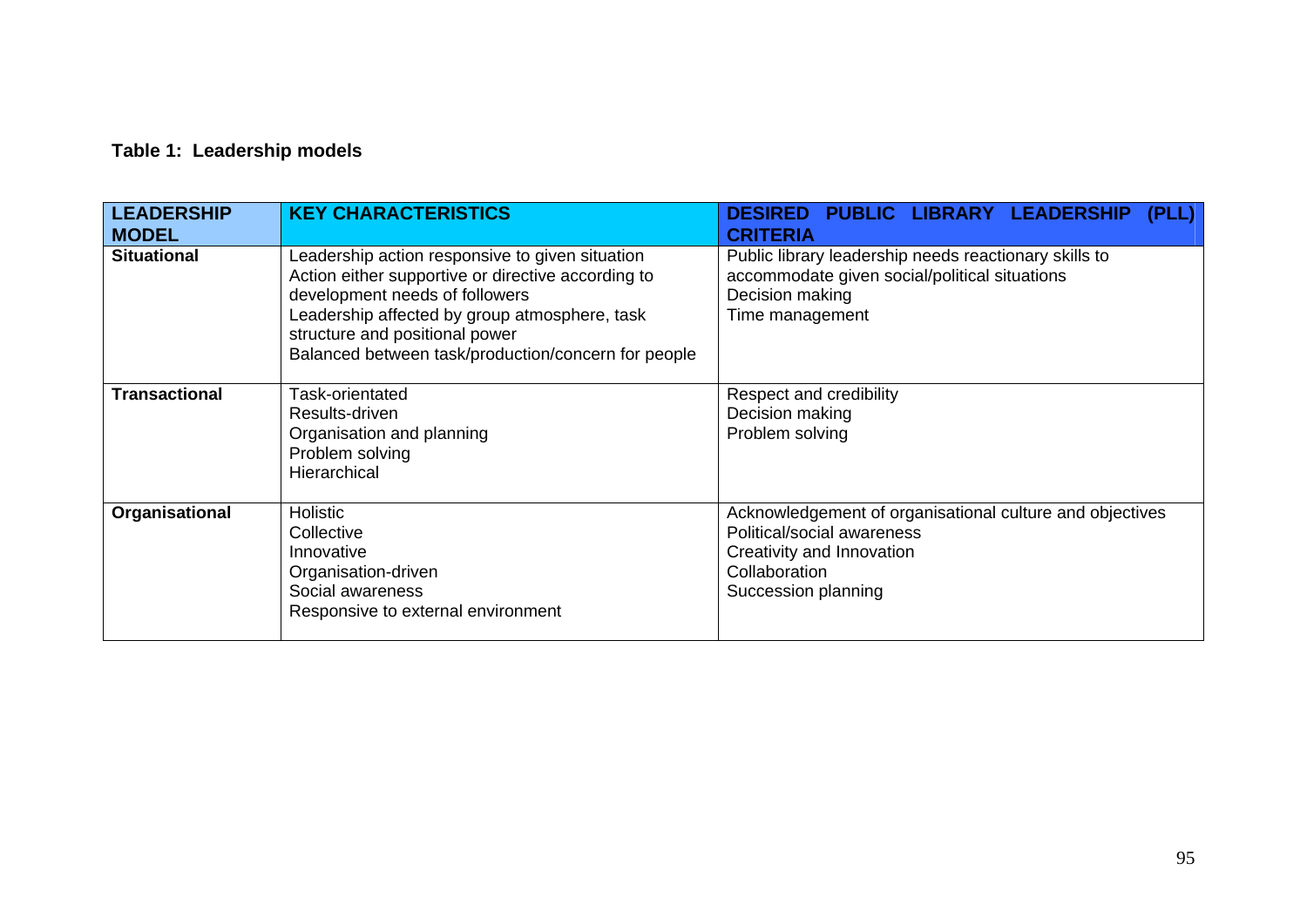| <b>Emotional Intelligence</b> | Self-awareness<br>Interpersonal skills<br>Resilience<br>Empathy<br><b>Intuitiveness</b><br>Social awareness<br>Relationship building              | Higher levels of emotional involvement and commitment required within public sector services<br>Emotional maturity and interpersonal sensitivity<br>Interpersonal and communication skills<br>Social sensitivity and awareness<br>Teamwork and collaboration<br>Negotiation |
|-------------------------------|---------------------------------------------------------------------------------------------------------------------------------------------------|-----------------------------------------------------------------------------------------------------------------------------------------------------------------------------------------------------------------------------------------------------------------------------|
| <b>Transformational</b>       | Change facilitation<br>Empathy<br>Inspirational<br>Motivating<br>Moral values<br>Visionary<br>Trustworthy<br>Mentoring<br>Empowering<br>Integrity | Political acumen<br>Creativity and innovation<br>Change orchestration and management<br><b>Motivation</b><br>Accountability<br>Mentoring and staff development<br>Advocate of 'public good'                                                                                 |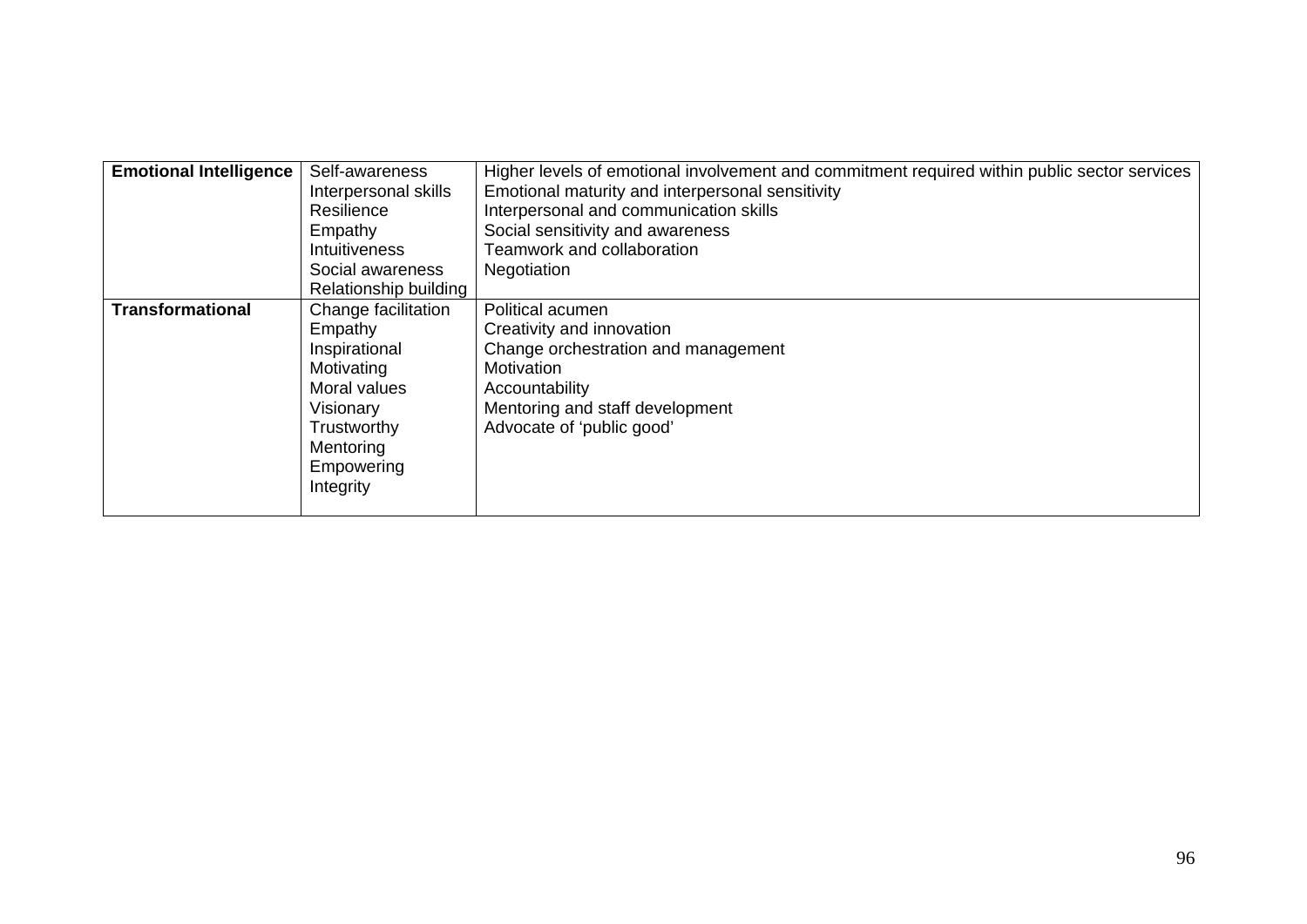# **3 KEY FINDINGS FROM EVALUATION FIELDWORK**

# **3.1 Key findings in common**

A number of key findings were identified across the observation and follow-up events, mid-programme interviews, critical incident interviews and the pre- and postprogramme questionnaires. Key findings echoing across all these strands of work are:

Main points:

- The various Future Leader, Senior Manager and Heads of Service cohorts all responded positively to the LMPL programme, with reported strengths outnumbering weaknesses in all cases.
- All groups have benefited significantly at a personal level through improved confidence and raised awareness of their own leadership capabilities, styles and potential.
- Groups have applied techniques used and learnt on the programme within their own workplace at some level, notably for project management and in communicating with and including staff more effectively (see also comment at 9.4 below).

Operational points:

• The networking opportunities have been appreciated by participants at all levels in these cohorts, particularly through shared public library-related experiences amongst participants.

# **3.2 Observation of modules and follow-up events**

Other key findings from this phase of the evaluation are:

Main points:

• Senior Managers indicated that they are developing their awareness of the strategic role of leadership within public libraries.

Operational points:

- All three groups reported inconsistencies in the programme content and in the performance of programme facilitators.
- Future Leaders feel that they would have benefited from undertaking the TLQ exercise.
- Some techniques, particularly the creativity/management tools, are more effective than others, depending on personal taste. Perhaps these sessions could be tailored in the future to accommodate this. Future Leaders would have preferred the TLQ instead of some of the exercises.

Organisational points:

• The selection of some participants on the Future Leaders programme was inappropriate.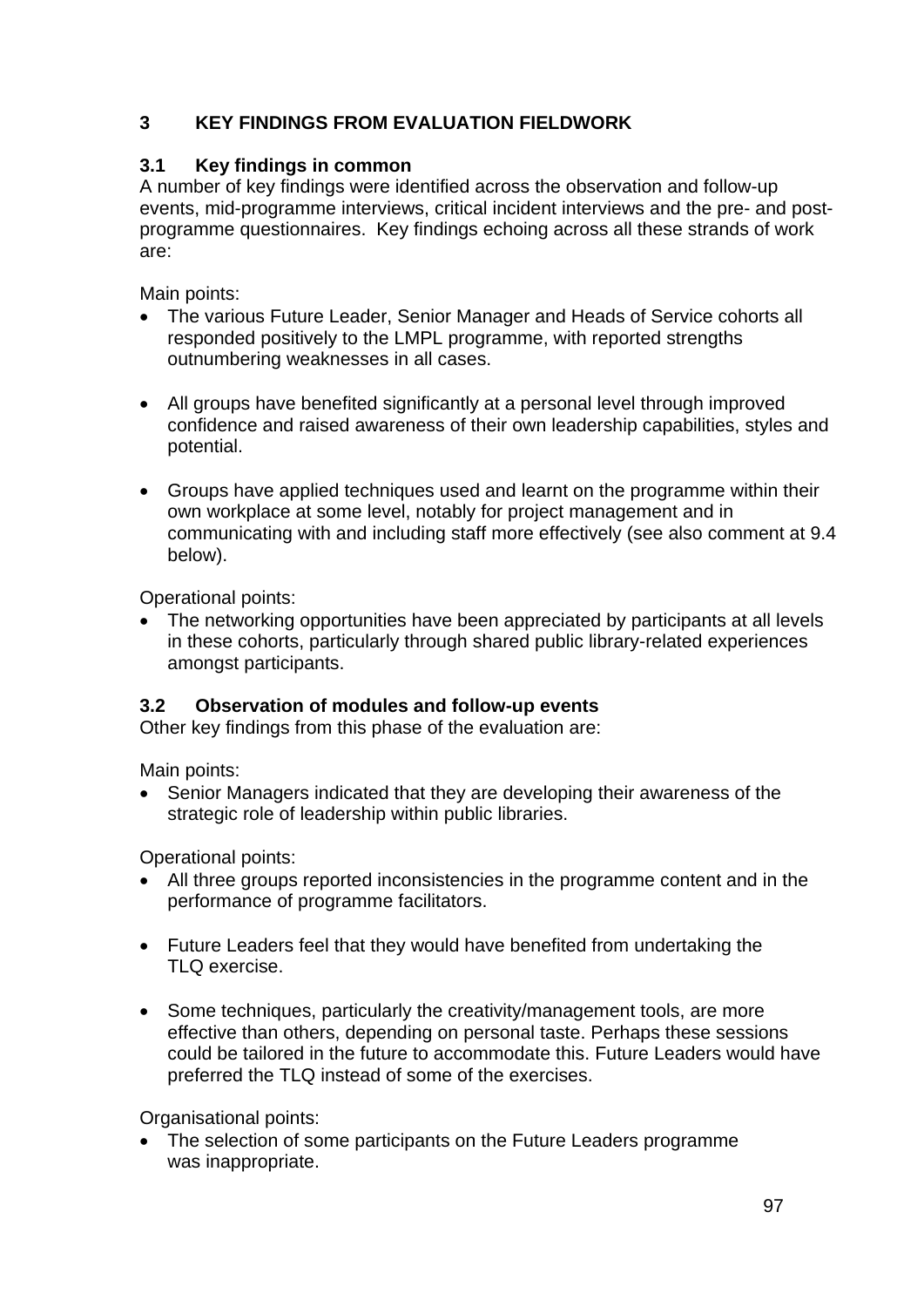Developmental points:

- Future Leaders in this cohort were less proactive in acting as leaders within their own authorities, and suggested that they need formal mechanisms and targets for developing their leadership skills and building upon the LMPL programme.
- Groups have expressed an interest in continuing their leadership development at a regional and national level.
- Groups have also defined potential roles for professional organisations such as MLA (nationally and regionally), CILIP and SCL in supporting their leadership development. They offered ideas for MLA to consider when deciding how to develop the LMPL programme and build upon the largely positive reaction it has received from participants so far.
- Groups agree that there is a need to extend the programme to other public library employees, and disseminate and publicise outcomes of LMPL in terms of leadership best practice.

# **3.3 Mid-Programme interviews**

Additional key findings are:

Main points:

• There is evidence amongst the Heads of Service group of positive strategic impact, particularly in developing leaders within the organisation.

Operational points:

- Some problems arose because of changes in programme facilitators and the comparatively poor performance of one particular trainer.
- The course reader received positive feedback, was being widely used at the midprogramme stage, and was considered to be a valuable tool for ongoing development.

Developmental points:

• All respondents stressed the need for a long-term consideration of programme impact and ongoing programme evaluation.

# **3.4 Critical incident interviews**

Further points include:

Operational points:

- Critical Incident respondents also reported inconsistencies in course content, intensity and facilitator performance.
- Some respondents were critical of the high management theory content, which was over-familiar to those participants who had already undertaken management training.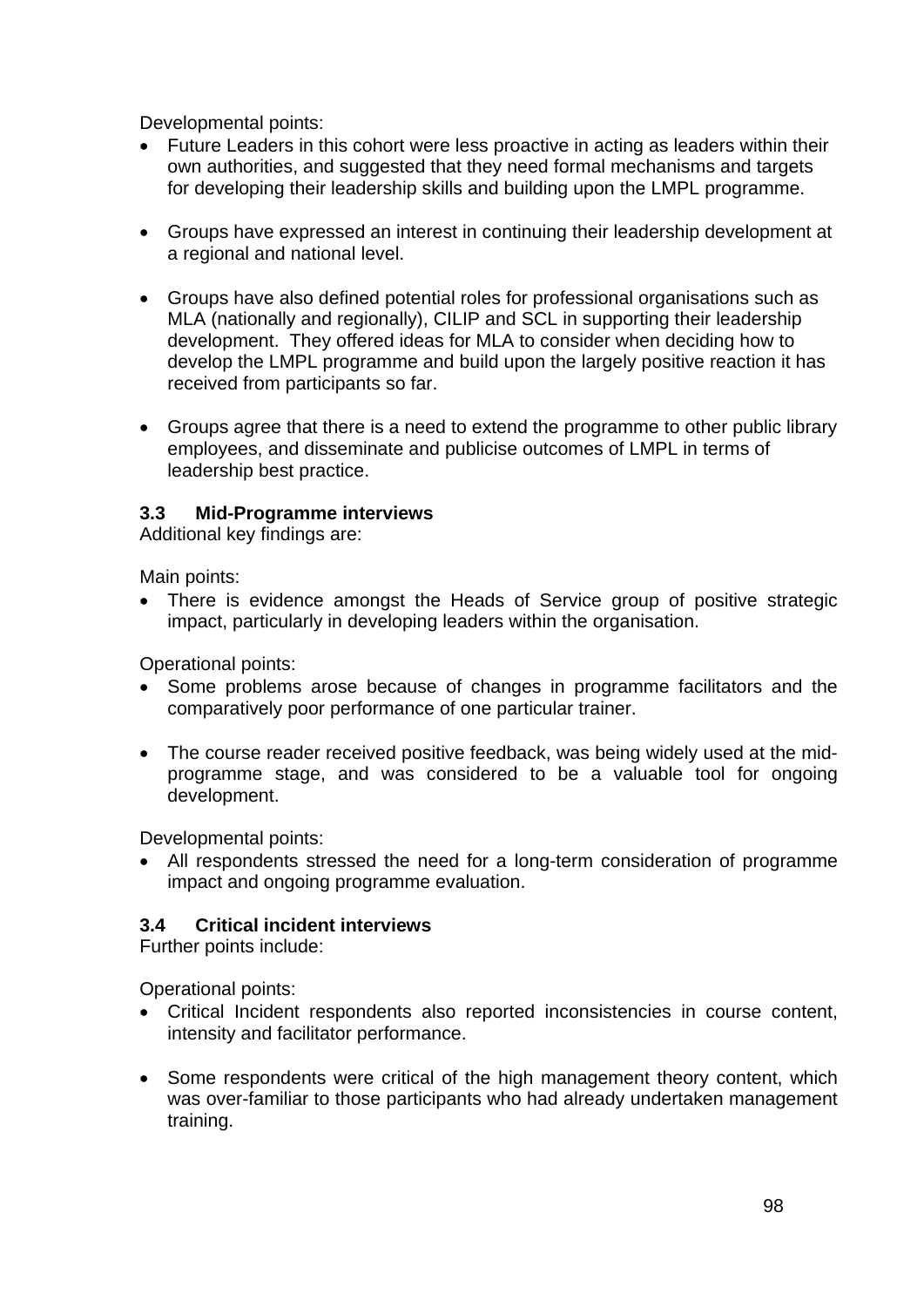Organisational points:

- Issues were again raised about the selection of Future Leader participants as well as about allocation of three places per library authority. Positive leadership programme outcomes clearly depend on choosing people with leadership potential to attend.
- Respondents reported some change in their attitudes, and are applying what they have learnt in the workplace at strategic or operational levels, depending upon local circumstances. Factors such as organisational restructures and under-staffing are affecting participants' ability to facilitate change.

# **3.5 Pre- and Post-Programme questionnaires**

Further points are:

Operational points:

- Again, some respondents expressed reservations about the high management theory content in the programme, and have suggested that some of the tools used are inappropriate for the more senior levels.
- They welcomed the opportunity to take reflective time away from the workplace.

Organisational points:

• There was again adverse comment about selection of LMPL participants, especially the high average length of time in service of Future Leaders.

Developmental points:

- Respondents at all levels see a need for flexible approaches to leadership and gave varied assessments about their own style compared to that of their organisation and of the LMPL programme.
- The reported failure by some authorities to co-ordinate the development activities of their three programme participants is perhaps a cause for concern, and supports the need for formalised structures requested by some participants.
- Questionnaire respondents envisage a continued need for MLA to support their leadership development, particularly on a regional basis, with other potential partners including regional branches of CILIP and SCL.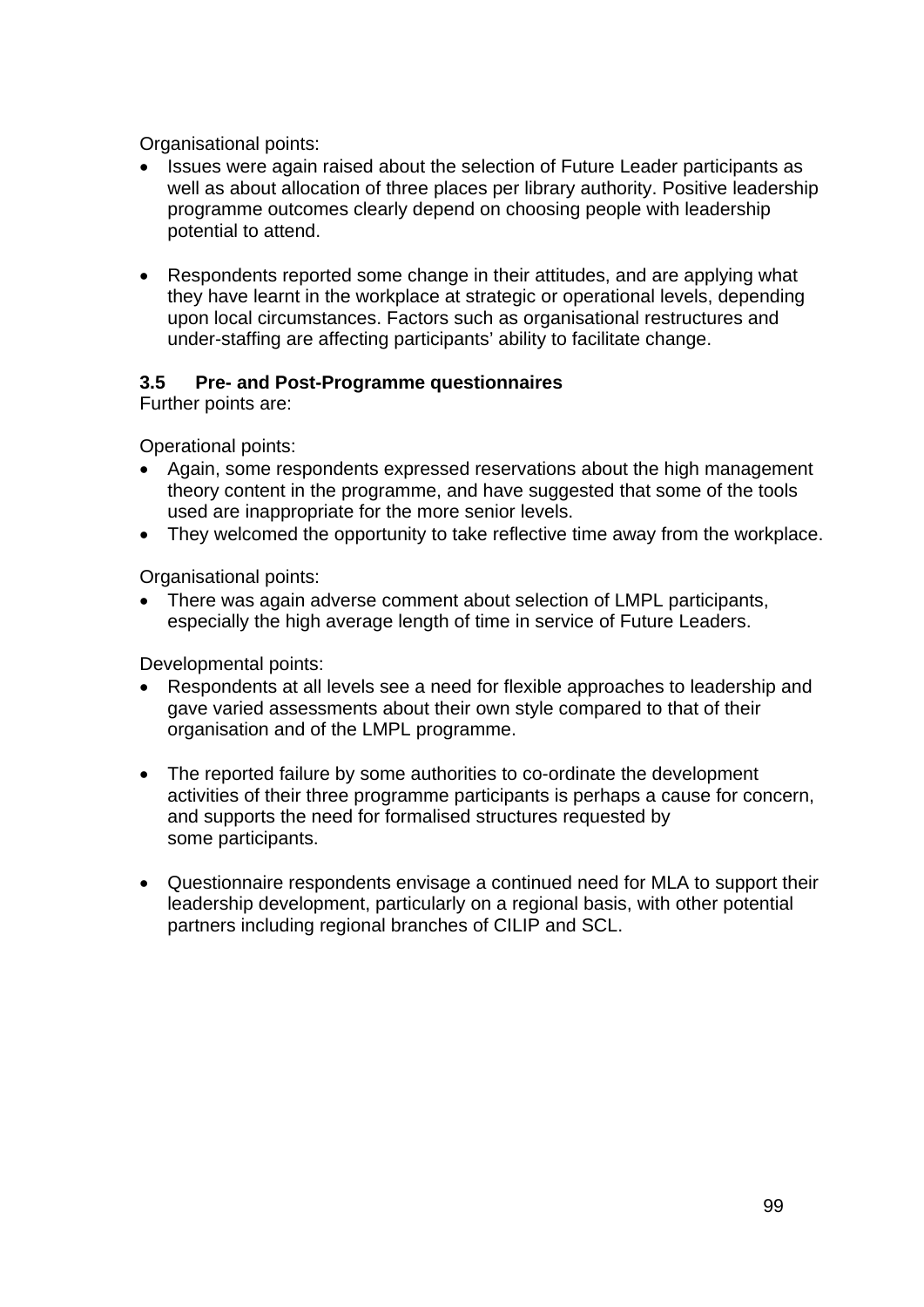# **APPENDIX L: OBSERVED INTERACTION DURING COURSE ACTIVITIES**

|                                                             | Working environment<br>and organisational<br>culture | Creative problem<br>solving | Change<br>management<br>and leadership |
|-------------------------------------------------------------|------------------------------------------------------|-----------------------------|----------------------------------------|
| Listening to others                                         | 6                                                    | 5                           |                                        |
| Participation by group<br>members                           | 6                                                    | 3                           | 6                                      |
| Quality of decision making                                  | 5                                                    | 4                           | 6                                      |
| Building and developing upon<br>other peoples contributions |                                                      | 3                           | 5                                      |
| Sensitivity of group members<br>to the feelings of others   | 5                                                    | 5                           | 5                                      |
| Handling and use of conflict                                | N/A                                                  | 2                           | N/A                                    |
| Level of creativity                                         | 5                                                    | 3                           | 5                                      |
| Keeping everyone on task                                    | 5                                                    | 2                           | 5                                      |

#### **Table 1: Future Leaders Group evaluation scores**

#### **Table 2: Senior Managers Group evaluation scores**

|                                                             | Working environment<br>and organisational | Creative problem<br>solving | Change<br>management |
|-------------------------------------------------------------|-------------------------------------------|-----------------------------|----------------------|
|                                                             | culture                                   |                             | and leadership       |
| Listening to others                                         |                                           | 5                           |                      |
| Participation by group<br>members                           | 6                                         | 6                           | 6                    |
| Quality of decision making                                  | 6                                         | 5                           |                      |
| Building and developing upon<br>other peoples contributions | 6                                         | 6                           | 5                    |
| Sensitivity of group members<br>to the feelings of others   | 5                                         | 6                           | 5                    |
| Handling and use of conflict                                | N/A                                       | N/A                         | N/A                  |
| Level of creativity                                         | 6                                         | 6                           |                      |
| Keeping everyone on task                                    | 6                                         | 5                           |                      |

#### **Table 3: Heads of Service Group evaluation scores**

|                                                             | Working environment<br>and organisational<br>culture | Creative problem<br>solving | Change<br>management<br>and leadership |
|-------------------------------------------------------------|------------------------------------------------------|-----------------------------|----------------------------------------|
| Listening to others                                         | რ                                                    | 5                           | 5                                      |
| Participation by group<br>members                           | 5                                                    | 2                           | 5                                      |
| Quality of decision making                                  |                                                      | 2                           |                                        |
| Building and developing upon<br>other peoples contributions | 5                                                    | 3                           | 5                                      |
| Sensitivity of group members<br>to the feelings of others   | 5                                                    |                             | 5                                      |
| Handling and use of conflict                                | N/A                                                  | 3                           | N/A                                    |
| Level of creativity                                         |                                                      | 2                           | 5                                      |
| Keeping everyone on task                                    |                                                      |                             | 5                                      |